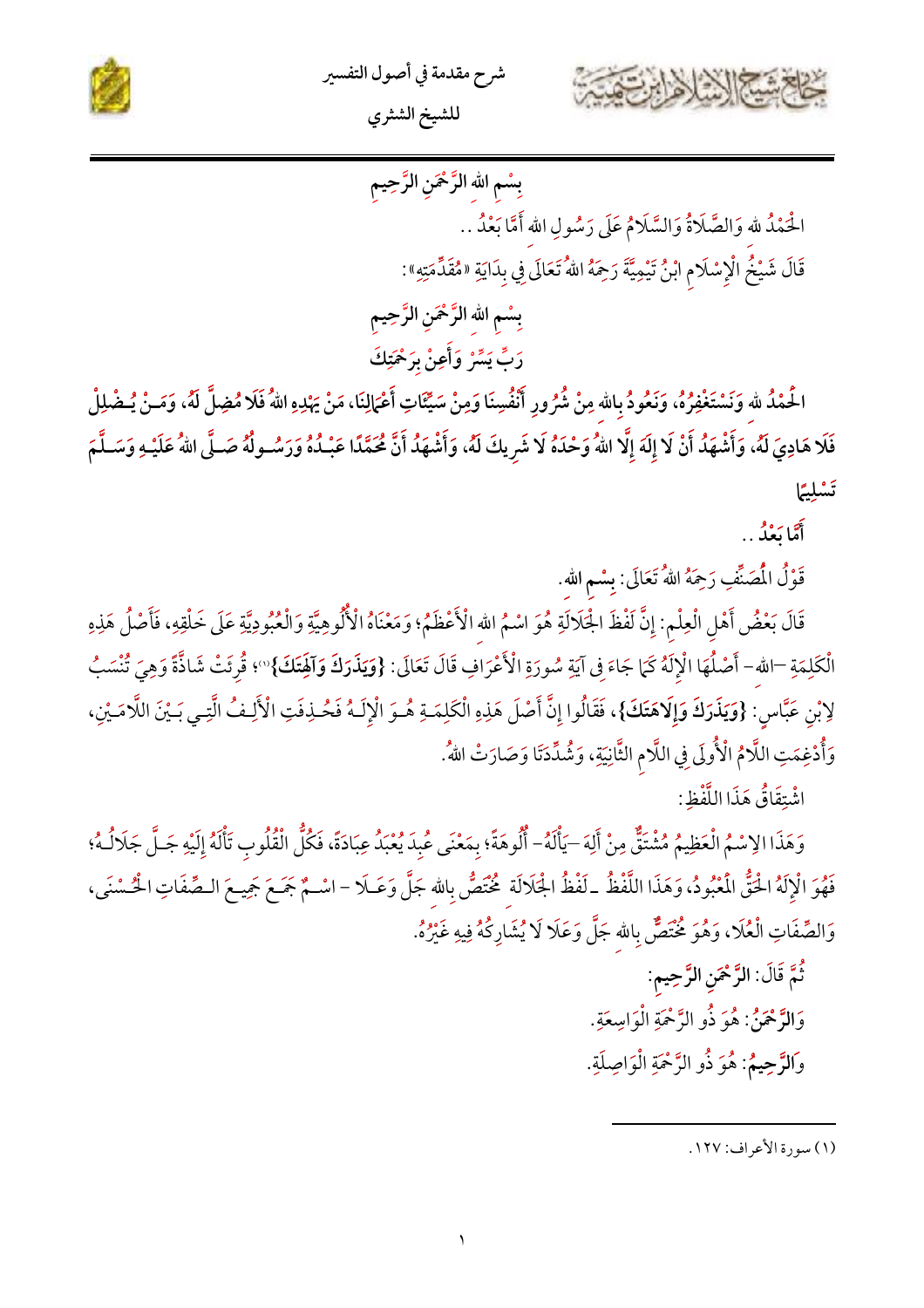





فَلَفْظُ الرَّحْمَنِ رَحْمَةٌ عَامَّةٌ وَاسِعَةٌ لِكُلِّ الْمُخْلُوقَاتِ قَالَ سُبْحَانَهُ: {وَرَحْمَتِي وَسِعَتْ كُلِّ شَيْءٍ}"، وَالـرَّحِيمُ ذُو الرَّحْمَةِ الْخَاصَّةِ لِأَهْلِ الْإِيَمَانِ: {وَكَانَ بِالْمُؤْمِنِينَ رَحِيماً}'"، وَهُوَ سُبْحَانَهُ اتُّصِفَ بِهَاتَيْنِ الـصِّفَتَيْنِ الْعَظِيمَتَيْنِ الـرَّحْمَنِ وَالرَّحِيمِ.

ثُمَّ قَالَ الْمُؤَلِّفُ رَحِمَهُ اللهُ : رَبِّ يَسِّرْ وَأَعِنْ بِرَحْمَتِكَ.

فَهْوَ يَطْلُبُ مِنْ رَبِّهِ التَّيْسِيرَ، وَالتَّسْهِيلَ بِبَا يَقُومُ بِهِ مِنْ عَمَلٍ فِى هَذِهِ الرِّسَالَةِ، وَبَدَأَ بِالْحُمْدِ لله؛ وَالْحَمْدُ لله هُـوَ فِي أَصْلِ اللُّغَةِ يَدُلُّ عَلَى الثَّنَاءِ بِاللِّسَانِ عَلَى الْجَمِيلِ الِاخْتِيَارِيٍّ عَلَى وَجْهِ التَّعْظِيم لله جَلَّ وَعَلَا .

وَأَمَّا فِي الشَّرْعِ فَهُوَ وَصْفٌ لِلْمَحْمُودِ بِالْكَمَالِ مَعَ الْمَحَبَّةِ وَالتَّعْظِيمِ؛ وَصْفٌ ذَاتِيٌّ، وَوَصْفٌ فِعْلِيٌّ لله جَلَّ وَعَـلَا؛ فَهُوَ سُبْحَانَهُ وَتَعَالَى كَامِلٌ فِي ذَاتِهِ جَلَّ جَلَالُهُ، وَكَامِلٌ فِي أَفْعَالِهِ، وَكَامِلٌ فِي صِفَاتِهِ؛ وَلِهَذَا فَإِنَّ اللهَ سُبْحَانَهُ وَتَعَالَى قَـدْ حَمِدَ نَفْسَهُ قَبْلَ أَنْ يَحْمَدَهُ خَلْقُهُ فَقَدِ افْتَتَحَ كِتَابَهُ بِالْحَمْدِ فَقَالَ: {الْحُمْدُ لله رَبِّ الْعَـالَمِينَ}'"، وَقَـالَ: {الْحُمْـدُ لله الَّـذِى أَنزَلَ عَلَى عَبْدِهِ الْكِتَابَ}®، وَافْتَتَحَ خَلْقُهُ بِالْحَمْدِ فَقَالَ: {الْحُمْدُ لله ّالَّذِي خَلَقَ السَّمَوَاتِ وَالأَرْضَ وَجَعَلَ الظُّلُــَمَاتِ وَالنُّورَ}"، وَحَمِدَهُ وَاخْتَتَمَ خَلْقُهُ بِالْحَمْدِ أَيْضًا حِينَ مَا يَدْخُلُ أَهْلُ الْجُنَّةِ الْجُنَّةَ، وَأَهْلُ النَّارِ النَّارَ: {وَقُضِيَ بَيْنَهُم بِالْحُقِّ وَقِيلَ الْحُمْدُ لله رَبِّ الْعَالَمِينَ}"، وَحَمِدَهُ أَنْبِيَاؤُهُ وَالصَّالِحُونَ مِنْ عِبَادِهِ: {عِلْماً وَقَالا الْحُمْدُ لله الَّذِي فَضَّلَنَا عَـلَى كَثِـيرٍ مِّنْ عِبَادِهِ الْمُؤْمِنِينَ}" قَالَمَا دَاوُدُ وَسُلَيْهَانُ، وَقَالَ نُوحٌ عَلَيْهِ السَّلَامُ، قَالَ اللهُ تَعَالَى: {فَقُلِ الْحُمْـدُ لله الَّـذِي نَجَّانَـا مِـنَ ا**لْقَوْمِ الظَّالِينَ}** ۞ إِلَى غَيْرِ ذَلِكَ مِنَ الْآيَاتِ الَّتِي بَيَّنَ اللهُ تَعَالَى فِيهَا أَنَّهُ حَمِـدَ نَفْسَهُ، وَحَمِـدَهُ مَلَائِكَتُـهُ، وَحَمِـدَهُ أَنْبِيَـاؤُهُ وَرُسُلُهُ، وَحَمِدَهُ الصَّالِحُونَ مِنْ عِبَـادِهِ: {وَهُـوَ اللهُ لا إِلَـهَ إِلاَّ هُـوَ لَـهُ الْحُمْـهُ وَالآخِـرَةِ وَلَـهُ الْحُكْـمُ وَإِلَيْـهِ

- (١) سورة الأعراف: ١٥٦.
	- (٢) سورة الأحزاب: ٤٣.
		- (٣) سورة الفاتحة: ١.
		- (٤) سورة الكهف: ١.
		- (٥) سورة الأنعام: ١.
		- (٦) سورة الزمر: ٧٥.
		- (٧) سورة النمل: ١٥.
	- (٨) سورة المؤمنون: ٢٨.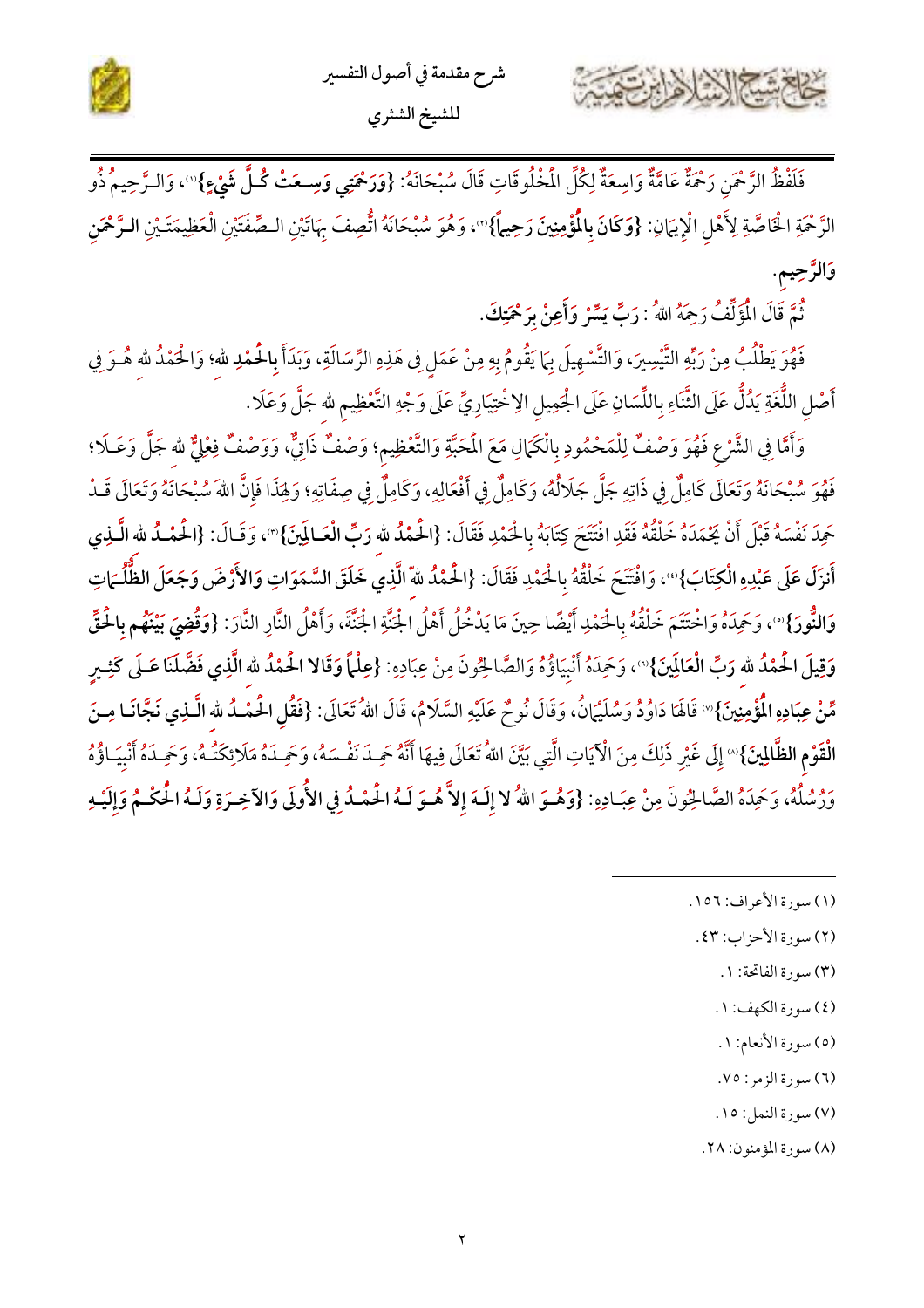





## و.<br>تر**ېجعُونَ}**®.

ثُمَّ بَدَأَ بِهَذِهِ الْمُقَدِّمَةِ الْمُشْتَمِلَةِ عَلَى طَلَبِ الِاسْتِعَانَةِ، وَالِاعْتِرَافِ للهِ جَلَّ وَعَلَا بِالذَّنْبِ، وَطَلَبِ الْمُغْفِرَةِ وَالتَّوْبَـةِ فَقَالَ: الْحُمْدُ لله نَسْتَعِينَهُ وَنَسْتَغْفِرُهُ.

طَلَبَ مِنْ رَبِّهِ الِاسْتِعَانَةَ عَلَى كُلِّ أَعْمَالِهِ وَأَفْعَالِهِ، وَطَلَبَ مِنْ رَبِّهِ أَنْ يَغْفِرَ لَهُ مَا سَبَقَ مِنَ النُّنُوبِ.

وَاسْتَعَاذَ بِاللهِ تَعَالَى مِمَّا تَحْمِلُهُ النَّفْسُ مِنَ الشَّرِّ، وَمَا فِيهَا مِـنَ الـسَّيِّئَاتِ فَقَـالَ: **وَنَعُـوذُ بِـالله مِـنْ شُرُورِ أَنْفُـ**سِنَا وَسَيِّئَاتِ أَعْمَالِنَا.

وَهَذَا فِيهِ أَدَبٌ مَعَ الله جَلَّ وَعَلَا .

مَنْ يَہْدِهِ اللّٰہُ فَلَا مُضِلَّ لَهُ وَمَنْ يُضْلِلْ فَلَا هَادِیَ لَهُ.

فَمَنْ أَرَادَ اللهُ تَعَالَى هِدَايَتَهُ فَلَا يَسْتَطِيعُ أَحَدٌ أَنْ يُضِلَّهُ، وَمَنْ أَرَادَ اللهُ تَعَالَى أَنْ يُضِلَّهُ فَلَا يَسْتَطِيعُ أَحَـدٌ أَنْ يَہْدِيَـهُ قَالَ جَلَّ وَعَلَا: {فَمَن يُرِدِ اللّهُ أَن يَهْدِيَهُ يَشْرَحْ صَدْرَهُ لِلإِسْلاَم وَمَن يُرِدْ أَن يُضِلّهُ يَجْعَلْ صَـدْرَهُ ضَـيِّقاً حَرَجـاً كَـأَنَّهَا يَ**صَّعِّدُ** فِي السَّبَاءِ كَذَلِكَ يَجْعَلُ اللهُ الرِّجْسَ عَلَى الَّذِينَ لاَ يُؤْمِنُونَ}'''؛ فَإِذَا أَرَادَ اللهُ تَعَالَى هِدَايَةَ عَبْدٍ مِنْ عِبَادِهِ يَسَّرَ لَـهُ أَسْبَابَهَا وَطُرُقَهَا كَمَا هُوَ الْحَالُ فِي إِسْلَام كَثِيرٍ مِنَ الصَّحَابَةِ الَّذِينَ يَسَّرَ اللهُ لَهُمْ طُرُقَ الْخَيْرِ، ثُمَّ أَسْـلَمُوا عِنْـلَمَا سَـمِعَ بَعْضُهُمْ بَعْضَ الْآيَاتِ، وَتَأَثَّرَ بِهَا أَسْلَمَ عِنْدَ سَمَاعِهَا هَذَا سَبَبٌ مِنَ الْأَسْبَاب، وَكَذَلِكَ مَنْ خَتَمَ اللهُ عَلَى قَلْبِهِ، وَأَرَادَ إِضْلَالَهُ فَلَا يَسْتَطِيعُ أَحَدٌ أَنْ يَهْدِيَهُ كَمَا قَالَ اللهُ تَعَالَى عَنِ الْمُشْرِكِينَ حِينَمَا جَاهَدَهُمُ النَّبِيُّ ـ صَلَّى اللهُ عَلَيْهِ وَآلِهِ وَسَلَّمَ ـ بِالدَّعْوَةِ وَالْقُرْآنِ لَمْ يُؤْمِنُوا قَالَ اللهُ تَعَالَى مُسَلِّيًا نَبِيَّهُ وَرَسُولَهُ: {وَلَوْ أَنَّنَا نَزَّلْنَا إِلَيْهِمُ الْمُلَائِكَةَ وَكَلَّمَهُمُ الْمُوْتَى وَحَشَرْنَا عَلَيْهِمْ كُلَّ شَيْءٍ قُبُلاً مَّا كَانُواْ لِيُؤْمِنُواْ إِلاَّ أَن يَشَاءَ اللهُ وَلَكِنَّ أَكْثَرَهُمْ يَجْهَلُونَ}'".

فَحَكَمَ اللهُ تَعَالَى، وَسَبَقَ فِي عِلْمِهِ أَنَّ هَؤُلَاءِ لَنْ يَهْتَدُوا، وَقَالَ تَعَالَى: {فَلا تَذْهَبْ نَفْسُكَ عَلَـيْهِمْ حَسَرَاتٍ}"، وَقَالَ سُبْحَانَهُ: {فَلَعَلَّكَ بَاخِعٌ نَّفْسَكَ عَلَى آثَارِهِمْ إِن لَّهُ يُؤْمِنُوا بِهَذَا الْحُدِيثِ أَسَفاً}' ْ .

- (٢) سورة الأنعام: ١٢٥.
- (٣) سورة الأنعام: ١١١.
	- (٤) سورة فاطر: ٨.

(٥) سورة الكهف: ٦.

<sup>(</sup>١) سورة القصص: ٧٠.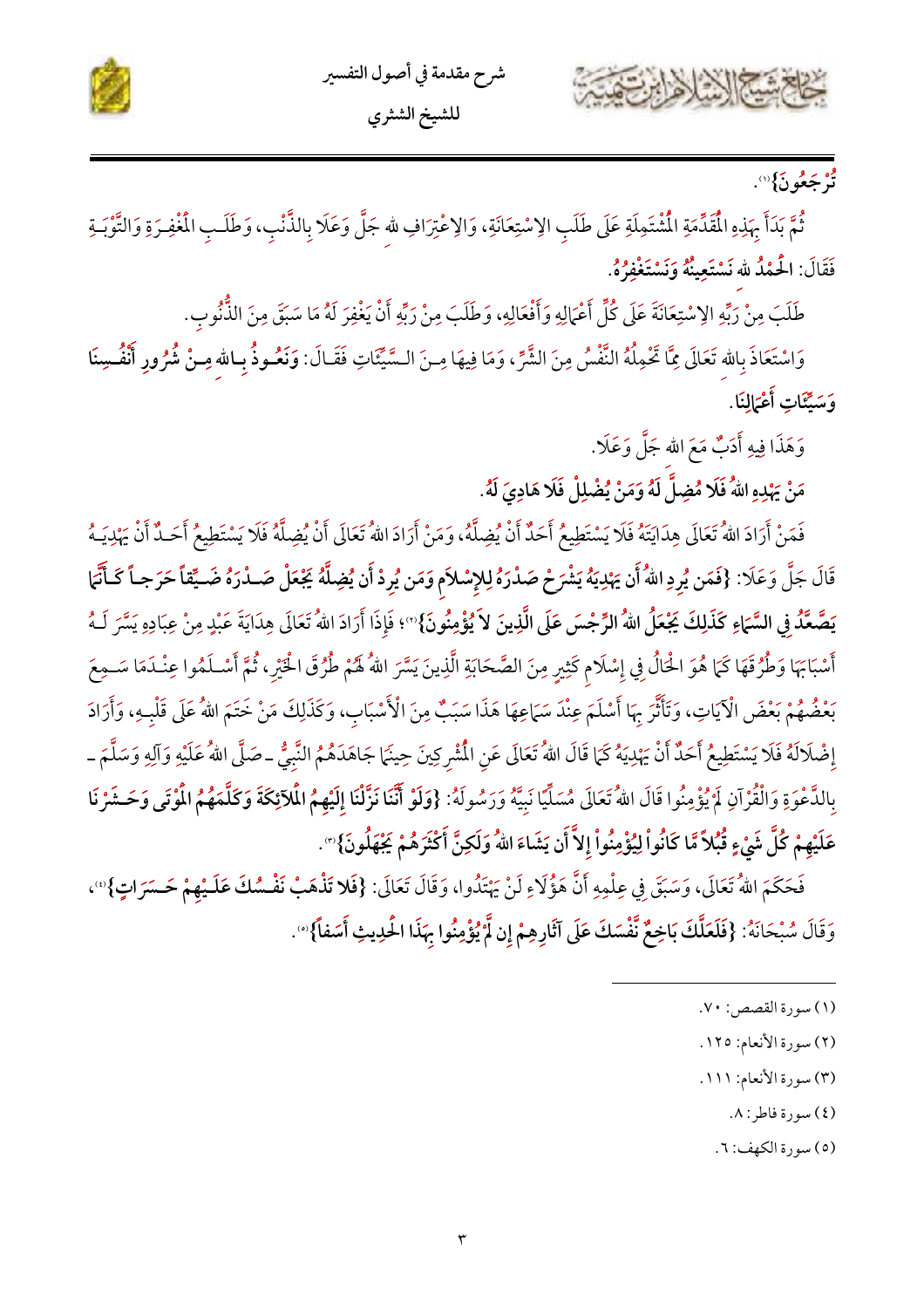

للشيخ الشثري

فَلَمْ يُرِدِ اللهُ تَعَالَى أَنْ يَهْدِيَهُمْ: {وَمَن يُرِدِ اللهُ فِتْنَتَهُ فَلَن تَمْلِكَ لَهُ مِنَ الله شَيْئاً}'''.

ثُمَّ ذَكَرَ بَعْدَ ذَلِكَ شَهَادَةَ التَّوْحِيدِ وَأَفْرَدَهَا، وَلَمْ يَقُلْ وَنَشْهَدُ؛ لِأَنَّ الْإِفْرَادَ يُنَاسِبُ التَّوْحِيدَ.

وَأَشْهَدُ أَنْ لَا إِلَهَ إِلَّا اللهُ وَأَنَّ مُحَمَّدًا رَسُولُ الله فَلَا يُؤْتَى فِيهِ بِنُونِ الْعَظَمَةِ؛ وَإِنَّ) يُؤْتَى فِيهِ بِالْإِفْرَادِ؛ لِأَنَّ هَذَا هُـوَ الَّذِي يُنَاسِبُهُ.

و<br>ثُبَّ قَالَ: أَمَّا بَعْدُ.

حافشة الشاهاية

وَهَذِهِ الْكَلِمَةُ تَأْتِي كَثِيرًا فِي الْكُتُبِ وَالْخُطَبِ وَالْمُرَاسَلَاتِ؛ وَمَعْنَاهَا أَيْ مَا بَعْدَ كَلَامِي، أَوْ بَعْدَ دُعَائِي أَقُولُ كَذَا وَكَذَا، أَوْ بَعْدَ حَمْدِي.

فَالشَّيْخُ هُنَا حَمِدَ اللهُ، وَأَثْنَى عَلَيْهِ، وَجَاءَ بِالتَّوْحِيدِ، ثُمَّ بَعْدَ ذَلِكَ ثَنَّى بِهَذِهِ الْكَلِمَةِ، وَهَذِهِ الْكَلِمَةُ اخْتُلِفَ فِي أَوَّلِ مَنْ قَالَهَا. فَقِيلَ: إِنَّ أَوَّلَ مَنْ قَالَهَا هُوَ كَعْبُ بْنُ لُؤَيٍّ وَقِيلَ: سَحْبَانُ بْنُ وَائِلٍ، وَقِيلَ: قُسُّ بْـنُ سَـاعِدَةَ، وَقِيـلَ: دَاوُدُ عَلَيْهِ السَّلَامُ.

وَذَكَرَ بَعْضُ أَهْلِ الْعِلْمِ أَنَّ هَذِهِ الْكَلِمَةَ هِيَ فَصْلُ الخِطَابِ الْوَارِدِ فِي قَوْلِهِ تَعَالَى: {وَفَصْلَ الخِطَابِ}'"؛ فِي سُورَةِ (ص)، وَعَلَى هَذَا اعْتِرَاضٌ. فَقِيلَ: إِنَّهُ لَا يَصِحُّ؛ لِأَنَّهَا كَلِمَةٌ عَرَبِيَّةٌ، وَلَا يُعْرَفُ فِي كِتَابِ دَاوُدَ أَنَّهُ قَالَ مَـا هُـوَ بِمَعْنَاهَا، وَالْجَوَابُ أَنْ يُقَالَ: إِنَّ دَاوُدَ أُوتِيَ لَفْظًا بِمَعْنَى هَذَا اللَّفْظِ الَّذِي هُوَ فَصْلُ الْخِطَـابِ؛ وَلِهَـذَا إِذَا رَجَعْـتُمْ إِلَى التَّفْسِيرِ عِنْدَ هَذِهِ الْآيَةِ فِي سُورَةِ (ص)، سَتَجِدُونَ بَعْضَ أَهْلِ التَّفْسِيرِ يَتَكَلَّمُ عَلَيْهَا؛ كَــ«تَفْسِيرِ الْقُرْطُبِـيِّ» رَجَـهُ اللهُ تَعَالَى، وَتَفْسِيرِ ابْنِ حَيَّانَ الْأَنْدَلْسِيِّ فِي «الْبَحْرِ الْمُحِيطِ».

وَلِمَ سُمِّيَتْ هَذِهِ الْكَلِمَةُ بِفَصْلِ الْخِطَابِ قَالُوا: لِأَنَّهَا تَقَعُ بَيْنَ مُقَدِّمَةِ الْقُصُودِ، وَبَيْنَ الْقُصُودِ؛ فَالْقَدِّمَةُ هِيَ الَّتِي سَبَقَتْ، ثُمَّ جَاءَتْ هَذِهِ ٱلْكِلَمُة، ثُمَّ جَاءَ بَعْدَهَا الْمُّصُّودُ مِنْ هَذِهِ الْمَّدِّمَةِ.

وَتَارَةً تَأْتِي هَذِهِ الْكَلِمَةُ بِالْوَاوِ، أَوْ بِـ (أَمَّا) الشَّرْطِيَّةُ –أَمَّا بَعْدُ وَبَعْدُ– وَكِلَا الْأَمْرَيْنِ صَحِيحٌ، فَإِذَا قُلْتَ: وَبَعْـدُ فَكَأَنَّ هَذِهِ الْوَاوَ نَائِبَةٌ عَنْ أَمَّا الشَّرْطِيَّةِ، بِدَلِيلِ لُزُومِ الْفَاءِ بَعْدَهَا.

قَالَ: أَمَّا بَعْدُ؛ فَقَدْ جَاءَتِ الْفَاءُ بَعْدَهَا.

(٢) سورة ص: ٢٠.

<sup>(</sup>١) سورة المائدة: ٤١.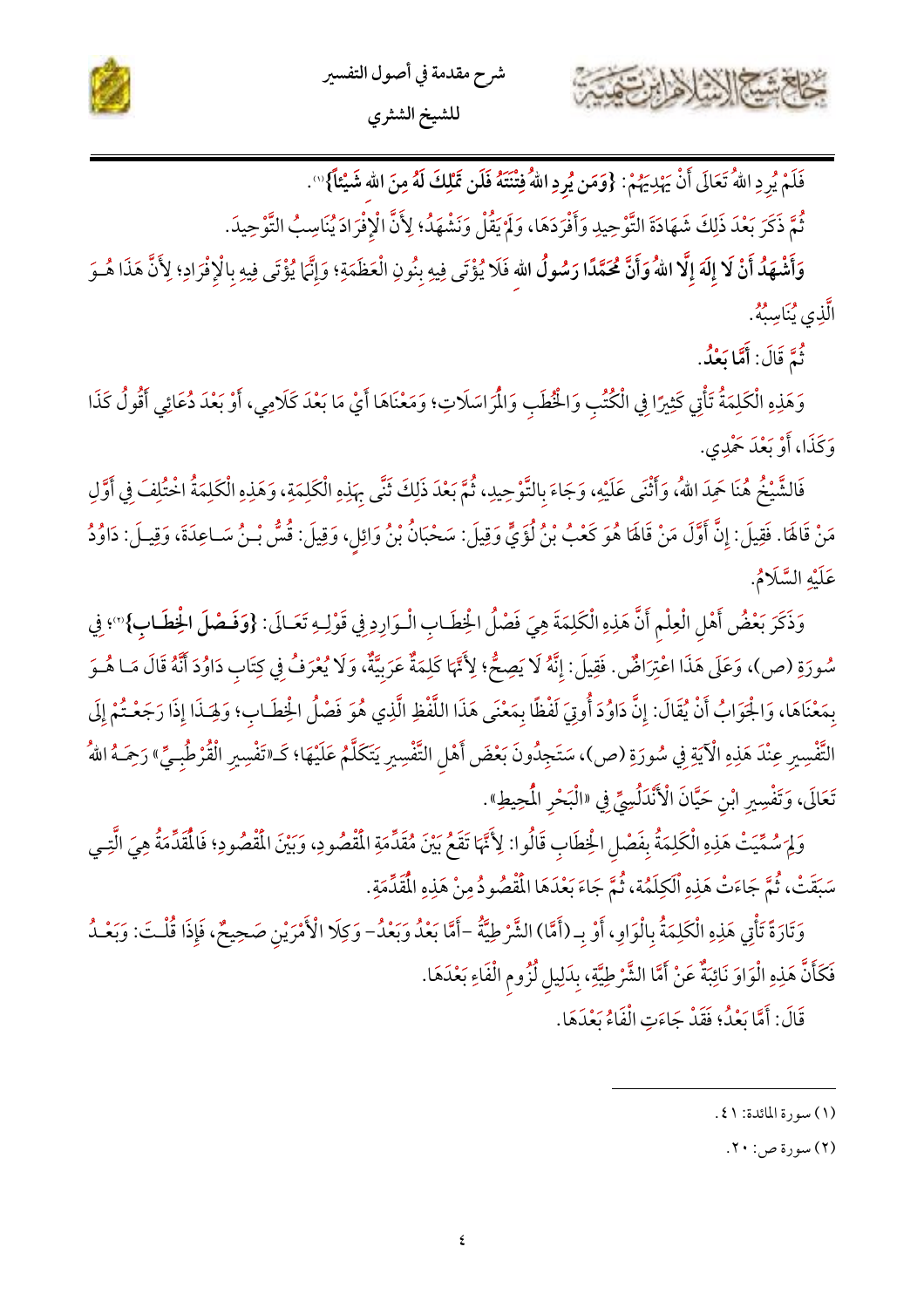





هَذَا مَا يَتَعَلَّقُ عَلَى وَجْهِ الِاخْتِصَارِ بِكَلِمَةِ: أَمَّا بَعْدُ. وَيَتَكَلَّمُ عَلَيْهَا أَهْلُ اللُّغَةِ بِأَكْثَرَ مِنْ هَذَا بِالتَّفْصِيلِ فِي كُتُبِ مَعَانِي الْحُرُوفِ. يَقُولُ شَيْخُ الْإِسْلَام: فَقَدْ سَأَلَنِي بَعْضُ الْإِخْوَانِ أَنْ أَكْتُبَ هُمْ مُقَدِّمَةً تَتَضَمَّنُ قَوَاعِدَ كُلِّيَّةً. فَبَيَّنَ شَيْخُ الْإِسْلَامِ سَبَبَ تَأْلِيفِهِ فِلِذِهِ الْمُقَدِّمَةِ، وَأَنَّ أَحَدَ الْإِخْوَانِ سَأَلَهُ أَنْ يَكْتُبَ مُقَدِّمَةً فِي التَّفْسِيرِ. وَالتَّالِيفُ لِلْعُلَمَاءِ تَأْتِي عَلَى نَوْعَيْنِ:

إِمَّا أَنْ يَأْتِيَ أَحَدُ الطُّلَّابِ، أَوْ أَحَدُ الْمَشَايِخ، أَوْ أَحَدُ الْوُلَاةِ، وَيَقُولُ: يَا شَيْخُ أَلِّفْ لِلْمُـسْلِمِينَ كِتَابًـا يُفِيـدُهُمْ فِي مَوْضُوعِ كَذَا. فَيُؤَلِفُونَ لَهُمْ هَذَا الكِتَابُ فَكَانَ بِسَبَبٍ وَهَذَا دَاخِلٌ أَيْـضًا فِي التَّعَـاوُنِ عَـلَى الْـبِرِّ وَالتَّقْـوَى، وَالْأَمْـرُ بِالْمُرُوفِ، وَالنَّهْيُ عَنِ الْمُنْكَرِ.

وَإِمَّا أَنْ يَكُونَ هَذَا التَّأْلِيفُ ابْتِدَاءً؛ فَالْمُؤَلِّفُ رَأَى أَنْ يُؤَلِّفَ هَذَا الْكِتَابَ، أَوْ هَذِهِ «الْمُقَدِّمَةَ»، أَوْ هَذَا التَّفْسِيرَ، أَوْ هَذَا الْمُوْضُوعَ، وَهَذَا هُوَ الْأَخْثَرُ ؛ فَأَكْثَرُ أَهْلِ التَّأْلِيفِ يُؤَلِّفُ ابْتِدَاءً، وَلَكِنَّ شَيْخَ الْإِسْلَام هُنَا سَأَلَهُ بَعْـضُ إِخْوَانِـهِ أَنْ يُؤَلِّفَ هَذِهِ الْمُقَدِّمَةَ، فَأَجَابَ، حَتَّى إِنَّ بَعْضَهُمْ يَقُولُ: يَا لَيْتَ مَنْ سَأَلَهُ أَكْثَرَ عَلَيْهِ مِنْ هَـذَا حَتَّـى يُؤَلِّـفَ كَثِـيرًا مِـنَ الْكُتُبِ النَّافِعَةِ فِي الْقُرْآنِ الْكَرِيم، وَهُوَ رَحِمَهُ اللهُ قَدْ نَدِمَ أَنَّهُ لَمْ يُعْطِ وَقْتًا كَبِيرًا لِتَفْسِيرِ الْقُرْآنِ وَمَعَانِيهِ.

وَبِالْمُاسَبَةِ هُنَاكَ كِتَابٌ يُبَاعُ؛ وَهُوَ رِسَالَةٌ عِلْمِيَّةٌ «اخْتِيَارَاتُ وَتَرْجِيحَاتُ شَيْخ الْإِسْلَام ابْنِ تَيْمِيَّةَ فِي التَّفْسِيرِ» ، وَهُوَ رِسَالَةُ دُكْتُورَاه بِاسْتِطَاعَةِ طَالِبِ الْعِلْمِ أَنْ يَقِـفَ عَـلَى اخْتِيَـارَاتِ شَـيْخِ الْإِسْـلَامِ فِيهَـا، وَتَرْجِيحَاتِـهِ لِـبَعْضِ الْآيَاتِ. بَيْدَ أَنَّ شَيْخَ الْإِسْلَام لَهُ كَثِيرٌ مِنْ تَفَاسِيرِ الْآيَاتِ، وَهِيَ مُضَمَّنَةٌ فِي كَثِيرٍ مِنْ كُتُبِهِ، وَمِنْ أَعْظَمِهَا «الْمُجْمُوعُ»، وَقَدْ جُمِعَ لَهُ شَيْءٌ مِنْ ذَلِكَ يُسَمَّى «بِدَقَائِقِ التَّفْسِيرِ» فِي ثَلَاثِ مُجَلَّدَاتٍ، وَالطَّبْعَةُ الْقَدِيمَةُ فِي سِتَّةِ مُجَلَّدَاتٍ، لَكِـنْ كَـهَا هُوَ مَعْلُومٌ أَنَّ شَيْخَ الْإِسْلَام لَا يَأْخُذُ الْآيَةَ وَيُفَسِّرُهَا كَلِمَةً كَلِمَةً، وَيُحَلَّلُ أَلْفَاظَهَا؛ بَلْ كَــَمَا هُـوَ مَعْلُـومٌ بِــَمَا وَهَبَـهُ اللهُ تَعَالَى مِنَ الْعِلْمِ الْوَافِي، وَالِاطِّلَاعِ الْكَبِيرِ؛ فَإِنَّهُ يَدْخُلُ فِي الْآيَةِ، وَيَتَكَلَّمُ فِيهَا مِنْ حَيْثُ اللُّغَـةِ وَالْعَقِيـدَةِ وَالْحَـٰدِيثِ، وَبَعْضِ الْعُلُومِ الْأُخْرَى، ثُمَّ يَرْجِعُ، وَيَرْبِطُ الْكَلَامَ؛ وَلِهَذَا لَا يُدْرِكُ كَلَامَ شَيْخِ الْإِسْلَامِ ابْنِ تَيْمِيَّـةَ إِلَّا رَجُـلٌ أَدْمَـنَ قِرَاءَةَ كُتُبِهِ، وَعَرَفَ مَنْهَجَهُ، وَطَرِيقَتَهُ فِي ذَلِكَ، وَإِلَّا فَمَنْ يَقْرَأُ شَيْئًا مِنْ ذَلِكَ فَسَيَتَطَرَّقُ إِلَيْهِ الْمَلَٰلُ؛ لِأَنَّ مَـنْهَجَ شَـيْخ الْإِسْلَام فَرِيدٌ فِي نَوْعِهِ فِي الِاسْتِطْرَادِ وَالْعَرْضِ، وَهُنَا سَأَلَهُ أَحَدُ الْإِخْوَانِ أَنْ يَكْتُبَ هَذِهِ الْمُقَدِّمَةَ، فَوَافَقَ قَبُولًا لَـدَى شَيْخِ الْإِسْلَامِ، فَجَعَلَهَا مُقَدِّمَةً.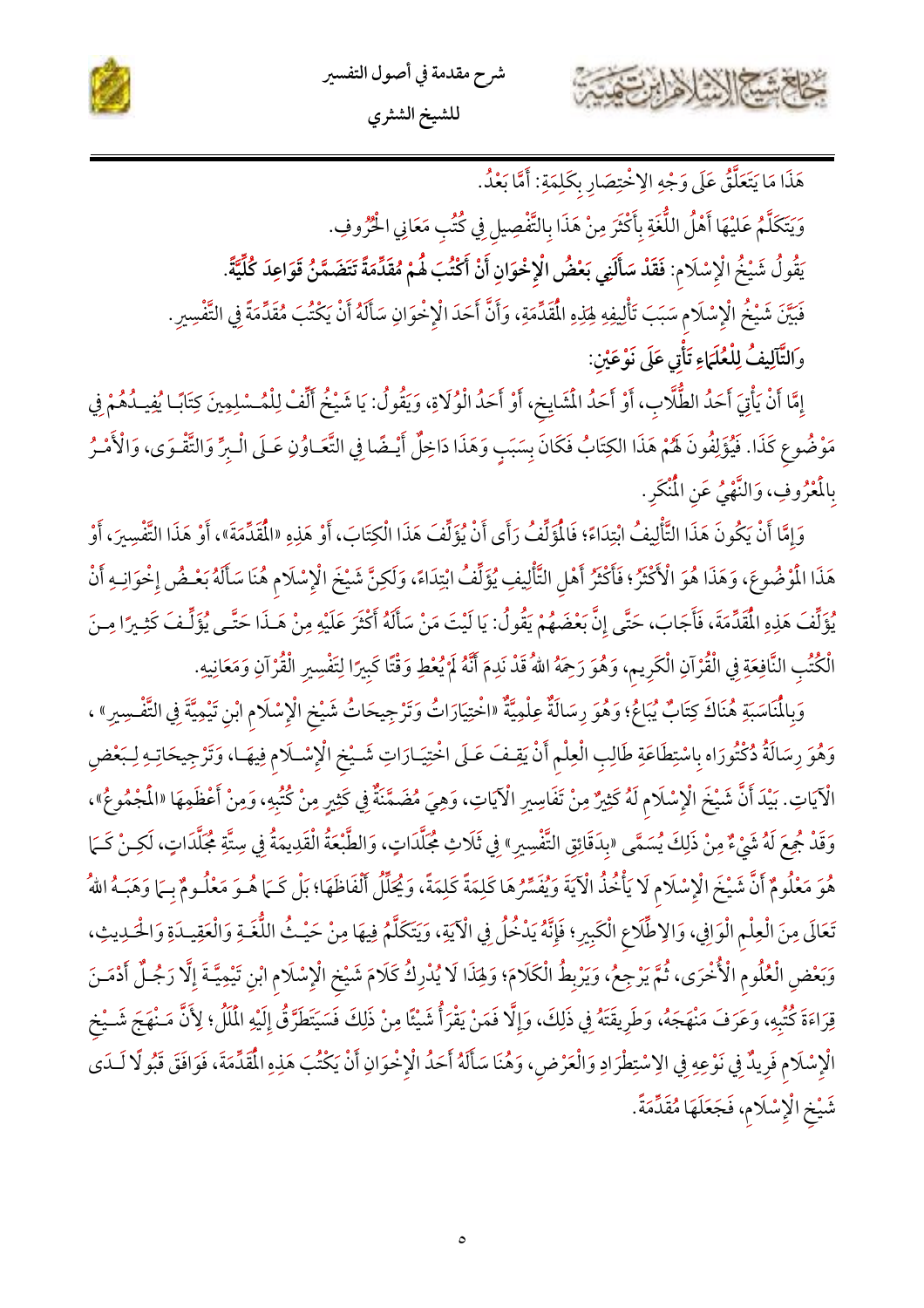



فَعِنْدَنَا لَفْظَانِ مُقَدَّمَةٌ، وَمُقَدِّمَةٌ؛ بِالْفَتْحِ وَالْكَسْرِ.

أَمَّا مُقَدِّمَةٌ \_بِالْكَسْرِ \_فَهِيَ اسْمُ فَاعِلِ؛ لِأَنَّهَا تَتَقَدَّمُ عَلَى الشَّيْءِ، مِثْلُ مُقَدِّمَةِ الْحَيْشِ، وَالَّتِـي يَكْنُبُهَـا الْعُلَـمَاءُ فِي الْكُتُبِ بِالْكَسْرِ، هَذِهِ تُسَمَّى مُقَدِّمَةً؛ لِأَنَّ الْمُشَّرَ جَعَلَهَا قَبْلَ كَلَامِهِ عَلَى التَّفْسِيرِ عَلَى الْآيَاتِ.

وَأَمَّا مُقَدَّمَةٌ الَّتِي هِيَ اسْمُ مَفْعُولٍ، فَهِيَ أَوَّلُ الشَّيْءِ الَّتِي يُقَدِّمُونَهَا عَلَى غَيْرِهَا، وَيَجْعَلُونَهَا سَابِقَةً لِغَيْرِهَا؛ بِمَعْنَى أَنَّ شَيْخَ الْإِسْلَام هُنَا جَعَلَ هَذِهِ الْمَقَدِّمَةَ مِفْتَاحًا لَمِنْ يُرِيدُ أَنْ يَتَعَلَّمَ أُصُولَ التَّفْسِيرِ لَا أَنْ يَقْرَأَ التَّفْسِيرَ مُبَاشَرَةً، فَيَقْـرَأُ هَذِهِ الْمُقَدَّمَةَ فَكَأَنَّ هَذِهِ الْمُقَدَّمَةَ هِيَ الَّتِي تَصْنَعُ فَهْمَ الْآيَاتِ، وَتَكُونُ لَـدَى الْمُفَسِّرِ، وَلَـدَى قَـارِئِ التَّفْسِيرِ مَعْرِفَـةُ التَّفْسِيرِ، أَمَّا الَّذِي يُرِيدُ أَنْ يُفَسِّرَ مُبَاشَرَةً لَيْسَ يَقْرَأُ؛ بَلْ يُرِيدُ أَنْ يُفَسِّرَ الْآيَاتِ، فَيَقُولُ: مَعْنَى الْآيَاتِ كَذَا وَكَذَا دُونَ أَنْ يَعْرِفَ هَذِهِ الْمُقَدَّمَةَ، فَقَدْ خَاضَ بَحْرًا لَمْ يُكَلَّفْ سِبَاحَتَهُ، وَوَقَعَ فِي الْمُخفُورِ الشَّرْعِيِّ، فَهَذِهِ الْمُقَدَّمَةُ كَمَا قُلْنَـا اسْـمُ مَفْعُولٍ تَكُونُ فِي أَوَّلِ الشَّيْءِ، فَشَيْخُ الْإِسْلَامِ يَقُولُ: هَذِهِ مُقَدَّمَةٌ لِنْ أَرَادَ أَنْ يَعْرِفَ، وَيُفَسِّرَ الْقُرْآنَ الْكَرِيمَ بِخِـلَافِ الْمُقَدِّمَةِ الَّتِي تَكُونُ أَوَّلَ الشَّيْءِ، فَهُوَ الْآنَ ذَكَرَ الْأَمْرَيْنِ مَعًا: الْمُقَدِّمَةَ الَّتِي ذَكَرَهَا فِي قَوْلِهِ: الْحَمْدُ لله إِلَى قَوْلِهِ: وَسَـلَّمْ تَسْلِيًا فَهَذِهِ مُقَدِّمَةً، وَبَعْدَهَا سَاقَ الْمُقَدَّمَةَ.

أَمَّا فِي كُتُبِ التَّفْسِيرِ فَهِيَ مُقَدِّمَةٌ الْمُفَسِّرُونَ؛ يُقَدِّمُونَ لِكُتُبِهِمْ، فَهُوَ يَقُولُ: عَمِلْتُ فِي التَّفْسِيرِ كَـذَا وَكَـذَا، وَكَـانَ مَنْهَجِي كَذَا وَكَذَا.

وَمِمَّا يُعِينُ عَلَى فَهْم مُقَدِّمَاتِ التَّفْسِيرِ كِتَابٌ مَجْمُوعٌ يُسَمَّى «مُقَدِّمَاتُ الْمُسِّرِينَ»؛ دِرَاسَةٌ نَقْدِيَّةٌ فِي كِتَابٍ مُسْتَقِلٍّ؛ يَعْنِي أَنَّهُ جَمَعَ كُلَّ الْمُقَدِّمَاتِ الَّتِي كَتَبَهَا الْمُفَسِّرُونَ فِي كُتُبِهِمْ.

وَأَطْوَلُ مُقَدِّمَةٍ فِي التَّفْسِيرِ فِي كِتَابَيْنِ؛ فِي كِتَابِ الْقُرْطُبِيِّ «الْجَامِعِ لِأَحْكَامِ الْقُرْآنِ»، وَفِي كِتَابِ «مَحَاسِنِ التَّأْوِيلِ» لِلْقَاسِمِيِّ، وَهِيَ أَطْوَلُ مُقَدِّمَةٍ؛ بِلْ إِنَّهَا وَصَلَتْ مُجَلَّدًا كَامِلًا فِي تَفْسِيرِ الْقَاسِمِيِّ، وَهَاتَـانِ الْمُقَدِّمَتَانِ تَـضَمَنَّتَا عُيُوبًـا كَثِيرَةً جَمَعَتْ مَا بَيْنَ الْمُقَدِّمَاتِ الَّتِي كَتَبَهَا أَهْلُ التَّفْسِيرِ قَبْلَهُمْ، وَزَادَ عَلَيْهَا فَتَجْمَعُ أَنْوَاعًا مِنْ عُلُوم الْقُـرْآنِ الْمُعَـدِّدَةِ؛ وَلِهَذَا فَإِنَّ الْمُفَسِّرِينَ الَّذِينَ أَرَادُوا تَفْسِيرَ الْقُرْآنِ بَعْدَ ابْنِ تَيْمِيَّةَ اسْتَفَادُوا مِنْ هَذِهِ الْمُقَدِّمَةِ؛ اسْتَفَادَ مِنْهَـا ابْـنُ كَثِـيرٍ فِي تَفْسِيرِهِ، وَاسْتَفَادَ مِنْهَا الْقَاسِمِيُّ فَنَقَلُوا مِنْهَا أَشْيَاءَ، وَبَنَوا عَلَيْهَا أَشْيَاءَ كَثِيرَةً أَيْضًا.

إِذَنْ اتَّضَحَ الْكَلَامُ بَيْنَ الْمُقَدِّمَةِ بِالْكَسْرِ، وَالْمُقَدَّمَةِ بِالْفَتْحِ.

وَنَحْنُ نَسْمَعُ كَثِيرًا عَنْ مُقَدِّمَةِ ابْنِ خَلْدُونَ؛ وَهَذِهِ الْمُقَدِّمَةُ جَعَلَهَا ابْنُ خَلْدُونَ تَوْطِئَةً لِلْكَلَام الَّذِي سَـيَكُونُ فِي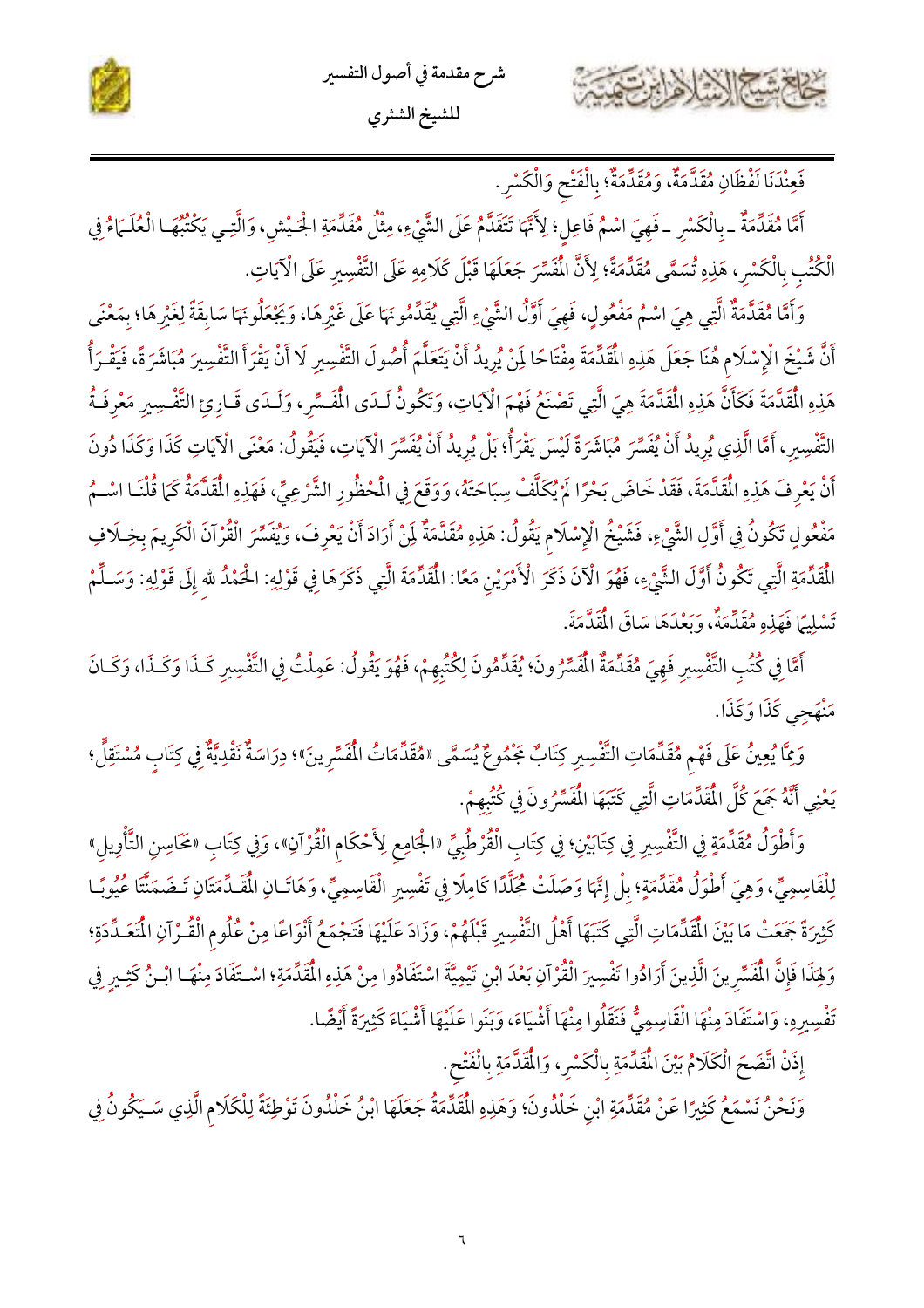



تَارِيخِهِ، وَلَيْسَتْ مُقَدَّمَةً لِشَيْءٍ يُؤَلَّفُ؛ بَلْ جَعَلَهَا مُقَدِّمَةً، وَاشْتُهِرَتْ بِهَذَا المُسَمَّى لِكِتَابِهِ الَّـذِي أَلَّفَـهُ، ثُمَّ قَـالَ: هُنَـا ء وسع<br>قواعد كلية.

- وَنَحْنُ نُرِيدُ الْآنَ أَنْ نُفَصِّلَ هَذَا الْكَلَامَ إِلَى مَسَائِلَ حَتَّى يَتَّضِحَ فِيهَا الْمَقَالُ:
	- الْمُسْأَلَةُ الْأُولَى: قَوْلُهُ تَنَضَّمَّنُ قَوَاعِدَ كُلِّيَّةً.
	- أَمَّا الْمُسْأَلَةُ الثَّانِيَةُ قَوْلُهُ: تُعِينُ عَلَى فَهْمِ الْقُرْآنِ، وَمَعْرِفَةِ تَفْسِيرِهِ، وَمَعَانِيهِ.
- المُسْأَلَةُ الثَّالِثَةُ: التَّمْيِيزُ فِي مَنْقُولِ ذَلِكَ وَمَعْقُولِهِ، أَوْ بَيْنَ الْحَقِّ وَأَنْوَاع الْأَبَاطِيلِ.
	- الْمُمْأَلَةُ الرَّابِعَةُ: التَّنْبِيهُ عَلَى الدَّلِيلِ الْفَاصِلِ بَيْنَ الْأَقَاوِيلِ.
		- المُسْأَلَةُ الْخَامِسَةُ: الْكُتُبُ الْمُصَنَّفَةُ فِي التَّفْسِيرِ.
- المُسْأَلَةُ السَّادِسَةُ: وَالْعِلْمُ؛ إِمَّا نَقْلٌ عَنْ مَعْصُوم، وَإِمَّا قَوْلٌ عَلَيْهِ دَلِيلٌ مَعْلُومٌ إِلَى آخِرِ كَلَامِهِ.
	- فَهَذِهِ سِتٌّ مَسَائِلَ.
	- فَقَالَ رَحِمَهُ اللهُ فِي الْمُسْأَلَةِ الْأُولَى: تَتَضَمَّنُ قَوَاعِدَ كُلِّيَّةً.

فَالْقَوَاعِدُ: جَمْعُ قَاعِدَةٍ، وَالْقَاعِدَةُ هِيَ أَسَاسُ الشَّيْءِ؛ أَيْ هِيَ الْأَسَاسُ الَّذِي يُبْنَى عَلَيْهِ غَيْرُهُ قَـالَ تَعَـالَى : {وَإِذْ يَرْفَعُ إِبْرَاهِيمُ الْقَوَاعِدَ مِنَ الْبَيْتِ وَإِسْهَاعِيلُ}"، فَالْقَوَاعِدُ هَذِهِ هِيَ أَسَاسُ الْبَيْتِ بُنِيَ عَلَيْهَا الْبَيْتُ، وَالْقَاعِدَةُ الْعِلْمِيَّةُ فِي الْعُلُومِ هِيَ قَضَايَا كُلِّيَّةٌ ثُحِيطُ بِمَوَاضِيعَ مُتَعَـدِّدَةٍ تَتَعَلَّـقُ بِتَفْسِيرِ الْقُـرْآنِ الْكَـرِيم، وَيُرْجَـعُ إِلَيْهَـا؛ لِأَنَّهَـا أُصُـولٌ ئرين فر<br>وثوابت.

قَالَ: تَنَضَمَّنُ قَوَاعِدَ كُلِّيَّةً، فَأَيُّ شَيْءٍ مَبْنِيٌّ عَلَى قَوَاعِدَ حَتَّى فِي الْأُمُورِ الْحِسِّيَّةِ، وَالْأُمُورِ الْمُنْوِيَّةِ، وَإِلَّا فَمَالُهُ إِلَى الِانْهِيَارِ وَالضَّيَاعِ، فَطَالِبُ الْعِلْمِ إِذَا لَمْ يُأَسِّسْ نَفْسَهُ عَلَى قَوَاعِدَ، وَعَلَى أُصُولٍ مَنْهَجِيَّـةٍ يَـتَعَلَّمُ بِهَـا الْعُلُـومَ سَـيَكُونُ مُضْطَرِبًا فِي حَيَاتِهِ لَا يُحَصِّلُ شَيْئًا كَـ«الْمُنْبَتِّ لَا أَرْضًا قَطَعَ وَلَا ظَهْرًا أَبْقَى»".

وَعِلْمُ التَّفْسِيرِ؛ هُوَ مِنْ أَهَمِّ الْعُلُوم الَّذِي يَخْتَاجُ إِلَى عَرْضِ الْقَوَاعِدِ، وَالْأُصُولِ الَّتِي يُعْرَفُ بِمَا مَعْنَى الْآيَةِ؛ لِأَنَّهُ كَمَا قُلْتُ أَكْثَرُ مَنْ خَاضَ فِي التَّفْسِيرِ وَبَيِّنَهُ هُمْ أَصْحَابُ الْأَهْوَاءِ وَالْبِدَعِ الَّذِينَ ذَكَرُوا مَـذَاهِبَهُمْ وَبِـدَعَهُمْ فِيهَـا كَـمَا

(٢) أخرجه البيهقي في سننه (٣/ ١٨) (٢٥٢٠).

<sup>(</sup>١) سورة البقرة: ١٢٧.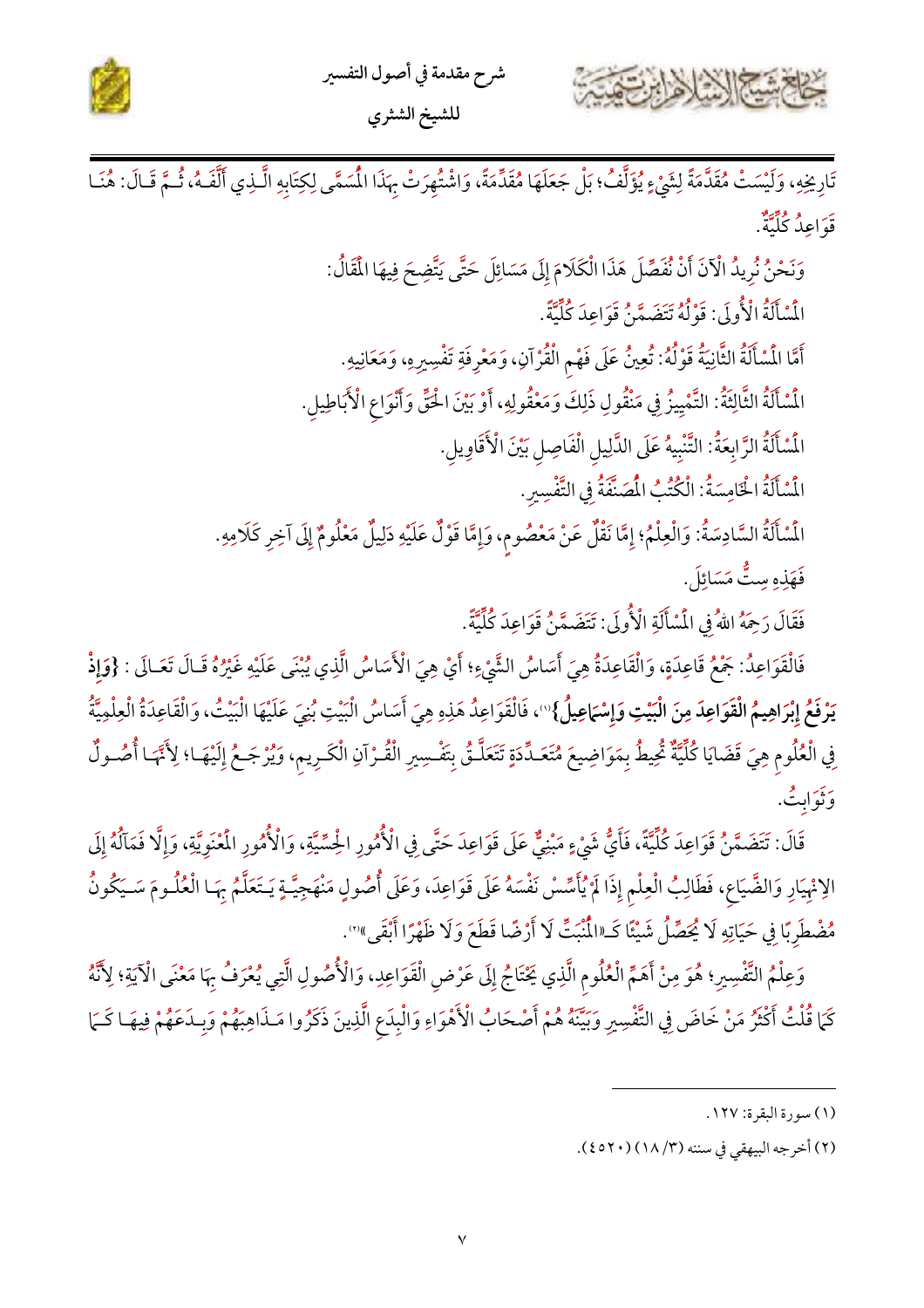





الْمُنَأَلَةُ الثَّانِيَةِ :

 $8.38727$ 

قَالَ فِي الْمُسْأَلَةِ الثَّانِيَةِ: تُعِينُ عَلَى فَهْمِ الْقُرْآنِ الْكَرِيمِ، وَمَعْرِفَةِ تَفْسِيرِهِ؛ فَفَهْمُ الْقُرْآنِ يَحْتَاجُ إِلَى عِلْمٍ، وَلَا يُتَوَصَّلُ إِلَى فَهْمِ الْقُرْآنِ الْكَرِيمِ إِلَّا بِفَهْمِ الْأُصُولِ الَّتِي هِيَ تُعِينُ عَلَى وَجْهِ الْعُمُومِ، أَوْ عَلَى وَجْهِ الْإِفْرَادِ فَعَلَى وَجْهِ الْعُمُومِ لْجِمِيعِ أَنْوَاعِ التَّفْسِيرِ، وَعَلَى وَجْهِ الْإِفْرَادِ إِذَا جِئْنَا بِمَعْرِفَةِ عِلْمٍ مِنْ عُلُومِ التَّفْسِيرِ كَأَسْبَابِ النُّزُولِ مَثَلًا، فَلَا يَسْتَطِيعُ الْإِنْسَانُ أَنْ يَأْخُذَ الْآيَةَ وَيُفَسِّرَهَا دُونَ أَنْ يَقِفَ عَلَى مَعْرِفَةِ سَبَبِ نُزُولِهَا، وَسَيَأْتِي بِكَلَامٍ غَيْرِ صَحِيحٍ فِي تَفْسِيرِهِ، أَمَّـا إِذَا وَقَفَ عَلَى سَبَبِ النُّزُولِ، وَكَلَامٍ أَهْلِ الْعِلْمِ فِيَها أَعَانَهُ ذَلِكَ عَلَى فَهْمِ الْآيَةِ، وَعَلَى فَهْمِ الْوَاقِعِ الَّتِي تَحْصُلُ فِيهَـا، فَهُنَاكَ فَهْمُ قَوَاعِدَ كُلِّيَّةٍ، وَهُنَاكَ فَهْمُ قَوَاعِدَ جُزْئِيَّةٍ لِكُلِّ نَوْعٍ مِنْ أَنْوَاعِ عُلُومِ الْقُرْآنِ الْكَرِيمِ ، قَالَ فِي هَـٰذِهِ الْقَاعِـدَةِ: إِنَّ هَذَا الْفَنَّ يُعِينُ عَلَى مَعْرِفَةِ التَّفْسِيرِ، وَمَعْرِفَةِ الْمَعَانِي، فَهُنَا فَرْقٌ بَيْنَ التَّفْسِيرِ وَالْمَعَانِي، فَالَّذِي لَا يَعْرِفُ الْأُصُولَ وَلَا الْقَوَاعِدَ فِي التَّفْسِيرِ لَا يُفَرِّقُ بَيْنَ الْمَانِي وَالتَّفْسِيرِ، فَالتَّفْسِيرُ شَيْءٌ، وَالْمَانِي شَيْءٌ آخَرُ؛ فَالتَّفْسِيرُ يُرَادُ بِهِ تَفْسِيرُ اللَّفْظِ فقط

وَأَمَّا الْمَعَانِي فَيُرَادُ بِهَا مَا دَلَّتْ عَلَيْهِ هَذِهِ الْآيَةُ مِنْ مَعْنًى فَمَـثَلًا: إِذَا قَـالَ اللهُ تَعَـالَى: {وَاعْتَـصِمُواْ بِحَبْـلِ الله}'''؛ فَمَعْنَى الْحَبْلِ فِي التَّفْسِيرِ هُوَ الَّذِي يُتَوَصَّلُ بِهِ إِلَى غَيْرِهِ: {فَ**لْيَمْدُدْ بِسَبَبٍ إِلَى السَّمَاءِ}**" فَهَلْ هَذَا أَدَّى مَعْنَى الْآيَـةِ؟ لَمْ يُؤَدِّ مَعْنَى الْآيَةِ إِذَنْ. فَهُنَاكَ تَفْسِيرٌ، وَمَعْنًى فَإِذَا قِيلَ: قَالَ اللهُ تَعَالَى: {وَاعْتَصِمُواْ بِحَبْـلِ الله} اذْكُـرْ تَفْـسِيرَ وَمَعْنَـى الْحُبْلِ؛ فَتَفْسِيرُ الْحُبْلِ: هُوَ مَا يُتَوَصَّلُ بِهِ إِلَى غَيْرِهِ.

أَمَّا الْمُنْى فَذَكَرَ الْعُلَهَاءُ مِنَ السَّلَفِ كَالصَّحَابَةِ وَالتَّابِعِينَ: أَنَّ حَبْلَ الله يُرَادُ بِهِ الْجَمَاعَة، يُرَادُ بِهِ الْقُـرْآنُ، يُـرَادُ بِـهِ السُّنَّة، يُرَادُ بِهِ الصِّرَاطُ المُسْتَقِيمُ. إِذَنْ لَا يَنْفَصِلُ التَّفْسِيرُ عَنِ المُعْنَى، وَهُنَاكَ كُتُبٌ مُؤَلَّفَ ةٌ فِي تَفْسِيرِ غَرِيبِ الْقُـرْآنِ الْكَرِيمِ يُفَسِّرُ أَلْفَاظَهُ فَقَطْ؛ أَيْ يُفَسِّرُ مَا فِي اللَّفْظِ وَمَعْنَاهُ، وَهَـذَا كَثِـيرٌ مِثْـلُ «مُفْـرَدَاتِ غَرِيـبِ الْقُـرْآنِ» لِلرَّاغِـبِ الْأَصْفَهَانِيِّ، وَ «عُمْدَةِ الْخُفَّاظِ» لِإِبْنِ السَّمِينِ الْحَلَبِيِّ.

إِذَنْ فَهُنَاكَ فَرْقٌ بَيْنَ التَّفْسِيرِ، وَفَهْمِ مَعَانِيهِ، وَشَيْخُ الْإِسْلَامِ يَقُولُ: إِنَّ فَهْمَ هَـلِهِ الْقَوَاعِـلِا يُعِينُـكَ عَـلَى مَعْرِفَـةِ

(٢) سورة الحج: ١٥.

<sup>(</sup>١) سورة آل عمران: ١٠٣.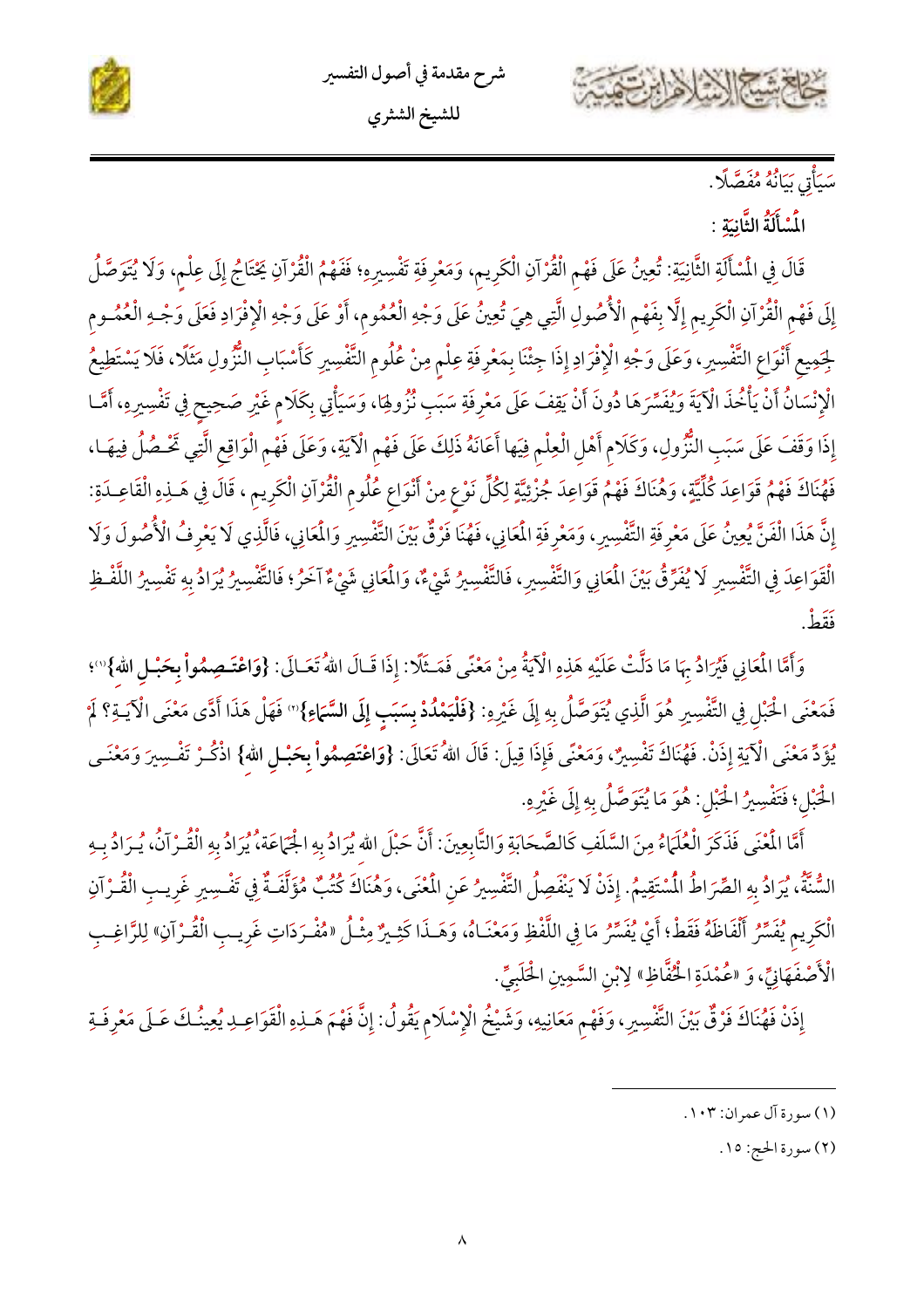

التَّفْسِيرِ، وَمَعْرِفَةِ الْمُنْى، فَمَثَلًا: إِذَا قَالَ اللهُ تَعَالَى: {وَالْفَجْرِ (١) وَلَيَـالٍ عَـشْرِ}'''؛ فَـالْفَجْرُ هُـوَ جُـزْءٌ مِـنَ الْوَقْتِ مَعْرُوفٌ، وَهُوَ أَوَّلُ النَّهَارِ، لَكِنَّ الْمُعْنَى؛ هُوَ أَنَّ اللهَ أَقْسَمَ بِهِ، فَيَدُلُّ هَذَا الْقَسَمُ عَلَى أَنَّ اللهَ يُعَظِّمُ الْوَقْتَ، وَيُعْـلِي مِـنْ شَأْنِهِ، وَأَنَّ الْإِنْسَانَ مَسْئُولٌ عَنْ هَذَا الْوَقْتِ، وَهَكَذَا الْعَصْرُ، وَاللَّيْلُ، وَالضُّحَى.

وَإِذَا جِئْتَ مَثَلًا لِلْحَجِّ قَالَ تَعَالَى: {الْحُجُّ أَشْهُرٌ مَّعْلُومَاتٌ}"؛ قَالُوا: الْحُجُّ بِمَعْنَى الْقَصْلِ وَالزِّيَـارَةِ، هَـذَا هُـوَ تَفْسِيرُهُ، لَكِنْ مَا مَعْنَاهُ فِي أَصْلِ الشَّرْعِ؟ هُوَ قَصْدٌ بَخْصُوصٌ لِكَانٍ بَخْصُوصٍ فِي زَمَـنٍ بَخْـصُوصٍ؛ أَيْ قَـصْدُ عِبَـادَةٍ تَخْصُوصَةٍ فِي مَكَانٍ يَخْصُوصٍ فِي زَمَنٍ يَخْصُوصٍ، فَهَذَا هُوَ مَعْنَى الْحَجِّ فِي أَصْلِ الشَّرْع.

كَذَلِكَ الزَّكَاةُ؛ هِيَ بِمَعْنَى النَّهَاءِ وَالزِّيَادَةِ، وَأَمَّا فِي مَعْنَى الشَّرْعِ؛ فَهِيَ قَدْرٌ مَخْصُوصٌ فِي مَـالٍ مَخْصُوصٍ سَـوَاءً كَانَ مِنْ عُرُوضِ التِّجَارَةِ، أَوْ مِنَ الزُّرُوعِ ، وَالْحُبُوبِ، وَالثُّمَارِ، إِذَنْ فَهِيَ قَدْرٌ خَصُوصٌ فِي مَالٍ خَصُوصٍ، وَفِي زَمَنٍ خَصُوصِ أَيْضًا لَيْسَ فِي كُلِّ وَقْتٍ، فَهُنَاكَ مَالٌ يُزَكَّى، وَقَدْرُهُ كَذَا؛ فَالنَّقْدَيْنِ فِيهِمَا رُبُعُ الْعُشْرِ وَتُزَكَّى إِذَا تَمَّ الْحَوْلُ. فَهَذَا فَرْقٌ بَيْنَ التَّفْسِيرِ وَالْمُعْنَى.

وَقَدْ ذَكَرْتُ هَذِهِ الْأَمْثِلَةَ؛ لِيَتَّضِحَ بِهَا الْمَقَالُ، فَإِذَا جِئْتَ إِلَى الْكُتُبِ الَّتِي تَتَحَدَثُ عَنْ تَفْسِيرِ غَرِيبِ الْقُرْآنِ فَهَـذِهِ اعْتَنَتْ بِاللَّفْظِ فَقَطْ؛ أَي أن التَّفْسِيرَ لِلَّفْظِ فَقَطْ، وَأَيْضًا فِي هَذَا التَّفْسِيرِ أَخْطَاءٌ عَقَدِيَّةٌ جَسِيمَةٌ فِي بَابِ الِاعْتِقَادِ، فَإِذَا جَاءَ يُفَسِّرُ مَثَلًا: الْكُرْسِيَّ يُفَصِّلُهُ فِي أَصْلِ اللُّغَةِ يُفَسِّرُ الِاسْتِوَاءَ والمُجِيءُ بِتَفْسِيرَاتٍ قَدْ تَزِلُّ فِيهَا الْأَقْدَامُ؛ لِأَنَّ أَغْلَبَ مَنْ كَتَبَ فِي اللُّغَةِ سَوَاءً فِي الْغَرِيبِ –غَرِيبِ الْقُرْآنِ– أَوْ فِي مُعْجَمِ اللُّغَةِ لَا تَجِدُ إِلَّا النَّزْرَ الْيَسِيرَ عَلَى مُعْتَقَدٍ صَـحِيحِ مِنْهُ؛ وَإِنَّهَا يُؤَوِّلُونَ عَلَى مَذْهَبِ الْأَشَاعِرَةِ، أَوْ عَلَى غَيْرِهَا إِلَّا مَا عَلِمْت عَنْ عَلَم مِنَ الْأَعْلَام؛ وَهُوَ أَبُو مَنْصُورٍ مُحَمَّدُ بْنُ أَحْمَدَ الْأَزْهَرِيُّ صَاحِبُ «تَهْذِيبِ اللُّغَةِ» فِي كِتَابِهِ «تَهْذِيبِ اللُّغَةِ» مَنْ يَقْرَأُ فِي مِثْلِ الْآيَاتِ الَّتِـي فِيهَـا كَـلَامٌ عَـنِ الصِّفَاتِ يَجِدُ أَنَّهُ يُفَسِّرُهَا التَّفْسِيرَ السَّلِيمَ الْمُوَافِقَ لِنُصُوصِ الشَّرْعِ الْمُوَافِقَ لِمَا عَلَيْهِ مَذْهَبُ أَهْلِ السُّنَّةِ وَالْجَمَاعَةِ، وَقَـدْ كَتَبَ فِيهِ كِتَابَاتٍ فَهُوَ صَاحِبُ عَقِيدَةٍ كَاللَّبَنِ الصَّافِي فِيهَا قَرَأْتُهُ لَهُ، وَاطَّلَعَتْ عَلَيْهِ، وَأَمَّـا غَـيْرُهُ فَهُـمْ يَخُوضُـونَ فِي التَّأْوِيلِ.

هَذَا مَا يَتَعَلَّقُ بِالْمُّنَى الثَّانِي.

حشيخ الشاها

(٢) سورة البقرة: ١٩٧.

<sup>(</sup>١) سورة الفجر: ١، ٢.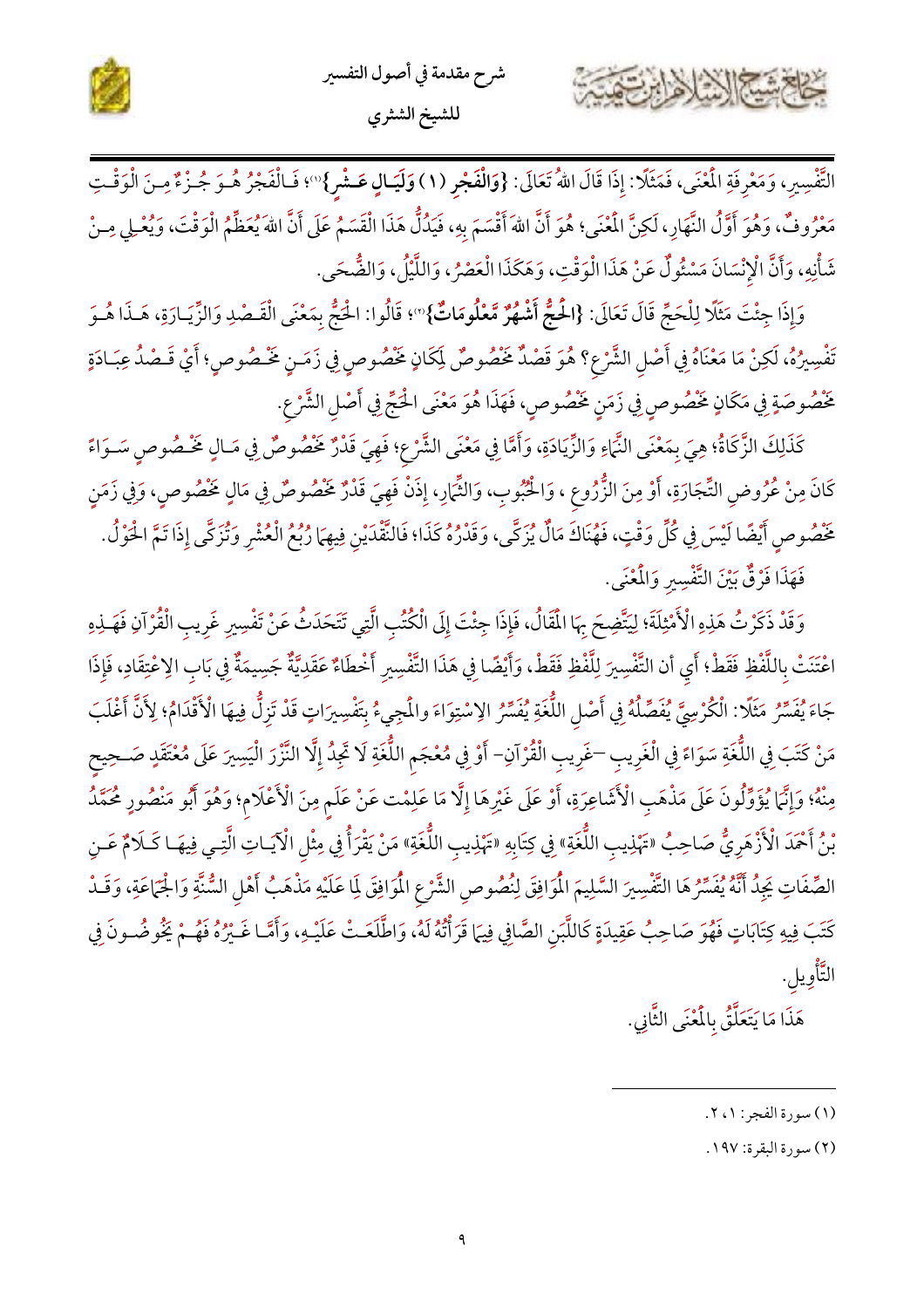





الْمُسْأَلَةُ الثَّالِثَةُ: قَالَ: وَالتَّمْيِيزُ –فِي مَنْقُولِ ذَلِكَ وَمَعْقُولِهِ– بَيْنَ اخُقِّ وَأَنْوَاع الْأَبَاطِيلِ.

أَيْ وَمَعْرِفَةُ التَّمْيِيزِ أَيْ، وَمَعْرِفَةُ الدَّلِيل الْفَاصِل بَيْنَ الْحَقِّ وَالْبَاطِل مِنْ أَقْوَالِ الْمُفَسِّرِينَ فَقَـالَ هُنَـا: فِي مَنْقُـولِ ذَلِكَ وَمَعْقُولِهِ؛ فَالْمُنْقُولُ هُوَ الْمَسَّرُ عَنْهُ بِالتَّفْسِيرِ بِالْمُنْقُولِ؛ أَي التَّفْسِيرِ بِالْمَأْثُورِ. وَالْمُعْقُولُ الْمَقْصُودُ بِـهِ هُـوَ التَّفْسِيرُ بِالرَّأْيِ، فَكَأَنَّهُ يَقُولُ مَنْ عَلِمَ هَذِهِ الْأُصُولَ فَيَمِيـزُ أَيْـضُا حَتَّـى فِي التَّفْسِيرِ بِالْمَأْثُورِ، وَفِي التَّفْسِيرِ بِالرَّأْيِ؛ لِأَنَّ فِي التَّفْسِير بِالْمَأْثُورِ أَشْيَاءَ صَحِيحَةً، وَأَشْيَاءَ سَقِيمَةً، وَأَشْيَاءَ بَاطِلَةً، وَأَشْيَاءَ مَوْضُوعَةً؛ فَهُوَ يَمِيـزُ بَـيْنَ مَـا وَرَدَ فِي هَـذَا الْمُنْقُولِ، وَبَيْنَ مَا وَرَدَ فِي هَذَا الْمُعْقُولِ.

وَالتَّفْسِيرُ بِالْمَأْثُورِ عَلَى نَوْعَيْنِ: إِمَّا بِإِسْنَادٍ، أَوْ بِغَيْرِ إِسْنَادٍ

فَالَّذِي بِإِسْنَادٍ: هُوَ أَنْ يَسُوقَ الْمُفَسِّرُ مَعْنَى الْآيَـةِ بِـسَنَدِهِ إِلَى النَّبِـيِّ ـ صَـلَّى اللهُ عَلَيْـهِ وَسَـلَّمَ ـ أَوْ إِلَى أَحَـدٍ مِـنْ صَحَابَتِهِ أَوِ التَّابِعِينَ؛ كَمَا فَعَلَ ابْنُ جَرِيرٍ الطَّبَرِيُّ، وَعَبْدُ الرَّزَّاقِ الصَّنْعَانِيُّ، وَابْنُ أَبِي حَاتِم، وَالْإِمَامُ أَحْمَدُ، وَالنَّسَائِيُّ، وَالْبَغَوِيُّ فِي بَعْضِ التَّفَاسِيرِ يَسُوقُ بِإِسْنَادِهِ. هَذَا تَفْسِيرٌ بِالْمَأْثُورِ بِإِسْنَادِهِ تَعْرِفُ كُتُبَهُ حَتَّى تَرْجِعَ إِلَيْهَا.

وَتَفْسِيرٌ بِالْمَأْثُورِ مِنْ غَيْرِ إِسْنَادٍ: لَيْسَ مِنْ غَيْرِ إِسْنَادٍ فِي الْأَثَارِ؛ بَلْ مِنْ غَيْرِ إِسْنَادٍ لِلْمُؤَلِّفِ، فَابْنُ كَثِيرٍ أَلَيْسَ فِيهِ تَفْسِيرٌ بِالْمَأْثُورِ، لَكِنَّهُ مَا يُسْنِدُ بِإِسْنَادِهِ الشَّهِيرِ بِالدُّرِّ الْمُنْثُورِ فِي التَّفْسِيرِ بِالمُأْثُورِ؛ وَإِنَّمَا يَأْتِي، وَيَقُولُ: قَالَ اللهُ تَعَالَى: {قَدْ نَرَى تَقَلُّبَ وَجْهِكَ}''، وَقَدْ أَخْرَجَ ابْنُ جَرِيرٍ، وَالْبُخَارِيُّ، وَمُسْلِمٌ، وَالنَّسَائِيُّ كَذَا وَكَذَا هَذَا بِالْمَأْثُورِ لَكِنْ لَيْسَ فِيهِ إِسْنَادٌ؛ بَلْ يَنْتَقِلُ إِلَى الرَّاوِي الْأَعْلَى

فَابْنُ كَثِيرٍ يَقُولُ: أَخْرَجَ الْإِمَامُ أَحْمَدُ بِسَنِدِهِ، أَخْرَجَ الْبُخَارِيُّ كَذَا وَكَذَا، وَأَخْرَجَ ابْنُ جَرِيرٍ الطَّبَرِيُّ بِسَنِدِهِ قَـالَ: كَذَا وَكَذَا.

فَالتَّفْسِيرُ بِالْمَأْثُورِ عَلَى ضَرْبَيْنِ؛ ضَرْبٌ بِإِسْنَادٍ، وَضَرْبٌ بِغَيْرِ إِسْنَادٍ، وَهَذِهِ الْكُتُبُ مُتَوَفِّرَةٌ لَكِنَّ كُتُبَ التَّفْسِيرِ بِالْمَأْثُورِ يَنْبَغِي أَيْضًا الْحَذَرُ مِنْ قِرَاتَهِا كُلِّهَا؛ لِأَنَّ فِيهَا ضَعِيفًا، وَفِيهَا مَوْضُوعًا، وَلَا تَسْتَطِيعُ أَنْ تَمِيزَ بَيْنَ الصَّحِيحِ، وَالْمُوْضُوعِ إِلَّا بِعِلْم؛ وَلِهَذَا هُنَاكَ كُتُبٌ اعْتَنَى فِيهَا الْمُحَقَّقُونَ مِـنْ أَهْـلِ الْعِلْـم بِهَـا، وَعَلَّقُـوا عَلَيْهَـا، وَوَضَـعُوا لَهَـا الْحَوَاشِيَ، وَخَرَّجُوا الْآثَارَ، وَبَيْنُوا صَحِيحَهَا مِنْ سَقِيمِهَا.

وَأَمَّا الْمُقُولُ الَّذِي هُوَ التَّفْسِيرُ بِالرَّأْيِ، وَسَيَأْتِي كَلَامُ الْمُؤَلِّفِ عَلَيْهِ فِي ثَنَايَا هَذِهِ الْمُقَدِّمَةِ فَإِنَّهُ أَيْضًا عَلَى ضَرْبَيْنِ:

<sup>(</sup>١) سورة البقرة: ١٤٤.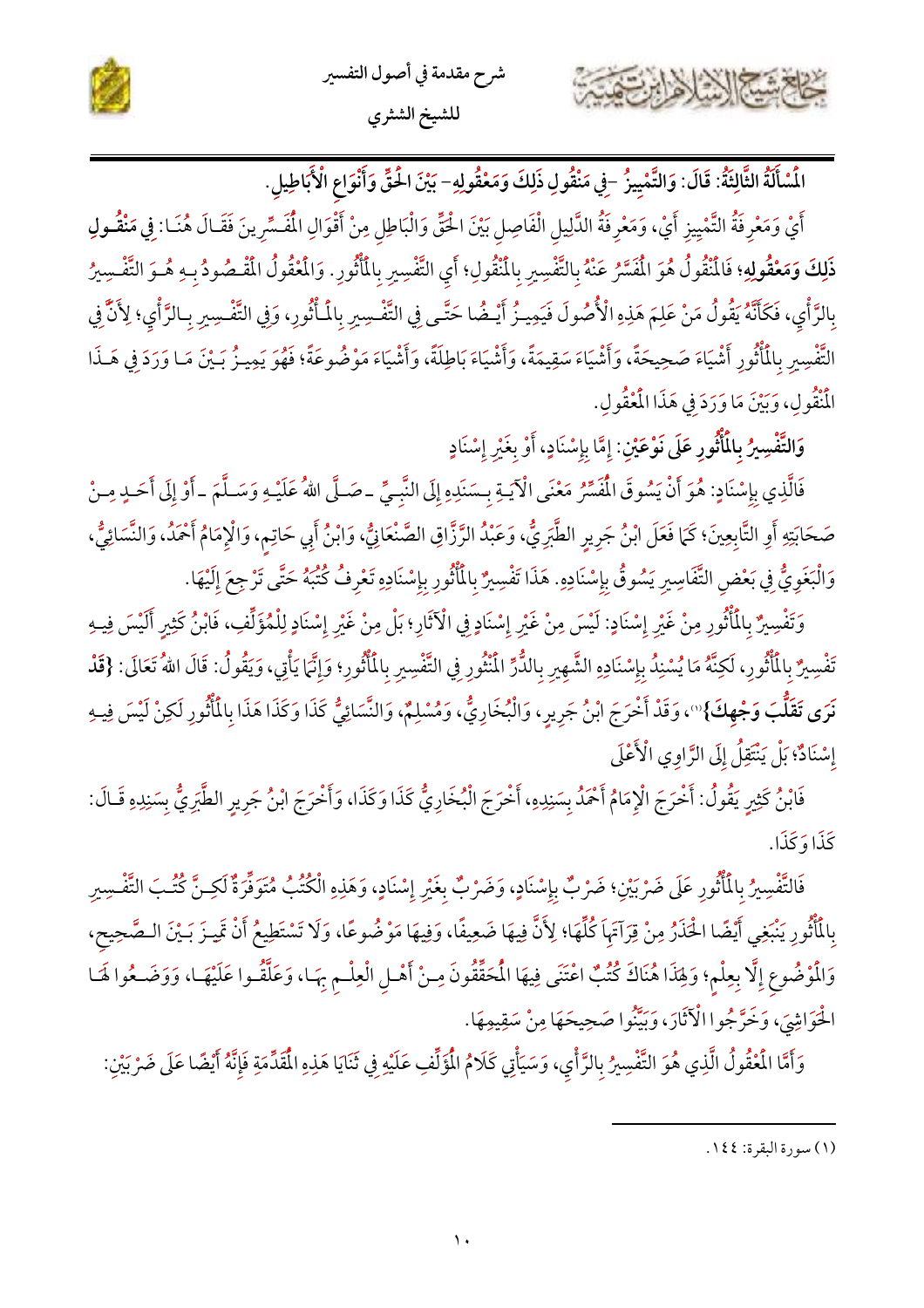



للشيخ الشثري

تَفْسِيرٌ مَعْقُولٌ مَذْمُومٌ، وَتَفْسِيرٌ مَعْقُولٌ مَدُوحٌ.

وَالتَّفْسِيرُ الْمُقُولُ الْمُذْمُومُ: هُوَ تَفْسِيرُ أَهْـلِ الْبِـدَعِ وَالْأَهْـوَاءِ وَالـضَّلَالَاتِ؛ كَتَفْسِيرِ الرَّافِـضَةِ، وَالـصُّوفِيَّةِ، وَالْمُتَزِلَةِ، هَذَا تَفْسِيرٌ بِالْمُعْفُولِ لَكِنَّهُ مَذْمُومٌ.

وَأَمَّا التَّفْسِيرُ بِالرَّأْيِ الْمُدُوحُ: فَهُوَ التَّفْسِيرُ الْمُوَافِقُ لِأَدِلَّةِ الشَّرْعِ.

شُرُوطُ التَّفْسِيرِ بِالرَّأْيِ:

وَلِهَذَا فَإِنَّ هُنَاكَ شُرُوطًا لِلْمُفَسِّرِ الَّذِي يُرِيدُ أَنْ يُفَسِّرَ الْقُرْآنَ بِالتَّفْسِيرِ بِالرَّأْيِ؛ أَنْ تَتَوَافَرَ فِيهِ خَمْسَةٌ شُرُوطٍ:

أَوَّهُا: أَنْ يَكُونَ الْمُشَرُّ صَحِيحَ الْمُتَقَدِ، فَإِنْ كَانَ كَذَلِكَ فَإِنَّهُ لَا يُؤَوِّلُ، وَلَا يَشْرُدُ بِالْآيَاتِ عَمَّا كَانَتْ عَلَيْهِ؛ كَابْنِ جَرِيرِ الطَّبَرِيٍّ، وَالْبَغَوِيٍّ، وَابْنِ كَثِيرٍ.

وَالثَّانِي: أَنْ يَتَجَرَّدَ عَنِ الْهَوَى، فَلَا يَنْتَصِرُ لِبِدْعَةٍ وَلَا لِهَوًى؛ لِأَنَّ أَصْحَابَ الْفِرَقِ وَالْأَهْوَاءِ يَنْتَـصِرُونَ لِبِـدَعِهِمْ بالإسْتِدْلَالِ بِالْآيَاتِ.

الثَّالِثُ: أَلَّا يُخَالِفَ التَّفْسِيرَ بِالْمَأْثُورِ. تَفَاسِيرُ أَهْلِ الْبِدَعِ وَالْفِرَقِ الضَّالَّةِ لَا يَذْكُرُونَ أَقْـوَالَ الـصَّحَابَةِ فِي ذَلِكَ، فَهَذَا تَفْسِيرٌ مَذْمُومٌ.

رَابِعًا: أَنْ يَكُونَ عَالِمًا بِاللُّغَةِ الْعَرَبِيَّةِ وَفُرُوعِهَا، وَبِهَا فِيهَا الْقِرَاءَاتُ.

خَامِسًا: أَنْ يَكُونَ عَالِمًا بِالْأُصُولِ الْمُتَعَلِّقَةِ بِالْقُرْآنِ الْكَرِيمِ؛ كَعِلْـمِ النَّـسْخِ، وَأَسْـبَابِ النُّـزُولِ، وَعِلْـمِ الْجَـدَلِ، وَالْقَصَصِ، وَتَرْتِيبِ السُّوَرِ، وَالْآيَاتِ، وَهَكَذَا

فَمَنْ تَوَفَّرَتْ هَذِهِ الشُّرُوطُ الْخَمْسَةُ فِيهِ صَحَّ لَهُ أَنْ يُفَسِّرَ الْقُرْآنَ بالرَّأْيِ؛ لِأَنَّ رَأْيَهُ سَيَكُونُ مَمْدُوحًا.

وَهُنَاكَ كِتَابٌ اسْمُهُ شُرُوطُ الْمُفَسِّرِ، وَهُوَ رِسَالَةٌ عِلْمِيَّةٌ. يُرْجِعُ إِلَى هَذَا الْكِتَابِ.

قَالَ أَيْضًا بَعْدَهَا: بَيْنَ الْحَقِّ وَأَنْوَاعِ الْأَبَاطِيلِ.

انْظُرْ كَيْفَ أَفْرَدَ الْحَقَّ، وَعَدَّدَ الْأَبَاطِيلَ؛ لِأَنَّ الْحَقَّ وَاحِدٌ لَا يَتَغَيَّرُ، كَمَا يَقُولُ عُمَرُ: (الْحَقُّ قَدِيمٌ لَا يُغَيِّرُهُ شَيْءٌ)

وَأَمَّا الْبَاطِلُ؛ فَهُوَ مُتَحَدِّثٌ كَمَا دَلَّ الْقُرْآنُ عَلَى ذَلِكَ قَالَ تَعَـالَى: {يُخْـرِجُهُم مِّـنَ الظُّلُـمَاتِ إِلَى النُّـوُرِ}"؛ فَعَـدَّدَ الظُّلُمَاتِ، وَأَفْرَدَ النُّورَ، وَقَدْ يَكُونُ هُنَاكَ آيَةٌ تَرُدُّ عَلَى هَـذَا الْقَـوْلِ، وَهِـيَ قَـوْلُ الله تَعَـالى: {وَالَّـٰذِينَ جَاهَـدُوا فِينَـا

<sup>(</sup>١) سورة البقرة: ٢٥٧.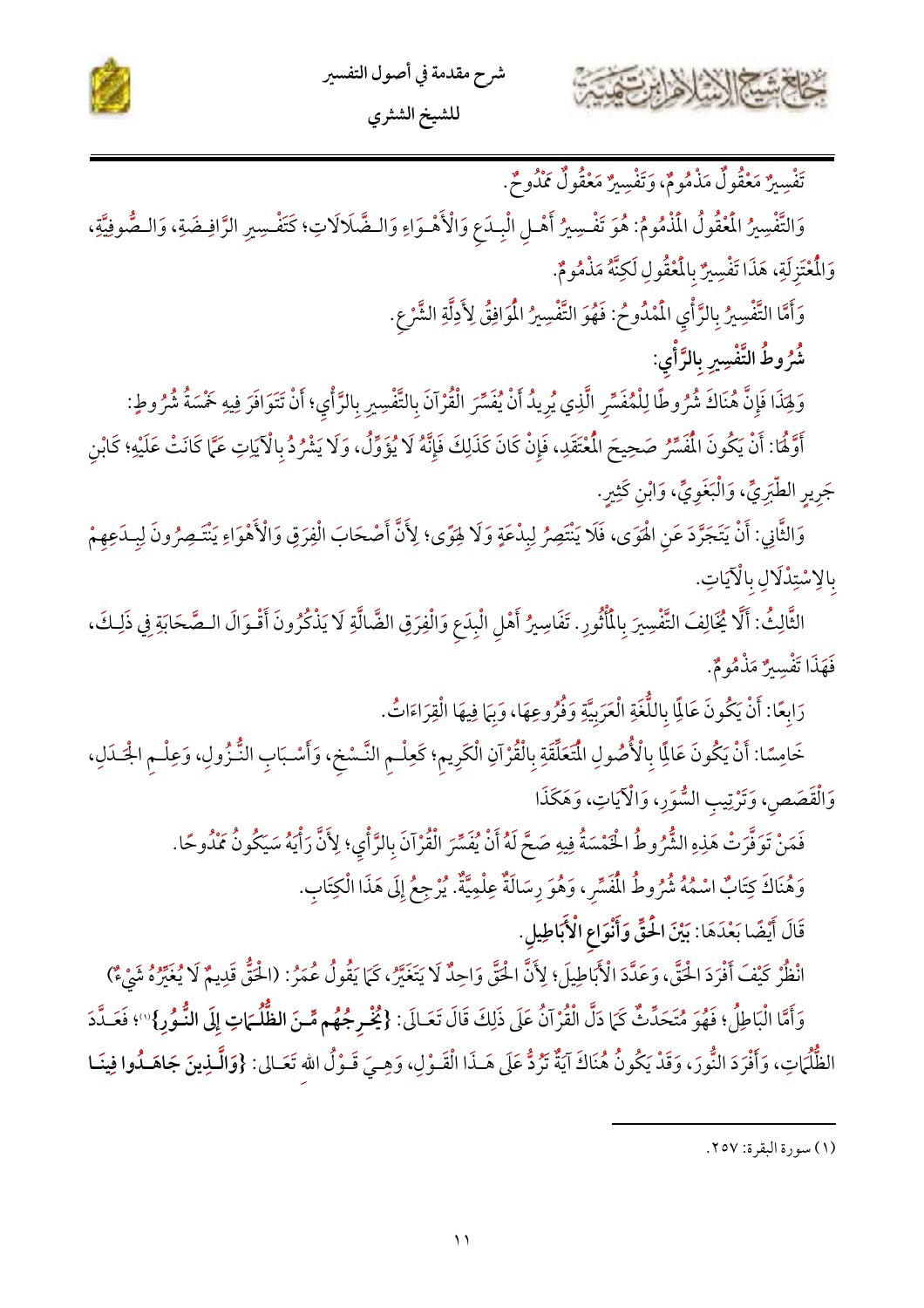

لَنَهْدِيَنَّهُمْ سُبُلَنَا}"؛ فَمَا قَالَ سَبِيلَنَا، وَأَنْتَ تَقُولُ: الْحَقُّ وَاحِدٌ، وَالسَّبِيلُ وَاحِدٌ. فَيُقَالُ: بِأَنَّ الْمَرَادَ بِقَوْلِهِ : {لَنَهْدِيَنَّهُمْ سُّبُلْنَا}؛ أَيْ سُبُّلَ الْخَيْرِ؛ فَالصَّلَاةُ سَبِيلٌ، وَالْحَجُّ سَبِيلٌ، وَاللَّهُمْ بِالْمُرُوفِ سَبِيلٌ، وَهَكَـذَا يَكُـونُ الْجَوَابُ عَلَيْهَا، وَإِلَّا فَالنَّبِيُّ صَلَّى اللهُ عَلَيْهِ وَسَلَّمَ فِي الْحَدِيثِ الَّذِي أَخْرَجَهُ التِّرْمِذِيُّ مِنْ حَدِيثِ عَبْدِ الله بْنِ مَسْعُودٍ: خَطَّ خَطًّا أَمَامَهُ، وَخَطَّ خَطًّا عَنْ يَمِينِهِ، وَخَطَّ عَنْ شِمَالِهِ خُطُّوطًا فَقَالَ : «هَذَا سَبِيلُ الله وَهَذِهِ سُبُلُ الـشَّيْطَانِ عَـلَى كُلِّ سَبِيلٍ مِنْهَا شَيْطَانٌّ»، فَلَا يَأْتِي عَلَى ذِهْنِكَ أَنَّ هُنَاكَ تَعَارُضًا.

وَأَفْضَلُ مَا كُتِبَ فِي هَذَا الْمَجَالِ كِتَابَانِ؛ كِتَابٌ لِلزُّبَيْرِ الْغِرْنَاطِيِّ «مَلَاكُ التّأْوِيـلِ» وَهُـوَ مُجَلَّـدَانِ وَكِتَـابٌ اسْـهُهُ «فَتْحُ الرَّحْمَنِ» لِشَيْخِ الْإِسْلَام زَكَرِيَّا الْأَنْصَارِيِّ وَهُمَا مَوْجُودَانِ. وَهَذَانِ الْكِتَابَانِ يَحْلَّانِ الْإِشْكَالَ الْـوَارِدَ فِي بَعْـضِ الْآيَاتِ، فَإِذَا كَانَتْ هَذِهِ الْآيَةُ تَخْتَلِفُ عَنْ هَذِهِ فِي الْمُعْنَى ـ أَوِ اللَّفْظِ ـ فَإِنَّهُ يَحُلُّ لَكَ هَذَا الْإِشْكَالَ، فَالزُّجُوعُ إِلَـيْهِمَا يُعِينُ دُونَ أَنْ نُفَصِّلَ في ذَلِكَ.

وَلِهَذَا فَالْحَقُّ وَاحِدٌ لَا يَتَغَيَّرُ، فَهَاذَا قَالَ قَوْمُ نُوحٍ لِنُوحٍ؟ قَالُوا: {إِنَّا لَنَرَاكَ فِي ضَلاَلٍ مُّبِينٍ}'' فَسَمَّوْهُ ضَلَالًا فَكَانَ جَوَابُهُ: {قَالَ يَا قَوْمِ لَيْسَ بِي ضَلاَلَةٌ وَلَكِنِّي رَسُولٌ مِّن رَّبِّ الْعَالَمِنَ}" أَيْ وَلَا ضَلَالَةَ وَاحِدَةً مِنَ الَّتِي تَقُولُونَ أَنْتُمْ فَضَرْبُ الْأَمْثِلَةِ فِي الْمَعَانِي يُعِينُ عَلَى الْفَهْمِ أَيْضًا.

وَصَلَّى اللهُ وَسَلَّمَ عَلَى سَيِّدِنَا مُحَمَّدٍ.

1337 - 13 - 13 - 13

<sup>(</sup>١) سورة العنكبوت: ٦٩.

<sup>(</sup>٢) سورة الأعراف: ٦٠.

<sup>(</sup>٣) سورة الأعراف: ٦١.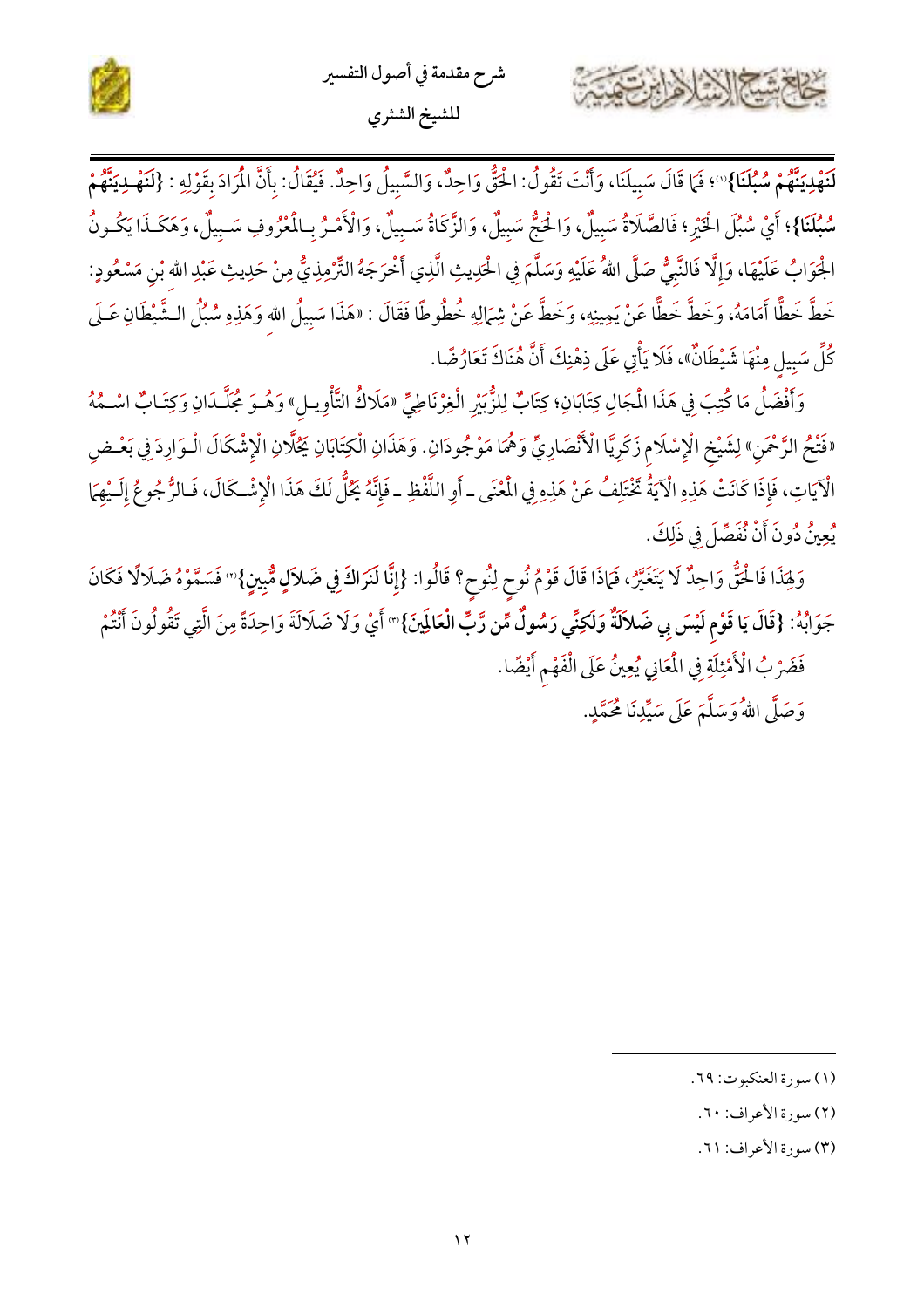





|               | الفهرسة                                                                                             |
|---------------|-----------------------------------------------------------------------------------------------------|
| ٥             | أَنْوامُ التَّآلِيفِ لِلْعُلَمَاءِ                                                                  |
| ٧             | الْمُسْأَلَةِ الْأُولَى: تَتَضَمَّنُ قَوَاعِدَ كُلِّيَّةً.                                          |
| ٨             | الْمُسْأَلَةُ الثَّانِيَةِ: تُعِينُ عَلَى فَهْمِ الْقُرْآنِ، وَمَعْرِفَةِ تَفْسِيرِهِ، وَمَعَانِيهِ |
|               | الۡسُٰأَلَةُ الثَّالِثَةُ: التَّمْيِيزُ فِي مَنْقُولِ ذَلِكَ وَمَعْقُولِهِ                          |
| $\mathcal{L}$ | أَنْوَاعُ التَّفْسِيرِ بِالْمَأْثُورِ                                                               |
| $\setminus$   | أَنْوَاعُ التَّفْسِيرِ بِالْمُعْقُولِ                                                               |
| $\lambda$     | شُرُوطُ التَّفْسِيرِ بِالرَّأْيِ                                                                    |
|               |                                                                                                     |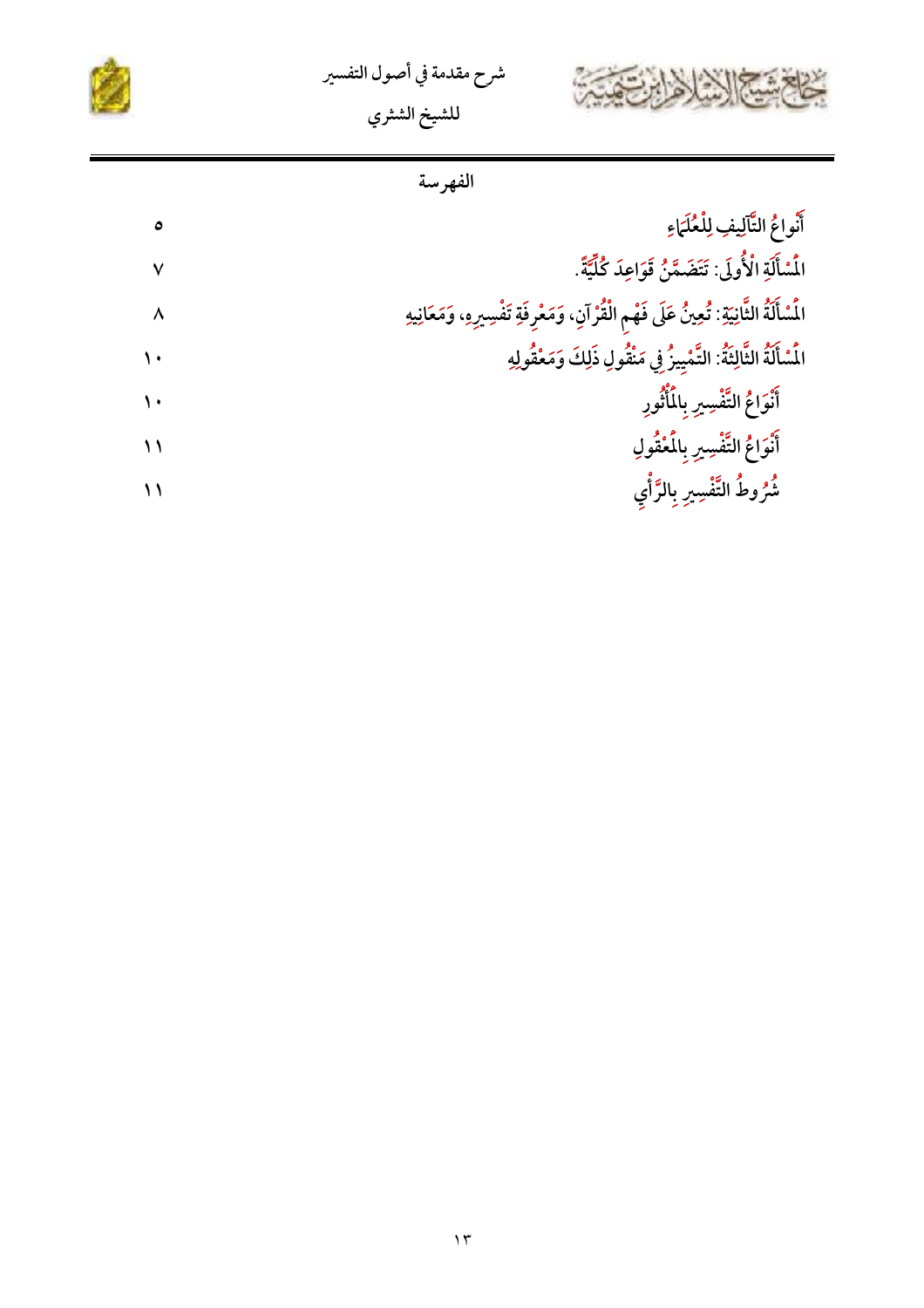



بِسْمِ الله الرَّحْمَنِ الرَّحِيمِ

الْحَمْدُ لله وَالصَّلَاةُ وَالسَّلَامُ عَلَى سَيِّدِنَا مُحَمَّدٍ، وَعَلَى آلِهِ وَأَصْحَابِهِ، وَمَنِ اهْتَدَى بِهُدَاهُ.

أَمَّا رَوْمٌ . .

فَقَدْ وَقَفْنَا عِنْدَ قَوْلِهِ فِي مُقَدِّمَتِهِ، وَلَيْسَ مُقَدَّمَتِهِ فَإِنَّهَا جُمْلَةٌ فِي الْمَقَدِّمَةِ:

وَالتَّنْبِيهُ عَلَى الدَّلِيلِ الْفَاصِلِ بَيْنَ الْأَقَاوِيلِ.

وَهَذِهِ هِيَ الْمَسَأَلَةُ الثَّالِثَةُ سَوَاءً كَانَ الذَّلِيلُ نَقْلِيًّا أَمْ عَقْلِيًّا.

فَالتَّنْبِيهُ عَلَى الدَّلِيل النَّقْلِيِّ مِنْ حَيْثُ صِحَّتِهِ، وَحُسْنِهِ وَضَعْفِهِ؛ أَي الْحُكْم عَلَيْهِ؛ وَالتَّنْبِيهُ عَلَى هَذَا الـدَّلِيلِ مُهِمٌّ؛ لِأَنَّهُ كَمَا تَقَدَّمَ أَنَّ الْكُتُبَ الَّتِي تَرْوِي التَّفْسِيرَ بِالْأَثْرِ فِيهَا الصَّحِيحُ، وَفِيهَا الضَّعِيفُ، وَالسَّقِيمُ، وَالمُوْضُـوعُ، فَحِينَئِـذٍ يَنْبَغِي التَّنْبِيهُ عَلَى هَذَا؛ لِأَنَّ التَّنْبِيهَ هُوَ الْفَاصِلُ، وَسَوَاءً كَانَ الـدَّلِيلُ عَقْلِيًّا؛ وَهُـوَ مَـا يُـسَمَّى بِالتَّفْسِيرِ الْعَقْـِلِيِّ، أَوِ التَّفْسِيرِ بِالْمَأْتُورِ، وَالْمَؤَلِّفُ سَيَذْكُرُ هَذَا فِيهَا سَيَأْتِي مِنْ فُصُولٍ؛ لِأَنَّ أَهْلَ الْبَاطِلِ وَالْأَهْوَاءِ يَسْتَدِلُّونَ بِأَدِلَّةٍ، وَلَيْسَ لَهُـمْ فِي الدَّلِيل مُسْتَنَدٌ صَحِيحٌ؛ بَلْ فِي الدَّلِيلِ الَّذِي اسْتَدَلُّوا بِهِ مَا يَنْقُضُ قَوْلَهُمْ، وَهَذَا مَا يُسَمِّيهِ أَهْلُ الْعِلْمِ بِقَلْبِ الـدَّلِيلِ عَلَى الْمُسْتَدِلِّ، أَوْ قَلْبِ الدَّلِيلِ عَلَى الْمُخَالِفِ، وَهَذَا مَنْهَجٌ شَرْعِيٌّ سَارَ عَلَيْهِ الْأَغَدَّمُ الْأَعْلَامُ؛ وَمِـنْهُمْ شَـيْخُ الْإِسْـلَام ابْنُ تَيْمِيَّةَ ـ رَحِمَهُ اللهُ ـ فَقَدْ قَلَبَ كَثِيرًا مِنَ الْأَدِلَّةِ عَلَى أَهْلِ الْبِدَعِ وَالْأَهْوَاءِ، وَجَعَلَ الدَّلِيلَ الَّذِي اسْتَدَلُّوا بِهِ لِبَاطِلِهِمْ حُجَّةً عَلَيْهِمْ، وَسَيَأْتِي التَّمْثِيلُ عَلَى ذَلِكَ، وَهَذَا مِنْ أَشْرَفِ الْعُلُـومِ، وَأَشْرَفُ مَـنْ طَبَّـقَ هَـذَا هُـوَ إِبْـرَاهِيمُ –عَلَيْـهِ السَّلَامُ- يَقْلِبُ عَلَى قَوْمِهِ الدَّلِيلَ، فَيَكُونُ حُجَّةً عَلَيْهِمْ قَالَ تَعَالَى: {وَكَيْفَ أَخَـافُ مَـا أَشْرَكْـتُمْ وَلاَ تَخَـافُونَ أَنَّكُـمْ أَشْرَكْتُم بِالله}'' ۚ؛ هَذَا قَلْبٌ قَلَبَهُ عَلَيْهِمْ: {وَكَيْفَ أَخَافُ مَا أَشْرَكْتُمْ وَلاَ تَخَافُونَ أَنَّكُمْ أَشْرَكْتُم بِـالله مَـا لَمْ يُنَـزِّلْ بِـهِ عَلَيْكُمْ سُلْطَاناً}، وَفِي آيَةٍ أُخْرَى قَلَبَ إِبْرَاهِيمُ ـ عَلَيْهِ السَّلَامُ ـ الذَّلِيلَ عَلَى النُّمْرُودِ فَلَمْ يَـسْتَطِعِ الجُـوَابَ قَـالَ لَـهُ: {فَإِنَّ اللّهَ يَأْتِي بِالشَّمْسِ مِنَ الْمُشْرِقِ فَأْتِ بِهَا مِنَ الْمُغْرِبِ فَبُهِتَ الَّذِي كَفَرَ}"، {أَلَمْ تَرَ إِلَى الَّذِي حَآجَ إِبْرَاهِيمَ فِي رِبِّهِ أَنْ آتَاهُ اللهُ المُّلْكَ إِذْ قَالَ إِبْرَاهِيمُ رَبِّيَ الَّذِي يُحْيِي وَيُمِيتُ قَالَ أَنَا أُحْيِي وَأُمِيتُ قَالَ إِبْرَاهِيمُ فَـإِنَّ اللهَ يَـأْتِي بِالـشَّمْسِ مِـنَ المُشْرِقِ فَأْتِ بِهَا مِنَ الْمُغْرِبِ}؛ قَلَبَهُ عَلَيْهِ، وَكَذَلِكَ عِنْدَمَا حَطَّمَ الْأَصْنَامَ: {فَجَعَلَهُمْ جُذَاذاً إِلاَّ كَبِيراً لَّمَمْ لَعَلَّهُمْ إِلَيْهِ

<sup>(</sup>١) سورة الأنعام: ٨١.

<sup>(</sup>٢)سورة البقرة: ٢٥٨.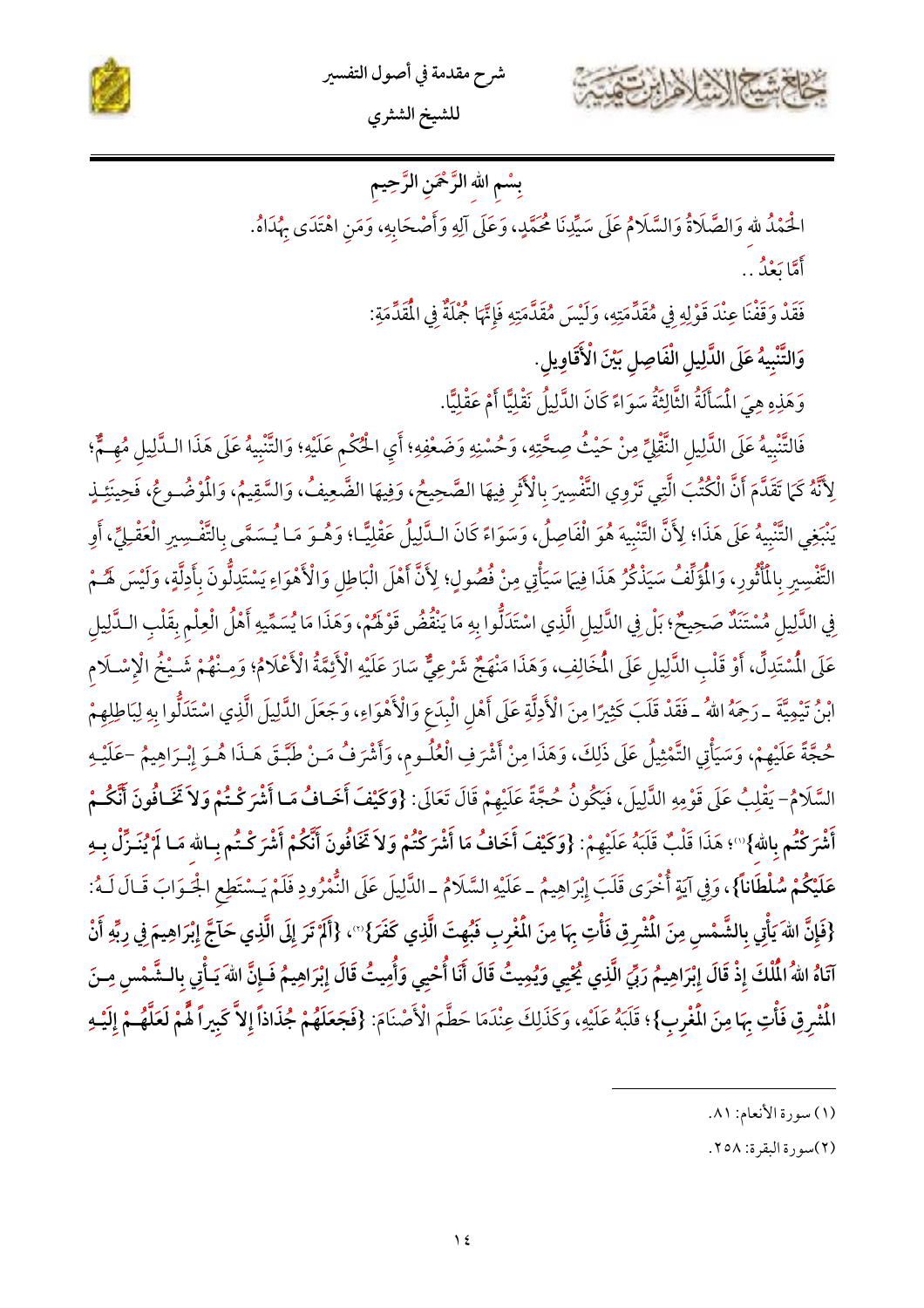





يَرْجِعُونَ}"، وَالْقِصَّةُ بِطُوفِا فِي سُورَةِ الْأَنْبِيَـاءِ حَتَّـى أَخْبَرَ اللهُ عَـنْهُمْ: {فَرَجَعُوا إِلَى أَنفُسِهِمْ فَقَـالُوا إِنَّكُـمْ أَنـتُمُ ا**لظَّالُونَ}**"؛ انْقَلَبَ عَلَيْهِمُ الْأَمْرُ فَهَذَا مَا يَقْصِدُ بِهِ الْمُؤَلِّفُ التَّنْبِيهَ عَلَى الدَّلِيلِ الْفَاصِلِ بَيْنَ الْأَقَاوِيل، وَمَنْ تَأَمَّلَ أَيْضًا فِي الْقُرْآنِ الْكَرِيمِ؛ فَسَيَجِدُ آيَاتٍ كَثِيرَةً بَيَّنَ اللهُ تَعَالَى فِيهَا بُطْلَانَ مَا يَسْتَدِلُّ بِهِ أَهْلُ الشِّرْكِ وَالْكُفْرِ فِي مِثْل قَوْلِهِ تَعَالَى: {وَإِذَا فَعَلُواْ فَاحِشَةً قَالُواْ وَجَدْنَا عَلَيْهَا آبَاءنَا وَاللهُ أَمَرَنَا بِهَا}"؛ فَاحْتَجُّوا فِي هَــٰذِهِ الْآيَـةِ بِحُجَّتَـيْنِ احْتَجُّـوا بِـأَنَّ اللهَ أَمَرَهُمْ بِهَذِهِ الْفَاحِشَةِ، وَبِأَنَّهُمْ وَجَدُوا آبَاءَهُمْ عَلَيْهَا فَقَالَ اللهُ فِيهَا: {قُلْ إِنَّ اللهَ لاَ يَأْمُرُ بِالْفَحْشَاءِ}.

أَمَّا الثَّانِيَةُ: فَهُمْ صَادِقُونَ فِيهَا؛ لِأَنَّهُمْ يَتَّبِعُونَ آبَاءَهُمْ: {وَجَلْنَا عَلَيْهَا آبَاءنَا}، وَمِثْلُ ذَلِكَ أَيْـضًا قَوْلُـهُ تَعَـالَى: {يَمُنُّونَ عَلَيْكَ أَنْ أَسْلَمُوا}"، قَالَ اللهُ: {قُل لاَّ تَمُنُّوا عَلَىَّ إِسْلامَكُم بَل اللهُ يَمُنُّ عَلَيْكُمْ أَنْ هَـدَاكُمْ لِلإِيـمَانِ إِن كُنـتُمْ صَادِقِينَ}؛ قَلَبَ عَلَيْهِمُ الدَّلِيلَ؛ لِأَنَّهُمْ مَنُّوا –الْوَفْدُ الَّذِي جَاءَ إِلَى النَّبِيِّ صَلَّى اللهُ عَلَيْهِ وَسَلَّمَ– بِإِسْلَامِهِمْ.

وَمِثْلُ ذَلِكَ مَا جَاءَ فِي قِصَّةِ الْمُنَافِقِينَ لَّا قَالُوا: {لَيُخْرِجَنَّ الأَعَزُّ مِنْهَا الأَذَلَّ}' ، قـال الله: {وَلله الْعِـزَّةُ وَلِرَسُـولِهِ وَلِلْمُؤْمِنِينَ}؛ انْقَلَبَ عَلَيْهِمُ الدَّلِيلُ.

وَكَذَا يَنْبَغِي لِقَارِئِ الْقُرْآنِ وَمُفَسِّرِهِ أَنْ يَعْرِفَ كَيْفَ يَسْتَدِلُّ، وَيَرُدُّ عَلَى خَصْمِهِ بِنَفْسِ الدَّلِيلِ، وَهَــذَا مَـا سَــلَكَهُ شَيْخُ الْإِسْلَامِ، وَالْعُلَهَاءُ الْمُحَقِّقُونَ فَكَانُوا يَقْلِبُونَ الدَّلِيلَ عَلَى الْمُسْتَدِلِّ، وَيَخْتَجُّونَ بِدَلِيلِهِ هُوَ.

فَهَذَا قَوْلُهُ التَّنْبِيهُ عَلَى الدَّلِيلِ الْفَاصِلِ بَيْنَ الْأَقَاوِيلِ.

نُمّ المُسْأَلَةُ الرَّابِعَةُ: وَهِيَ حَدِيثُهُ عَنِ الْكُتُبِ المُصَنَّفَةِ.

قَالَ: فَإِنَّ الْكُتُبَ الْمُصَنَّفَةَ فِي التَّفْسِيرِ مَشْحُونَةٌ بِالْغَثِّ وَالسَّمِينِ، وَالْبَاطِلِ الْوَاضِح، وَاخُقِّ الْمُبِينِ.

وَقَدْ سَبَقَ أَنْ تَكَلَّمَ عَلَى هَذَا الْكِتَابِ فِي الصَّفْحَةِ الثَّامِنَةِ وَالْخَمْسِينَ فَيُرْجَعُ إِلَيْهَا، فَمِـنْ جِهَـةِ الِاسْـتِدْلَالِ ذَكَـرَ هَذَا الْكَلَامَ فِي النَّوْعِ الثَّانِي، وَهُوَ سَيَأْتِي فِي مَوْضِعِهِ.

وَأَصْلُ هَذَا الْكَلَامِ أَنَّهُ يَقُولُ: إِنَّ الْكُتُبَ الْمُصَنَّفَةَ فِي التَّفْسِيرِ عَلَى نَوْعَيْنِ؛ كُتُبٍ تَنْقُلُ عَنِ السَّلَفِ مَـا وَرَدَ عَـنْهُمْ

(٣) سورة الأعراف: ٢٨.

(٤) سورة الحجرات: ١٧.

(٥) سورة المنافقون: ٨.

<sup>(</sup>١) سورة الأنبياء:٥٨.

<sup>(</sup>٢) سورة الأنبياء: ٦٤.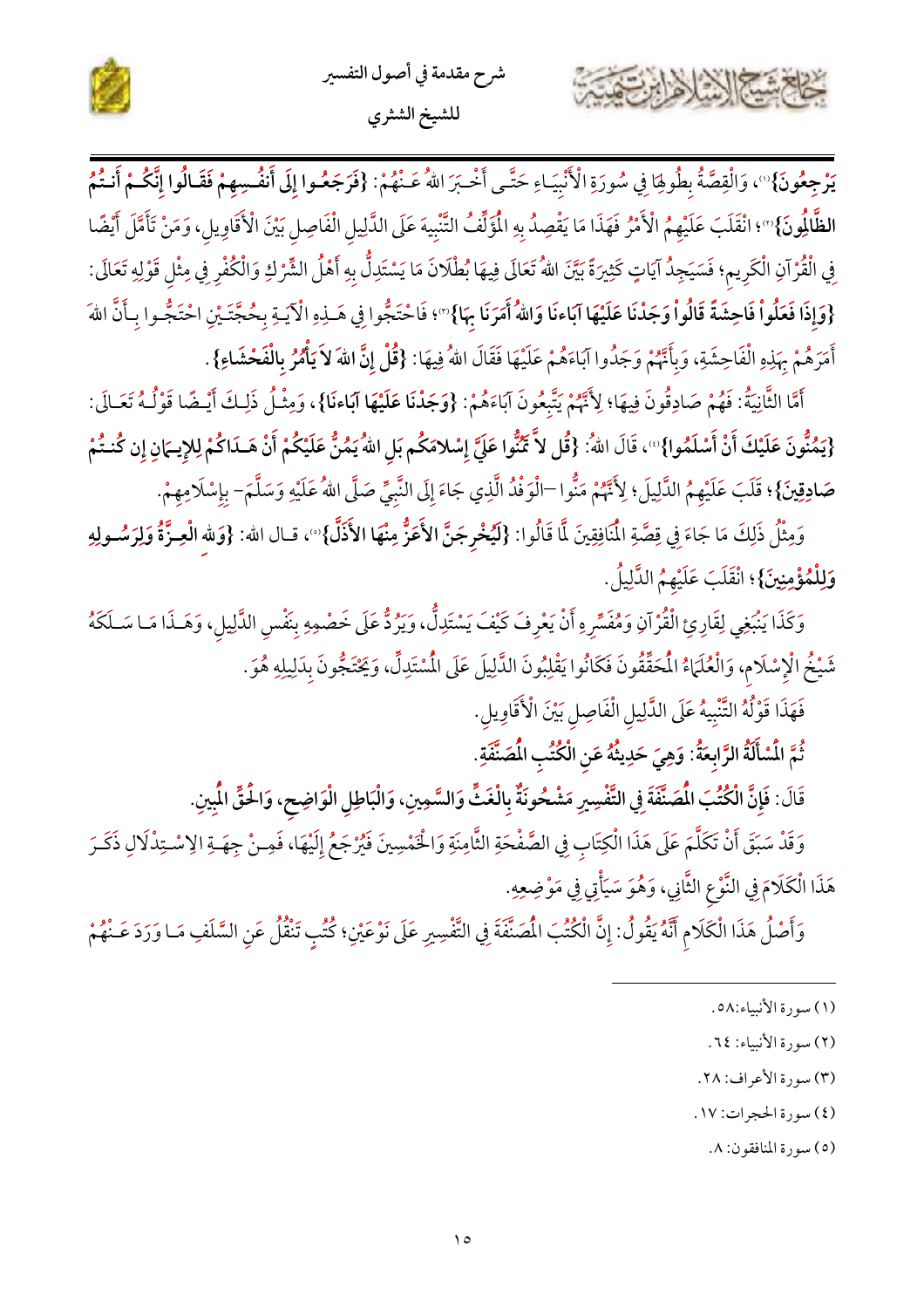





ِ<br>فِي تَفْسِيرِ الْآيَةِ، وَهَذِهِ الْكُتُبُ فِيهَا غَثٌّ وَسَمِينٌّ: كَالْمُنْقُولِ عَنْ بَنِي إِسْرَائِيلَ، وَكَمَا يَنْقِلُهُ أَصْحَابُ الْبِدَعِ وَالْأَهْوَاءِ فِي تَفَاسِيرِهِمْ؛ كَالْمُعْتَزِلَةِ، وَالرَّافِضَةِ، وَالْحَوَارِجِ، وَالْقَدَرِيَّةِ، فَفِي كُتُبِهِمُ الْغَثُّ وَالسَّمِينُ، وَكَمَا يَنْقِلُهُ الثَّعَالِبِيُّ فِي تَفْسِيرِهِ «الجُوَاهِرِ»، فَفِيهَا غَثٌّ وَسَمِينٌ، وَصَحِيحٌ وَعَلِيلٌ، وَهِيَ كُتُبٌ فِي الْأَثَرِ يَعْنِي تَرْوِي الْأَسَانِيدَ بِالْأَثَرِ، وَكُتُبٌ أُخْرَى لِبَعْضِ الْمَتَأَخّْرِينَ مِنْ جِهَةِ التَّفْسِيرِ بِالرَّأْيِ وَجَمَعْتْ بَيْنَ التَّفْسِيرِ بِالْأَثَرِ، فَقَدْ يَكُونُ هَذَا الَّذِي فُسِّرَتْ بِـهِ الْآيَـةُ رَأْيَـا مَذْمُومًا، وَهَذَا يُوجَدُ فِي أَكْثَرِ كُتُبِ التَّفْسِيرِ إِلَّا الْقَلِيلَ النَّادِرَ، فَإِنَّ التَّفْسِيرَ بِالرَّأْيِ الْمُدُوحِ الْمُوَافِقِ لِلشَّرْعِ ـ كَمَا تَقَدَّمَ وَسُقْنَا شُرُوطًا لَهُ هَذَا \_فِي كُتُبٍ مَعْدُودَةٍ فَهُوَ يُرِيدُ أَنْ يُبَيِّنَ هُنَا أَنَّ هُنَاكَ كُتُبًا تَنْقُلُ الصَّحِيحَ وَالضَّعِيفَ وَهِيَ بِالْأَثَرِ، وَكُتُبٌ تُفَسِّرُ بِالرَّأْيِ الْمُذْمُومِ.

قَالَ وَالْمُسْأَلَةُ الْخَامِسَةُ: وَالْعِلْمُ إِمَّا نَقْلٌ مُصَدَّقٌ عَنْ مَعْصُومٍ، وَإِمَّا قَوْلٌ عَلَيْهِ دَلِيلٌ مَعْلُومٌ، وَمَا سِوَى ذَلِكَ؛ فَإِمَّـا مُزَيَّفٌ مَرْدُودٌ، وَإِمَّا مَوْقُوفٌ لَا يُعْلَمُ أَنَّهُ بَهْرَجٌ وَلَا مَنْقُودٌ.

هَذِهِ الْمُسْأَلَةُ الْخَامِسَةُ كَأَنَّهُ هُنَا يُقَسِّمُ الْعُلُومَ؛ فَأَوَّلُ هَذِهِ النَّقْلُ المُصَدَّقُ؛ وَهُوَ مَا ثَبَتَ بِـنَصِّ شَرْعِـيٍّ مِـنْ آيَـةٍ أَوْ حَدِيثٍ: {وَثَمَّتْ كَلِمَةُ رَبِّكَ صِدْقاً وَعَدْلاً لاَّ مُبَدِّلِ لِكَلِمَاتِهِ}''.

وَالثَّانِي؛ إِمَّا قَوْلٌ عَلَيْهِ دَلِيلٌ مَعْلُومٌ، وَهَذَا الْقَوْلُ هُوَ الْفَهْمُ الصَّحِيحُ لِلْآيةِ الَّذِي دَلَّ عَلَيْهِ الـدَّلِيلُ، فَهُـوَ لَا يُخَالِفُ النَّصَّ الشَّرْعِيَّ مِنْ آيَةٍ أَوْ حَدِيثٍ؛ وَلِهَذَا فَإِنَّ الصَّحَابَةَ رِضْوَانُ الله عَلَيْهِمْ لَهُمْ أَقْـوَالٌ فِي التَّفْـسِيرِ، لَكِـنْ لَهَـا دَلِيلٌ مَعْلُومٌ مِنَ الشَّرْعِ، فَهِيَ مِنَ التَّفْسِيرِ بِالرَّأْيِ الْمُدُوحِ؛ لِأَنَّ لَهَا دَلِيلًا مِنَ الشَّرْعِ، لِأَنَّ الْإِسْلَامَ لَا يُهْمِـلُ الْعَقْـلَ، وَاللهُ تَعَالَى قَدْ أَمَرَنَا أَنْ نَتَدَبَّرَ، وَأَنْ نَعْقِلَ هَذَا الْقُرْآنَ فَقَالَ: {أَفَلا يَعْقِلُونَ}"، {لِقَوْم يَعْقِلُونَ}"، {أَفَلا تَـذَكَّرُونَ}"، {أَفَلاَ تَتَفَكَّرُونَ}"؛ فَلَا بُدَّ مِنْ إِعْمَالِ الْعَقْلِ.

فَالْإِسْلَامُ لَمْ يُهْمِلِ الْعَقْلَ، وَلَمْ يُعَطِّلِ الْعَقْلَ كَمَا يَقُولُ أَهْلُ الْبِدَعِ، وَيَتَّهِمُونَ السَّلَفَ، وَأَهْلَ السُّنَّةِ بِأَنَّهُمْ جَمْدُوا عَلَى النُّصُوصِ فَقَطْ، وَهَذَا لَيْسَ بِصَحِيحٍ؛ إِنَّهَا أَعْمَلُوا أَفْكَارَهُمْ فِيهَا جَاءَ فِي نُصُوصِ الـشَّرْعِ، وَتَوَصَّـلُوا بِـذَلِكَ إِلَى

- (٢) سورة يس: ٦٨.
- (٣) سورة الجاثية: ٥.
- (٤) سورة الجاثية: ٢٣.

(٥) سورة الأنعام: ٥٠.

<sup>(</sup>١) سورة الأنعام: ١١٥.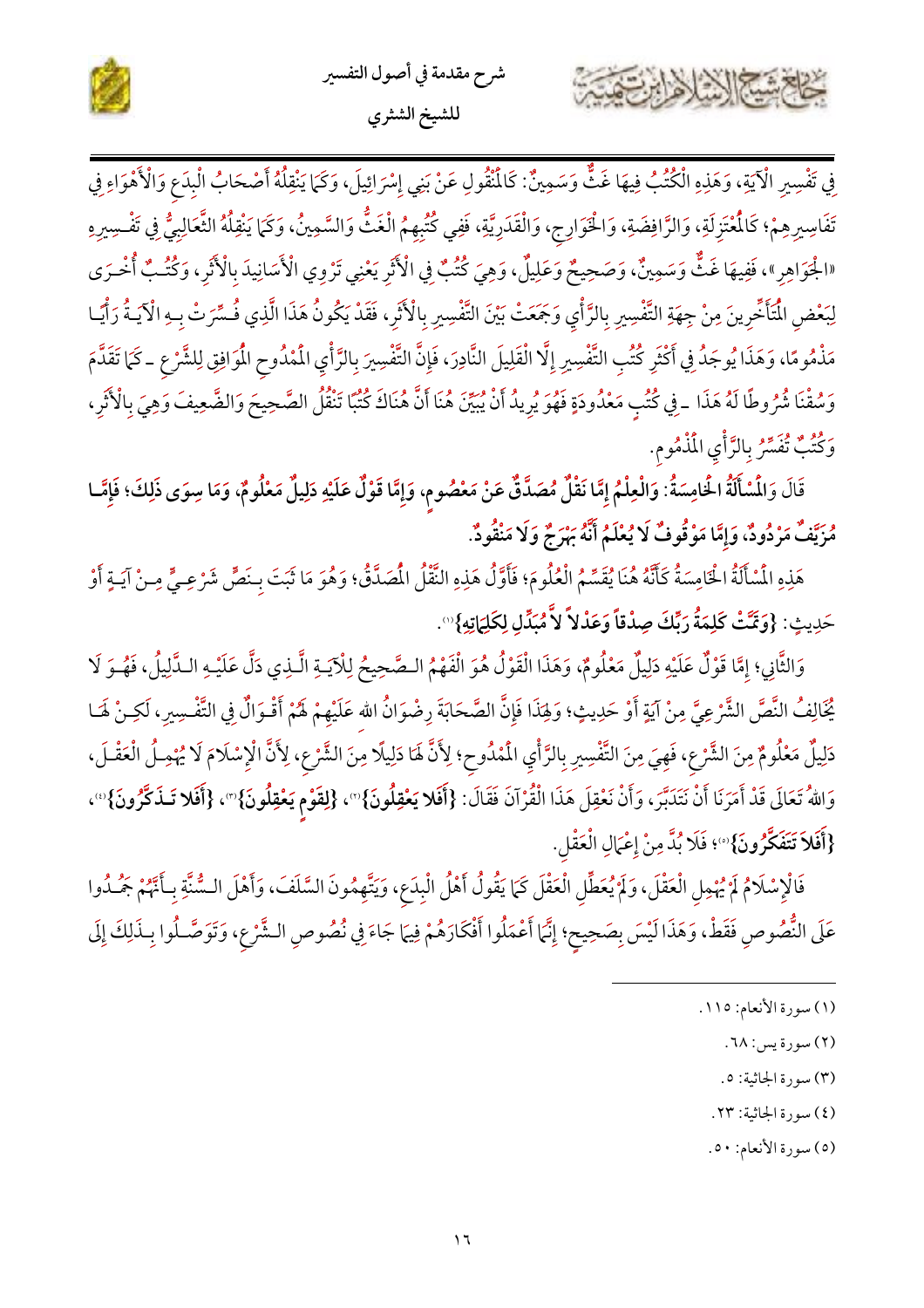



الْفَهْمِ الصَّحِيحِ الَّذِي يَدُلُّ عَلَيْهِ الدَّلِيلُ الشَّرْعِيُّ هَذَانَ قَوْلَانِ، وَمَا سِوَى ذَلِكَ فَهُوَ قَـوْلٌ ثَالِثٌ: وَهُـوَ إِمَّـا مُزَيَّـفٌ مَرْدُودٌ، وَإِمَّا مَوْقُوفٌ لَا يُعْلَمُ أَنَّهُ بَهْرَجٌ وَلَا مَنْقُودٌ.

إِذَنْ فَالْأَقْسَامُ عِنْدَنَا صَارَتْ ثَلَاثَةً:

حشيج الأزادان

الْأَوَّلُ: مَا يُعْلَمُ صِحَّتُهُ؛ وَهُوَ إِمَّا أَنْ يَكُونَ دَلِيلًا نَقْلِيًّا، أَوْ دَلِيلًا عَقْلِيًّا صَحِيحًا.

الثَّانِي: مَا عُلِمَ بُطْلَانُهُ فَهَذَا مَرْدُودٌ؛ وَهُوَ مَا يُصَادِمُ أَدِلَّةَ الشَّرْعِ، فَحِينَئِذٍ لَا يُقْبَلُ هَذَا التَّفْسِيرُ.

الثَّالِثُ: وَهُوَ كَمَا أَشَارَ؛ إِمَّا مَوْقُوفٌ فَلَا يُعْلَمُ هَلْ هُوَ صَحِيحٌ أَمْ ضَعِيفٌ؟ وَهَلْ عَلَيْهِ دَلِيلٌ أَمْ لَا؟

فَالْأَقْوَالُ فِي التَّفْسِيرِ عَلَى ثَلَاثَةٍ:

قَوْلٌ عُلِمَتْ صِحَّتُهُ؛ وَهَذَا يَدْخُلُ فِيهِ التَّفْسِيرُ بِالرَّأْيِ الْمُدُوحُ، وَالتَّفْسِيرُ بِالنَّقْلِ الـصَّحِيحُ، وَمَـا عُلِـمَ بُطْلَانُـهُ ثْخَالِفًا لِذَلِكَ، وَمَا يُتَوَقَّفُ فِيهِ لَا يُعْلَمُ مَا هُوَ.

هَذَا هُوَ مَا تَيَسَّرَ مِنْ عَرْضِهِ لِهَذِهِ الْمُقَدِّمَةِ ثُمَّ خَتَمَهَا، وَقَالَ:

وَحَاجَةُ الْأُمَّةِ مَاسَّةٌ إِلَى فَهْمِ الْقُرْآنِ الَّذِي هُوَ حَبْلُ الله الْمَتِينُ، وَالذِّكْرُ،اخُكِيمُ وَالصِّرَاطُ المُسْتَقِيمُ الَّـذِي لَا تَزِيـغُ بِهِ الْأَهْوَاءُ، وَلَا تَلْتَبِسُ بِهِ الْأَلْسُنُ، وَلَا يَخْلَقُ عَنْ كَثْرَةِ التَّرْدِيدِ، وَلَا تَنْقَضِي عَجَائِبُهُ، وَلَا يَشْبَعُ مِنْهُ الْعُلَمَاءُ؛ مَنْ قَالَ بِهِ صَدَقَ، وَمَنْ عَمِلَ بِهِ أُجِرَ، وَمَنْ حَكَمَ بِهِ عَدَلَ، وَمَنْ دَعَا إلَيْهِ هُدِيَ إلَى صِرَاطٍ مُسْتَقِيم، وَمَنْ تَرَكَهُ مِنْ جَبَّارٍ قَـصَمَهُ اللهُ، وَمَنْ ابْتَغَى الْهُدَى فِي غَيْرِهِ أَضَلَّهُ اللهُ، قَالَ تَعَالَى: {فَإِمَّا يَأْتِيَنَّكُم مِّنِّي هُدًى فَمَنِ اتَّبَعَ هُدَايَ فَلا يَـضِلُّ وَلا يَـشْقَى (١٢٣) وَمَنْ أَعْرَضَ عَن ذِكْرِي فَإِنَّ لَهُ مَعِيشَةً ضَنكاً وَنَحْشُرُهُ يَـوْمَ الْقِيَامَـةِ أَعْمَـى (١٢٤) قَـالَ رَبِّ لِمَحَـشَرْتَنِي أَعْمَى وَقَدْ كُنتُ بَصِيراً (١٢٥) قَالَ كَذَلِكَ أَتَتْكَ آيَاتُنَا فَنَسِيتَهَا وَكَذَلِكَ الْيَوْمَ تُنسَى}'''، وَقَالَ تَعَالَى: {قَـدْ جَـاءكُم مِّنَ اللهِ نُورٌ وَكِتَابٌ مُّبِينٌ (١٥) يَهْدِي بِهِ اللهُ مَنِ اتَّبَعَ رِضْوَانَهُ سُبُلَ السَّلاَم وَيُخْرِجُهُم مِّـنِ الظُّلُّـمَاتِ إِلَى النُّـورِ بِإِذْنِـهِ وَيَهْدِيهِمْ إِلَى صِرَاطٍ مُّسْتَقِيمٍ}"، وَقَالَ تَعَالَى: {الَر كِتَابٌ أَنزَلْنَاهُ إِلَيْكَ لِتُخْرِجَ النَّاسَ مِنَ الظُّلُمَاتِ إِلَى النُّورِ بِإِذْنِ رَبِّهِمْ إِلَى صِرَاطِ الْعَزِيزِ الْحُمِيدِ (١) الله الَّذِي لَهُ مَا فِي السَّمَوَاتِ وَمَا فِي الأَرْضِ}"، وَقَالَ تَعَالَى: {وَكَـذَلِكَ أَوْحَيْنَـا إِلَيْـكَ

(٣) سورة إبراهيم: ١، ٢.

<sup>(</sup>١) سورة طه: ١٢٣-١٢٥.

<sup>(</sup>٢) سورة المائدة: ١٥، ١٦.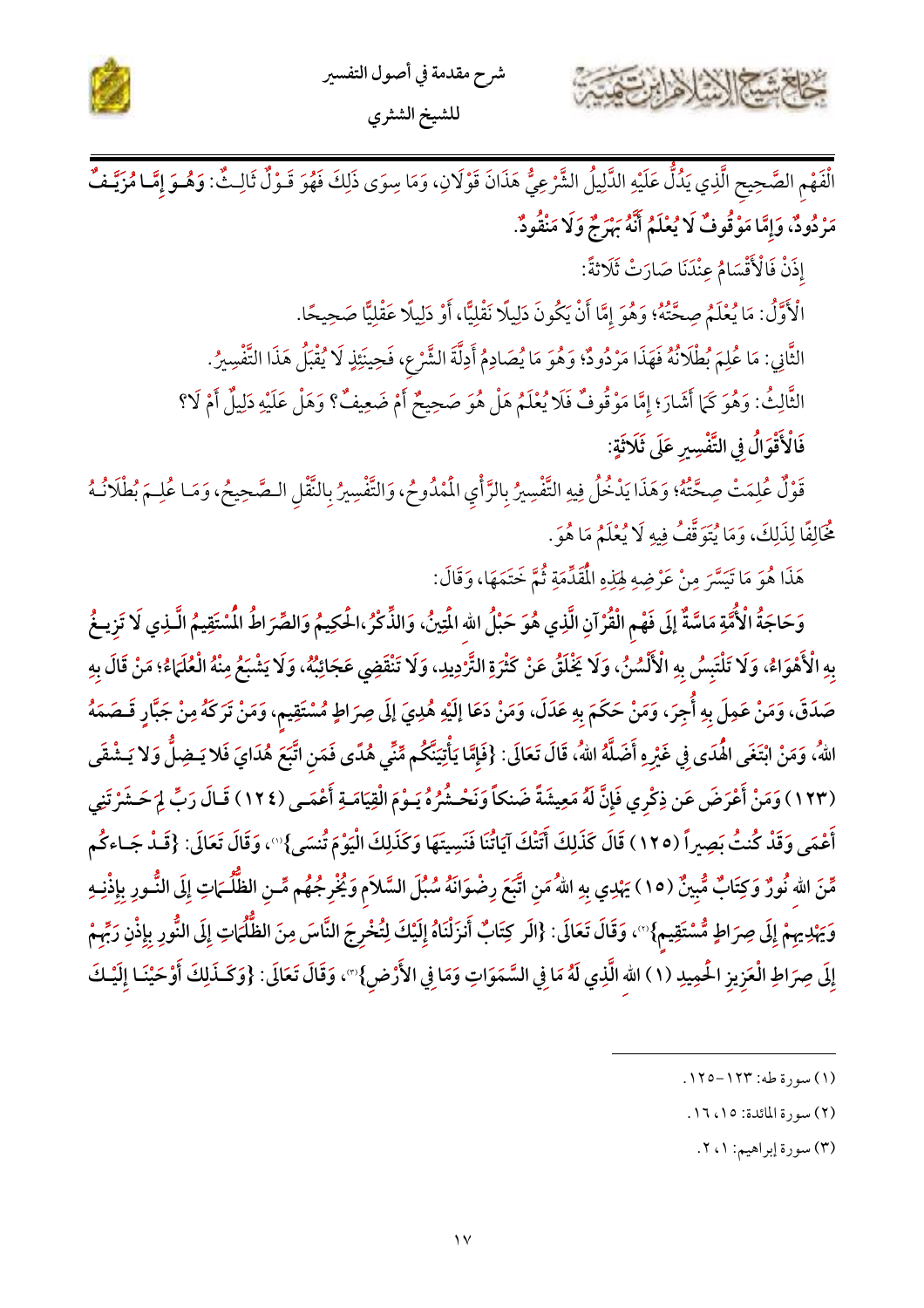





رُوحاً مِّنْ أَمْرِنَا مَا كُنتَ تَدْرِي مَا الْكِتَابُ وَلا الإِيمَانُ وَلَكِن جَعَلْنَاهُ نُوراً نَّهْدِي بِهِ مَنْ نَّشَاءُ مِنْ عِبَادِنَا وَإِنَّكَ لَتَهْدِي إِلَى صِرَاطٍ مُّسْتَقِيم (٥٢) صِرَاطِ الله الَّذِي لَهُ مَا فِي السَّمَوَاتِ وَمَا فِي الأَرْضِ أَلا إِلَى الله تَصِيرُ الأُمُورُ}'".

وَقَدْ كَتَبْتُ هَذِهِ «الْمُقَدِّمَةَ» مُخْتَصَرَةً بِحَسَبِ تَيْسِيرِ الله تَعَالَى مِنْ إِمْلَاءِ الْفُؤَادِ، وَاللهُ الْهَادِي إِلَى سَبِيلِ الرَّشَادِ. أَوْصَافُ الْقُرْآنِ الْكَرِيمِ:

بَدَأَ يَذْكُرُ أَوْصَافَ الْقُرْآنِ الْكَرِيمِ، وَبَيَّنَ أَنَّ الْأُمَّةَ بِحَاجَةٍ إِلَى فَهْمِ الْقُرْآنِ الْكَرِيمِ، وَمَنْ تَوَصَّلَ إِلَى الْفَهْـمِ ازْدَادَ عِلْمًا بِذَلِكَ؛ لِأَنَّ اللهَ تَعَالَى قَالَ: {كِتَابٌ أَنزَلْنَاهُ إِلَيْكَ مُبَارَكٌ لِّيَدَّبَّرُوا آيَاتِهِ}"، وَلَا يَحْصُلُ فَهْمٌ إِلَّا بِتَدَبَّرِ الْآيَاتِ.

نُّمَّ ذَكَرَ الْأَوْصَافَ الَّتِي جَاءَتْ فِي الْقُرْآنِ الْكَرِيم؛ وَهِيَ أَوْصَافٌ لِلْقُرْآنِ الْكَرِيم، وَذَكَرَ هَذَا الْأَثَرَ، وَلَمْ يَتَعَرَّضْ لَهُ بِشَيْءٍ؛ لِأَنَّهُ اقْتَبَسَ مِنْهُ اقْتِبَاسًا، وَهُوَ مِنْ رِوَايَةِ التَّرْمِذِيِّ ـ وَفِيهِ الْحَارِثُ بْنُ عَبْدِ الله الْأَعْوَرُ، وَهَذَا الْحَدِيثُ كَمَا فِيهِ هَذَا الزَّاوِي الْمُتَّهَمُ بِالْكَذِبِ وَالرَّفْضِ، وَهُوَ مُضَعَّفٌ عِنْدَ أَهْلِ الْعِلْمِ، وَلَا يَصِحُّ أَنْ يُرْفَعَ هَذَا الْحَدِيثُ لِلنَّبِيِّ ـ صَلَّى اللهُ عَلَيْهِ وَسَلَّمَ ـ وَمَنْ رَفَعَهُ فَقَدْ أَخْطَأَ فِي ذَلِكَ؛ وَإِنَّهَا هُوَ مِنْ كَلَامٍ عَلِيٍّ –رَضِيَ اللهُ عَنْهُ– وَنَصُّهُ:« إِنَّهَا سَـتَكُونُ فِـتَنٌ كَقِطَعِ اللَّيْلِ الْمُظْلِمِ قَالَ فَمَا الْمُخْرَجُ مِنْهَا قَالَ: كِتَابُ الله؛ فِيهِ نَبَأُ مَا قَبْلَكُمْ وَخَبَرُ مَـا بَعْـدَكُمْ ... »" ثُـمَّ سَـاقَ تِلْـكَ الْأَوْصَافَ فِيهِ.

وَهَذِهِ الْأَوْصَافُ الَّتِي ذَكَرَهَا شَيْخُ الْإِسْلَامِ تُذْكَرُ عَلَى أَنَّهَا الْأَثْرُ الْوَارِدُ فِي هَذِهِ الْمُقَدِّمَةِ؛ وَإِنَّهَا ضَمَّنَ شَـيْئًا مِنْهَـا فِي هَذِهِ الْمُقَدِّمَةِ فَقَالَ:

حَبْلُ الله المُتِينُ.

كاحشة الشاهايرج

وَحَبْلُ الله؛ هُوَ الَّذِي يُتَوَصَّلُ بِهِ إِلَى الله ــ جـلَّ وَعَلَا ــ وَالْقُرْآنُ الْكَرِيمُ هُوَ الصِّلَةُ بَيْنَ الله، وَبَيْنَ عِبَادِهِ، وَقَدْ أَمَرَ اللهُ بِالِاعْتِصَامِ بِهِ فَقَالَ تَعَالَى: {وَ<mark>اعْتَصِمُواْ بِحَبْلِ الله جَمِيعاً}</mark>''، وَهُوَ أَيْضًا الذِّكْرُ الْحَكِيمُ، أَنْزَلَهُ اللهُ تَعَالَى لِيَكُونَ ذِكْرًا يَقْرَأُهُ الْعِبَادُ، وَيَذْكُرُونَ اللهَ بِهِ، وَمِنْ صِفَاتِهِ أَنَّهُ حَكِيمٌ كَمَا قَالَ اللهُ تَعَالَى: {الَر كِتَابٌ أُحْكِمَتْ آيَاتُهُ ثُـمَّ فُـصِّلَتْ مِـن

(٤) سورة آل عمران: ١٠٣.

<sup>(</sup>١) سورة الشوري: ٥٢، ٥٣.

<sup>(</sup>٢) سورة ص: ٢٩.

<sup>(</sup>٣) أخرجه الترمذي في كتاب فضائل القرآن، باب ما جاء في فضل القرآن (٢٩٠٦).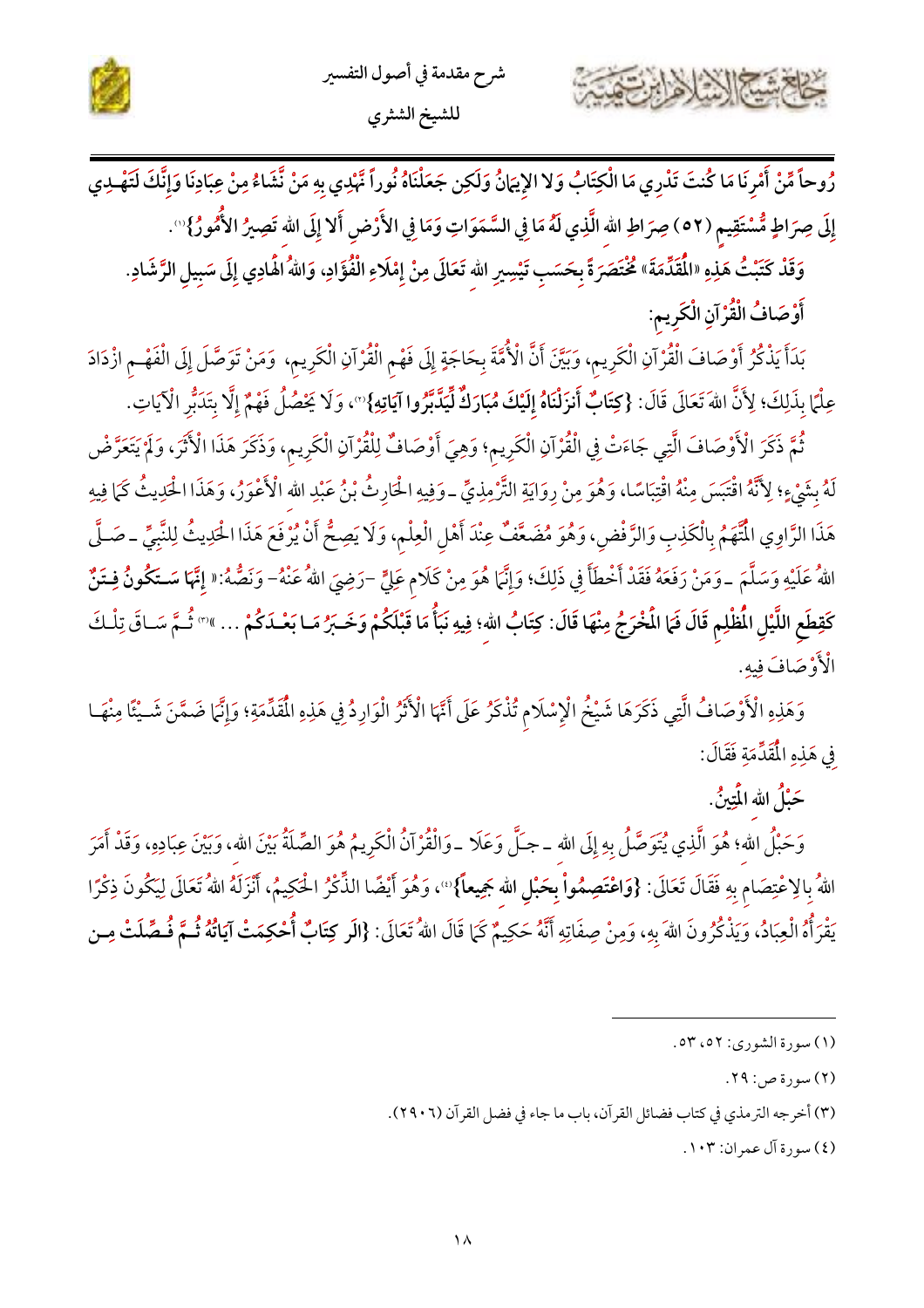



وَلَا تَلْتَبِسُ بِهِ الْأَلْسِنَةُ فَلَا يُخْتَلَفُ فِي قِرَاءَتِهِ؛ فَهَذَا يَقْرَأُ بِلُغَةٍ، وَهَذَا يَقْرَأُ بِلُغَةٍ؛ بَلِ الْكُلُّ يَقْرَأُهُ بِلُغَةٍ عَرَبِيَّةٍ وَاحِدَةٍ؛ فَالْعَرَبِيُّ يَقْرَأُهُ كَمَا أُنْزِلَ، وَكَذَلِكَ الْعَجَمِيُّ فَلَا الْتِبَاسَ، وَلَا اخْتِلَافَ فِي الْقِرَاءَةِ؛ لِأَنَّهُ مُيَسَّرٌ كَمَا قَالَ اللهُ تَعَالَى: {وَلَقَــٰد يَسَّرْنَا الْقُرْآنَ لِلذِّكْرِ}".

وَلَا يَخْلَقُ عَلَى كَثْرَةِ الرَّدِّ؛ أَيْ لَا يَبْلَى، فَكُلَّهَا كَرَّرَهُ الْإِنْسَانُ وَأَعَادَهُ فَإِنَّهُ يَزْدَادُ بِذَلِكَ أُمُورًا كَثِيرَةً؛ مِنْهَـا الْإِيـهَانُ فَيَزْدَادُ إِيهَانًا، وَثَوَابًا، وَعِلْمًا، وَنُورًا فَتَتَجَدَّدُكَهُ كُلُّ هَذِهِ الْمَعَالِمُ حِينَها يَقْرَأُ الْقُرْآنَ.

فَالْقُرْآنُ عِنْدَمَا تَقْرَأُهُ، وَتُعِيدُهُ تَظْهَرُ لَكَ مَعَانٍ غَيْرُ الْمَعَانِي الْأُولَى الَّتِي سَـبَقَتْ، فَيَـزْدَادُ الْإِنْـسَانُ عِلْـمًا وَهُـدًى: {وَيَزِيدُ اللهُ الَّذِينَ اهْتَدَوْا هُدًى}(6).

وَلَا تَنْقَضِي عَجَائِبُهُ فِي كُلِّ زَمَانٍ وَمَكَانٍ عَلَى مَرِّ الْعُصُورِ الْمَاضِيَةِ فَإِنَّ عَجَائِبَهُ تَتَجَدَّدُ، وَتَظْهَرُ لِلنَّاسِ؛ لِأَنَّهُ كَلامٌ لَا يَبْلَى عَلَى كَثْرَةِ التَّرَدُّدِ، وَكَثْرَةِ الِاطَّلَاعِ فِيهِ فَلَا تَنْقَضِي عَجَائِبُهُ فَقَدْ يَأْتِي عَالِمُ يُظْهِرُ لَنَا مِنْ كُنُوزِ الْقُرْآنِ، وَأَسْرَارِهِ مَـا لَا يُظْهِرُهُ غَيْرُهُ مِنَ الْعُلَمَاءِ؛ وَلِهَذَا تَمَيَّزَ الصَّحَابَةُ بِفِقْهِهِمْ وَفَهْمِهِمْ أَكْثَرَ مِنَ التَّابِعِينَ، وَالتَّابِعُونَ أَكْثَرُ فِقْهًـا وَفَهْـمًا مِـنْ تَابِعِي التَّابِعِينَ، وَتَابِعُو التَّابِعِينَ أَكْثَرُ مِمَّنْ بَعْدَهُمْ، وَهَكَذَا.

وَالْعُلَهَاءُ الْمُحَقَّقُونَ الَّذِينَ يَقْرَءُونَ الْقُرْآنَ، وَيَدْرُسُونَهُ قَدْ يَأْتِي عَالِمٌ بِشَيْءٍ لَمْ يَأْتِ بِهِ غَـيْرُهُ مِمَّـنْ سَـبَقَ، وَلَـهُ دَلِيـلٌ وَشَاهِدٌ مِمَّا دَلَّتْ عَلَيْهِ الْآيَاتُ، وَالْأَحَادِيثُ النَّبُويَّةُ.

و**َلَا يَشْبَعُ مِنْهُ الْعُلَيَاءُ**؛ فَلَا يَمَلُّونَ مِنْ قِرَاءَتِهِ، وَلَا مِنْ تَفْسِيرِهِ؛ وَلِهَذَا تَجِدُ الْمُفَسِّرِينَ الَّذِينَ فَسَّرُوا الْقُرْآنَ الْكَـرِيمَ

(٢) سورة الأنعام: ١٥٣.

٢

- (٣) سورة آل عمران: ١٠١
	- (٤) سورة القمر: ١٧.

(٥) سورة مريم: ٧٦.

<sup>(</sup>١) سورة هود: ١.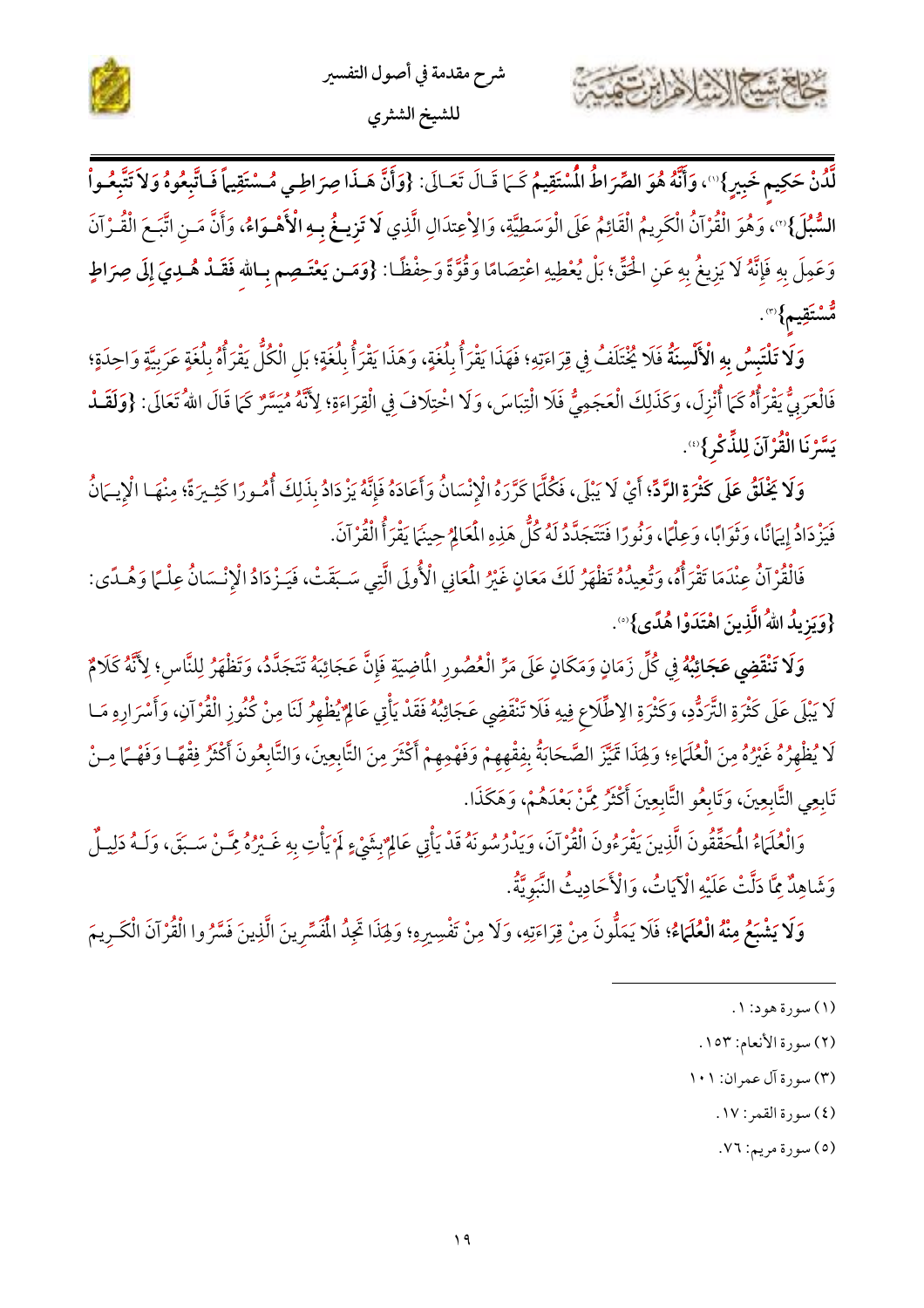



مَنْ قَالَ بِهِ صَدَقَ؛ لِأَنَّهُ قَوْلٌ صِدْقٌ وَحَقٌّ: {وَمَّتَتْ كَلِمَةُ رَبِّكَ صِدْقاً وَعَدْلاً} " إِذَا قَالَ إِنَّ اجْتِهَاعَ الْمُسْلِمِينَ عَـلَى كَلِمَةٍ وَاحِدَةٍ قَالَ صِدْقًا، وَكَذَلِكَ إِذَا قَالَ إِنَّ بِرَّ الْوَالِدَيْنِ وَاجِبٌ قَالَ صِدْقًا، وَهَكَذَا.

وَمَنْ عَمِلَ بِهِ أُجِرَ؛ أَيْ يُثَابُ عَلَى قِرَاءَتِهِ كَمَا قَالَ تَعَالَى: {إِنَّ الَّذِينَ يَتْلُونَ كِتَابَ الله وَأَقَامُوا الصَّلاةَ وَأَنفَقُـوا مِمَّـا رَزَقْنَاهُمْ سِرّاً وَعَلانِيَةً يَرْجُونَ تِجَارَةً لَّن تَبُورَ (٢٩) لِيُوَفِّيَهُمْ أُجُورَهُمْ وَيَزِيدَهُم مِّن فَضْلِهِ إِنَّهُ غَفُورٌ شَكُورٌ}'"، وَبَيَّنَ النَّبِيُّ صَلَّى اللهُ عَلَيْهِ وَسَلَّمَ الْأَجْرَ الْمُتَرَمِّّبُ عَلَى قِرَاءَةِ الْقُرْآنِ فِي حَدِيثِ ابْنِ مَسْعُودٍ كَمَا عِنْدَ التِّرْمِذِيِّ: «مَنْ قَرَأَ حَرْفًـا مِنْ كِتَابِ الله فَلَهُ بِكُلِّ حَرْفٍ حَسَنَةٌ لَا أَقُولُ الم حَرْفٌ وَلَكِنْ أَلِفٌ حَرْفٌ، وَلامٌ حَرْفٌ، وَمِيمٌ حَرْفٌ» ، فَهَذِهِ أُجُـورٌ مُتَعَدِّدَةٌ يَتَحَصَّلُ عَلَيْهَا الْمُسْلِمُ مِنْ قِرَاءَتِهِ لِلْقُرْآنِ الْكَرِيم.

وَمَنْ حَكَمَ بِهِ عَدَلَ: فَإِذَا حَكَمَ بِهِ الْحَاكِمُ، أَوِ السُّلْطَانُ، أَوِ الْقَاضِي، أَوِ المُصْلِحُ بَيْنَ النَّاسِ فَإِنَّـهُ سَيَـصِلُ بِـهِ إِلَى الصَّوَابِ.

وَمَنْ دَعَا إِلَيْهِ هُدِيَ إِلَى صِرَاطٍ مُسْتَقِيمٍ؛ لِأَنَّهُ دَعَا إِلَى اخْتٍّ: {وَمَنْ أَحْسَنُ قَوْلاً مِّمَّن دَعَـا إِلَى اللهِ وَعَمِـلَ صَـالحِاً وَقَالَ إِنَّنِي مِنَ الْمُسْلِمِينَ}®.

وَمَنْ تَرَكَهُ مِنْ جَبَّارٍ قَصَمَهُ اللهُ؛ أَيْ عَاقَبَهُ فَمَـنْ دُعِـيَ إِلَى الْقُـرْآنِ الْكَـرِيمِ، وَلَمْ يَـسْتَجِبْ لِـذَلِكَ فَإِنَّـهُ مُتَوَعَّـدٌ و<u>وو</u><br>بالعقوبةِ.

وَيَرْوِي بَعْضُ الْمُؤَلِّفِينَ؛ وَهُوَ الْمَاوَرْدِيُّ فِي كِتَابِهِ «أَدَبُ الدُّنْيَا وَالدِّينِ»؛ وَهُوَ كِتَابٌ فِي الْأَخْلَاقِ يَقُولُ: إِنَّ أَحَـدَ النَّاسِ اسْمُهُ الْوَلِيدُ بْنُ يَزِيدَ أَرَادَ أَنْ يَتَفَاءَلَ، وَمَسَكَ الْمُصْحَفَ وَفَتَحَهُ، وَوَقَفَ عَلَى قَوْلِهِ تَعَالَى: {وَاسْتَفْتَحُواْ وَخَابَ

كاحمشة الشاهام تخد

- (٣) سورة فاطر: ٢٩، ٣٠.
- (٤) أخرجه الترمذي في كتاب فضائل القرآن، باب ما جاء في من قرأ حرفا من القرآن ما له من الأجر (٢٩١٠).

(٥) سورة فصلت: ٣٣.

<sup>(</sup>١) سورة فاطر: ٢.

<sup>(</sup>٢) سورة الأنعم: ١١٥.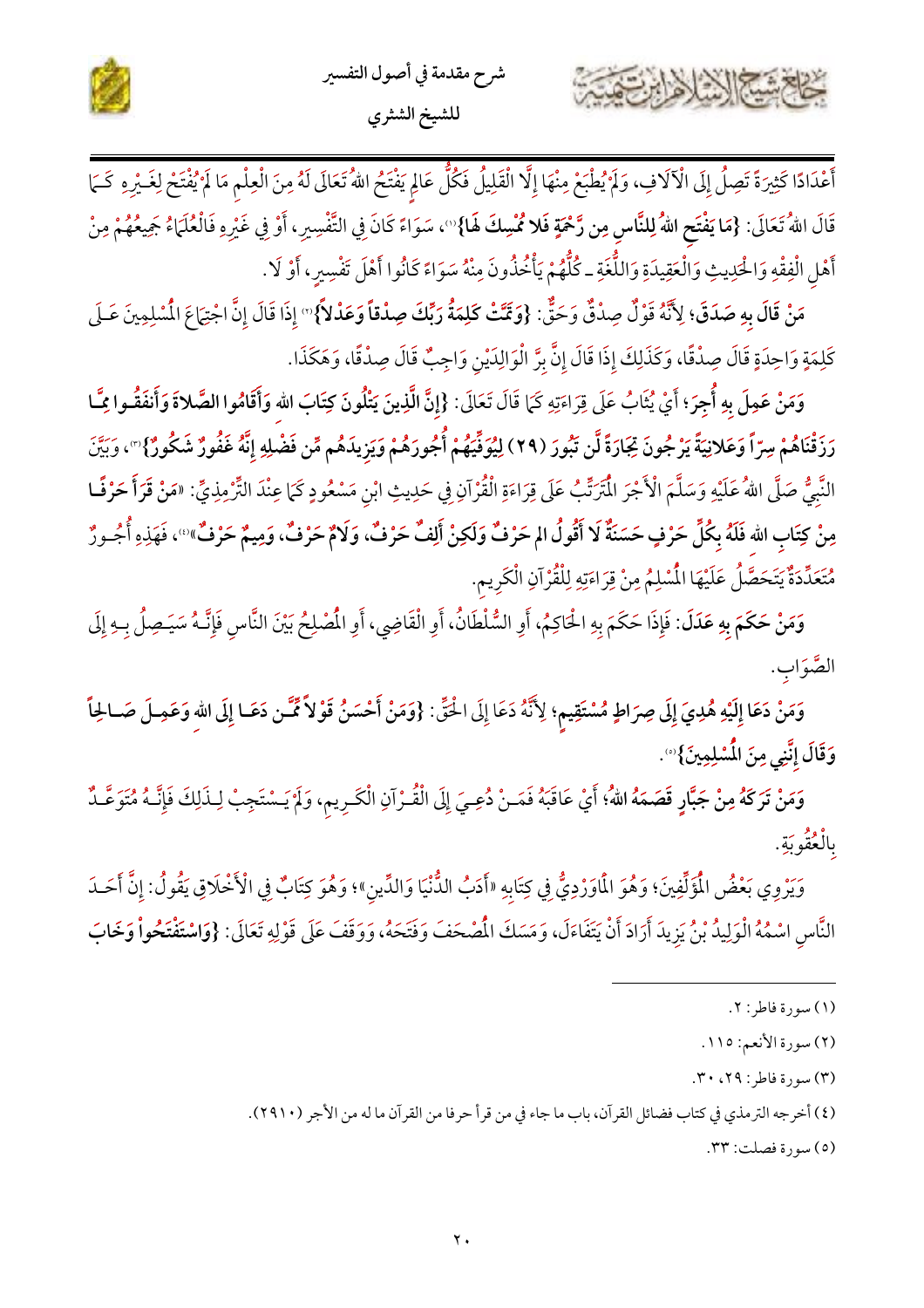

للشيخ الشثري

شرح مقدمة في أصول التفسير

ر<br>كُلُّ جَبَّارِ عَنِيدٍ}'''، فَأَنْشَدَ بَيْتَيْنِ وَقَالَ:

أَتَوَعَّدَ كُلَّ جَبَّارِ عَنِيدٍ

فَهَا أَنَا ذَا جَبَّارٌ عَنِيدٌ

إِذَا مَا جِئْتَ رَبَّكَ يَوْمًا

فَقُلْ مَزَّقَنِي الوَلِيدُ

فَمَزَّقَ الْمُصْحَفَ، فَيَقُولُونَ إِنَّهُ لَمْ يَمْضِ عَلَيْهِ ثَلَاثَةُ أَيَّامٍ إِلَّا وَجَاءَهُ أُنَاسٌ، وَقَتَلُوهُ وَصُـلِبَ فِي بَيْتِهِ، ثُـمَّ صُـلِبَ أَيْضًا فِي مَكَانٍ وَاسِعٍ يَرَاهُ النَّاسُ.

قَصَمَهُ اللهُ تَعَالَى، وَهَكَذَا فَرَبُّكَ بِالْمِرْصَادِ لِكُلِّ مَنْ يُخَالِفُ شَرْعَ الله، أَوْ يَعَتَدَّى عَلَى حُدُودِهِ.

وَمَنِ ابْتَغَى الْهُدَى فِي غَيْرِهِ أَضَلَّهُ اللهُ؛ لِأَنَّهُ لَا هُدَى غَيْرَ هُدَى الله وَالسُّنَّةِ؛ فَـالْأَهْوَاءُ كُلُّهَـا ضَـلَالٌ، وَمَـا يَقُولُـهُ النَّاسُ مِنْ دَعَوَاتٍ ثْخَالِفُ الْقُرْآنَ وَالسُّنَّةَ فَهِيَ دَعَوَاتُ ضَلَالٍ؛ وَلِهَذَا حَكَمَ اللهُ تَعَالَى بِالظُّلْمِ وَالـضَّلَالِ لَمِـنْ لَمْ يَتَّبِـع الْقُرْآنَ قَالَ تَعَالَى: {فَإِن لَّمْ يَسْتَجِيبُوا لَكَ}؛ أَيْ يَا مُحَمَّدُ: {لَمكَ فَـاعْلَمْ أَنَّـمَا يَتَّبِعُـونَ أَهْـوَاءهُمْ وَمَـنْ أَضَـلُّ}؛ هَـذَا الضَّلَالُ: {يُمَّنِ اتَّبَعَ هَوَاهُ بِغَيْرِ هُدًى مِّنَ الله إِنَّ اللهَ لا يَهْدِي الْقَوْمَ الظَّالِينَ}'"؛ فَحَكَمَ اللهُ نَعَالَى عَـلَى مَـنِ ابْتَعَــدَ عَـنِ الْقُرْآنِ بِالضَّلَالِ وَالظُّلْمِ، وَقَالَ هُنَا وَمَنِ ابْتَغَى الْهُدَى فِي غَيْرِهِ أَضَلَّهُ اللهُ.

الْآيَاتُ الَّتِي تُوَضِّحُ أَنَّهُ يَجِبُ اتِّبَاعُ الْقُرْآنِ:

ثُمَّ بَعْدَ ذَلِكَ بَدَأَ الْمَوَلِّفُ يَسْتَشْهِدُ بِآيَاتٍ مِنْ الْقُرْآنِ الْكَرِيمِ تَبَيَّنَ أَنَّ اللهَ تَعَالَى قَدْ أَمَرَ بِاتِّبَاعِ هَذَا الْقُرْآنِ الْكَـرِيمِ، وَقَدْ سَمَّاهُ اللهُ تَعَالَى هُدًى: {وَهُدىً وَرَحْمَةٌ لِّلْمُؤْمِنِينَ}'"، فَسَاقَ عَدَدًا مِنَ الْآيَاتِ الَّتِي تُوَضِّحُ أَنَّهُ يَجِبُ اتِّبَاعُ الْقُـرْآنِ؛ لِأَنَّهُ هُدًى، وَأَنَّهُ مُخْرِجٌ لِلنَّاسِ مِنَ الظُّلُمَاتِ إِلَى النُّورِ، وَأَنَّهُ صِرَاطُ الله تَعَالَى المُسْتَقِيمُ.

وَيَحْسُنُ بِنَا عِنْدَ ذِكْرِ هَذِهِ الْآيَاتِ أَنْ نُبَيِّنَ مَعَانِيَهَا؛ لِأَنَّنَا فِي مَقَامٍ تَفْسِيرٍ، فَهَذِهِ الْآيَاتُ الَّتِي أَوْرَدَهَا شَيْخُ الْإِسْلَامِ تَحْتَاجُ إِلَى شَيْءٍ مِنَ الْبَيَانِ وَالتَّوْضِيحِ، وَهِيَ جُزْءٌ مِنَ التَّطْبِيقِ الْعَمَلِيِّ لِلتَّفْسِيرِ الْمُبْنِيِّ عَلَى الْقَوَاعِدِ وَالْأُصُـولِ، فَنُرِيـدُ

- (١) سورة إبراهيم: ١٥.
- (٢) سورة القصص: ٥٠.
	- (٣) سورة يونس: ٥٧.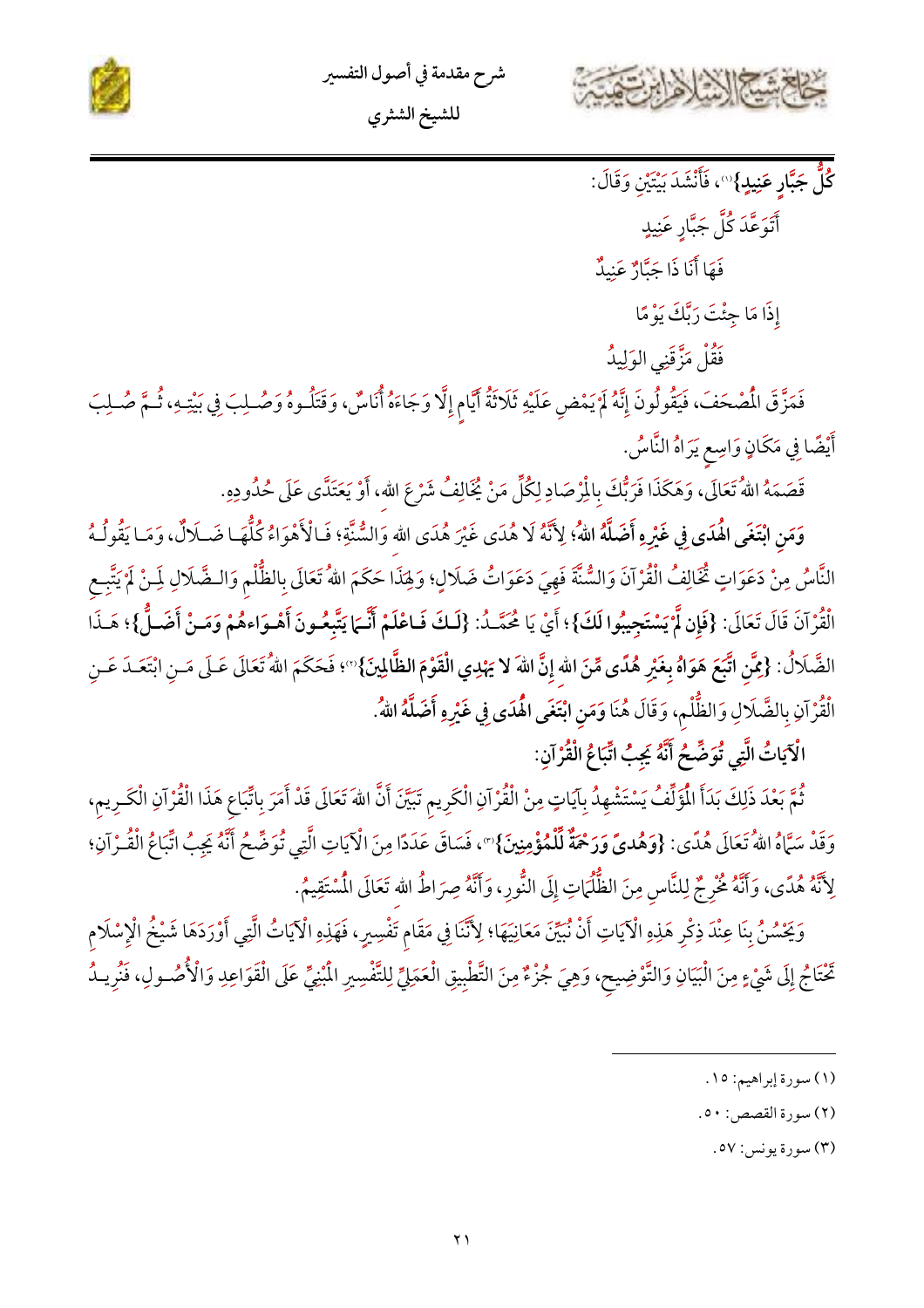





ذَكَرَهُ أَهْلُ الْعِلْمِ فَهُنَا ذَكَرَ الْآيَةَ الَّتِي فِي سُورَةِ طَهَ: {فَإِمَّا يَأْتِيَنَّكُم مِّنِّي هُدًى فَمَن اتَّبَعَ هُدَايَ فَلا يَضِلُّ وَلا يَشْقَى}'') هَذَا خِطَابٌ لِجَمِيع بَنِي آدَمَ؛ لِأَنَّ قَبْلَهَا جَاءَ السِّيَاقُ لِآدَمَ عَلَيْهِ السَّلَامُ: {و**َلَقَدْ عَهِدْنَا إِلَى آدَمَ مِن قَبْلُ فَنَسِيَ}**"، فَجَاءَ بَعْدَهَا: {فَإِمَّا يَأْتِيَنَّكُم مِّنِّي هُدًى}، و{فَإِمَّا}؛ أَصْلُهَا فَإِنَّ مَاا: لِأَنَّ فَإِنَّ مَا شَرْطِيَّةٌ يَأْتِي بَعْدَهَا فِعْلُ الـشَّرْطِ، وَجَـوَابُ الشَّرْطِ، وَهُوَ مَذْكُورٌ فِي الْآيَةِ، وَالَّتِي بَعْدَهَا الْجُمْلَةُ أَيْضًا: {فَمَنِ اتَّبَعَ هُدَايَ فَلا يَضِلُّ وَلا يَشْقَى} أَيْضًا شَرْطِيَّةٌ لَهَـا فِعْلُ الشَّرْطِ، وَجَوَابُ الشَّرْطِ، وَهَذِهِ الْآيَةُ وَصِيَّةٌ مِنَ الله تَعَالَى لِآدَمَ وَذُرِّيَّتِهِ بِاتِّبَاعِ الْقُرْآنِ الْكَرِيم فَقَالَ فِيهَـا: {فَإِمَّـا يَأْتِيَنَّكُم مِّنِّي هُدًى فَمَنِ اتَّبَعَ هُدَايَ فَلا يَضِلُّ وَلا يَشْقَى}، كَرَّرَ اهْٰدَى مَرَّةً ثَانِيَـةً؛ وَالْهُدَى الْأَوَّلُ هُـوَ عَـيْنُ الْهُدَى الثَّانِي، وَلَمْ يَقُلْ فَإِمَّا يَأْتِيَنَّكُمْ مِنِّي هُدًى فَمَنِ اتَّبَعَهُ فَلَا يَضِلُّ، وَلَا يَشْقَى يَعْنِي أَنَّهُ يَـأْتِي بِالـضَّمِيرِ الَّـذِي يَقُـومُ مَقَـامَ الِإِسْمِ الظَّاهِرِ، فَلَوْ جَاءَ بِالضَّمِيرِ الَّذِي يَقُومُ مَقَامَ الِإِسْمِ الظَّاهِرِ لَصَحَّ، وَلَكِنَّهُ جَـاءَ بِـنَفْسِ الِإِسْـم: {فَمَـنِ اتَّبَـعَ هُمَدَايَ}، وَهَذَا يُعْطِينَا فَائِدَةً أَنَّ ذِكْرَ الْهُدَى مَرَّةً ثَانِيَةً يَدُلُّ عَلَى الِاهْتِهَام، وَالْعِنَايَةِ بِالْهُدَى لِيَزِيدَ ذَلِكَ رُسُوخًا وَثَبَاتًا فِي أَذْهَانِ الْمُخَاطَبِينَ بِهِ، وَهَذَا كَثِيرٌ فِي الْقُرْآنِ كَمَا قَالَ تَعَـالَى: {كَـَمَا أَرْسَـلْنَا إِلَى فِرْعَـوْنَ رَسُـولاً (١٥) فَعَـصَى فِرْعَـوْنُ الرَّسُولَ فَأَخَذْنَاهُ أَخْذاً وَبِيلاً}"، فَجَاءَ بِالِاسْمِ مَرَّةً ثَانِيَةً؛ لِأَنَّ فِرْعَـوْنَ بَـالَغَ فِي الْعِـصْيَانِ وَالطُّغْيَـانِ وَالْعُتْوِّ وَالِاسْتِكْبَارِ: {كَمَا أَرْسَلْنَا إِلَى فِرْعَوْنَ رَسُولاً (١٥) فَعَصَى فِرْعَوْنُ الرَّسُولَ فَأَخَذْنَاهُ أَخْذاً وَبِيلاً}، فَمَا جَاءَ بِالضَّمِيرِ.

وَفِي قَوْلِهِ تَعَالَى: {وَقُلْ جَاءَ الْحَقُّ وَزَهَقَ الْبَاطِلُ إِنَّ الْبَاطِلَ كَانَ زَهُوقـاً}"، فَقَـالَ: {إِنَّ الْبَاطِـلَ كَـانَ زَهُوقـاً}؛ مُؤَكِّدًا تَأْكِيدًا عَلَى أَنَّ الْبَاطِلَ مَهْمَا عَلَا فَإِنَّهُ زَاهِقٌ قَالَ اللهُ تَعَالَى {بَـلْ نَقْـلِفُ بِـالْحَقِّ عَـلَى الْبَاطِـلِ فَيَدْمَغُـهُ فَـإِذَا هُـوَ زَاهِقٌ}' ، فَكَلِمَةُ {فَيَدْمَغُهُ} أَغْنَتْ عَنِ التَّكْرَارِ ؛ لِأَتَّهَا قَضَتْ عَلَى هَذَا الْبَاطِلِ، وَهَذَا كَثِيرٌ فِي الْقُرْآنِ، وَإِنَّمَا بَيِّنَا بِالْثَالِ لِيَتَّضِحَ بِهِ الْمَقَالُ فَإِذَا قُلْنَا: مَا وَجْهُ التَّكْرَارِ لِلْهُدَى مَرَّةً ثَانِيَةً؟ قُلْنَا: لِلاهْتِهَام وَالْعِنَايَةِ بِهِ، وَلِيَـزْدَادَ الْمُخَاطَـبُ تَمَسُّكًا بِالْهُدَى، وَثَبَاتًا وَرُسُوخًا، وَاتَّبَاعًا لَهُ.

- (١) سورة طه: ١٢٣.
- (٢) سورة طه: ١١٥.
- (٣) سورة المزمل: ١٦، ١٦.
	- (٤) سورة الإسراء: ٨١.
	- (٥) سورة الأنبياء: ١٨.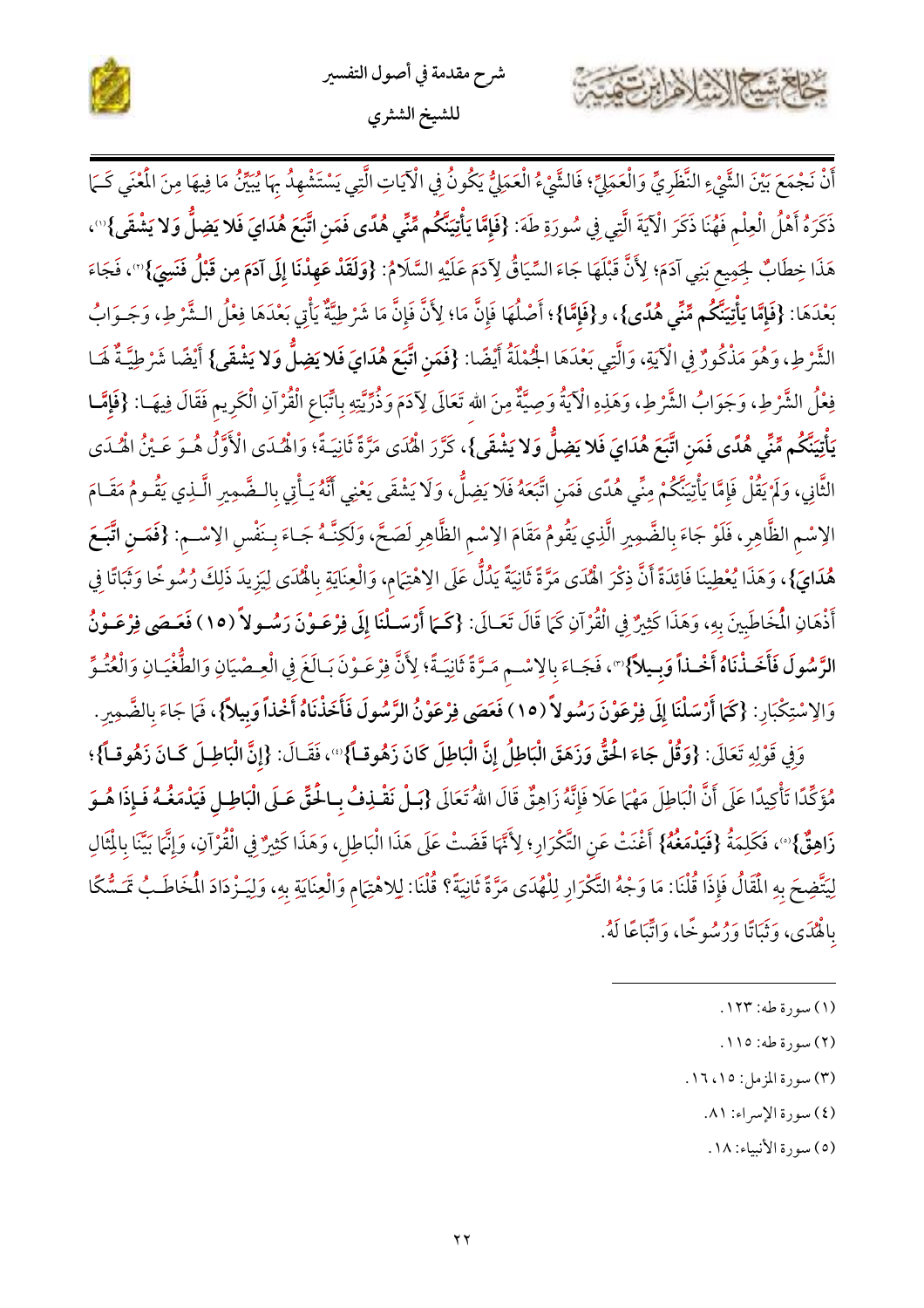



وَالْهُدَى فِي هَذِهِ الْآيَةِ؛ هُوَ الْعَهْدُ الَّذِي أَخَذَهُ اللهُ تَعَالَى عَلَى خَلْقِهِ، فَقَبْلَ هَذِهِ الْآيَةِ قَالَ: {وَلَقَدْ عَهِدْنَا إِلَى آدَمَ مِن قَبْلُ فَنَسِيَ}؛ إِذَنْ فَهَذَا الْهُدَى هُوَ الْعَهْدُ الَّذِي أَخَذَهُ اللهُ عَلَى آدَمَ، وَهُوَ الْعَهْدُ الَّذِي أَخَذَهُ اللهُ تَعَالَى عَلَى ذُرِّيَّتِهِ، وَهُـمْ فِي أَصْلَابِ آبَائِهِمْ: {وَإِذْ أَخَذَ رَبُّكَ مِن بَنِي آدَمَ مِن ظُهُورِهِمْ ذُرِّيَّتَهُمْ وَأَشْهَدَهُمْ عَلَى أَنفُسِهِمْ أَلَسْتَ بِرَبِّكُمْ قَالُواْ بَلَى شَهِدْنَا أَن تَقُولُواْ يَوْمَ الْقِيَامَةِ إِنَّا كُنَّا عَنْ هَذَا غَافِلِينَ}'')؛ فَهَذَا هُوَ الْعَهْدُ، وَهُوَ اتِّبَاعُ مَا جَاءَ عَـنْ رُسُـلِ الله ــ عَلَـيْهِمُ الصَّلَاةُ وَالسَّلَامُ ـ فَكُلُّ أُمَّةٍ، وَكُلُّ قَوْمٍ مَأْمُورُونَ بِاتِّبَاعِ رَسُولِهُمُ الَّذِي جَاءَ مِنْ عِنْدِ اللهِ، الَّذِي بَعَثَهُ اللهُ تَعَالَى، وَهَـذِهِ الْأُمَّةُ مَأْمُورَةٌ بِاتِّبَاعِ هَدْيِ هَذَا الْقُرْآنِ الْكَرِيمِ فَاللهُ سُبْحَانَهُ عَهِدَ إِلَى آدَمَ وَأَلْزَمَ ذُرِّيَّتَهُ أَنْ يَتَّبِعُوا هَذَا الْهَدْيَ فَكُلُّ هَدْيٍ يَأْتِيهِمْ مِنَ الله وَجَبَ عَلَيْهِمُ اتِّبَاعُهُ.

{فَإِمَّا يَأْتِيَنَّكُم مِّنِّي هُدًى فَمَنِ اتَّبَعَ هُدَايَ فَلا يَضِلُّ وَلا يَشْقَى}"؛ هَذِهِ هِيَ النَّتِيجَةُ الْمُرَنِّبَةُ عَلَى الِاتِّبَاعِ.

{فَلا يَضِلُّ وَلا يَشْقَى}؛ أَيْ فَلَا يَقَعُ فِي الضَّلَالِ، وَلَا فِي الشَّقَاوَةِ فِي الدُّنْيَا، وَلَا فِي الْآخِرَةِ، وَابْنُ مَسْعُودٍ وَابْنُ عَبَّاسِ يَقُولَانِ: لَا يَضِلُّ فِي الدُّنْيَا، وَلَا فِي الْآخِرَةِ.

فَهُوَ لَا يَقَعُ لَهُ ضَلَالٌ، وَلَا تَعَاسَةٌ، وَلَا ضَنْكٌ فِي الدُّنْيَا، وَفِي الْآخِرَةِ يَزْدَادُ نَعِيمًا.

قَوْلُهُ: {فَمَنِ اتَّبَعَ هُدَايَ}؛ أَيْ أَخَذَ بِهِ تَصْدِيقًا بِأَخْبَارِهِ؛ أَيْ أَخَذَ بِهَذَا الْحَقِّ الَّذِي جَـاءَ مِـنْ عِنْـدِ الله، وَصَـدَّقَ بِأَخْبَارِهِ، وَلَمْ يُعَارِضْهَا بِالشُّبْهَاتِ، وَامْتَثَلَ لِأَحْكَامِ رَبِّهِ، وَلَمْ يُصَادِمْهَا بِالشَّهَوَاتِ فَهُـوَ تَـصْدِيقٌ بِالْأَخْبَـارِ، وَعَمَـلٌ بِالْأَحْكَامِ ؛ تَصْدِيقٌ بِالْأَخْبَارِ فَلَا تُعَارِضُهَا الشُّبُهَاتُ، وَعَمَلٌ بِالْأَحْكَامِ، وَامْتِثَالٌ لِلْأَوَامِرِ فَلَا تُصَادِمُهَا الشَّهَوَاتُ؛ لِأَنَّ الشُّبُهَاتِ وَالشَّهَوَاتِ كَثِيرَةٌ وَمُتَعَدِّدَةٌ، قَدْ يَنْخَدِعُ الْإِنْسَانُ بِهَا، وَيُقَدِّمُهَا عَلَى الْحُكْـمِ الْعَـدْلِ، وَهُـوَ مَـا جَـاءَ فِي كِتَابِ الله وَسُنَّةِ رَسُولِهِ ــ صَلَّى اللهُ عَلَيْهِ وَسَلَّمَ.

قَالَ: {فَمَنِ اتَّبَعَ هُدَايَ}؛ أَضَافَ الْهُدَى إِلَى نَفْسِهِ الْمُقَدَّسَةِ جَلَّ جَلَالُهُ، وَأَضَافَهُ إِلَى نَفْسِهِ؛ لِأَنَّهُ سُبْحَانَهُ هُوَ الَّذِي شَرَعَهُ لِعِبَادِهِ، وَلِأَنَّهُ الْمُوَصِّلُ إِلَى الله تَعَالَى.

{فَمَنِ اتَّبَعَ هُدَايَ فَلا يَضِلُّ وَلا يَشْقَى}؛ ثُمَّ بَيَّنَ عَاقِبَةَ الْإِعْرَاضِ عَنِ الْمُدَى، فَقَالَ: {وَمَنْ أَعْرَضَ عَـن ذِكْـرِي فَإِنَّ لَهُ مَعِيشَةً ضَنْكاً}، وَكَمَا قُلْنَا إِنَّ هُنَاكَ تَفْسِيرًا وَمَعْنًى:

(١) سورة الأعراف: ١٧٢.

حشيج الشاهاين

(٢) سورة طه: ١٢٣.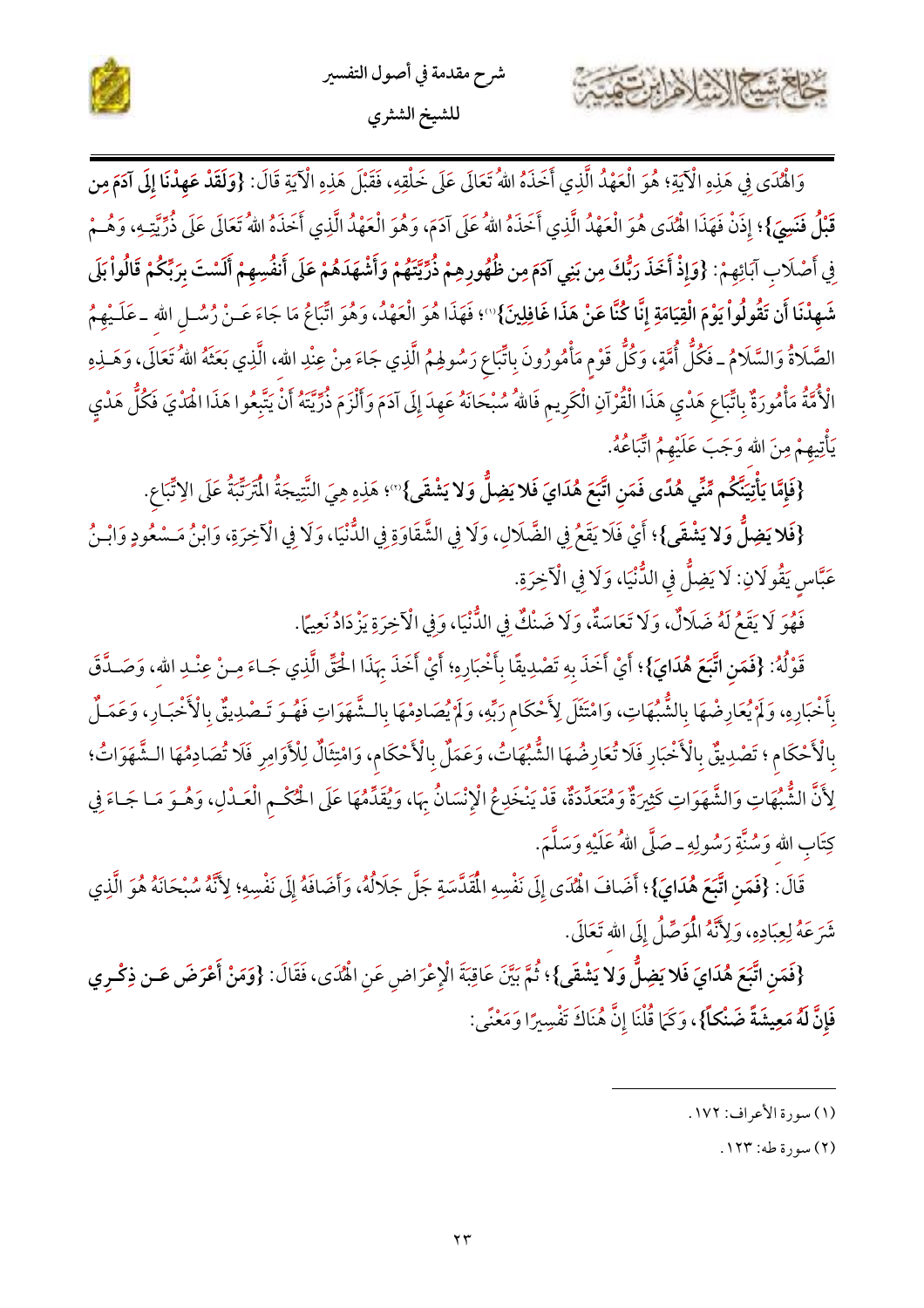



فَالضَّنْكُ تَفْسِيرُهَا الشُّدَّةُ وَالضَّيقُ.

أَمَّا الْمُنْى الْمَرَادُ بِهَا فَقَدْ ذَكَرَ الصَّحَابَةُ، وَالتَّابِعُونَ مَعَانِيَ مُتَعَدِّدَةً، فَيُرْوَى عَنِ ابْنِ مَسْعُودٍ، وَأَبِي سَعِيدٍ الْخُـدْرِيِّ أَنَّهُمْ فَسَّرَاهَا بِعَذَابِ الْقَبْرِ، وَضَغْطَتِهِ وَضَمَّتِهِ.

وَقَالَ عِكْرِمَةُ: بِأَنَّهَا الْكَسْبُ الْحَرَامُ، وَالْعَمَلُ السَّيِّئُ .

وَقَالَ الْحَسَنُ: إِنَّهَا طَعَامُ الضَّرِيعِ، وَالزَّقُّومُ يَوْمَ الْقِيَامَةِ.

وَكُلُّ مَعْنًى مِنْ هَذِهِ الْمَانِي لَهُ آيَةٌ تَشْهَدُ لَهُ مِـنَ الْقُـرْآنِ الْكَـرِيم لَكِـنَّ الْأَوْلَى فِي مَعْنَـى الْآيَـةِ الْأَحْـذُ بِـالْعُمُوم وَالشُّمُولِ؛ أَنَّهَا تَكُونُ فِي الدُّنْيَا، وَتَكُونُ فِي الْقَبْرِ، وَتَكُونُ فِي الْآخِرَةِ، وَلَا مُنَافَاةَ بَيْنَ أَهْلِ التَّفْسِيرِ فِي هَذِهِ الْمَانِي الَّتِي ذَكَرْنَا، فَكُلُّهَا تَؤُولُ إِلَى مَعْنًى وَاحِدٍ، وَكُلُّهَا ضَنْكٌ، وَفَسَّرُوهَا بِالْثَالِ أَوْ بِالنَّظِيرِ.

فَفِي الدُّنْيَا تَحْصُلُ لَهُ بِالْقَلَقِ وَالِاضْطِرَابِ، وَالْبُعْدِ عَـنْ دِيـنِ الله، وَالْحَـرَج وَالْوُقُـوعِ فِي الْفِـتَنِ، وَالِإبْـتِلَاءَاتِ الْعَظِيمَةِ، وَإِنْ كَانَ مُنَعَّمَا فِي حَيَاتِهِ فِي مَلْبَسِهِ، وَمَرْكَبِهِ وَمَشْرَبِهِ، وَمَنَامِهِ لَكِنَّهُ فِي قَرَارَةِ نَفْسِهِ يَعِيشُ فِي قَلَقٍ وَاضْطِرَابٍ كَمَا بَيَّنَ ذَلِكَ أَهْلُ التَّفْسِيرِ؛ وَمِنْهُمُ ابْنُ كَثِيرٍ رَجِمَهُ اللهُ تَعَالَى.

وَأَمَّا فِي الْقَبْرِ فَهَذَا مَعْلُومٌ، وَقَدْ دَلَّتْ عَلَى ذَلِكَ آيَاتٌ كَثِيرَةٌ: {وَلَنُـلِيقَنَّهُمْ مِـنَ الْعَـذَابِ الأَدْنَـى دُونَ الْعَـذَابِ الأَكْبَرِ}''، {النَّارُ يُعْرَضُونَ عَلَيْهَا غُدُوّاً وَعَشِيّاً}''، {وَلَـوْ تَـرَى إِذِ الظَّـالِمُونَ فِي غَمَـرَاتِ الْمُوْتِ وَالْملآئِكَـةُ بَاسِـطُواْ أَيْلِيهِمْ}"، آيَاتٌ تَدُلُّ عَلَى عَذَابِ الْقَبْرِ.

وَأَمَّا التَّفْسِيرُ بِأَنَّهُ الْكَسْبُ الْحَرَامُ فَهُوَ مَنْسُوخَةٌ بَرَكَتُهُ: {يَمْحَـقُ اللهُ الْرِّبَـا}"، وَكَـذَلِكَ أَكْـلُ أَمْـوَالِ النَّـاس بِالْبَاطِلِ، فَالْآيَةُ ثُخْمَلُ عَلَى الْعُمُوم؛ وَلِهَذَا بَيَّنَ اللهُ تَعَالَى فِي كِتَابِهِ أَنَّ بَعْضَ النَّاسِ الَّذِينَ أَعْرَضُوا عَنِ الله يَعِيشُونَ فِي حَيَاةٍ تَعِيسَةٍ قَالَ تَعَالَى عَنِ الْيَهُودِ: {وَضُرِبَتْ عَلَيْهِمُ الذِّلَّةُ وَالْمُسْكَنَةُ وَبَـاءُوا بِغَـضَبٍ مِّـنَ الله}®؛ فَهُـمْ يَعِيـشُونَ فِي خَوْفٍ دَائِمٍ، وَاضْطِرَابٍ وَقَلَقٍ، وَإِنْ كَانُوا يَتَنَعَّمُونَ فِي الدُّنْيَا بِمَا لَدَيْهِمْ.

(٤) سورة البقرة: ٢٧٦.

(٥) سورة البقرة: ٦١.

<sup>(</sup>١) سورة السجدة: ٢١.

<sup>(</sup>٢) سورة غافر: ٤٦.

<sup>(</sup>٣) سورة الأنعام: ٩٣.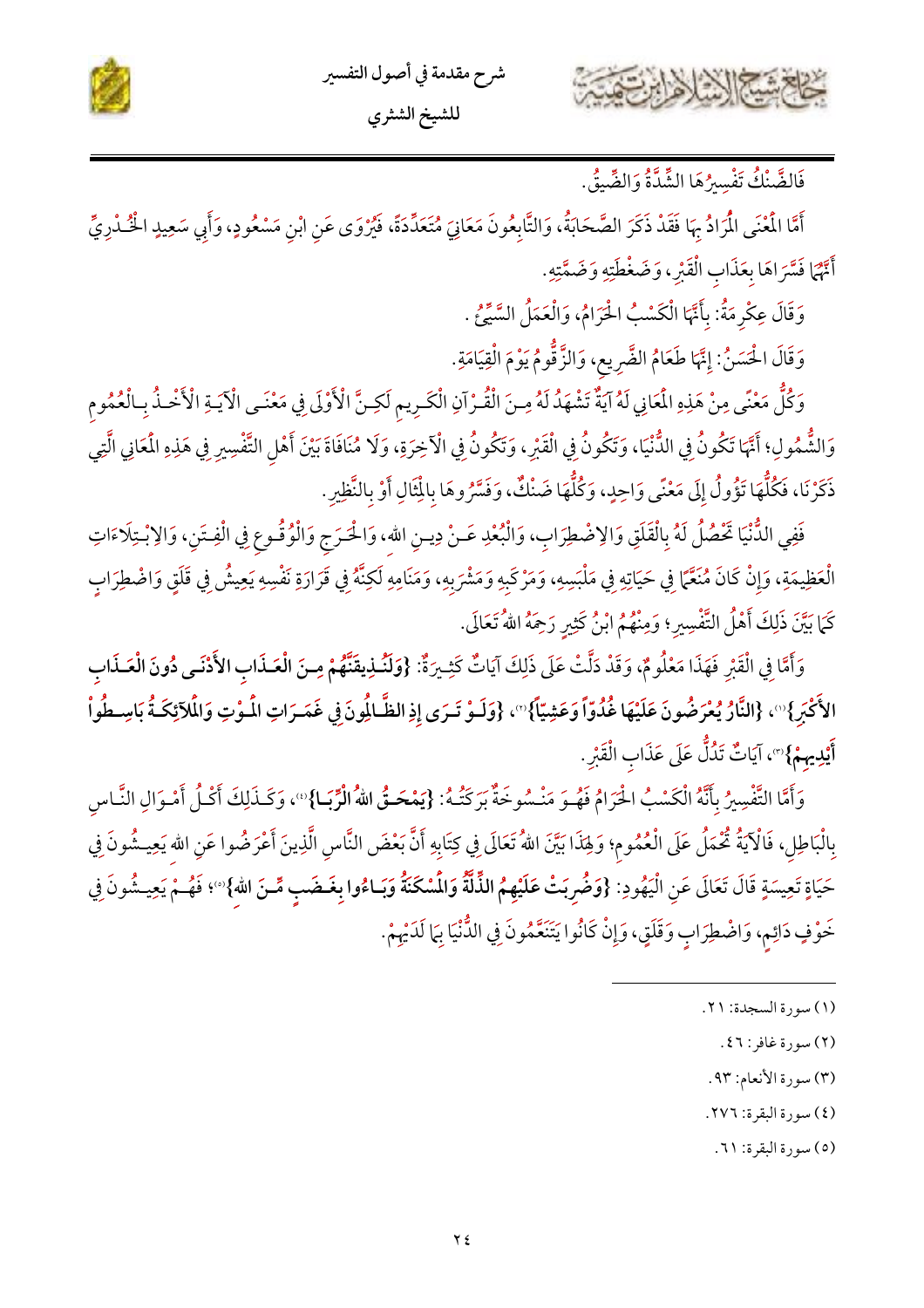



هَذَا مَا يَتَعَلَّقُ بِالْمِيشَةِ الضَّنْكِ.

وَالْإِعْرَاضُ عَنِ الذِّكْرِ لَهُ عَوَاقِبُ سَيِّئَةٌ وَوَخِيمَةٌ وَأُحِيلُكُمْ إِلَى مَنْ ذَكَرَهَا بالتَّفْصِيل فَقَـدْ ذَكَرَهَـا الـشَّنْقِيطِيُّ فِي كِتَابِهِ «أَضْوَاءُ الْبَيَانِ» فِي سُورَةِ الْكَهْفِ فِي قَوْلِهِ تَعَالَى: {وَمَنْ أَظْلَمُ مِمَّن ذُكِّرَ بِآيَـاتِ رَبِّـهِ فَـأَعْرَضَ عَنْهَـا وَنَـسِيَ مَـا قَلَّمَتْ يَدَاهُ}'')، ثُمَّ سَاقَ عَدَدًا مِنَ الْآيَاتِ الَّتِي تَدُلُّ عَلَى ذَلِكَ: {فَمَا هُمْ عَـنِ التَّـذْكِرَةِ مُعْرِضِـينَ (٤٩) كَـأَمَّهُمْ مُحُـرٌ مُّسْتَنِفِرَةٌ}"، {فَإِنْ أَعْرَضُوا فَقُلْ أَنذَرْتُكُمْ صَاعِقَةً مِّثْلَ صَاعِقَةِ عَادٍ وَثَمُودَ}"، {وَمَن يُعْرِضْ عَن ذِكْـرِ رَبِّـهِ يَـسْلُكْهُ عَذَاباً صَعَداً}"؛ هَذِهِ الْعُقُوبَاتُ وَالنَّتَائِجُ لَمِنْ أَعْرَضَ عَنِ الله تَعَالَى.

وَذَكَرَ اللهُ تَعَالَى فِي مَوَاضِعَ مُتَعَدِّدَةٍ مِنَ الْقُرْآنِ الْكَرِيم أَنَّ مَـنْ يَـتْرُكُ الْإِعْـرَاضَ عَـنْ دِيـنِ الله، وَيَرْجِـعُ إِلَى الله سَوْفَ يَنْعَمُ فِي حَيَاتِهِ، فَقَالَ مُخَاطِبًا أَهْلَ الْكِتَابِ، وَهَذِهِ الْأُمَّةَ أَيْضًا: {وَلَوْ أَنَّهُمْ أَقَامُواْ التَّوْرَاةَ وَالإِنجِيلَ وَمَـا أُنـزِلَ إِلَيهِم مِّن رَّبِّمْ لأكَلُواْ مِن فَوْقِهِمْ وَمِن تَحْتِ أَرْجُلِهِم}"، وَقَالَ فِي سُـورَةِ الْأَعْـرَافِ: {وَلَـوْ أَنَّ أَهْـلَ الْقُـرَى آمَنُـواْ وَاتَّقَواْ لَفَتَحْنَا عَلَيْهِم بَرَكَاتٍ مِّنَ السَّمَاءِ وَالأَرْضِ وَلَكِن كَذَّبُواْ فَأَخَذْنَاهُم بَمَا كَانُواْ يَكْسِبُونَ}'".

إذَنْ فَاللَّهُ سُبْحَانَهُ يَدْعُو عِبَادَهُ مَعَ إعْرَاضِهِمْ عَنْهُ لِأَنْ يَتُوبُوا مِنْ هَذَا الْإغْرَاض، وَيَرْجِعُوا عَنْهُ .

هَذَا مَا يَتَعَلَّقُ بِبَعْضِ الْمَعَانِي فِي هَذِهِ الْآيَةِ لَكِنَّا نَرْجِعُ إِلَى شَيْءٍ مِّاَ دَلَّتْ عَلَيْهِ هَذِهِ الْآيَةُ.

فَهَذِهِ الْآيَةُ تَدُلُّ عَلَى دَلَالَاتٍ، وَهِدَايَاتٍ فَنَسْتَنْبِطُ مِنْهَا شَيْئًا مِنَ الذَّلَالَاتِ وَالْحِدَايَاتِ، وَأَكْثَـرُ مَـنْ صَـنَعَ هَـذَا الشَّيْخُ ابْنُ عُثَيْمِينَ فِي تَفْسِيرِهِ؛ يَذْكُرُ شَيْئًا مِنَ الْفَوَائِدِ عَلَى كُلِّ آيَةٍ فَنَقُولُ: دَلَّتْ هَذِهِ الْآيَةُ عَلَى أَنَّ الْإِنْسَانَ لَا يَسْأَلُ اهْْدَى إِلَّا مِنَ الله؛ لِأَنَّهُ هُوَ الَّذِي يَأْتِي بِهِ فَدَلَّتِ الْآيَةُ عَلَى أَنَّ مَنِ اتَّبَعَ اهْٰدَى فَهُوَ فِي عِصْمَةٍ مِنَ الضَّلَالِ وَالشَّقَاءِ .

وَدَلَّتِ الْآيَةُ عَلَى الْوَعِيدِ الشَّدِيدِ لِمَنْ أَعْرَضَ عَنِ الله وَكِتَابِهِ وَشَرْعِهِ وَدِينِـهِ، وَدَلَّـتِ الْآيَـةُ عَـلَى أَنَّ الْإِنْـسَانَ لَا يَتَعَبَّدُ لله تَعَالَى إِلَّا بِهَا شَرَعَ.

- (١) سورة الكهف: ٥٧.
- (٢) سورة المدثر: ٤٩، ١٥٠.
	- (٣) سورة فصلت: ١٣.
		- (٤) سورة الجن: ١٧.

(٥) سورة المائدة: ٦٦.

(٦) سورة الأعراف:٩٦.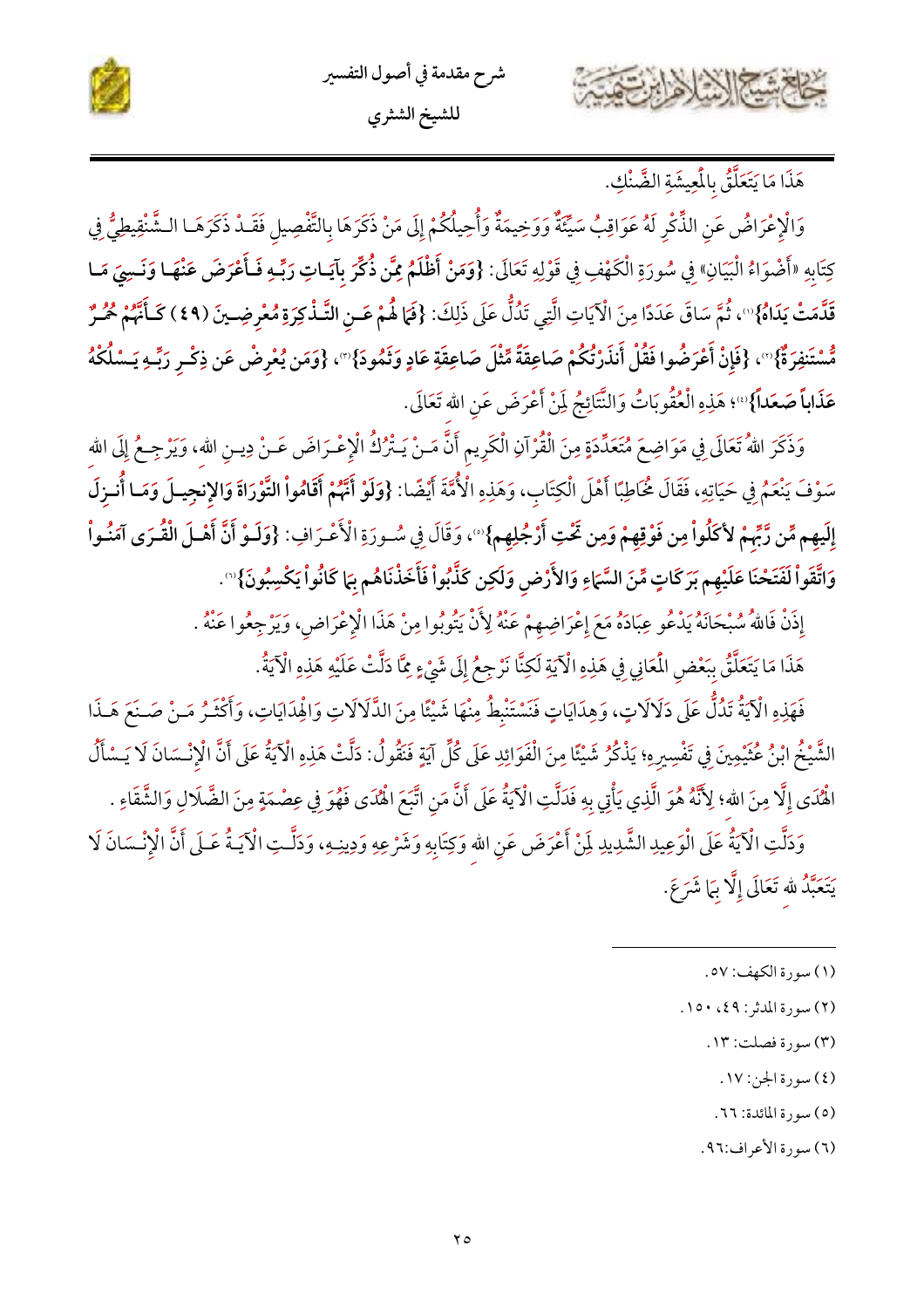



وَدَلَّتْ أَيْضًا عَلَى أَنَّ نِسْيَانَ لَفْظِ الْقُرْآنِ مَعَ فَهْم مَعْنَاهُ، وَالْعَمَلِ بِمُقْتَضَاهُ لَـيْسَ دَاخِـلًا فِي هَـذَا الْوَعِيـدِ، لَكِـنْ يَنْبَغِي لِلْمُسْلِم الَّذِي يَحْفَظُ كِتَابَ الله أَنْ يَتَعَاهَدَهُ بِالْقِرَاءَةِ عَلَى الدَّوَام، وَأَنَّ هَذَا الْوَعِيدَ خَـاصٌّ بِمَـنْ أَعْـرَضَ عَنْـهُ كُلِّيَّةً؛ لِأَنَّ الْإِعْرَاضَ يَتَنَاوَلُ ثَلَاثَةَ أُمُورٍ:

الْأَوَّلُ: إِعْرَاضٌ بِالْكُلِّيَّةِ؛ أَيْ تَكْذِيبٌ وَجُحُودٌ، فَهَذَا دَاخِلٌ فِي الْوَعِيدِ الشَّدِيدِ، وَيَكُونُ مِنَ الْكُفَّارِ.

وَالثَّانِي: إِعْرَاضٌ عَنِ الْعَمَلِ بِهِ؛ وَهَذَا عَلَى خَطَرٍ شَدِيدٍ.

حشيج الشاهايت

وَالثَّالِثُ: إعْرَاضٌ عَنْ تِلَاوَتِهِ؛ وَهَذَانِ الْأَخَرَانِ قَدْ يَكُونَانِ فِسْقًا مِنَ الْعَبْدِ فَتَجِبُ التَّوْبَةُ عَلَى الْعَبْدِ.

ثُمَّ بَقِيَتْ مَسْأَلَةٌ فِي هَذِهِ الْآيَةِ، وَهِيَ رَبْطُهَا بِالْآيَةِ الَّتِي فِي سُورَةِ الْبَقَرَةِ فَهُنَاكَ قَالَ: {فَمَن تَبِعَ هُدَايَ فَلاَ خَـوْفٌ عَلَيْهِمْ وَلاَهُمْ يَحْزَنُونَ}''؛ بِدُونِ أَلِفٍ، وَنَفَى تَعَالَى الْخَوْفَ وَالْحُزْنَ، وَهَذَا مِنْ بَابِ الْبِشَارَةِ لِأَهْلِ الِاتِّبَاعِ، فَفِي هَذِهِ الْآيَةِ بِشَارَةٌ، وَفِي تِلْكَ الْآيَةِ بِشَارَةٌ لَكِنْ الْبِشَارَتَانِ اخْتَلَفَتَا فِي اللَّفْظِ، وَإِلَّا فَالْمُنَى وَاحِدٌ، وَهُنَا قَـالَ: {فَمَـنِ اتَّبَـعَ هُدَايَ}'"، وَفِي سُورَةِ الْبَقَرَةِ قَالَ: {تَبِعَ}، فَهُنَاكَ وَجْهُ تَفْرِيقِ بَيْنَ {تَبِعَ}،وَ {اتَّبَعَ}؛ فَالْأَلِفُ هَــٰذِهِ زَائِـدَةٌ، وَلَا نَقُـولُ: زَائِدَةٌ فِي اللَّفْظِ؛ وَإِنَّمَا أَكْثَرُ حُرُوفًا مِنَ الَّتِي فِي الْبَقَرَةِ، وَيَقُولُونَ: إِنَّ الزِّيَادَةَ فِي الْبُنَى زِيَادَةٌ فِي الْعُنَى، لَكِنَّ الَّذِي يَقْرَأُ سُورَةَ الْبَقَرَةِ قَبْلَهَا: {وَإِذْ قُلْنَا لِلْمَلاَئِكَةِ اسْجُدُواْ لاَدَمَ فَسَجَدُواْ إِلاَّ إِبْلِيسَ أَبَى وَاسْتَكْبَرَ وَكَـانَ مِـنَ الْكَـافِرِينَ} إِلَى قَوْلِهِ تَعَالَى: {فَأَزَلَّمَ الشَّيْطَانُ عَنْهَا فَأَخْرَجَهُمَا مِمَّا كَانَا فِيهِ وَقُلْنَا اهْبِطُواْ بَعْضُكُمْ لِبَعْضِ عَدُوٌّ وَلَكُمْ فِي الأَرْضِ مُسْتَقَرٌّ وَمَتَامٌ إِلَى حِينِ}"، لَمْ تَأْتِ آيَاتٌ كَثِيرَةٌ فِيهَا تَأْكِيدٌ مِنَ الشَّيْطَانِ عَلَى الْغِوَايَةِ وَالْإِضْلَالِ، لَكِنْ فِي سُورَةِ طَهَ جَاءَ فِيهَـا كَثِيرٌ مِنَ الْمُؤَكِّدَاتِ عَلَى غِوَايَةِ الشَّيْطَانِ لِآدَمَ عَلَيْهِ السَّلَامُ: {وَلَقَدْ عَهِدْنَا إِلَى آدَمَ مِن قَبْلُ فَنَسِيَ}'" إِلَى أَنْ ذَكَـرَ كَثِـيرًا مِنَ الْإِغْرَاءَاتِ وَالْإِغْوَاءَاتِ الْمُتَعَدِّدَةِ، فَنَاسَبَ أَنْ يَأْتِيَ بِـ{اتَّبَعَ}، وَلَيْسَ بِـ{تَبِعَ}، فَسُورَةُ الْبَقَرَةِ لَمْ يَرِدْ فِيهَـا مِمَّـا كَـانَ مِنْ إِبْلِيسَ سِوَى مَا أَخْبَرَ اللهُ تَعَالَى عَنْهُ: {فَمَنِ اتَّبَعَ}، وَأَمَّا فِي سُورَةِ طَهَ فَقَدْ فَصَّلَ الْكَلَامَ فِي إغْـوَاءِ إبْلِـيسَ لِأَدَمَ، فَفِيهَا جَاءَ السِّيَاقُ بِقُوَّةٍ كَيْدِيَّةٍ مِنْ إِبْلِيسَ، فَنَاسَبَ هُنَا أَنْ يُؤَكَّدَ الِاتِّبَاعُ بالْأَلِفِ.

وَقَدْ ذَكَرَ بَعْضُ أَهْلِ التَّفْسِيرِ الْفَرْقَ بَيْنَ اللَّفْظَيْنِ؛ مِنْهُمُ الطَّاهِرُ بْـنُ عَاشُــورٍ فِي تَفْسِيرِهِ «التَّحْرِيـرُ وَالتَّنْـوِيرُ»،

(٤) سورة طه: ١١٥.

<sup>(</sup>١) سورة البقرة:٣٨.

<sup>(</sup>٢) سورة طه: ١٢٣.

<sup>(</sup>٣) سورة البقرة: ٣٤-٣٦.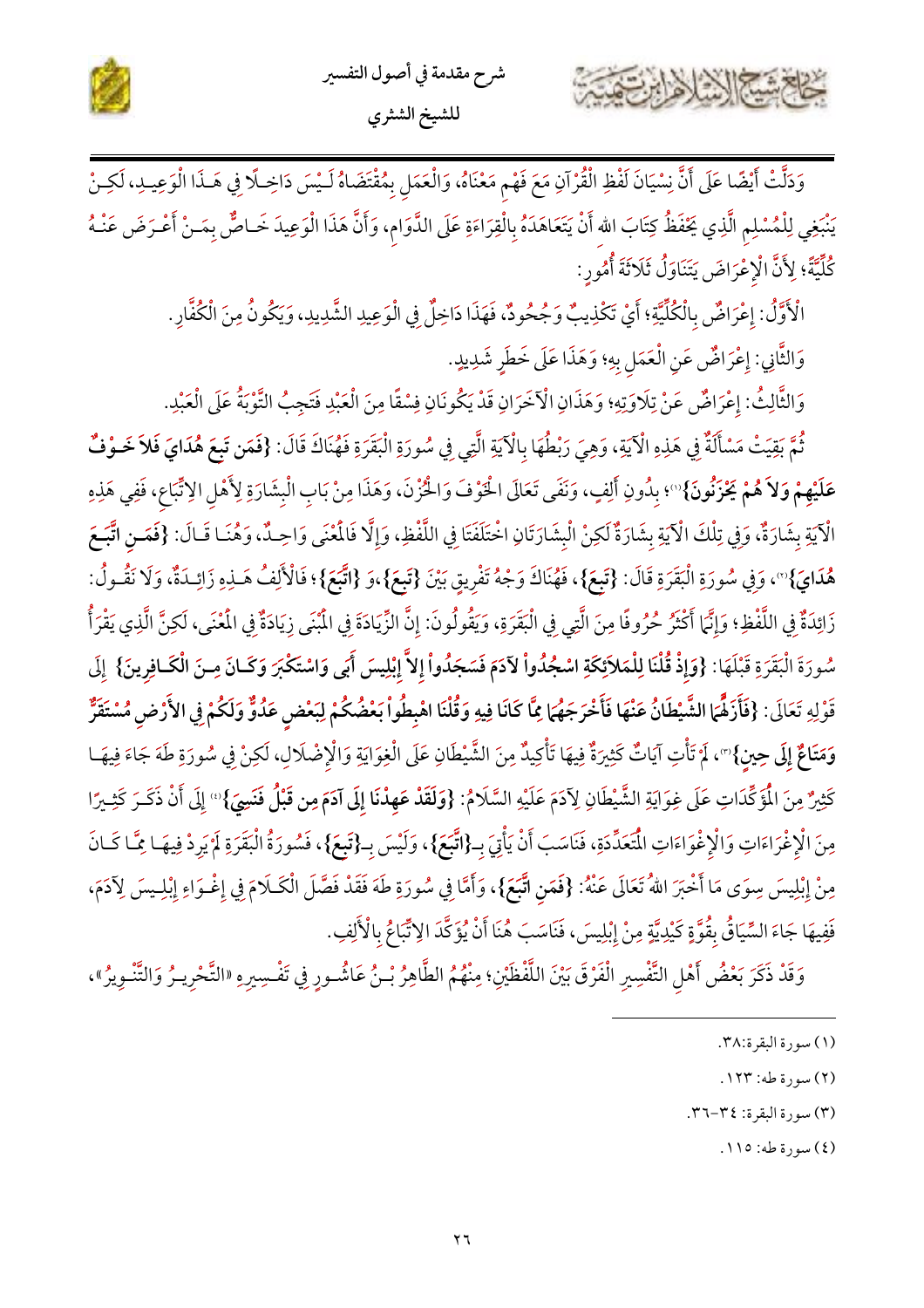





وَمِنْهُمْ زَكَرِيَّا الْأَنْصَارِيُّ وَالْقُرْآنُ الْكَرِيمُ لَا يَأْتِي فِيهِ حَرْفٌ وَاحِدٌ زَائِدٌ، وَهَذَا الَّذِي أَرَاهُ؛ فَالْقُرْآنُ كُلُّهُ جَـاءَ بِمَعْنًـى، وَإِنَّمَا يَقُولُونَ جَاءَتْ زِيَادَةً فِي التَّأْكِيدِ فَالْحَرْفُ الَّذِي لَا مَحَلَّ لَهُ مِنَ الْإِعْرَابِ قَدْ يَقُولُونَ جَاءَ صِلَةً، أَوْ جَـاءَ زِيَـادَةً فِي التَّأْكِيدِ، وَلَا يُقَالُ زِيَادَةً مِثْلُ قَوْلِهِ تَعَالَى: {**وَكَفَى بِالله وَكِيلاً}**'''؛ فَيَقُولُونَ: الْبَـاءُ زَائِـدَةٌ، فَالْبَـاءُ مُؤَكِّـدَةٌ، أَوْ جَـاءَتْ صِلَةً تَأَدُّبًا مَعَ الْقُرْآنِ الْكَرِيم.

إِذَنْ فَهَذَا هُوَ الْفَرْقُ بَيْنَ {تَبِعَ}، و{اتَّبَعَ}؛ هَذَا مِنْ بَابِ الِاسْتِطْرَادِ، وَبَيَانِ مَعْنَى هَذِهِ الْآيَةِ.

ثُمَّ بَيَّنَ اللهُ تَعَالَى النَّتِيجَةَ فَقَالَ: {وَنَحْشُرُهُ **يَوْمَ الْقِيَامَةِ أَعْمَى}**"؛ لِأَنَّ اللهَ تَعَالَى قَالَ فِي آيَةٍ أُخْرَى: {وَمَن كَـانَ فِي هَذِهِ أَعْمَى فَهُوَ فِي الآخِرَةِ أَعْمَى وَأَضَلُّ سَبِيلاً}"، وَفَسَّرَهَا بَعْضُ السَّلَفِ قَالَ: {وَنَحْشُرُهُ يَوْمَ الْقِيَامَةِ أَعْمَى} قَـالَ: لَا حُجَّةَ لَهُ، وَفَسَّرَهَا بَعْضُهُمْ بِأَنَّهُ لَا يُبْصِرُ كَمَا قَالَ تَعَالَى: {وَنَعْشُرُهُمْ يَوْمَ الْقِيَامَةِ عَلَى وُجُوهِهِمْ عُمْياً وَبُكْماً وَصُمّاً مَّأْوَاهُمْ جَهَنَّمُ كُلَّمَا خَبَتْ زِدْنَاهُمْ سَعِيراً}®؛ فَلَا يَرَوْنَ،وَقَدْ يَقُولُ قَائِلٌ هُنَاكَ آيَةٌ أَيْضًا تَرِدُ عَـلَى هَـٰذِهِ الْآيَـةِ، وَأَنَّهُمْ يَقُولُونَ: {رَبَّنَا أَبْصَرْنَا وَسَمِعْنَا فَارْجِعْنَا نَعْمَلْ صَالِحاً}"، وَأَقُولُ: هَذَا أَيْضًا مِنَ الْآيَاتِ الْمَعَارِضَةِ الَّتِي دَفَعَهَا أَهْـلُ الْعِلْمِ، وَبَيِّنُوا وَجْهَ الصَّوَابِ فِيهَا، وَهُنَـاكَ كِتَـابٌ نَفِـيسٌ لِلـشَّيْخِ الـشِّنْقِيطِيِّ «دَفْـعُ إِيهَـام الإضْـطِرَابِ فِي الْقُـرْآنِ الْكَرِيمِ»؛ ذَكَرَ الْآيَاتِ الَّتِي فِي مِثْلِ هَذَا الْمُعْنَى، وَوَضَّحَهَا، وَهَذَا مِمَّا تَمَثَّلَ بِهِ أَهْلُ الزَّنْدَقَةِ، وَرَدَّ عَلَيْهِمُ الْإِمَامُ أَحْمَدُ فِي كِتَابِهِ: «الرَّدُّ عَلَى الزَّنَادِقَةِ»؛ لِأَنَّ الْمَوَاقِفَ يَـوْمَ الْقِيَامَـةِ مُتَعَـدِّدَةٌ فَفِـى مَوْقِـفٍ يَتكَلَّمُـونَ، وَفِي مَوْقِـفٍ لَا يَتَكَلَّمُـونَ يُبْصِرُونَ، وَمَوْقِفٍ لَا يُبْصِرُونَ، وَهَكَذَا. ثُمَّ يَحْتَجْ هَذَا الضَّالُّ عَلَى رَبِّهِ، وَيَقُولُ: {قَالَ رَبِّ لِمَ حَشَرْتَنِي أَعْمَى وَقَـدْ كُنتُ بَصِيراً}"؛ يَعْنِي كُنْتُ أَرَى وَأُشَاهِدُ فَرَدَّ اللهُ عَلَيْهِ، وَقَالَ: {قَالَ كَـذَلِكَ أَتَتْكَ آيَاتُنَـا فَنَـسِيتَهَا وَكَـذَلِكَ الْيَـوْمَ تُّنسَى}™؛ فَالْجَزَاءُ مِنْ جِنْس الْعَمَل؛ لِأَنَّكَ نَسِيتَ مَا كَلَّفَكَ اللهُ بِهِ، فَحِينَئِـذٍ تَكُـونُ لَـكَ الْعُقُوبَـةُ، وَوَعْـدُ الله حَـقٌّ

- (١) سورة الأحزاب: ٣.
	- (٢) سورة طه: ١٢٤.
- (٣) سورة الإسراء: ٧٢.
- (٤) سورة الإسراء: ٩٧.
- (٥) سورة السجدة: ١٢.
	- (٦) سورة طه: ١٢٥.
	- (٧)سورة طه: ١٢٦.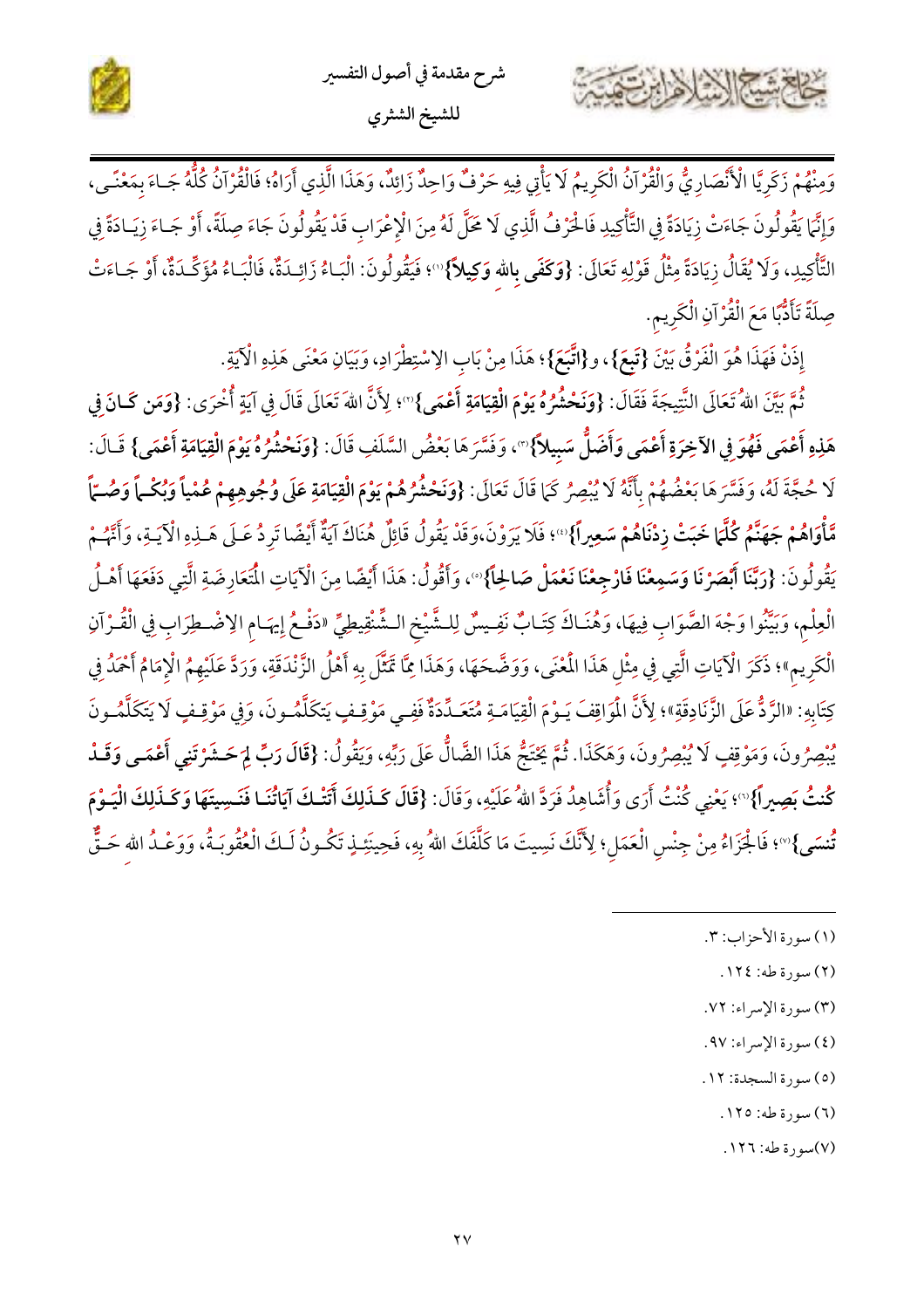



وَصِدْقٌ: {قَالُوا رَبَّنَا غَلَبَتْ عَلَيْنَا شِقْوَتُنَا وَكُنَّا قَوْماً ضَالِّينَ (١٠٢) رَبَّنَا أَخْرِجْنَا مِنْهَا فَإِنْ عُدْنَا فَإِنَّا ظَـالُونَ (١٠٧) قَالَ اخْسَؤُوا فِيهَا وَلا تُكَلِّمُونِ}'''،ثُمَّ سَاقَ بَعْدَهَا الْآيَةَ الْأُخْرَى الَّتِي فِي سُورَةِ إِبْرَاهِيمَ عَلَيْهِ السَّلَامُ، وَسَـاقَ هَـلِهِ الْآيَةَ: {الَر كِتَابٌ أَنزَلْنَاهُ إِلَيْكَ لِتُخْرِجَ النَّاسَ مِنَ الظُّلُمَاتِ إِلَى النُّورِ}".

مَعْنَى الْحُرُوفِ الْمُقَطَّعَةِ:

كالاستعال الماماس

وَيَحْسُنُ لَنَا أَنْ نُلَخِّصَ لَكُمْ بِاخْتِصَارٍ شَدِيدٍ فِي مَعْنَى الْحُرُوفِ الْمُقَطَّعَةِ، وَلَكِنْ فِي قَوَاعِدَ مُرَتَّبَةٍ:

فَالْحُرُوفُ الْمُقَطَّعَةُ الَّتِي فِي أَوَائِلِ السُّوَرِ اخْتَلَفَ فِيهَا الْعُلَمَاءُ عَلَى قَوْلَيْنِ:

أَوَّلًا: أَنَّ هَذِهِ الْحُرُّوفَ الْمُقَطَّعَةَ الَّتِي جَاءَتْ فِي أَوَائِل سُوَرِ الْقُرْآنِ الْكَرِيم -هِـيَ مِمَّـا اسْتَأْثَرَ اللهُ تَعَـالَى بِعِلْمِـهِ، فَرَدُّوا عِلْمَهَا إِلَى الله جَلَّ وَعَلَا؟ وَمِنْهُمُ الْخُلَفَاءُ الرَّاشِدُونَ، وَابْنُ مَسْعُودٍ رَضِيَ اللهُ عَنْهُمْ أَجْمَعِينَ.

ثَانِيًا: مِنْهُمْ مَنْ فَسَّرَهَا، وَمِنْهُمْ مَنْ لَمْ يُفَسِّرْهَا، وَأَوْكَلَ أَمْرَهَا إِلَى الله، وَالَّذِينَ فَسَّرُوهَا اخْتَلَفُوا فِي مَعْنَاهَا؛

فَمِنهُمْ مَنْ قَالَ: إِنَّهَا أَسْهَاءٌ لِسُوَرِ الْقُرْآنِ الْكَرِيم، وَمِنْهُمْ مَنْ قَالَ: إِنَّهَا قَسَمٌ أَقْسَمَ اللهُ تَعَالَى بِهِ، وَمِنْهُمْ مَنْ قَـالَ: إِنَّهَا اسْمٌ مِنْ أَسْهَاءِ الله، وَهِيَ أَقْوَالٌ مَرْوِيَّةٌ عَنِ ابْنِ عَبَّاسٍ، وَعَنْ بَعْضِ التَّابِعِينَ.

وَتَخْرِيرُ الْقَوْلِ فِي هَذِهِ الْمُسْأَلَةِ يَكُونُ فِي مَقَامَيْنِ:

الْأَوَّلُ: أَنَّ هَذِهِ الْحُرُوفَ لَمْ يُنْزِهُا اللهُ تَعَالَى عَبَثًا، وَلَا سُدًى، وَمَنْ قَالَ: إِنَّهَا لَا مَعْنَـى لَهَـا بِالْكُلِّيَّـةِ؛ فَهَــذَا خَطَأٌ عَظِيمٌ، فَالَّذِينَ قَالُوا: إِنَّهَا مِمَّا اسْتَأْثَرَ اللهُ تَعَالَى بِعِلْمِهَا \_ لَا يَدْخُلُونَ فِي هَذَا، وَالَّذِينَ يَقُولُونَ: لَا مَعْنَى لَهَا. نَقُولُ: هَذَا خَطَأٌ لَا يَصِحُّ، فَتَعَيَّنَ أَنَّ هَا مَعْنًى فِي نَفْسِ الْأَمْرِ نَقُولُ: هَذَا الْمُغْي إِنْ صَحَّ فِيهِ قَوْلٌ عَنِ الْمُصُومِ أَخَذْنَاهُ، وَقُلْنَا آمَنَّا بِهِ: {كُلٌّ مِّنْ عِندِ رَبِّنَا}'"، وَإِنْ لَمْ يَصِحَّ فِيهَا قَوْلٌ عَنِ الْمُصُوم فَهَذِهِ مَسْأَلَةٌ وَأَنَّ هَذِهِ الحُرُوفُ لَمْ يُنْزِهُا اللهُ تَعَالَى عَبَثًـا وَلَا سُدَيَّ وَمَنْ قَالَ إِنَّهَا لَا مَعْنَى لَهَا بِالْكُلِيَّةِ فَهَذَا مَعْنَيَّ خَطَأٌ فَتَعَيَّنَ أَنَ لَهَا مَعْنَيّ فِي نَفْس الْأَمْرِ .

وَالْعُلَهَاءُ لَمْ يُجْمِعُوا عَلَى مَعْنًى مُحَدَّدٍ فِي هَذِهِ الْحُرُّوفِ الْمُقَطَّعَةِ.

الْمَقَامُ الثَّانِي: هُوَ فِي الْحِكْمَةِ الَّتِي اقْتَضَتْ إِيرَادَ هَذِهِ الْحُرُوفِ فِي أَوَائِلِ سُوَرِ الْقُرْآنِ مَعَ قَطْعِ النَّظَرِ فِي مَعَانِيهَـا فِي

(٢) سورة إبراهيم: ١.

(٣) سورة آل عمران: ٧.

<sup>(</sup>١) سورة المؤمنون: ١٠٦-١٠٨.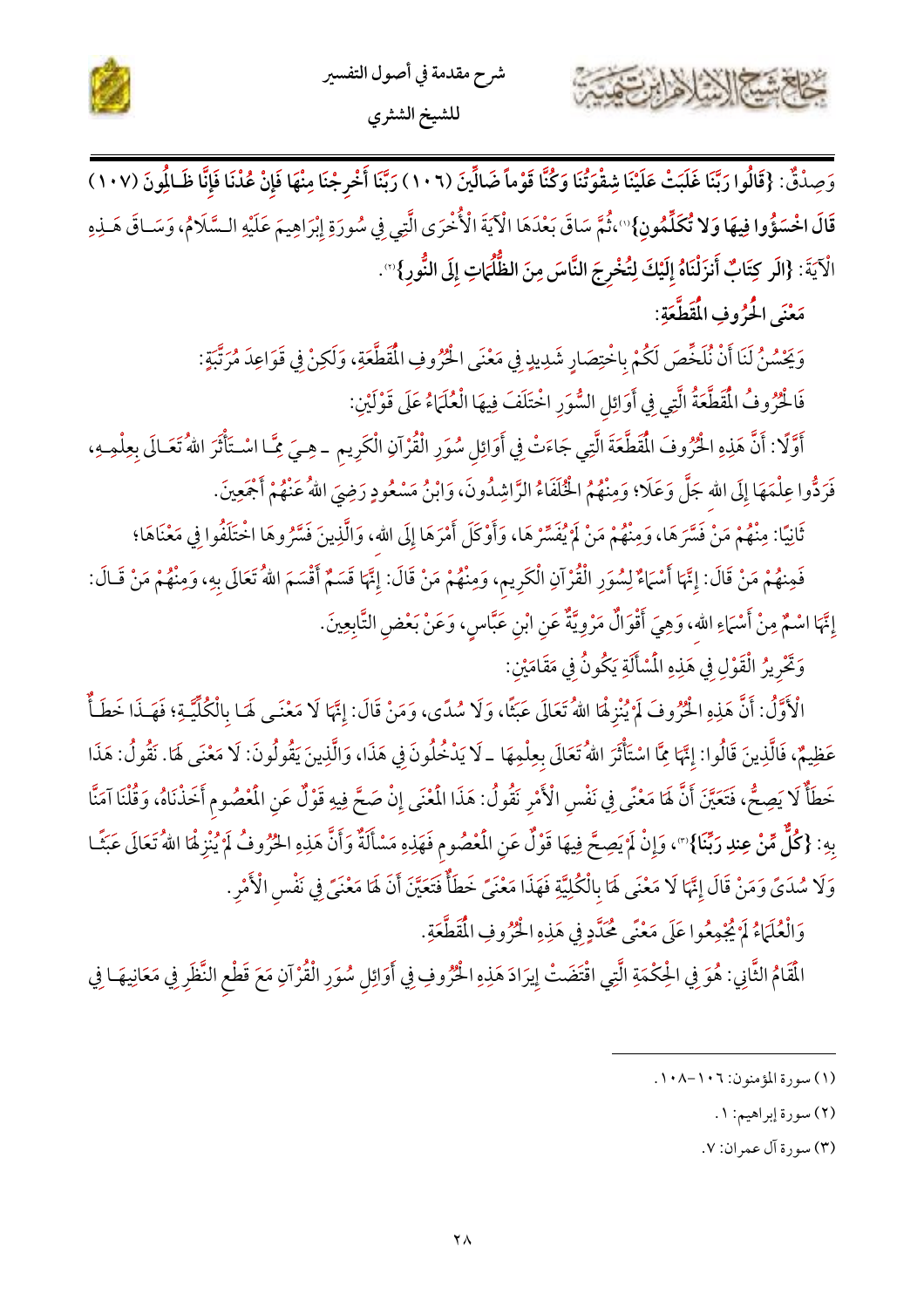



نَفْسِ الْخُرُوفِ، وَمَا هِيَ الْحِكْمَةُ الَّتِي اقْتَضَتْ ذَلِكَ؟

الصَّحِيحُ أَنَّ هَذِهِ الْحُرُوفَ إِنَّهَا ذُكِرَتْ فِي أَوَائِلِ السُّوَرِ الَّتِي ذُكِرَتْ فِيهَا؛ لِبَيَانِ الْإِعْجَازِ وَالتَّحَدِّي، وَأَنَّ الْخَلْـقَ كُلَّهُمْ عَاجِزُونَ عَنِ الْإِتْيَانِ بِمِثْلِ هَذَا الْقُرْآنِ مَعَ أَنَّهُ مُرَكَّبٌ مِنَ الْحُرُوفِ الَّتِي يَتَحَـلَّثُونَ بِهَـا، وَيَتَخَـاطَبُونَ بِهَـا؛ فَعَجَزُوا عَنِ الْإِتْيَانِ بِمِثْلِهِ، هَذَا الْقَوْلُ هُوَ الَّذِي قَالَ بِهِ جَمَاعَةٌ مِنَ الْمَحَقِّقِينَ؛ مِنْهُمُ ابْنُ تَيْمِيَّةَ، وَابْـنُ كَثِـيرٍ، وَالْـزِّيُّ، وَكَثِيرٌ مِنْ أَهْلِ الْعِلْمِ.

وَكَّرِيرُ الْقَوْلِ فِي ذَلِكَ أَنَّهَا فِي مَقَامَيْنِ؛

الْأَوَّلُ: أَنَّهَا لَمْ تُنْزَلْ عَبَثًا وَلَا سُدًى.

وَالْمَقَامُ الثَّانِي: أَنَّ هُنَاكَ حِكْمَةً شَرْعِيَّةً اقْتَضَتْ إِيرَادَ هَذِهِ الْحُرُوفِ فِي أَوَائِلِ السُّوَرِ بِدَلِيلِ أَنَّ هَذِهِ السُّوَرَ الَّتِـي وَرَدَتْ فِيهَا الْحُرُوفُ الْمَقَطَّعَةُ يَأْتِي عَقِبَهَا الْحَدِيثُ عَنِ الْقُرْآنِ: {الم (١) ذَلِكَ الْكِتَابُ لاَ رَيْبَ فِيهِ}"، {الم (١) اللهُ لا إِلَهَ إِلاَّ هُوَ الْحَيُّ الْقَيُّومُ (٢) نَزَّلَ عَلَيْكَ الْكِتَابَ}"، وَفِي سُورَةِ يُونُسَ، وَإِبْرَاهِيمَ، وَالْحِجْرِ، وَالرَّعْدِ ذُكِرَ الثَّنَاءُ عَـلَى الْقُرْآنِ الْكَرِيم، وَفِي سُورَةِ مَرْيَمَ، وَطَهَ، وَسُورَةِ صَ، وَسُورَةِ يَس، وَسُورَةِ النَّمْل، وَسُورَةِ الشُّعَرَاءِ، وَفِي الْحَـوَامِيم، فَكُلُّهَا وَرَدَ فِيهَا الْحَدِيثُ عَنِ الْقُرْآنِ بَعْدَ ذِكْرِ الْحُرُوفِ الْمُقَطَّعَـةِ، وَهَــذَا الْمُعْنَى ذَكَـرَهُ ابْـنُ كَثِـيرٍ رَحِمَـهُ اللهُ، وَذَكَـرَهُ الشُّنْقِيطِيُّ فِي تَفْسِيرِهِ، فَلْيُرْجَعْ إِلَيْهَا فِي تَفْسِيرِ ابْنِ كَثِيرٍ فِي تَفْسِيرِ سُورَةِ الْبَقَرَةِ، وَيُرْجَعُ إِلَيْهَا أَيْضًا فِي «أَضْوَاءِ الْبَيَانِ» فِي سُورَةِ هُودٍ فَفِيهِمَا زِيَادَةُ تَفْصِيل.

هَذَا مَا تَيَسَّرَ إِيرَادُهُ، وَصَلَّى اللهُ عَلَى سَيِّدِنَا مُحَمَّدٍ، وَآلِهِ وَسَلِّمْ.

الأَسْئِلَةُ

السُّؤَالُ: مَا هُوَ أَفْضَلُ كِتَابٍ مُخْتَصَرِ فِي التَّفْسِيرِ؟

الجُوَابُ: هُنَاكَ تَفْسِيرٌ لِلشَّيْخِ أَحْمَدَ شَاكِرٍ مُخْتَصَرُ التَّفْسِيرِ سَمَّاهُ «عُمْدَةُ التَّفْسِيرِ» وَلَيْسَ هُنَاكَ كِتَابٌ يُـذْكَرُ؛ وَإِنَّـمَا كِتَابُ الشَّيْخِ عَبْدِ الرَّحْمَنِ السَّعْدِيِّ فِيهِ نَفْعٌ عَظِيمٌ، وَفَوَائِدُ مُتَعَدِّدَةٌ، وَهِيَ تَكُونُ لِلْكُتُبِ مِثْـلَ مَخْتَـصَرِ ابْـنِ كَثِـيرِ، وَمُخْتَصَرِ ابْنِ جَرِيرِ، وَمُخْتَصَرِ الْبَغَوِي، وَهَكَذَا.

(١) سورة البقرة: ١، ٢.

(٢) سورة آل عمران: ١-٣.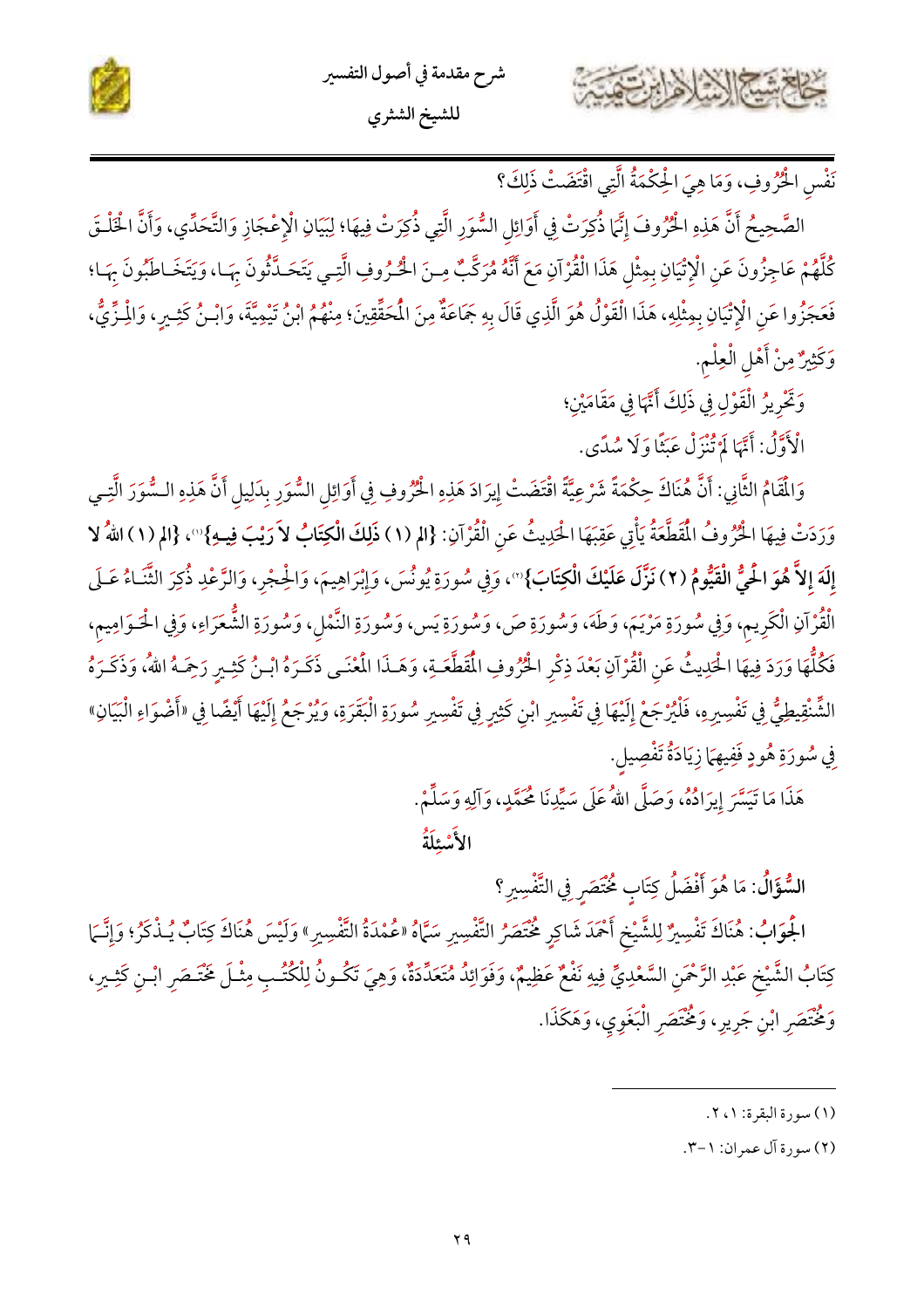





| الفهرسه |
|---------|
|         |

| التَّنْبِيهُ عَلَى الدَّلِيلِ الْفَاصِلِ بَيْنَ الْأَقَاوِيلِ              |     |
|----------------------------------------------------------------------------|-----|
| المُسْأَلَةُ الرَّابِعَةُ: وَهِيَ حَدِيثُهُ عَنِ الْكُتُبِ المُصَنَّفَةِ.  |     |
| المُسْأَلَةُ اخْامِسَةُ وَالْعِلْمُ إِمَّا نَقْلٌ مُصَدَّقٌ عَنْ مَعْصُومِ |     |
| الْأَقْوَالُ فِي التَّفْسِيرِ عَلَى ثَلَاثَةٍ                              |     |
| أَوْصَافُ الْقُرْآنِ الْكَرِيم                                             | ٥   |
| «إِنَّهَا سَتَكُونُ فِتَنٌّ كَقِطَعِ اللَّيْلِ المُظْلِمِ»                 | ٥   |
| الْآيَاتُ الَّتِي ثُوَضِّحْ أَنَّهُ يَجِبُ اتَّبَاعُ الْقُرْآنِ            | ٨   |
| مَعْنَى الْحُرُوفِ الْمُقَطَّعَةِ                                          | ه ۱ |
| الأَسْئلَةُ                                                                |     |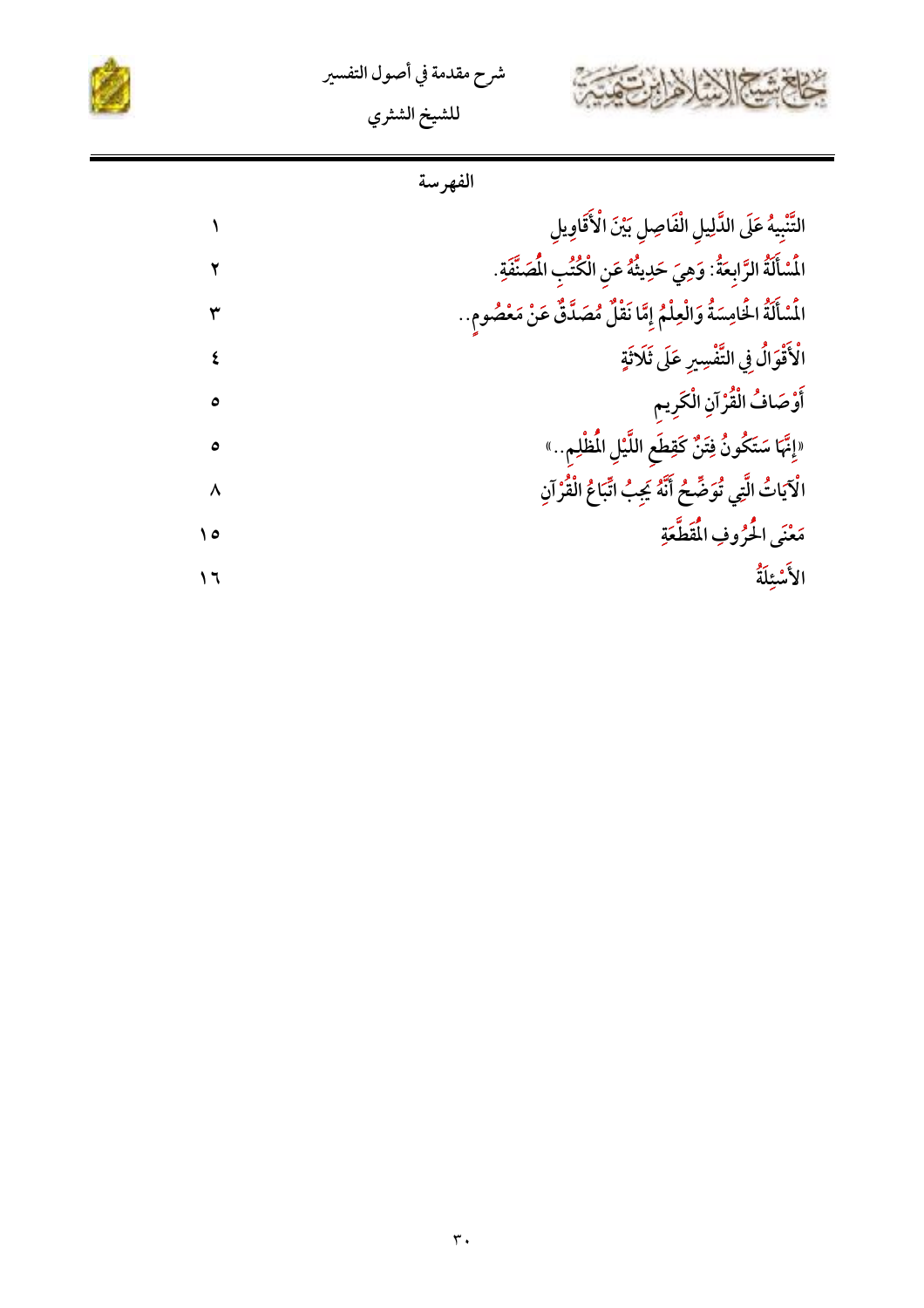



## بِسْمِ الله الرَّحْمَنِ الرَّحِيمِ

الْحَمْدُ لله رَبِّ الْعَالَمِينَ، وَالصَّلَاةُ وَالسَّلَامُ عَلَى نَبِيِّنَا مُحَمَّدٍ وَعَلَى آلِهِ وَأَصْحَابِهِ، وَمَنْ تَبِعَهُمْ بِإِحْسَانٍ إِلَى يَوْم الدِّين أَمَّا بَعْدُ ..

وَقَفْنَا فِيهَا سَبَقَ عِنْدَ الْآيَاتِ الَّتِي اسْتَشْهَدَ بِهَا الْمُؤَلِّفُ رَحِمَهُ اللهُ عَلَى وُجُوبِ اتِّبَاع الْقُرْآنِ الْكَرِيم، وَالْعَمَلِ بِهِ، وَأَنَّ اللهَ تَعَالَى أَنْزَلَهُ لِيُخْرِجَ النَّاسَ مِنَ الظُّلُمَاتِ إِلَى النُّورِ، وَيَهْدِيهِمْ إِلَى صِرَاطِهِ المُسْتَقِيم، وَوَقْفَنَا عِنْدَ قَوْلِهِ تَعَالَى فِي صَدْرِ سُورَةِ إِبْرَاهِيمَ: {الَر كِتَابٌ أَنزَلْنَاهُ إِلَيْكَ لِتُخْرِجَ النَّاسَ مِنَ الظُّلُمَاتِ إِلَى النُّورِ}"، وَخَتَمْنَا الْكَلَامَ عَلَى الْخُرُوفِ الْمَقَطَّعَةِ فِي الْقُرْآنِ الْكَرِيمِ.

وَثَّحْرِيرُ الْقَوْلِ في هَذِهِ الْمُسْأَلَةِ يَكُونُ في مَقَامَيْن:

الْأَوَّلُ: أَنَّ هَذِهِ الْحُرُوفَ لَمْ يُنْزِهْا اللهُ تَعَالَى عَبَثًا وَلَا سُدًى، وَمَنْ قَالَ: إنَّهَا لَا مَعْنَى لَهَا بِالْكُلِّيَّةِ. فَهَذَا خَطَأٌ عَظِيمٌ، فَالَّذِينَ قَالُوا: إِنَّهَا مِمَّا اسْتَأْثَرَ اللهُ تَعَالَى بِعِلْمِهِ. لَا يَدْخُلُونَ فِي هَذَا، وَالَّذِينَ يَقُولُونَ: لَا مَعْنَى لَهَا. نَقُولُ: هَذَا خَطَأٌ لَا يَصِحُّ، فَتَعَيَّنَ أَنَّ هَا مَعْنًى فِي نَفْسِ الْأَمْرِ نَقُولُ: هَذَا الْمُغْنَى إِنْ صَحَّ فِيهِ قَوْلٌ عَنِ الْمُصُومِ أَخَذْنَاهُ وَآمَنَّا بِهِ، وَقُلْنَا: {آمَنَّا بِهِ كُلٌّ مِّنْ عِندِ رَبِّنَا}'"، وَإِنْ لَمْ يَصِحَّ فِيهَا قَوْلٌ عَنِ الْعُصُوم لَا يَصِحُّ. هَذِهِ مَسْأَلَةٌ.

وَالْعُلَمَاءُ لَمْ يُجْمِعُوا عَلَى مَعْنًى مُحَدَّدٍ فِي هَذِهِ الْحُرُوفِ الْمُقَطَّعَةِ.

الْمَقَامُ الثَّانِي: هُوَ فِي الْحِكْمَةِ الَّتِي اقْتَضَتْ إِيرَادَ هَذِهِ الْخُرُوفِ فِي أَوَائِل سُوَرِ الْقُرْآنِ مَعَ قَطْعِ النَّظَر مَعَانِيهَا فِي نَفْس الْحُرُوفِ، وَمَا هِيَ الْحِكْمَةُ الَّتِي اقْتَضَتْ ذَلِكَ؟ الصَّحِيحُ أَنَّ هَذِهِ الْحُرُوفَ إِنَّهَا ذُكِرَتْ فِي أَوَائِلِ السُّوَرِ الَّتِي ذُكِرَتْ فِيهَا لِبَيَانِ الْإعْجَازِ وَالتَّحَدِّي، وَأَنَّ الْخَلْقَ كُلَّهُمْ عَاجِزُونَ عَنِ الْإِتْيَانِ بمِثْل هَذَا الْقُرْآنِ مَعَ أَنَّهُ مُرَكَّبٌ مِنَ الْحُرُوفِ الَّتِي يَتَحَدَّثُونَ بِهَا، وَيَتَخَاطَبُونَ بِهَا، فَعَجَزُوا عَنِ الْإِثْيَانِ بِمِثْلِهِ، هَذَا الْقَوْلُ هُوَ الَّذِي قَالَ بِهِ جَمَاعَةٌ مِنَ الْمُحَقِّقِينَ؛ مِنْهُمُ ابْنُ تَيْمِيَّةَ، وَابْنُ كَثِيرٍ، وَالْمِزِّيُّ، وَكَثِيرٌ مِنْ أَهْلِ الْعِلْمِ.

هُنَاكَ حِكْمَةٌ شَرْعِيَّةٌ اقْتَضَتْ إِيرَادَ هَذِهِ الْحُرُوفِ فِي أَوَائِلِ السُّوَرِ بِدَلِيلٍ أَنَّ هَذِهِ السُّوَرِ الَّتِي وَرَدَتْ فِيهَا الْحُرُوفُ الْمَقَطَّعَةُ يَأْتِي عَقِبَهَا الْحَدِيثُ عَنِ الْقُرْآنِ مِمَّا يَدُلُّ عَلَى أَنَّ الْحِكْمَةَ ـ هِيَ الْإِعْجَازُ، وَالتَّحَدِّي بِالْإِتْيَانِ بِمِثْل

(٢) سورة آل عمران: ٧.

<sup>(</sup>١) سورة إبراهيم: ١.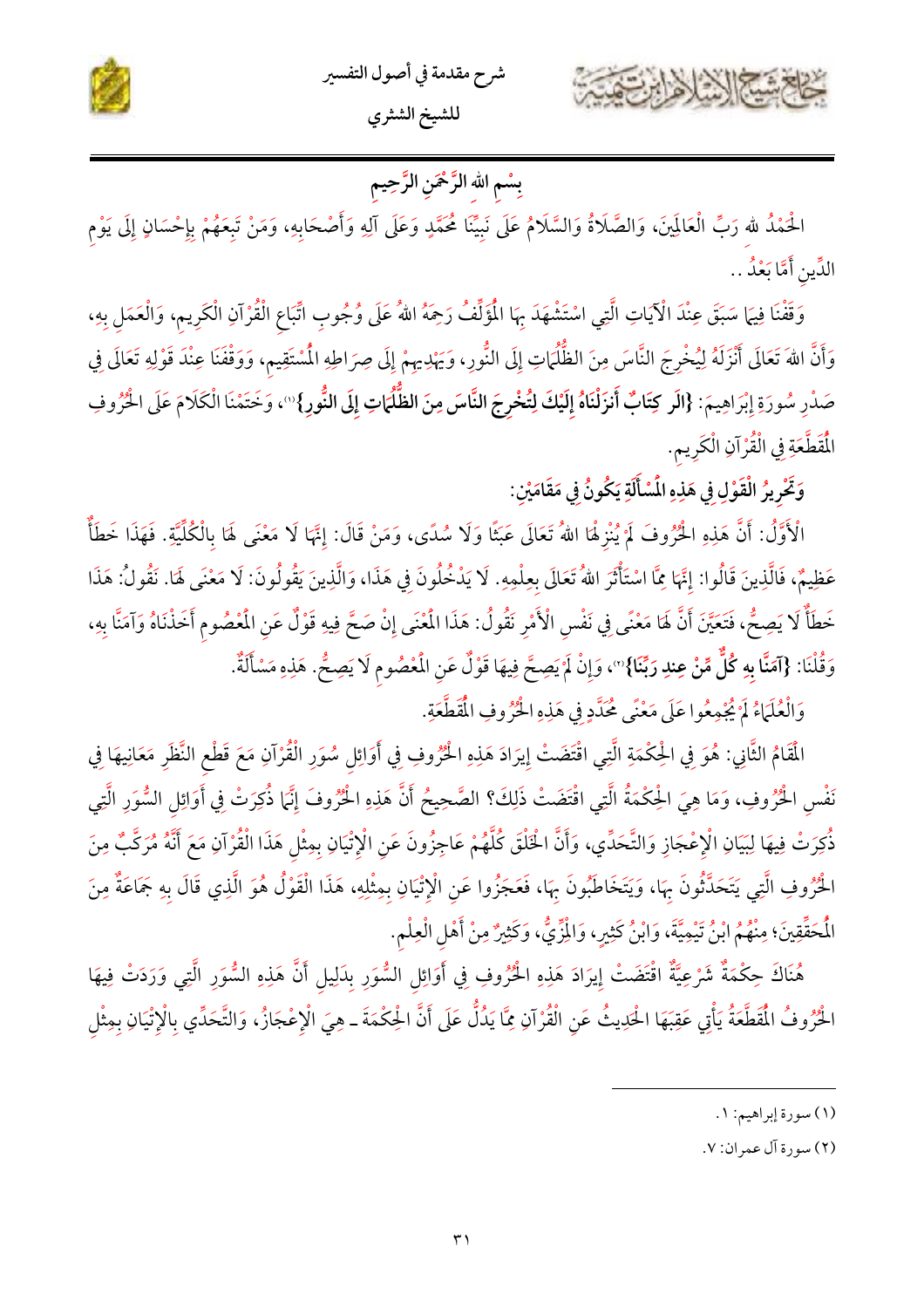

هَذَا الْقُرْآنِ الْكَرِيم، ثُمَّ قَالَ اللهُ تَعَالَى: {الَر كِتَابٌ أَنزَلْنَاهُ إِلَيْكَ لِتُخْرِجَ النَّاسَ مِنَ الظُّلُمَاتِ إِلَى النُّورِ}، فَأَخْبَرَ هُنَا بِالْإِنْزَالِ مِمَّا يَدُلُّ عَلَى الْعُلُوِّ، وَأَنَّ اللهَ تَعَالَى أَنْزَلَ هَذَا الْقُرْآنَ عَلَى نَبِيِّهِ مُحَمَّدٍ صَلَّى اللهُ عَلَيْهِ وَآلِهِ وَسَلَّمَ: {لِتُخْرِجَ النَّاسَ مِنَ الظُّّلُمَاتِ إِلَى النُّورِ}، هَذَا هُوَ وَجْهُ الشَّاهِدِ مِنْ سِيَاقِ هَذِهِ الْآيَةِ فِي هَذِهِ الْمَقَدِّمَةِ.

{بِإِذْنِ رَبِّهِمْ إِلَى صِرَاطِ الْعَزِيزِ الْحُمِيدِ}"، فِي هَذِهِ الْآيَةِ قِرَاءَاتٌ:

قُرِئَ: {الله الَّذِي لَهُ مَا فِي السَّمَوَاتِ وَمَا فِي الأَرْضِ}'"، وَهِيَ قِرَاءَةُ اجُّمْهُورِ.

وَقُرِئَ: {اللهُ الَّذِي لَهُ مَا فِي السَّمَوَاتِ وَمَا فِي الأَرْضِ}، وَهِيَ قِرَاءَةُ نَافِع، وَابْنِ عَامِرٍ.

وَفِي قَوْلِهِ تَعَالَى: {الَر كِتَابٌ أَنزَلْنَاهُ إِلَيْكَ}، هَذَا اللَّفْظُ وَهُوَ {كِتَابٌ}؛ اسْمٌ مِنْ أَسْهَاءِ الْقُرْآنِ الْكَرِيم، وَهُوَ مِنَ الْأَسْهَاءِ الصَّرِيحَةِ لِلْقُرْآنِ الْكَرِيمِ، وَهُوَ مَعَ لَفْظِ الْقُرْآنِ وَلَفْظِ الْكِتَابِ أَصْرَحُ الْأَسْهَاءِ لِلْقُرْآنِ الْكَرِيمِ.

وَفِي وَجْهِ تَسْمِيَتِهِ بِالْكِتَابِ:

Sellen ?

قِيلَ: لِأَنَّهُ كُتِبَ فِي اللَّوْحِ الْمُحْفُوظِ قَالَ تَعَالَى: {فِي لَوْحِ مَحْفُوظٍ}".

وَقِيلَ أَيْضًا: إِنَّهُ مَكْتُوبٌ فِي الصُّحُفِ الَّتِي بِأَيْدِي الْمَلَائِكَةِ قَالَ تَعَالَى: {فِي صُحُفٍ مُّكَرَّمَةٍ (١٣) مَّرْفُوعَةٍ ة م*طلق*رة}<sup>(؛)</sup>.

وَقِيلَ: لِأَنَّهُ كُتِبَ فِي هَذَا الْمُصْحَفِ الَّذِي بَيْنَ أَيْدِينَا.

وَقِيلَ: لِأَنَّهُ مَكْتُوبٌ عَلَى هَذِهِ الْأُمَّةِ الْإِيَانُ بِهِ، وَالْعَمَلُ بِهِ، وَهَذَا فَرْضٌ.

وَقِيلَ ـ وَلَعَلَّهُ أَصْرَحُهَا: أَنَّهُ جُمِعَ فِيهِ مَقَاصِدُ الْكُتُبِ الْمُنَزَّلَّةِ قَالَ تَعَالَى: {وَأَنزَلْنَا إِلَيْكَ الْكِتَابَ بِالْحَقِّ مُصَدِّقاً لِّمّ بَيْنَ يَدَيْهِ مِنَ الْكِتَابِ وَمُهَيْمِناً عَلَيْهِ}''، فَلَعَلَّ هَذَا الْأَخِيرَ هُوَ أَقْرَبُهَا فِي مَعْنَى كِتَابٍ. قُلْتُ: وَهُوَ مِنْ أَشْهَرِ أَسْهَاءِ الْقُرْآنِ الْكَرِيم، وَقَدْ أَقْسَمَ اللهُ تَعَالَى بِهِ فِي مَوْضِعَيْنِ مِنَ الْقُرْآنِ الْكَرِيم؛ فِي سُورَةِ الذُّخَانِ، وَفِي سُورَةِ الزُّخْرُفِ قَالَ

(٣) سورة البروج: ٢٢.

(٤) سورة عبس: ١٣، ١٤.

(٥) سورة المائدة: ٤٨.

<sup>(</sup>١) سورة إبراهيم: ١.

<sup>(</sup>٢) سورة إبراهيم: ٢.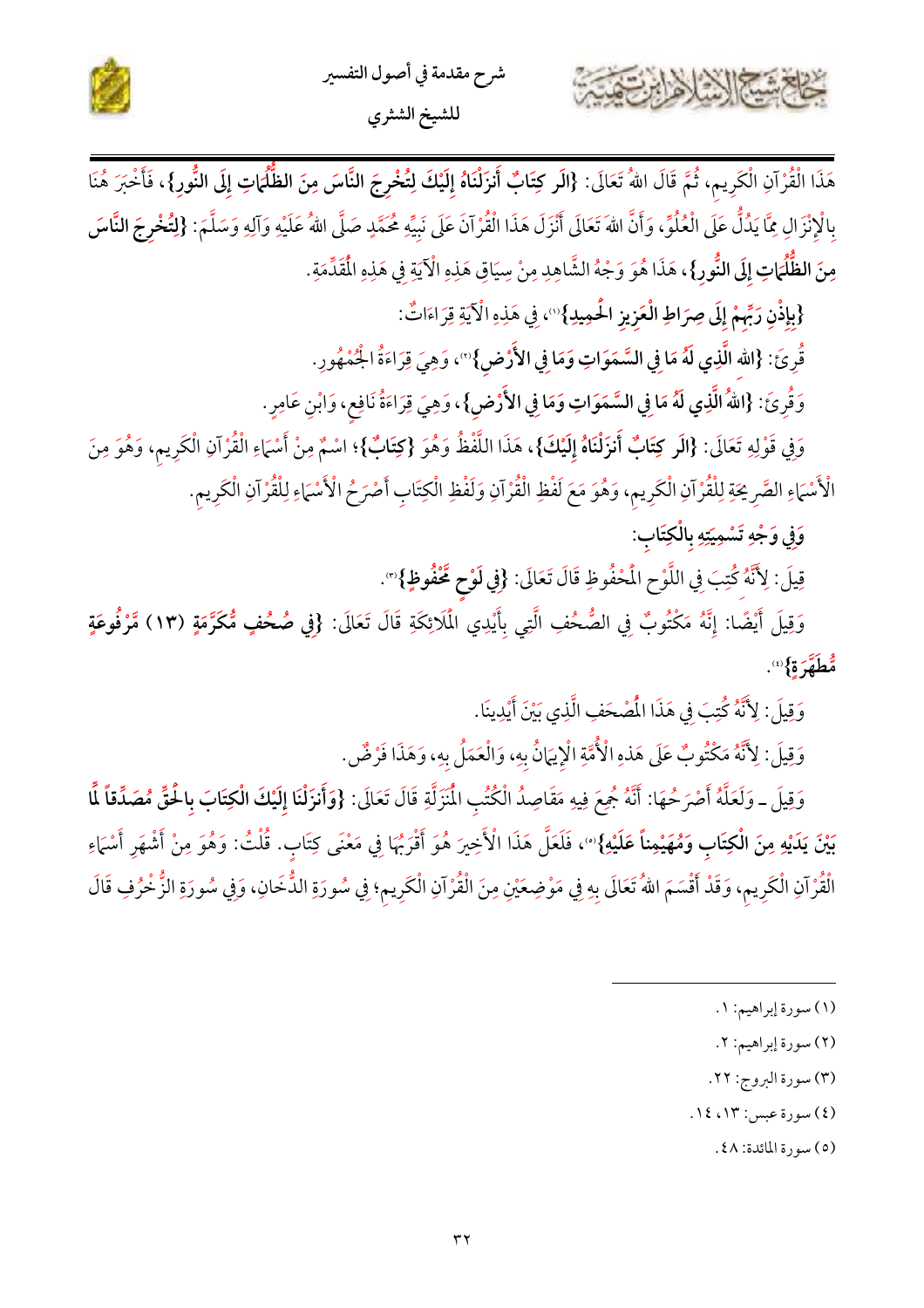



تَعَالَى: {حم (١) وَالْكِتَابِ الْمُبِينِ}'')، وَالْقَسَمُ بِالشَّيْءِ يَدُلُّ عَلَى رِفْعَتِهِ، وَبَيَانِ فَضْلِهِ، وَمَكَانَتِهِ، هَذَا مَا يَتَعَلَّقُ بِلَفْظِ الْكِتَابِ.

> وَقُلْنَا: إِنَّ لَفْظَ الْجَلَالَةِ قُرِئَ بِرِوَايَتَيْنِ؛ بِالرَّفْعِ، وَالْخَفْض. فَروَايَةُ الرَّفْعِ وَاضِحَةٌ عَلَى الِإِبْتِدَاءِ، وَخَبَرُهُ الَّذِي:{اللهُ الَّذِي}. وَأَمَّا قِرَاءَةُ الْخَفْضِ فَفِيهَا وُجُوهٌ: {الله الَّذِي}.

قِيلَ: نَعْتٌ لِلَفْظِ: {الْعَزِيزِ الْحَمِيلِ}.

وَقِيلَ: عَلَى الْبَدَلِ مِنْ قَوْلِهِ: {الْحُمِيلِ}، فِي قَوْلِهِ سُبْحَانَهُ: {إِلَى صِرَاطِ الْعَزِيزِ الْحُمِيلِ}، فَهَذِهِ كُلُّهَا مَخْفُوضَةٌ عَلَى الْإِضَافَةِ، وَلَيْسَ صِفَةً لِمَا تَقَدَّمَ، لَا نَقُولُ: إِنَّ هَذَا الِاسْمَ الْعَظِيمَ هُوَ صِفَةٌ لِمَا تَقَدَّمَ؛ لِأَنَّ اسْمَ الله تَعَالَى صَارَ كَالْعَلَم الَّذِي هُوَ لله جَلَّ وَعَلَا، فَلَا يُوصَفُ بِهِ؛ بَلْ غَيْرُهُ هُوَ وَصْفٌ لَهُ.

- وَقِيلَ: إِنَّ الْخَفْضَ فِي قَوْلِهِ: {الله } عَلَى التَّقْدِيم وَالتَّأْخِيرِ؛ كَأَنَّهُ قَالَ: (إِلَى صِرَاطِ الله الْعَزِيزِ الْحَمِيدِ الَّذِي لَهُ). هَذِهِ آلَةٌ تَخْرِيجِ الْخَفْض
	- وَهَذِهِ الْآيَةُ الْكَرِيمَةُ دَلَّتْ عَلَى بَعْضِ الْهِدَايَاتِ وَالذَّلَالَاتِ:
	- فَدَلَّتْ هَذِهِ الْآيَةُ: عَلَى أَنَّ صِرَاطَ الله مِنْ أَكْبَرِ الْأَدِلَّةِ عَلَى مَا لله مِنْ صِفَاتِ الْحَلالِ، وَنُعُوتِ الْكَمَالِ. وَدَلَّتِ الْآيَةُ أَيْضًا: عَلَى أَنَّ اللهَ هُوَ الْمُبْودُ بِالْعِبَادَاتِ الَّتِي هِيَ مَنَازِلُ الصِّرَاطِ المُسْتَقِيم.

وَدَلَّتْ: عَلَى أَنَّ مُلْكَ السَّمَاوَاتِ وَالْأَرْضِ هُوَ كُلُّهُ لله؛ خَلْقًا، وَرِزْقًا، وَتَدْبِيرًا.

وَدَلَّتْ: عَلَى أَنَّ ذِكْرَ: {الْعَزِيزِ الْحُمِيلِ} بَعْدَ ذِكْرِ: {الصِّرَاطَ الْمُسْتَقِيمَ} الْمُوَصِّل إِلَى الله تَعَالَى ـ أَنَّ مَنْ سَلَكَهُ فَهُوَ عَزِيزٌ بِعِزَّةِ الله فَلَا يُغْلَبُ، وَلَا يُقْهَرُ، وَمَنْ سَلَكَ أَيْضًا هَذَا الصِّرَاطَ المُسْتَقِيمَ فَهُوَ أَيْضًا مَحْمُودٌ فِي فِعْلِهِ، فَهُوَ عَزِيزٌ، وَإِنْ لَمْ يَكُنْ لَهُ نَاصِرٌ، وَهُوَ أَيْضًا مَحْمُودٌ فِي فِعْلِهِ، وَإِنْ كَانَ فِي ظَنِّ النَّاس لَيْسَ كَذَلِكَ؛ لِأَنَّهُ تَعَالَى قَالَ: {إِلَى صِرَاطِ الْعَزِيزِ الْحَمِيدِ (١) الله الَّذِي}.

هَذَا هُوَ مَا وَرَدَ فِي بَيَانِ هَذِهِ الْآيَةِ، وَهُنَاكَ آيَةٌ أُخْرَى وَهِيَ لَمْ تُذْكَرْ فِي هَذَا الْكِتَاب المُطْبُوع، وَهِيَ مَوْجُودَةٌ فِي النُّسَخ، وَفِي الْكُتُبِ الْمَطْبُوعَةِ لِهَذِهِ «الْمُقَدِّمَةِ»، وَهِيَ فِي سُورَةِ الْمَائِدَةِ فِي قَوْلِهِ تَعَالَى: {قَ**دْ جَاءكُم مِّنَ الله نُورٌ وَكِتَابٌ** 

<sup>(</sup>١) سورة الزخرف: ١،٢.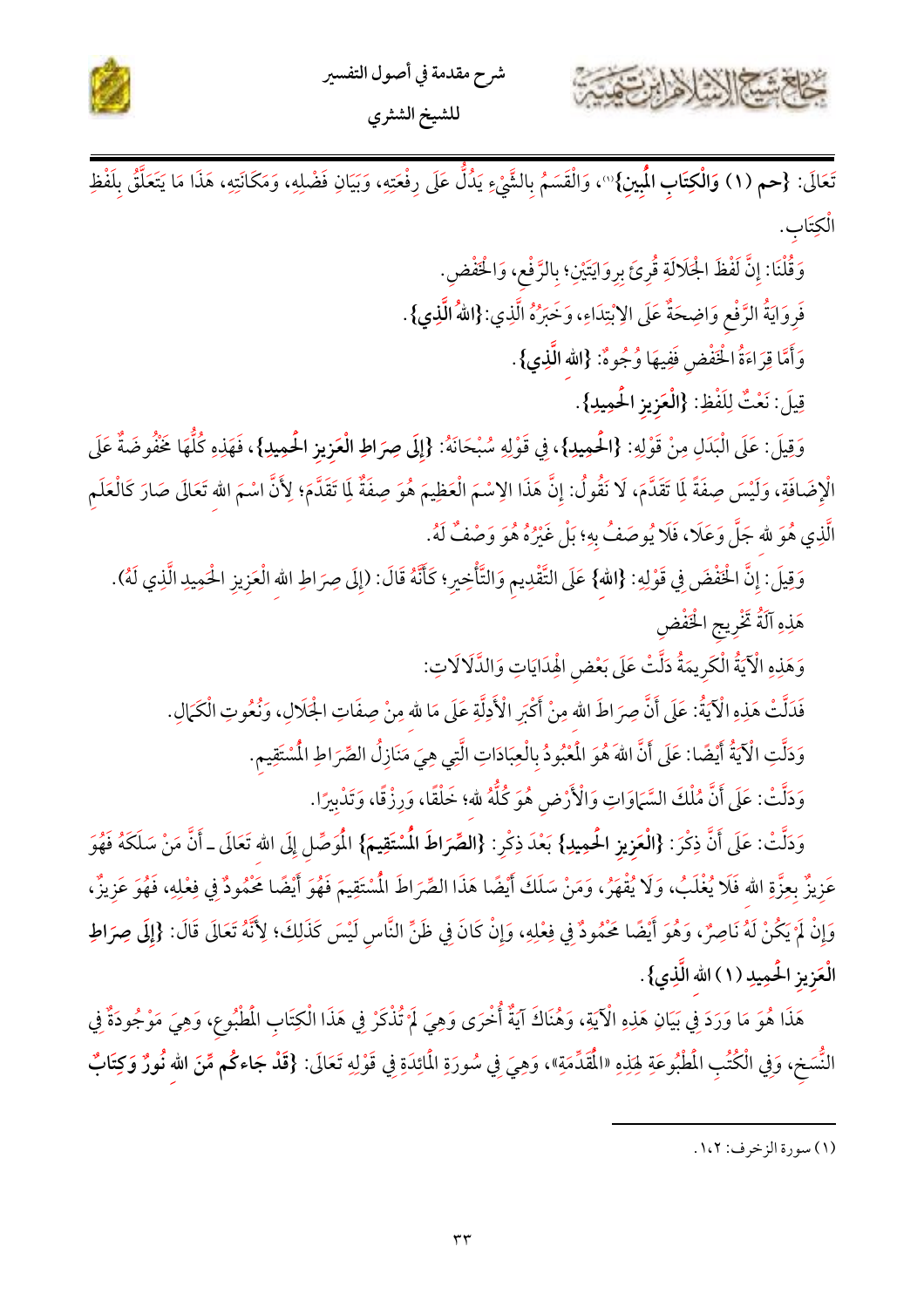

مُّبِينٌ (١٥) يَهْدِي بِهِ اللهُ مَنِ اتَّبَعَ رِضْوَانَهُ سُبُلَ السَّلاَم وَيُخْرِجُهُم مِّنِ الظُّلُمَاتِ إِلَى النُّورِ بِإِذْنِهِ}'')، هَذِهِ الْآيَةُ هِيَ مِنْ صُلْب هَذِهِ «الْمَقَدِّمَةِ»، وَقَدْ ذَكَرَهَا كُلُّ مَنْ كَتَبَ فِي هَذِهِ «الْمَقَدِّمَةِ»، وَهِيَ مَوْجُودَةٌ في المُخْطُوطِ.

وَالشَّاهِدُ مِنَ الْآيَةِ الَّتِي فِي سُورَةِ المُائِدَةِ: {يَهْدِي بِهِ اللهُ مَنِ اتَّبَعَ رِضْوَانَهُ سُبُلَ السَّلاَمِ}؛ أَيْ أَنَّ مَنِ اتَّبَعَ هَذَا الْقُرْءَانَ فَإِنَّ اللهَ سُبْحَانَهُ يَهْدِيهِ إِلَى صِرَاطِهِ الْمُسْتَقِيم بِإِذْنِهِ سُبْحَانَهُ.

{قَدْ جَاءكُم مِّنَ الله نُورٌ وَكِتَابٌ مُّبِينٌ}؛ فَسُمِيَّ الْقُرْآنُ نُورًا؛ لِأَنَّهُ يَسْتَضِيءُ بِهِ كُلّ مَنْ يَقْرَؤُهُ، وَيَتَّبعُهُ، وَيَعْمَلُ بِهِ: {وَكِتَابٌ مُّبِينٌ}؛ أَيْ بَيِّنٌ فِي أَلْفَاظِهِ، وَبَيِّنٌ فِي مَعَانِيهِ وَأَحْكَامِهِ، فَمَنِ اتَّبَعَهُ، وَسَلَكَ مَسْلَكَهُ هَدَاهُ إِلَى السُّبُلِ الْمُوَصِّلَةِ إِلَى الصِّرَاطِ الْمُسْتَقِيمِ.

وَذَكَرَ أَيْضًا الْآيَةَ الَّتِي فِي سُورَةِ الشُّورَى: {وَكَذَلِكَ أَوْحَيْنَا إِلَيْكَ رُوحاً مِّنْ أَمْرِنَا مَا كُنتَ تَدْرِي مَا الْكِتَابُ وَلا الإِيَمَانُ وَلَكِن جَعَلْنَاهُ نُوراً مَّهْدِي بِهِ مَنْ نَّشَاءُ مِنْ عِبَادِنَا وَإِنَّكَ لَتَهْدِي إِلَى صِرَاطٍ مُّسْتَقِيم}'". فَوَجْهُ الشَّاهِدِ مِنْ هَذِهِ الْآيَةِ: {وَلَكِن جَعَلْنَاهُ نُوراً نَّهْدِي بِهِ مَنْ نَّشَاءُ مِنْ عِبَادِنَا}؛ أَي أَنَّ الْهِدَايَةَ مُتَحَقَّقَةٌ لِمَنْ يَعْمَلُ بِهَذَا الْقُرْآنِ، وَالنُّورُ حَاصِلٌ لَمِنْ يَتْبَعُهُ؛ وَلِهَذَا سَمَّاهُ اللهُ تَعَالَى: {رُوحاً}، قَالَ تَعَالَى: {وَكَذَلِكَ أَوْحَيْنَا إلَيْكَ رُوحاً}؛ لِأَنَّ الْجَسَدَ لَا يَخْيَى بِدُونِ الرُّوحِ، وَكَذَلِكَ الْقُرْآنُ لَا تَخْيَا الْقُلُوبُ، وَلَا النُّفُوسُ إِلَّا بِهِ.

{وَكَذَلِكَ أَوْحَيْنَا إِلَيْكَ رُوحاً}؛ أَيْ كَمَا أَوْحَيْنَا عَلَى مَنْ قَبْلَكَ مِنَ الْأَنْبِيَاءِ وَالرُّسُل أَوْحَيْنَا كَذَلِكَ؛ لِأَنَّهُ تَقَدَّمَ قَبْلَ هَذِهِ الْآيَةِ: {وَمَا كَانَ لِبَشَرِ أَن يُكَلِّمَهُ اللهُ إِلاَّ وَحْياً}

فَهَذَا الْقُرْآنُ الْكَرِيمُ؛ بِهِ حَيَاةُ الْقُلُوبِ وَالْأَرْوَاحِ مِنْ مَوْتِ الْجَهْلِ، وَبِهِ حَيَاةُ الْقُلُوبِ مِنْ ظُلُّهَاتِ الشِّرْكِ وَالْبِدَعِ وَالضَّلَالَاتِ، وَبِهِ تَحْيَا أَيْضًا مَصَالِحُ الدِّينِ وَالدُّنْيَا لِمَا فِيهِ مِنَ الْخَيْرِ الْكَثِيرِ وَالْفَلَاحِ وَالْفَوْزِ الْمُبِينِ: {وَكَذَلِكَ أَوْحَيْنَا إِلَيْكَ رُوحاً مِّنْ أَمْرِنَا}، ثُمَّ امْتَنَّ اللهُ تَعَالَى عَلَى نَبِيِّهِ فَقَالَ: {مَا كُنتَ تَدْرِى مَا الْكِتَابُ وَلا الإِيَمَانُ}؛ أَيْ هَذَا الْقُرْآنُ حَتَّى عَلَّمَكَ اللهُ تَعَالَى إِيَّاهُ، وَلَمْ تَكُنْ تَعْلَمُهُ قَبْلَ ذَلِكَ؛ أَيْ مَا كُنْتَ تَعْلَمُ هَذَا الْقُرْآنَ، وَمَا فِيهِ مِنَ الدَّلَالَاتِ وَافِْدَايَاتِ حَتَّى عَلَّمَكَ اللهُ تَعَالَى إِيَّاهُ، وَأَيْضًا عَلَّمَكَ مَا كَانَ فِيهِ مِنَ الْكُتُب السَّابقَةِ قَبْلَهُ.

وَقَدِ امْتَنَّ اللهُ تَعَالَى عَلَى نَبِيِّهِ مُحَمَّدٍ بِآيَاتٍ أُخَرَ مِثْل هَذِهِ الْآيَاتِ كَمَا قَالَ اللهُ تَعَالَى: {وَأَنزَلَ اللهُ عَلَيْكَ الْكِتَابَ

اشكالشلاها

<sup>(</sup>١) سورة المائدة: ١٥، ١٦.

<sup>(</sup>٢) سورة الشوري: ٥٢.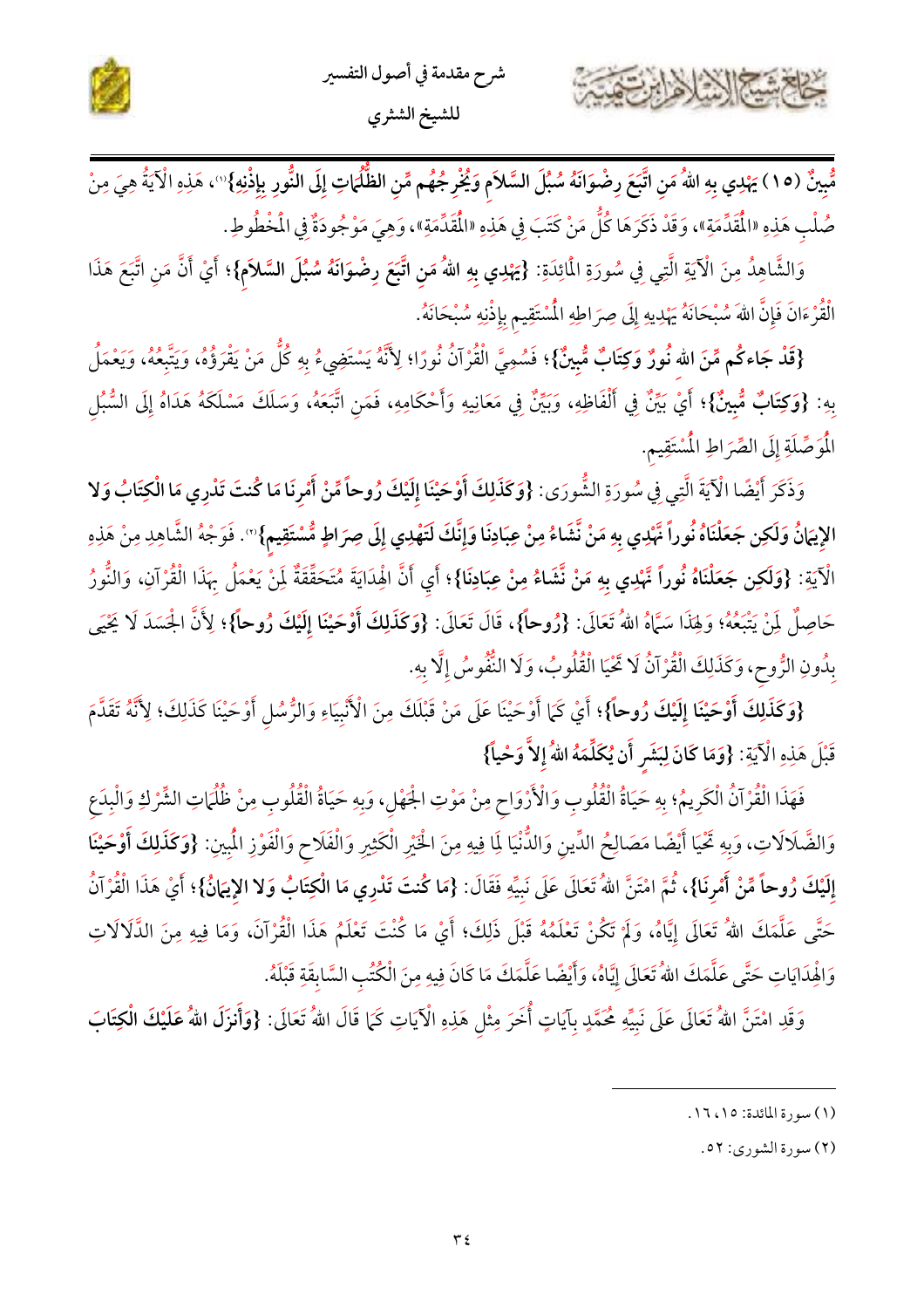

وَالْحِكْمَةَ وَعَلَّمَكَ مَا لَمْ تَكُنْ تَعْلَمُ وَكَانَ فَضْلُ الله عَلَيْكَ عَظِيماً}'''، فَعَلَّمَهُ هَذَا الْقُرْآنَ، وَهُوَ لَمْ يَكُنْ يَعْلَمُ، وَقَالَ تَعَالَى أَيْضًا: {نَحْنُ نَقُصُّ عَلَيْكَ أَحْسَنَ الْقَصَصِ بِمَا أَوْحَيْنَا إِلَيْكَ هَذَا الْقُرْآنَ وَإِن كُنتَ مِن قَبْلِهِ لِنَ الْغَافِلِينَ}'"؛ أَيْ لَا تَعْلَمُ شَيْئًا عَنْ هَذَا الْقُرْآنِ، وَلَا عَنِ الْأُمَمِ السَّابِقَةِ حَتَّى مَنَّ اللهُ تَعَالَى عَلَيْكَ بِهَذَا الْقُرْآنِ.

ثُمَّ قَالَ اللهُ تَعَالَى: {وَلا الإِيَانُ}؛ وَالمُقْصُودُ بِهَذَا الْإِيَانِ الَّذِي هُوَ تَفَاصِيلُ الدِّينِ الْإِسْلَامِيِّ، وَالشَّرَائِعُ السَّابِقَةُ مَا كَانَ يَعْلَمُهَا النَّبِيُّ صَلَّى اللهُ عَلَيْهِ وَسَلَّمَ أَيْضًا، وَالْإِيمَانُ هُنَا شَامِلٌ لِلْقَوْلِ، وَالإعْتِقَادِ، وَالْعَمَل، كَمَا هُوَ مُقَرَّرٌ فِي بَابِ الِاعْتِقَادِ عِنْدَ مَذْهَبِ أَهْلِ السُّنَّةِ وَالْجَهَاعَةِ فَمَا كَانَ النَّبِيُّ صَلَّى اللهُ عَلَيْهِ وَسَلَّمَ يَعْرِفُ ذَلِكَ، فَمَا كَانَ يَعْرِفُ الصَّلَاةَ وَلَا تَفَاصِيلَهَا، وَمَا كَانَ مِنْهَا وَاجِبًا وَلَا مَسْنُونًا، وَلَا الزَّكَاةَ أَيْضًا كَذَلِكَ؛ إلَّا لَمَّا أَوْحَى اللهُ تَعَالَى إِلَيْهِ هَذَا الْقُرْآنَ، وَكَذَلِكَ اخْجُّ، وَالصِّيَامُ، وَالْمَعَامَلَاتُ، وَغَيْرُهَا، وَهَذَا هُوَ الْعْنَى الصَّحِيحُ الْمُوافِقُ لِمَا فِيهِ الْقُرْآنُ وَالسُّنَّةُ.

أَمَّا الْخَوْضُ فِي فَلْسَفَاتٍ أَنَّهُ لَوْ لَمْ يَكُنْ يَعْلَمُ كَانَ عَلَى ضَلَالٍ؛ الضُّلَّالِ الْقُصُودُ بِهِ أَنَّهُ لَا يَدْرِي طَرِيقَ الْهِدَايَةِ، فَهَذَا الْمُعْنَى الَّذِي ذَكَرْتُهُ هُوَ الصَّحِيحُ كَمَا ذَكَرَهُ أَهْلُ الْعِلْمِ.

{وَلَكِنٍ} هَذَا حَرْفُ اسْتِدْرَاكٍ: {وَلَكِن جَعَلْنَاهُ نُوراً نَّهْدِي}؛ أَيْ لِنْ يَتْبَعُ هَذَا الْقُرْآنَ، وَيَقْرَؤُهُ وَيَعْمَلُ بِهِ، فَسَمَّاهُ اللهُ تَعَالَى نُورًا؛ لِأَنَهُ يُضِيءُ بِالْحَقِّ، وَيُزِيلُ ظُلُّهَاتِ الشَّرْكِ، وَالزَّيْبِ، وَالضَّلَالِ، وَهَذَا مِنْ أَوْصَافِ الْقُرْآنِ، وَاللهُ تَعَالَى قَدْ وَصَفَ الْقُرْآنَ بِأَنَّهُ نُورٌ فِي آيَاتٍ كَثِيرَةٍ مِنَ الْقُرْآنِ الْكَرِيم قَالَ تَعَالَى: {فَآمِنُوا بِالله وَرَسُولِهِ وَالنُّورِ الَّذِي أَنزَلْنَا}'"، وَقَالَ تَعَالَى: {وَاتَّبَعُواْ النُّورَ الَّذِىَ أُنزِلَ مَعَهُ}'"، وَقَالَ تَعَالَى: {يَا أَيُّهَا النَّاسُ قَدْ جَاءكُم بُرْهَانٌ مِّن رَّبِّكُمْ وَأَنزَلْنَا إِلَيْكُمْ نُوراً مُّبِيناً}'°، فَسَمَّاهُ اللهُ تَعَالَى نُورًا؛ لِأَنَّ قَارِئَهُ، وَالْعَامِلَ بِهِ، وَالْمَتَبَعَ لَهُ يَسْتَضِىءُ بِهِ فِي حَيَاتِهِ الدُّنْيَا، وَفِي قَبْرِهِ، وَفِي الْآخِرَةِ.

وَنَذْكُرُ الْآنَ بَعْضَ مَا دَلَّتْ عَلَيْهِ هَذِهِ الْآيَةُ:

\* فَدَلَّتْ: عَلَى أَنَّ الْقُرْآنَ نُورٌ يَكْشِفُ ظُلُّهَاتِ الْجَهْلِ، وَيَمِيزُ بَيْنَ الْحَقِّ وَالْبَاطِلِ، وَالْحَسَنِ وَالْقَبِيحِ.

- (٢) سورة يوسف: ٣.
	- (٣) سورة التغابن: ٨.
- (٤) سورة الأعراف: ١٥٧.

(٥) سورة النساء: ١٧٤.

<sup>(</sup>١) سورة النساء: ١١٣.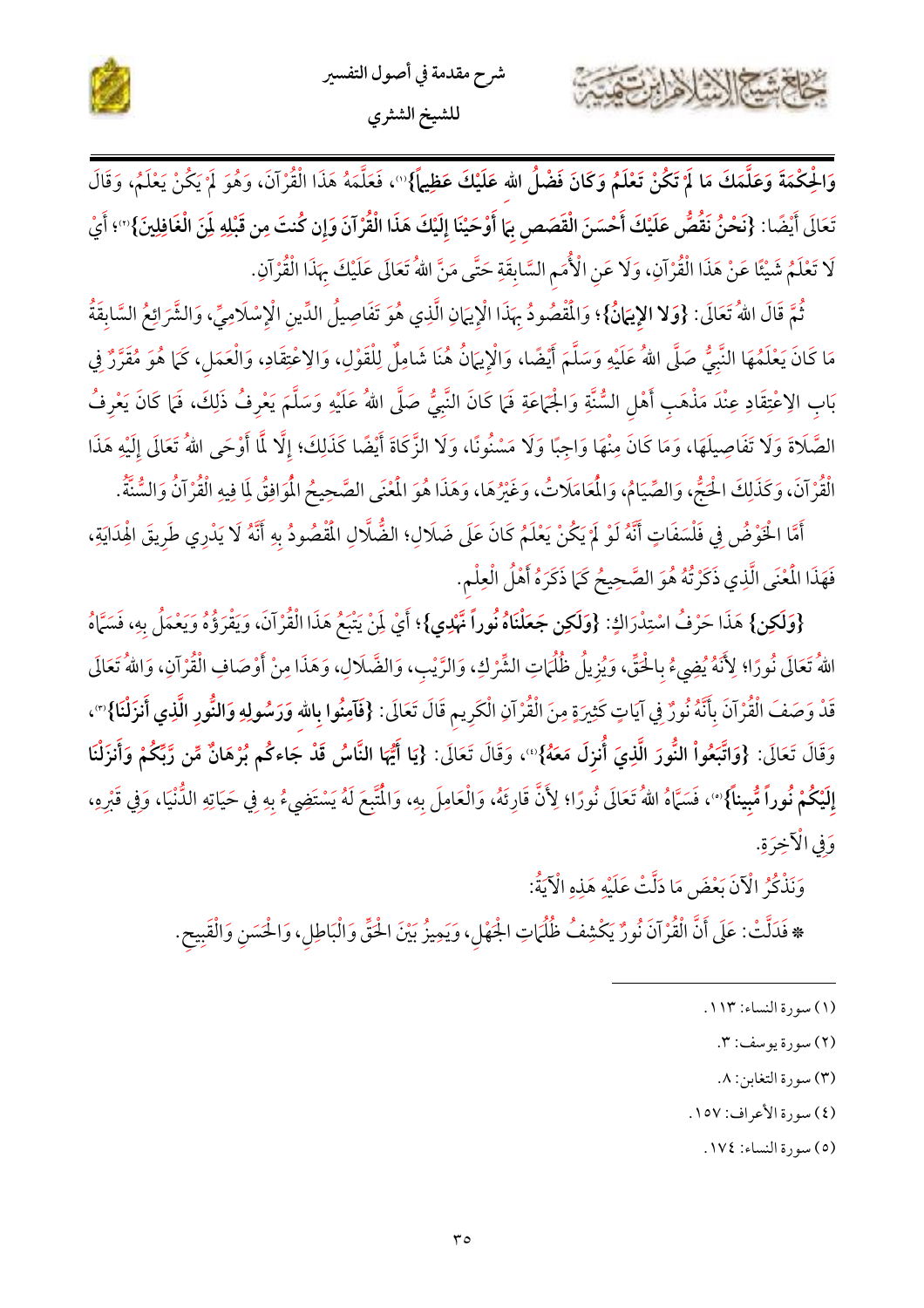

\* وَدَلَّتْ: عَلَى أَنَّ الْمُسْلِمَ يَجِبُ أَنْ يَسْتَضِيءَ بِنُورِ الْقُرْآنِ؛ فَيَعْتَقِدُ عَقَائِدَهُ، وَيَعْمَلُ بِأَحْكَامِهِ، وَيَمْتَثِلُ أَوَامِرَهُ، وَيَنْتَهِي عِنْدَ نَوَاهِيهِ، وَيَعْتَبِرُ بِقَصَصِهِ وَأَمْثَالِهِ.

ثُمَّ قَالَ اللهُ تَعَالَى بَعْدَ ذَلِكَ: {صِرَاطِ الله الَّذِي لَهُ مَا فِي السَّمَوَاتِ وَمَا فِي الأَرْض أَلا إِلَى الله تَصِيرُ الأُمُّورُ}، وَتَقَدَّمَ الْكَلَامُ عَلَى أَنَّ اللهَ تَعَالَى لَهُ مَا فِي السَّمَاوَاتِ، وَمَا فِي الْأَرْضِ، وَأَنَّ الْأُمُورَ صَائِرَةٌ إِلَيْهِ، وَأَنَّ الْعَبَادَ رَاجِعُونَ إِلَيْهِ: {إِنَّ إِلَى رَبِّكَ الرُّجْعَى}<sup>09</sup>.

قَالَ الْمُؤَلِّفُ رَحِمَهُ اللهُ:

Emile Valle

وَقَدْ كَتَبْتُ هَذِهِ الْمَقَدِّمَةَ مُخْتَصَرَةً، بِحَسَبِ تَيْسِيرِ الله تَعَالَى، مِنْ إِمْلاءِ.

فَهُوَ كَتَبَهَا مِنْ عَفْوِ الْخَاطِرِ مِمَّا فَتَحَ اللهُ تَعَالَى عَلَيْهِ، وَلَمْ يَقْصِدْ لَهَا الْمَراجِعَ، وَلَا الْكُتُبَ فَيَأْخُذُ مِنْهَا؛ وَإِنَّهَا مِنْ بَنَاتِ أَفْكَارِهِ، وَقَرِيحَةٍ ذِهْنِهِ، كَتَبَ مَا تَيَسَّرَ لَهُ مِنْ هَذِهِ الْمُقَدِّمَةِ، لَكِنَّنَا نُلَاحِظُ في الْآيَاتِ السَّابِقَةِ أَنَّ اللهَ سُبْحَانَهُ قَالَ في آيَةِ إِبْرَاهِيمَ: {لِتُخْرِجَ النَّاسَ مِنَ الظُّلُمَاتِ إِلَى النُّورِ بِإِذْنِ رَبِّهِمْ}'"، كَلِمَةَ: {بِإِذْنِ رَبِّهِمْ}.

وَقَالَ فِي سُورَةِ المَائِدَةِ: {يَهْدِي بِهِ اللهُ مَنِ اتَّبَعَ رِضْوَانَهُ سُبُلَ السَّلاَم وَيُخْرِجُهُم مِّنِ الظَّلُمَاتِ إِلَى النُّورِ بِإِذْنِهِ}'"، فَجَاءِ بِلَفْظِ الْإِذْنِ هُنَا، وَهَذَا يُبَيِّنُ أَنَّ الرَّسُولَ صَلَّى اللهُ عَلَيْهِ وَسَلَّمَ لَا يَمْلِكُ هِدَايَةِ التَّوْفِيقِ لِلنَّاسِ؛ لِأَنَّ الْهِدَايَةَ كَمَا هُوَ مُتَقَرِّرٌ فِي الْآيَاتِ الْقُرْآنِيَّةِ عَلَى نَوْعَيْن:

هِدَايَةُ تَعْلِيمٍ وَإِرْشَادٍ وَبَيَانٍ: وَهَذِهِ لِلرَّسُولِ صَلَّى اللهُ عَلَيْهِ وَسَلَّمَ، وَهِيَ الْوَارِدَةُ فِي قَوْلِهِ: {وَإِنَّكَ لَتَهْدِي إِلَى صِرَاطٍ مُّسْتَقِيمٍ}.

وَالنَّوْعُ الثَّانِي: هِدَايَةُ تَوْفِيقٍ: وَهِيَ مِنَ الله تَعَالَى، فَجَاءَ بِلَفْظِ الْإِذْنِ هُنَا لِيَدُلَّ عَلَى أَنَّ هِدَايَةِ التَّوْفِيقِ لَا يَمْلِكُهَا الرَّسُولُ صَلَّى اللهُ عَلَيْهِ وَسَلَّمَ؛ وَلِهَذَا دَعَا عَمَّهُ أَبَا طَالِبٍ إِلَى الْهِدَايَةِ، وَحَاوَلَ مَعَهُ مُحَاوَلَاتٍ كَثِيرَةً، وَلَمْ يَسْتَجِبْ لِذَلِكَ؛ لِأَنَّ اللهَ عَزَّ وَجَلَّ لَمْ يُرِدْ لَهُ افْحِدَايَةَ حَتَّى إِنَّهُ قَالَ، وَاعْتَرَفَ بِهَذَا الدِّين بأَنَّهُ الدِّينُ اخْقُّ فَقَالَ:

وَلَقَدْ عَلِمْتُ بِأَنَّ دِينَ مُحَمَّدٍ

(۳) سورة المائدة: ١٦.

<sup>(</sup>١) سورة العلق: ٨.

<sup>(</sup>٢) سورة إبراهيم: ١.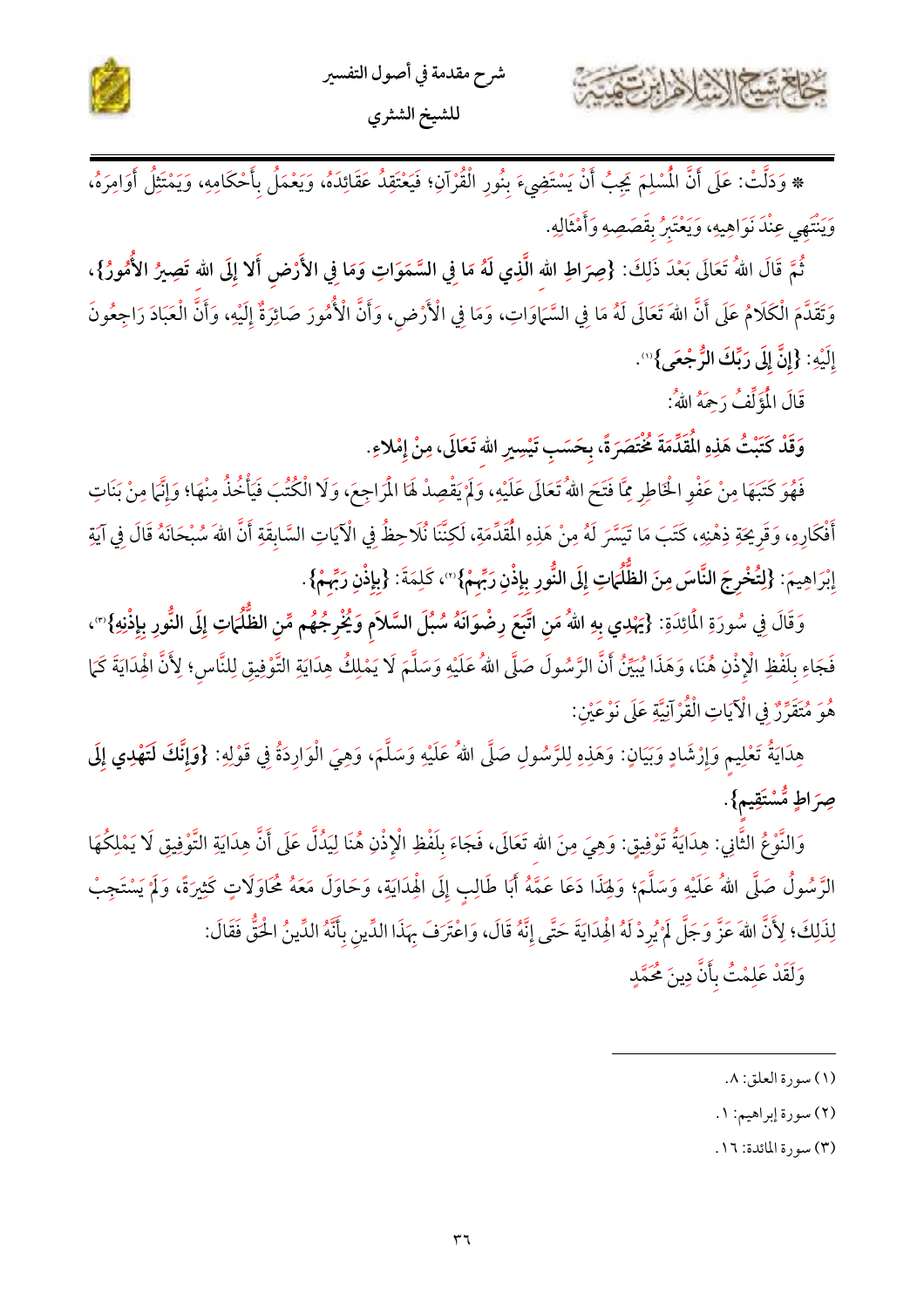



للشيخ الشثري

وَعَرَضْتَ دِينًا قَدْ عَلِمْتُ بِأَنَّهُ

مِنْ خَيْرِ أَدْيَانِ الْبَرِيَّةِ دِينَا

لَوْ لَا الْمَلَامَةُ أَوْ حِذَارِي سُبَّةً

لَرَأَيْتَنِي بذَلِك سمحا مبينا

لَوَجَدْتَنِي سَمْحًا بِذَاكَ مُبِينًا

وَلَكِنَّهُ مَاتَ عَلَى غَيْرِ الْإِسْلَامِ.

وَقَالَ تَعَالَى أَيْضًا فِي هَذِهِ الْآيَةِ الَّتِي مَا زِلْنَا فِيهَا: {لِتُخْرِجَ النَّاسَ}، أُضِيفَ الْفِعْلُ {ثُخْرِجَ} إِلَى النَّبِيِّ صَلَّى اللهُ عَلَيْهِ وَسَلَّمَ وَوَجْهُ ذَلِكَ أَنَّهُ صَلَّى اللهُ عَلَيْهِ وَسَلَّمَ هُوَ الذَّاعِي، وَالْمَنْذِرُ، وَالْهَادِي، هَذَا مَا تَيَسَّرَ ذِكْرُهُ فِي هَذِهِ الْآيَاتِ الَّتِي سَاقَهَا الْمُؤَلِّفُ فِي هَذِهِ الْمُقَدِّمَةِ.

قَالَ الْمُؤَلِّفُ رَحِمَهُ اللهُ تَعَالَى:

فَضْلُ

[فِي أَنَّ النَّبِيِّ صَلَّى اللهُ عَلَيْهِ وَسَلَّمَ بِيِّنَ لأَصْحَابِهِ مَعَانِيَ القُرْآنِ]

يَجِبُ أَنْ يُعْلَمَ أَنَّ النَّبِيَّ صَلَّى اللهُ عَلَيْهِ وَسَلَّمَ بَيَّنَ لأَصْحَابِهِ مَعَانِيَ القُرْآنِ، كَما بَيَّنَ هُمْ أَلْفَاظَهُ؛ فَقَوْلُهُ تَعَالَى: {لِتُبَيِّنَ لِلنَّاسِ مَا نُزِّلَ إِلَيْهِمْ}''' يَتَنَاوَلُ هَذَا وَهَذَا.

وَقَدْ قَالَ أَبُو عَبْدِ الرَّحْمَنِ السُّلَمِىُّ: حَدَّثَنَا الَّذِينَ كَانُوا يُقْرِئُونَنَا القُرْآنَ؛ كَعُثْهانَ بن عَفَّانَ، وَعَبْدَ الله بن مَسْعُودٍ، وَغَيْرِهِمَا: (أَنَّهُمْ كَانُوا إذَا تَعَلَّمُوا مِنَ النَّبِيِّ صَلَّى اللهُ عَلَيْهِ وَسَلَّمَ عَشْرَ آيَاتٍ لَمْ يُجَاوِزُوهَا حَتَّى يَتَعَلَّمُوا مَا فِيهَا مِنَ العِلْمِ، وَالعَمَلِ، قَالُوا: فَتَعَلَّمْنَا القُرْآنَ وَالعِلْمَ وَالعَمَلَ جَمِيعًا) "؛ وَلِهَذَا كَانُوا يَبْقَونَ مُدَّةً فِى حِفْظِ السُّورَةِ.

وَقَالَ أَنَسٌّ : (كَانَ الرَّجُلُ إِذَا قَرَأَ البَقَرَةَ وَآلَ عِمْرَانَ جَلَّ فِى أَعْيُنِنَا).

وَأَقَامَ ابْنُ عُمَرَ عَلَى حِفْظِ البَقَرَةِ عِدَّةَ سِنِينَ، قِيلَ ثَمَانَ سِنِينَ، ذَكَرَهُ مَالِكٌ.

<sup>(</sup>١) سورة النحل: ٤٤.

<sup>(</sup>۲) رواه ابن جرير في تفسيره: (۱/ ۲۰).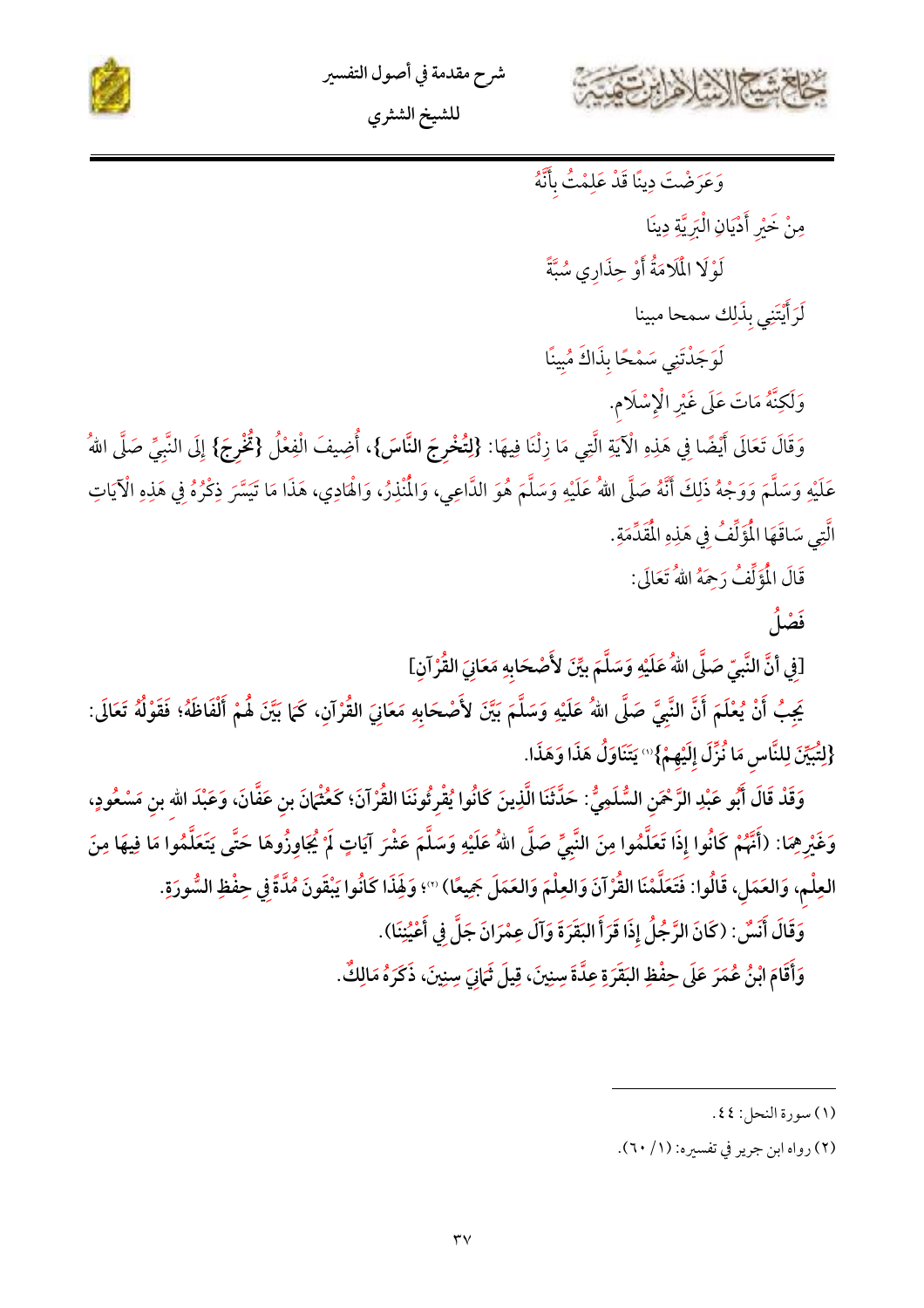



وَعَقْلُ الْكَلَامِ مُتَضَمِّنٌ لِفَهْمِهِ.

وَمِنَ المَعْلُومِ أَنَّ كُلَّ كَلَامٍ فَالمَقْصُودُ مِنْهُ فَهْمُ مَعَانِيهِ دُونَ مُجَرَّدِ أَلْفَاظِهِ، فَالقُرْآنُ أَوْلَى بِذَلِكَ.

وَأَيْضًا فَالعَادَةُ تَمْنَعُ أَنْ يَقْرَأَ قَوْمٌ كِتَابًا فِي فَنٍّ مِنَ العِلْمِ؛ كَالطِّبُّ، وَالحِسَابِ. وَلَا يَسْتَشْرِحُوهُ؛ فَكَيْفَ بِكَلَام الله تَعَالَى الَّذِي هُوَ عِصْمَتُهُمْ، وَبِهِ نَجَاتُهُمْ وَسَعَادَتُهُمْ، وَقِيَامُ دِينِهِمْ وَدُنْيَاهُمْ؟

وَلِهَذَا كَانَ النَّزَاعُ بَيْنَ الصَّحَابَةِ فِي تَفْسِيرِ القُرْآنِ قَلِيلًا جِلًّا، وَهُوَ وَإِنْ كَانَ فِي التَّابِعِينَ أَكْثَرَ مِنْهُ فِي الصَّحَابَةِ ـ فَهُوَ قَلِيلٌ بِالنِّسْبَةِ إِلَى مَنْ بَعْدَهُمْ ـ وَكُلَّهَا كَانَ العَصْرُ أَشْرَفَ كَانَ الاجْتِهَاعُ، وَالائْتِلَافُ، وَالعِلْمُ، وَالبَيَانُ فِيهِ أَكْثَرَ .

وَمِنَ التَّابِعِينَ مَنْ تَلَقَّى جَمِيعَ التَّفْسِيرِ عَنْ الصَّحَابَةِ، كَمَا قَالَ مُجَاهِدٌ: (عَرَضْتُ المُصْحَفَ عَلَى ابْن عَبَّاس، أُوقِفُهُ عِنْدَ كُلِّ آيَةٍ مِنْهُ وَأَسْأَلُهُ عَنْهَا).

وَلِهِذَا قَالَ الثَّوْرِيُّ: (إذَا جَاءَكَ التَّفْسِيرُ عَنْ مُجَاهِدٍ فَحَسْبُكَ بِهِ).

وَلَهِذَا يَعْتَمِدُ عَلَى تَفْسِيرِهِ: الشَّافِعِيُّ، وَالبُخَارِيُّ، وَغَيْرُهُمَا مِنْ أَهْلِ العِلْمِ،وَكَذَلِكَ الإِمَامُ أَحْمَدُ، وَغَيْرُهُ مِمَّنْ صَنَّفَ فِي التَّفْسِيرِ، يُكَرِّرُ الطُّرُقَ عَنْ مُجَاهِدٍ أَكْثَرَ مِنْ غَيْرِهِ.

وَالَمَّصُودُ أَنَّ التَّابِعِينَ تَلَقَّوُا التَّفْسِيرَ عَنْ الصَّحَابَةِ كَمَا تَلَقَّوا عَنْهُمْ عِلْمَ السُّنَةِ؛ وَإِنْ كَانُوا قَدْ يَتَكَلَّمُونَ فِي بَعْضِ ذَلِكَ بالاسْتِنْبَاطِ وَالاسْتِدْلَالِ كَمَا يَتَكَلَّمُونَ فِي بَعْض السُّنَن بالاسْتِنْبَاط وَالاسْتِدْلَالِ.

هَذَا هُوَ الْفَصْلُ الْأَوَّلُ مِنْ فُصُولِ هَذِهِ الْمُقَدِّمَةِ، وَهِيَ اشْتَمَلَتْ عَلَى سِتَّةِ فُصُولِ حَمْلُ هَذِهِ الفُصُولِ، وَهُوَ بَيَانُ النَّبِيِّ صَلَّى اللهُ عَلَيْهِ وَسَلَّمَ لِلْقُرْآنِ الْكَرِيمِ، فَهُوَ صَلَّى اللهُ عَلَيْهِ وَسَلَّمَ مَا مَاتَ إِلَّا وَقَدْ فَسَّرَ هَذَا الْقُرْآنَ الْكَرِيمَ لِلصَّحَابَةِ رِضْوَانُ الله عَلَيْهِمْ.

- (١) سورة ص: ٢٩.
- (٢) سورة محمد: ٢٤.
- (٣) سورة المؤمنون: ٦٨.
	- (٤) سورة يوسف: ٢.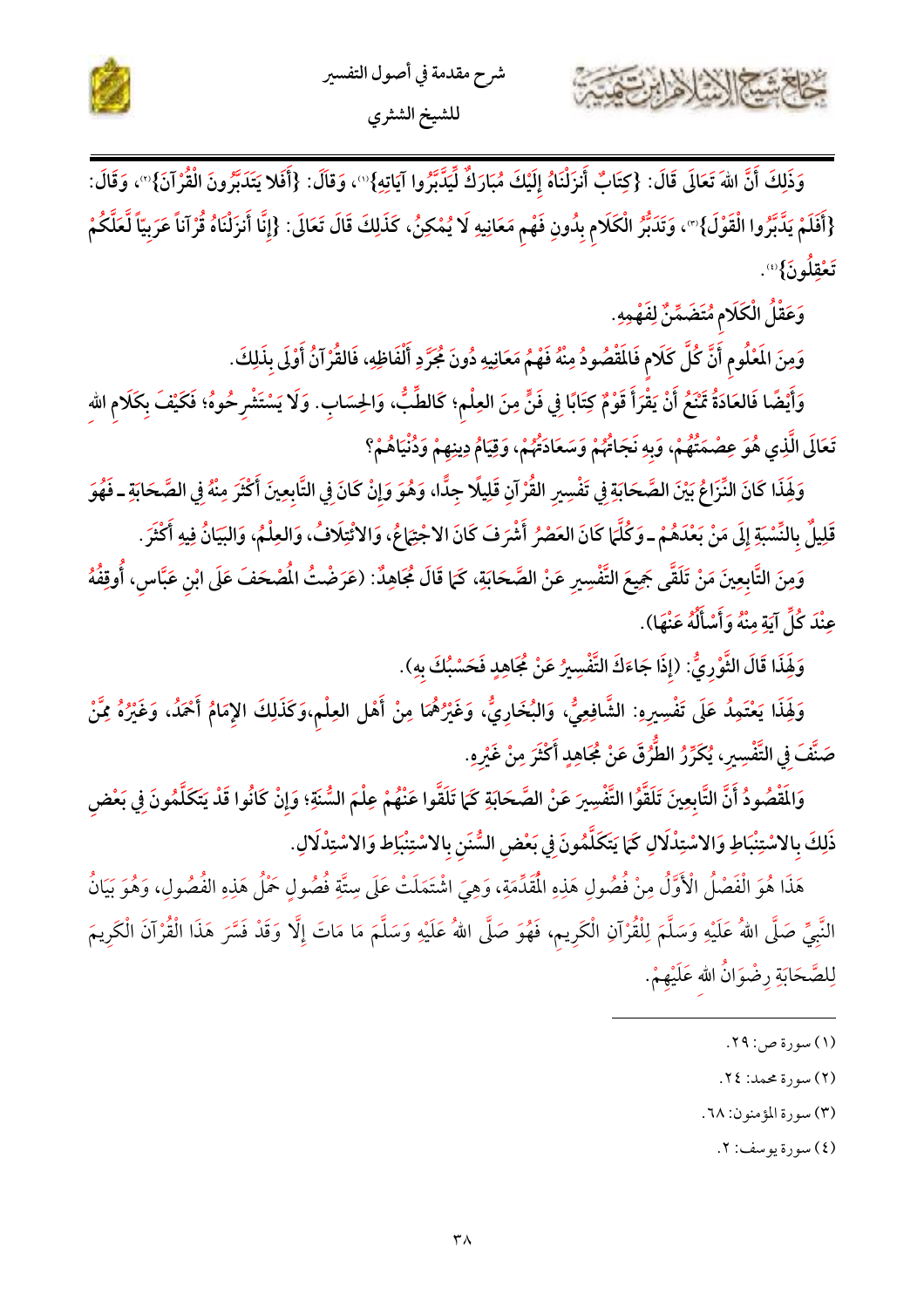



1 Tuni

وَشَيْخُ الْإِسْلَامِ هُنَا عِنْدَمَا يَقُولُ: يَجِبُ أَنْ يُعْلَمَ أَنَّ النَّبِيَّ صَلَّى اللهُ عَلَيْهِ وَسَلَّمَ بَيَّنَ لِأَصْحَابِهِ مَعَانِيَ الْقُرْآنِ كَمَا بَيِّنَ هُمْ أَلْفَاظَهُ؛ يَرُدُّ فِي ذَلِكَ عَلَى بَعْضِ الْأَقْوَامِ الَّذِينَ يَتَعَلَّقُونَ بِأَقْوَالِ مَشَايِخِهِمْ فِي التَّفْسِيرِ، وَقَدْ تَوَسَّعَ فِي الزَّدِّ عَلَى هَؤُلَاءِ، وَأَمْثَالِهِمْ مِنْ أَهْلِ التَّصَوُّفِ وَالْبِدَعِ فِي كِتَابِهِ «بُغْيَةِ الْمُرْتَادِ»، فَرَدَّ عَلَى الْفَلَاسِفَةِ وَأَهْل الْإِخْادِ، وَبَيَّنَ كَلَامًا طَوِيلًا بِالْأَدِلَّةِ الْعَقْلِيَّةِ الَّتِي وَضَّحَ فِيهَا أَنَّ النَّبِيَّ صَلَّى اللهُ عَلَيْهِ وَسَلَّمَ قَدْ بَيَّنَ الْقُرْآنَ الْكَرِيمَ، وَمَا يَخْتَاجُ إِلَيْهِ الصَّحَابَةُ بَعْدَهُمْ؛ وَلِهَذَا قَالَ فِي نَفْسٍ كَلَامِهِ الَّذِي فِي «الْبُغْيَةِ» قَالَ: (إِنَّ الصَّحَابَةَ نَقَلُوا عَنِ النَّبِيِّ صَلَّى اللهُ عَلَيْهِ وَسَلَّمَ أَنَّهُمْ كَانُوا يَتَعَلَّمُونَ مِنْهُ التَّفْسِيرَ مَعَ التَّلَاوَةِ، وَلَمْ يَذْكُرْ أَحَدٌ مِنْهُمْ قَطُّ أَنَّهُ امْتَنَعَ عَنْ تَفْسِيرِ آيَةٍ، وَقَالَ أَيْضًا: إِنَّهُ لَا يَتَوَهَّمُ عَاقِلٌ أَنَّهُمْ كَانُوا إِنَّمَا يَأْخُذُونَ مِنْهُ مُجَرَّدَ حُرُوفِهِ، وَهُمْ لَا يَفْقَهُونَ مَا يَتْلُوهُ عَلَيْهِمْ، وَلَا مَا يَقْرَؤُونَهُ، وَلَا تَشْتَاقُ أَنْفُسُهُمْ إِلَى فَهْم هَذَا الْقُرْآنِ، وَلَا يَسْأَلُونَ عَنْ ذَلِكَ. وَقَالَ أَيْضًا: وَلَا يَبْتَدِئُ هُوَ بَيَانَهُ لُهُمْ هَذَا مِّاً يُعْلَمُ بُطْلَانُهُ أَعْظَمُ مِمَّا يُعْلَمُ بُطْلَانُ كِتْهَانِهِمْ مِمَّا تَتَوَفَّرُ الْهِمَمُ وَالذَّوَاعِي عَلَى نَقْلِهِ).

فَهُنَا يُقَلِّلُ شَيْخُ الْإِسْلَامِ فِي الرَّدِّ عَلَى أُولِئَكِ الْأَقْوَامِ الَّذِينَ يَأْخُذُونَ بِتَفْسِيرَاتِ مَشَايِخِهِمْ فِي التَّفْسِيرِ، وَيَكْتَفُونَ عَلَيْهِ؛ كَالرَّافِضَةِ وَأَتْبَاعِهِمْ، وَأَمْثَالِ أَهْلِ التَّصَوُّفِ، وَالْبِدَعِ وَالْأَهْوَاءِ؛ لِأَنَّ مَنْ قَالَ: إِنَّ النَّبِيَّ صَلَّى اللهُ عَلَيْهِ وَسَلَّمَ لَمْ يُبَيِّنْ لِلصَّحَابَةِ مَعَانِيَ الْقُرْآنِ الْكَرِيم. فَكَأَنَّهُ يَقُولُ أَحَدَ أَمْرَيْنِ لَا فِرَارَ لَهُ مِنْهُمَا: إِمَّا أَنْ يَكُونَ النَّبِيُّ صَلَّى اللهُ عَلَيْهِ وَسَلَّمَ جَاهِلًا بِالْقُرْآنِ، أَوْ كَاتِمًا لِمَا عَلِمَ. فَإِنْ كَانَ الْأَوَّلَ؛ فَقَدْ وَصَفَ النَّبَيَّ صَلَّى اللهُ عَلَيْهِ وَسَلَّمَ بِالْجَهْلِ، وَإِنْ كَانَ الثَّانِي؛ فَقَدْ وَصَفَ النَّبِيَّ صَلَّى اللهُ عَلَيْهِ وَسَلَّمَ بِالْخِيَانَةِ، وَحَاشَا لِلنَّبِيِّ صَلَّى اللهُ عَلَيْهِ وَسَلَّمَ أَنْ يَكُونَ كَذَلِكَ، وَقَدْ بَيَّنَ لِصَحَابَتِهِ وَأُمَّتِهِ كُلَّ مَا يَخْتَاجُونَ إِلَيْهِ فِي فَهْم هَذَا الْقُرْآنِ الْكَرِيم، وَكَذَلِكَ ابْنُ الْقَيِّم رَحِمَهُ اللهُ تَعَالَى شَدَّدَ عَلَى هَذَا الْأَمْرِ، وَأَنْكَرَ عَلَى أُولَئِكَ الَّذِينَ يَقُولُونَ: إِنَّ النَّبِيَّ صَلَّى اللهُ عَلَيْهِ وَسَلَّمَ لَمْ يُفَسِّرِ الْقُرْآنَ، وَلَمْ يُبَيِّنْهُ كُلَّهُ لِأَصْحَابِهِ فِي «مُخْتَصَرِ الصَّوَاعِقِ الْمُرْسَلَةِ»، وَقَرَّرَ ذَلِكَ، وَبَيَّنَهُ بِأَفْصَح بَيَانٍ، وَأَبْلَغ عِبَارَةٍ فِي الرَّدِّ عَلَى أُولَئِكَ الَّذِينَ يَقُولُونَ: إِنَّ النَّبِيَّ صَلَّى اللهُ عَلَيْهِ وَسَلَّمَ لَمْ يُفَسِّرْ .

الْحُجَجُ الَّتِي تُوَضِّحُ أَنَّ النَّبِيَّ صَلَّى اللهُ عَلَيْهِ وَسَلَّمَ بِيِّنَ لأَصْحَابِهِ مَعَانِيَ القُرْآنِ:

وَشَيْخُ الْإِسْلَامِ فِي هَذَا الْكَلَامِ ذَكَرَ أَدِلَّةً مُتَعَدِّدَةً فِي الْحُجِّيَّةِ بِأَنَّ النَّبِيَّ صَلَّى اللهُ عَلَيْهِ وَسَلَّمَ بَيَّنَ الْقُرْآنَ نَذْكُرُهَا عَلَى وَجْهِ السَّرْد: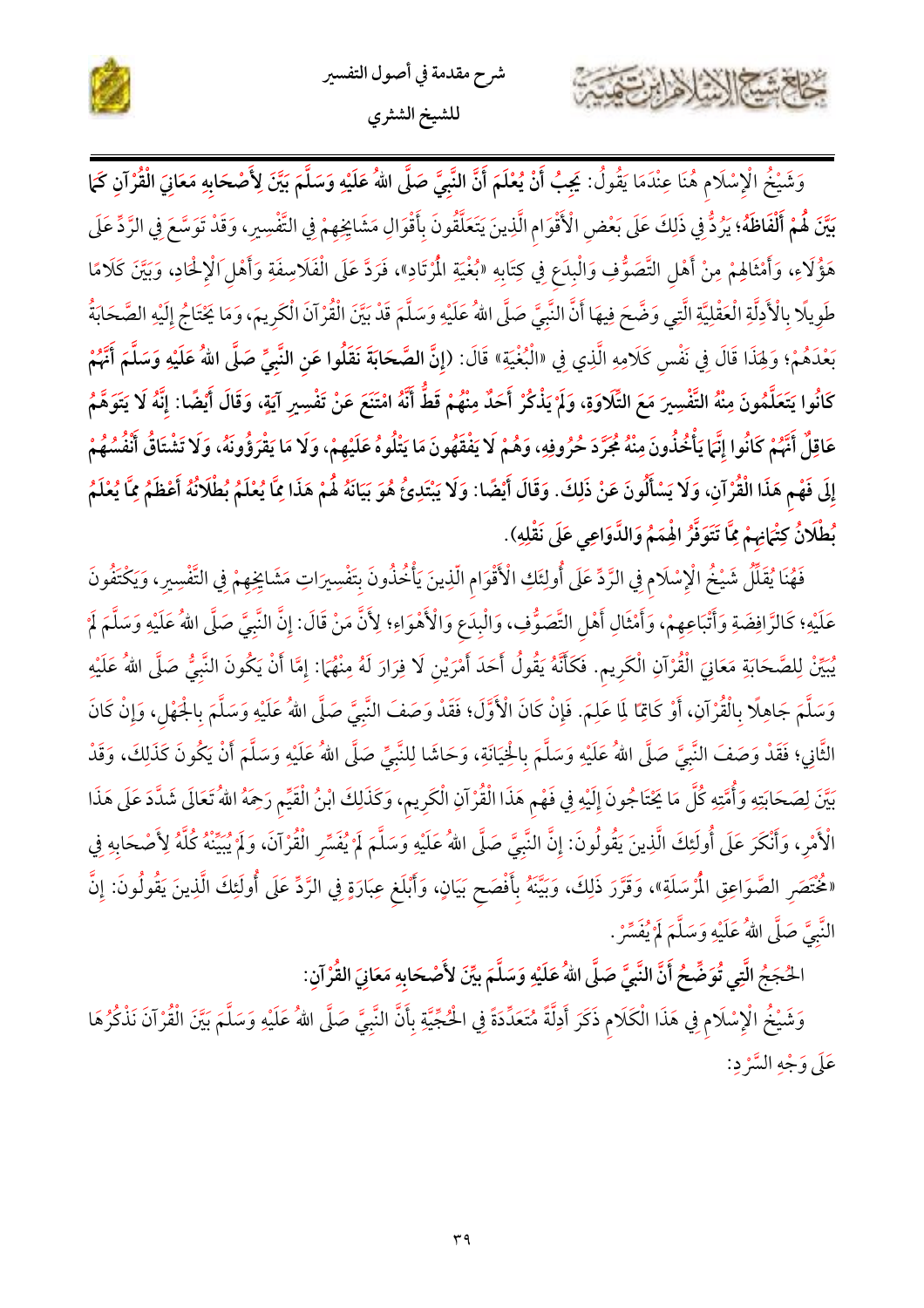

كالاشتران الحامرت

\* الْحُجَّةُ الْأَوَّلُ: قَوْلُ الله تَعَالَى: {لِتُبَيِّنَ لِلنَّاسِ مَا نُزِّلَ إِلَيْهِمْ}'".

\* اخْجَةُ الثَّانِي: مَا سَاقَهُ عَنِ الصَّحَابَةِ رِضْوَانُ الله عَلَيْهِمْ فِي قَوْلِهِ: **وَقَدْ قَالَ أَبُو عَبْدِ الرَّحْمَنِ السُّلَمِيُّ: حَلَّثَنَا** الَّذِينَ كَانُوا يُقْرِئُونَنَا الْقُرْآنَ.

فَهَذَا دَلِيلٌ عَلَى أَنَّ الصَّحَابَةَ رِضْوَانُ الله تَعَالَى عَلَيْهِمْ تَلَقَّوْا التَّفْسِيرَ مِنَ النَّبِيِّ صَلَّى اللهُ عَلَيْهِ وَسَلَّمَ، فَهَذِهِ حُجَّةٌ أَوْ دَلِيلٌ.

\* الْحُجَّةُ الثَّالِثَةُ: ذِكْرُهُ لِلْآيَاتِ الْحَاثَّةِ وَالدَّالَّةِ عَلَى تَدَبُّرِ الْقُرْآنِ الْكَرِيم: {كِتَابٌ أَنزَلْنَاهُ إِلَيْكَ مُبَارَكٌ لِّيَدَّبَّرُوا آيَاتِهِ}'"، وَسَنَعُودُ إِلَيْهَا بِالتَّفْصِيلِ، وَكَقَوْلِهِ تَعَالَى: {أَفَلَمْ يَلَّبَرُوا الْقَوْلَ}'"، وَقَوْلِهِ تَعَالَى: {أَفَلا يَتَدَبَّرُونَ الْقُرْآنَ}'".

\* الْحُجَّةُ الرَّابِعَةُ: حَثَّ الْقُرْآنِ عَلَى إِعْمَالِ الْعَقْلِ فِي فَهْمِ الْقُرْآنِ الْكَرِيمِ، وَسَاقَ لِذَلِكَ آيَةَ: {إِنَّا أَنزَلْنَاهُ قُرْآناً عَرَبِيّاً لَّعَلَّكُمْ تَعْقِلُونَ}"، وَعَقْلُ الْكَلَام مُتَضَمِّنٌ لِفَهْمِهِ.

\* الْحُجَّةُ الْخَامِسَةُ: أَنَّ الْمُقْصُودَ مِنَ الْقُرْآنِ فَهْمُ مَعَانِيهِ فِي قَوْلِهِ: وَمِنَ الْمُعْلُوم فَالْمُقْصُودُ مِنْهُ فَهْمُ مَعَانِيهِ دُونَ مُجَرَّدِ أَلْفَاظِهِ فَالْقُرْآنُ أَوْلَى بِذَلِكَ.

\* الْحُجَّةُ السَّادِسَةُ: أَنَّ الْعَادَةَ الْجَارِيَةَ فِي التَّعَلُّمِ وَالْفَهْمِ ذِكْرُ الْعِدَّةِ الْجَارِيَةِ فِي التَّعَلُّمِ وَالْفَهْمِ، وَهِيَ قَوْلُهُ: وَأَيْضًا فَالْعَادَةُ تَمْنَعُ ... إِلَخٍ كَلَامِهِ.

\* الْحُجَّةُ السَّابِعَةُ: قِلَّةُ الِاخْتِلَافِ عِنْدَ السَّلَفِ فِي التَّفْسِيرِ، وَهَذَا فِي قَوْلِهِ: وَلَهِذَا كَانَ النِّزَاعُ بَيْنَ الصَّحَابَةِ فِي تَفْسِير الْقُرْآنِ قَلِيلًا جِلًّا.

إِذَنْ فَشَيْخُ الْإِسْلَام ابْنُ تَيْمِيَّةَ رَحِمَهُ اللهُ احْتَجَّ عَلَى بَيَانِ النَّبِيِّ صَلَّى اللهُ عَلَيْهِ وَسَلَّمَ لِلْقُرْآنِ الْكَرِيم بِهَذِهِ الْحُجَج السَّبْعَةِ، أَوِ الْأَدِلَّةِ السَّبْعَةِ.

وَقَبْلَ أَنْ نَتَكَلَّمَ عَلَى هَذِهِ الْأَدِلَّةِ بِالتَّفْصِيلِ قَدْ يَقُولُ قَائِلٌ: هَذِهِ دَوَاوِينُ السُّنَّةِ، وَهَذِهِ كُتُبُ التَّفْسِيرِ بَيْنَ أَيْدِينَا

- (١) سورة النحل: ٤٤.
	- (٢) سورة ص: ٢٩.
- (٣) سورة المؤمنون: ٦٨.
	- (٤) سورة محمد:٢٤.
	- (٥) سورة يوسف: ٢.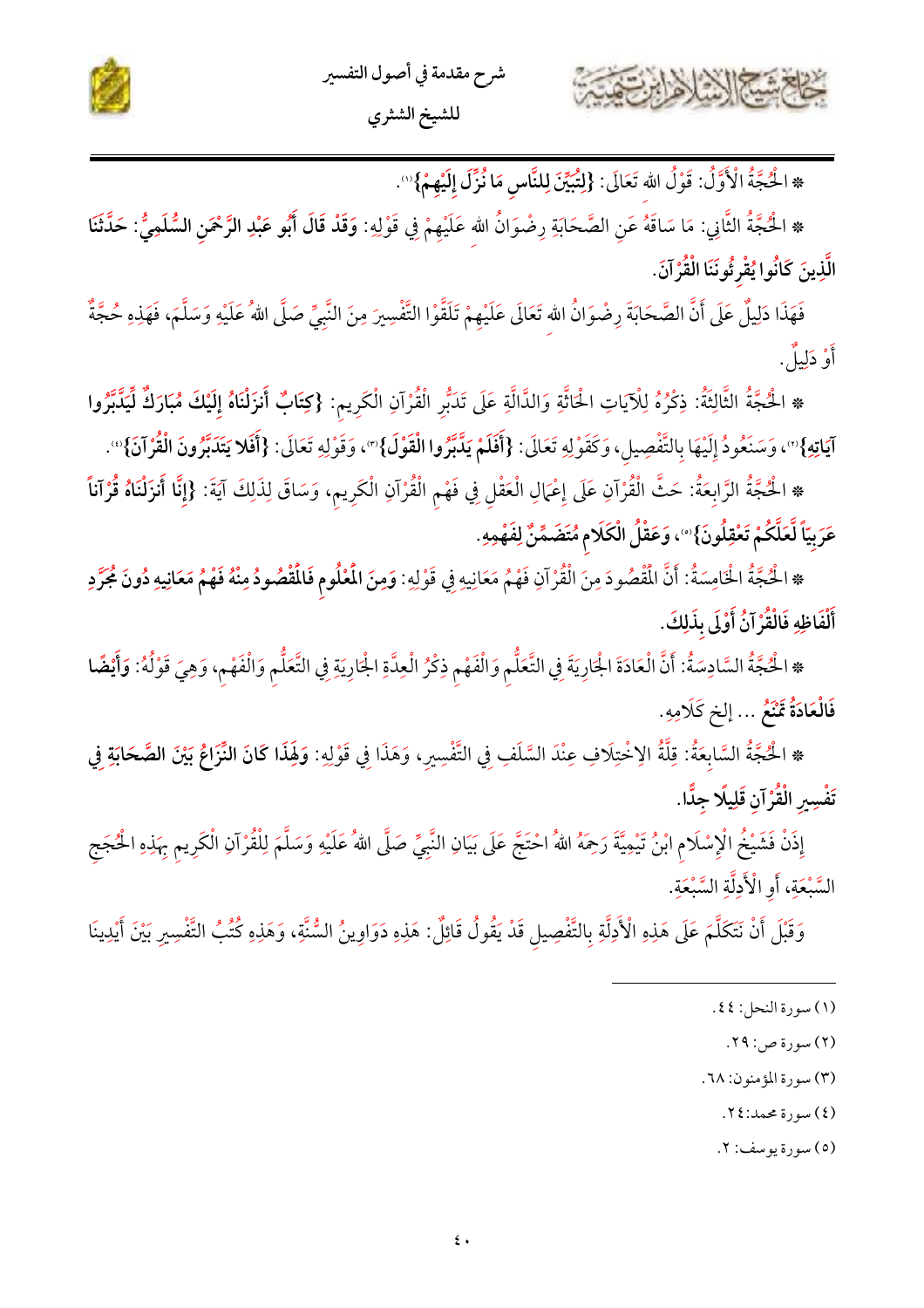

شرح مقدمة في أصول التفسير للشيخ الشثري

فَإِنَّا لَا نَجِدُ تَفْسِيرًا لِلْقُرْآنِ كَلِمَةً كَلِمَةً، أَوْ لَفْظَةً فَشَرَهَا النَّبِيُّ صَلَّى اللهُ عَلَيْهِ وَسَلَّمَ، فَكَيْفَ تَقُولُ، وَيَقُولُ شَيْخُ الْإِسْلَامِ ابْنُ تَيْمِيَّةَ رَحِمَهُ اللهُ: إِنَّ النَّبِيَّ صَلَّى اللهُ عَلَيْهِ وَسَلَّمَ قَدْ بَيَّنَ الْقُرْآنَ كُلَّهَ لِصَحَابَتِهِ رضْوَانُ الله تَعَالَى عَلَيْهِمْ؟

وَالْجَوَابُ عَلَى هَذَا الِاعْتِرَاضِ أَنْ يُقَالَ: إِنَّ تَفْسِيرَ النَّبِيِّ صَلَّى اللهُ عَلَيْهِ وَسَلَّمَ الْقُرْآنَ الْكَرِيمَ لَهُ طَرِيقَانِ:

الطَّرِيقُ الْأَوَّلُ: تَفْسِيرٌ نَبَوِيٌّ صَرِيحٌ لِلْآيَةِ، وَالْمُنْقُولُ عَنْهُ صَلَّى اللهُ عَلَيْهِ وَسَلَّمَ فِي هَذَا قَلِيلٌ جِدًّا، وَيُمْكِنُ لَنَا أَنْ نُمَثِّلَ بِبَعْضِ الْأَمْثِلَةِ الْقَلِيلَةِ الدَّالَّةِ عَلَى ذَلِكَ، فَفِي قَوْلِهِ تَعَالَى فِي سُورَةِ الزَّلْزَلَةِ: {يَوْمَئِذٍ ثُحَدِّثُ أَخْبَارَهَا}''، فَقَدْ فَسَّرَهَا النَّبِيُّ صَلَّى اللهُ عَلَيْهِ وَسَلَّمَ كَمَا عِنْدَ أَحْمَدَ مِنْ حَدِيثِ أَبِي هُرَيْرَةَ''' رَضِيَ اللهُ عَنْهُ قَالَ لِصَحَابَتِهِ: «أَتَدْرُونَ مَا أَخْبَارُهَا»؟ قَالُوا: اللهُ وَرَسُولُهُ أَعْلَمُ. قَالَ: صَلَّى اللهُ عَلَيْهِ وَسَلَّمَ: «أَخْبَارُهَا أَنْ تَشْهَدَ عَلَى كُلِّ عَبْدٍ وَأَمَةٍ بِمَا عَمِلَ عَلَيْهَا؛ تَقُولُ: عَمِلْتَ كَذَا وَكَذَا فِي يَوْم كَذَا وَكَذَا»"، هَكَذَا جَاءَ تَفْسِيرُهَا عَنِ النَّبِيِّ صَلَّى اللهُ عَلَيْهِ وَسَلَّمَ.

وَمِثْلُ ذَلِكَ أَيْضًا: مَا جَاءَ عَنِ النَّبِيِّ صَلَّى اللهُ عَلَيْهِ وَسَلَّمَ فِي قَوْلِهِ تَعَالَى: {وَأَعِدُّواْ هُم مَّا اسْتَطَعْتُم مِّن قُوَّةٍ}'" فِي سُورَةِ الْأَنْفَالِ، فَقَدْ أَخْرَجَ مُسْلِمٌ فِي «صَحِيحِهِ» مِنْ حَدِيثِ عُقْبَةَ بْنِ عَامِرٍ٬º أَنَّ النَّبِيِّ صَلَّى اللهُ عَلَيْهِ وَسَلَّمَ قَالَ وَهُوَ عَلَى الْمُنْبَرِ : «أَلَا إِنَّ الْقُوَّةَ الرَّمْيُ أَلَا إِنَّ الْقُوَّةَ الرَّمْيُ» »، فَفَسَّرَ الْقُوَّةَ بِأَنَّهَا الرَّمْيُ، وَهَذَا تَفْسِيرٌ بَلِيغٌ شَامِلٌ جَامِعٌ كَامِلٌ؛ لِأَنَّ الرَّمْيَ قَدْ يَكُونُ بِالْحَصَى، وَقَدْ يَكُونُ بِالنَّبْلِ، وَقَدْ يَكُونُ أَيْضًا بِهَا اسْتَجَدَّ فِي هَذَا الْعَصْرِ مِنَ الصَّوَارِيخ

(٤) سورة الأنفال: ٦٠.

<sup>(</sup>١) سورة الزلزلة: ٤.

<sup>(</sup>٢) هو: عبد الرحمن بن صخر الدوسي، الملقب بأبي هريرة: صحابي، كان أكثـر الـصحابة حفظًـا للحـديث وروايـةً لـه.نـشأ يتـيما ضـعيفا في الجاهلية، وقدم المدينة ورسول الله صَلَّى اللهُ عَلَيْهِ وَسَلَّمَ بخيبر، فأسلم سنة ٧ هـ، ولزم صحبة النبــي، فـروى عنــه ٥٣٧٤ حــديثا، وولي إمــرة المدينة مدة. وكان أكثر مقامه في المدينة وتوفي فيها سنة ٥٩هـ. (تهذيب الكمال: ٣٤/ ٣٦٦).

<sup>(</sup>٣) أخرجه الترمذي في كتاب صفة القيامة والرقائق والورع عن رســول الله صَــلَّى اللهُ عَلَيْـهِ وَسَــلَّمَ، بــاب منــه (٢٤٢٩)، وأحمــد في مــسنده  $.(\forall V\xi/Y)$ 

<sup>(</sup>٥) عقبة بن عامر بن عبس بن عمرو بن عدي بن عمرو بن رفاعة بن مودوعة بن عدي بن غنم بن الربعة بن رشدان بن قيس بن جهينة الجهني. روى عن النبي صَلَّى اللهُ عَلَيْهِ وَسَلَّمَ كثيرًا. روى عنه جماعة من الصحابة والتابعين. كان قارئًا عالمًا بالفرائض والفقه، فصيح اللسان، شاعرًا، كاتبًا، وهو أحد من جمع القرآن. مات عقبة في خلافة معاوية. انظر: الاستيعاب (ص: ٥٦١ ترجمة ١٨٩٨)، والإصابة (٤/ ٥٢٠ ترجمة ٢٠٥).

<sup>(</sup>٦) أخرجه مسلم في كتاب الإمارة، باب فضل الرمي والحث عليه (١٩١٧).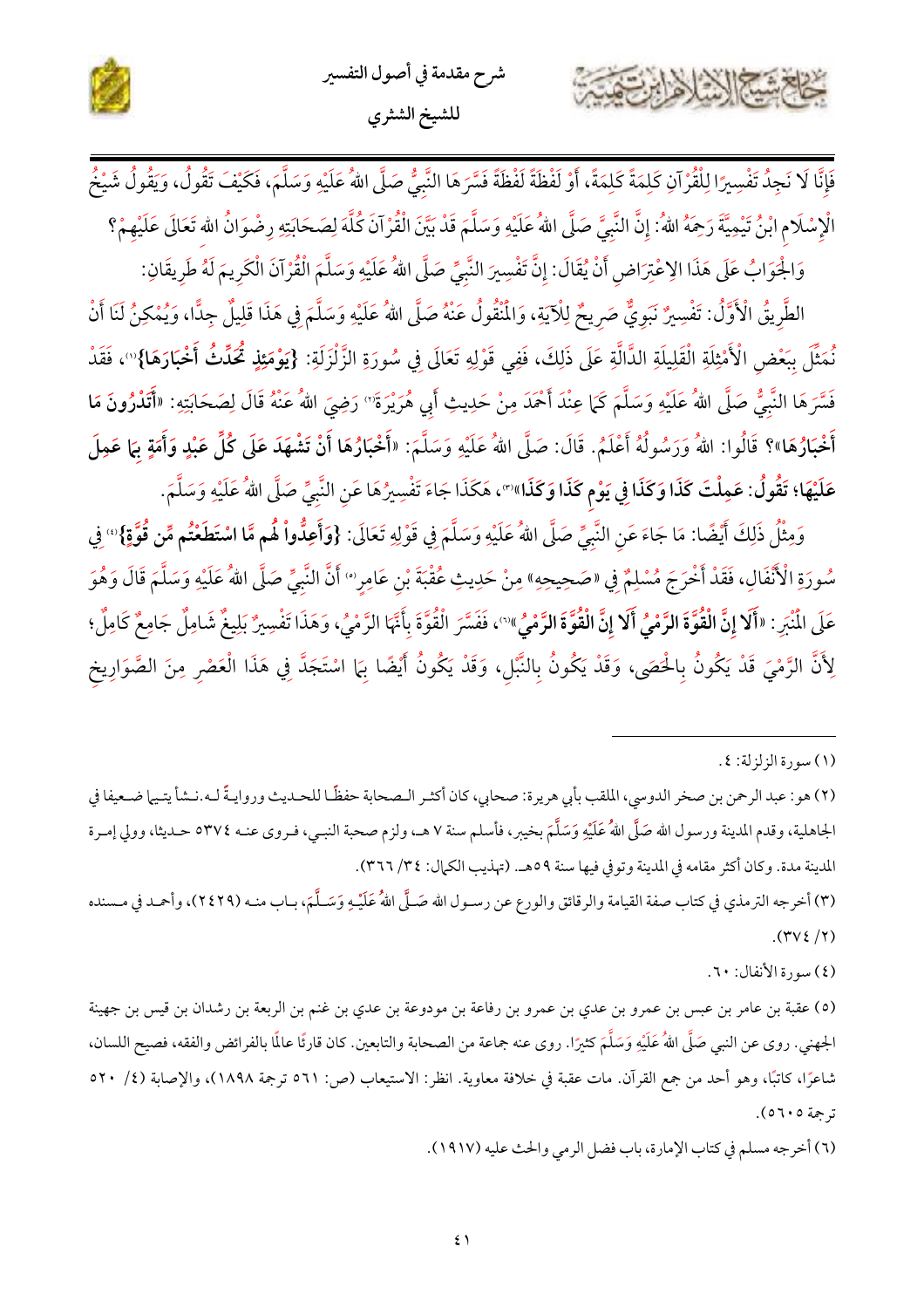



وَالْقَنَابِلِ، وَغَيْرِهَا، وَهَذَا دَاخِلٌ فِي مَعْنَى هَذِهِ الْآيَةِ، فَكَلِمَةُ الرَّمْيِ لَفْظٌ عَامٌّ يَدْخُلُ فِيهِ كُلُّ مَا يُرْمَى بِهِ، فَهَذَا تَفْسِيرٌ <sup>وب</sup>اش<sup>و</sup> .

وَمِثْلُهُ أَيْضًا: فَسَّرَ النَّبِيُّ صَلَّى اللهُ عَلَيْهِ وَسَلَّمَ قَوْلَهُ تَعَالَى: {غَيْرِ ا**لْغْضُوبِ عَلَيْهِمْ وَلاَ الضَّالِّي**نَ}''؛ بِأَنَّ الْمَغْضُوبَ عَلَيْهِمْ هُمُ الْيَهُودُ، وَالضَّالُّونَ هُمُ النَّصَارَى'".

فَهَذَا تَفْسِيرٌ مُبَاشِرٌ مِنَ النَّبِيِّ صَلَّى اللهُ عَلَيْهِ وَسَلَّمَ؛ بِمَعْنَى أَنَّهُ فَسَّرَ بَعْضَ الْآيَاتِ تَفْسِيرًا مُبَاشِرًا، وَبَيَّنَ مَعْنَى مَا دَلَّتْ عَلَيْهِ هَذِهِ الْآيَاتِ، وَهَذَا النَّوْعُ مِنَ التَّفْسِيرِ هُوَ قَلِيلٌ جِدًّا .

وَأَيْضًا عُمُومُ الْآيَاتِ، وَهَذَا دَاخِلٌ فِي الطَّرِيقِ الْأَوَّلِ؛ أَيْ عُمُومُ الْآيَاتِ الدَّاخِلُ فِي التَّفْسِيرِ فِي مِثْلِ قَوْلِهِ تَعَالَى: {فَهَلْ عَلَى الرُّسُلِ إِلاَّ الْبَلاغُ الْمُبِينُ}"، {يَا أَيُّهَا الرَّسُولُ بَلِّغْ مَا أُنزِلَ إِلَيْكَ مِن رَّبِّكَ}"، {إِنْ عَلَيْكَ إِلاَّ الْبَلاغُ}"، وَخُفى هَذِهِ الْآيَةُ الَّتِي ذَكَرَهَا شَيْخُ الْإِسْلَامِ ابْنُ تَيْمِيَّةَ: {لِتُبَيِّنَ لِلنَّاس}"، وَهِيَ الدَّلِيلُ الْأَوَّلُ، وَكَذَلِكَ قَوْلُهُ تَعَالَى: {مَّا فَرَّطْنَا فِي الكِتَابِ مِن شَيْءٍ}'"، وَمَعْلُومٌ أَنَّ السُّنَّةَ النَّبَوِيَّةَ هِيَ الَّتِي تُوَضِّحُ الْقُرْآنَ الْكَرِيمَ، وَتُفَسِّرُ مَا أَشْكَلَ فِيهِ، وَتُبَيِّنَ مُجْمَلَهُ، وَهَذَا بِاتَّفَاقِ أَهْلِ الْعِلْمِ

وَهَذَا لَا يَعْنِي أَنَّ الرَّسُولَ صَلَّى اللهُ عَلَيْهِ وَسَلَّمَ فَسَّرَ الْقُرْآنَ كَلِمَةً كَلِمَةً، وَلَفْظَةً لَفْظَةً؛ لِأَنَّ فِي الْقُرْآنِ مَا هُوَ بَيِّنُ المُعْنَى وَظَاهِرٌ، وَكَانَ الْقَوْمُ يَفْهَمُونَ هَذَا الْكَلَامَ، وَهُمْ أَهْلُ لُغَةٍ وَبَيَانٍ، وَأَهْلُ فَصَاحَةٍ وَإِعْرَابٍ يَفْهَمُونَ الْكَلَامَ، فَمِنْهُ مَا هُوَ بَيِّنٌ فِي مَعْنَاهُ، فَلَا يَحْتَاجُونَ إِلَى تَوْضِيحِهِ.

وَمِنْهُمْ مَا هُوَ بِلُغَتِهِ الْعَرَبِيَّةِ لِأَنَّ لُغَتَهُمْ فَصِيحَةٌ وَسَلِيقَتَهُمْ وَاضِحَةٌ يَفْهَمُونَ مَا دَلَّتْ عَلَيْهِ هَذِهِ الْآيَةُ.

إِذَنْ فِي هَذَا الْمَقَام نَقُولُ: لَا يُوجَدُ فِي الْقُرْآنِ شَيْءٌ لَا يُفْهَمُ مَعْنَاهُ، وَلَا يُوجَدُ فِيهِ أَيْضًا مَا خَفِيَ عَلَى الصَّحَابَةِ

- (١) سورة الفاتحة: ٧.
- (٢) المسند (٤/ ٣٧٨).
- (٣) سورة النحل: ٣٥.
- (٤) سورة المائدة: ٦٧.
- (٥) سورة الشوري: ٤٨.

(٦) سورة النحل: ٤٤.

(٧) سورة الأنعام: ٣٨.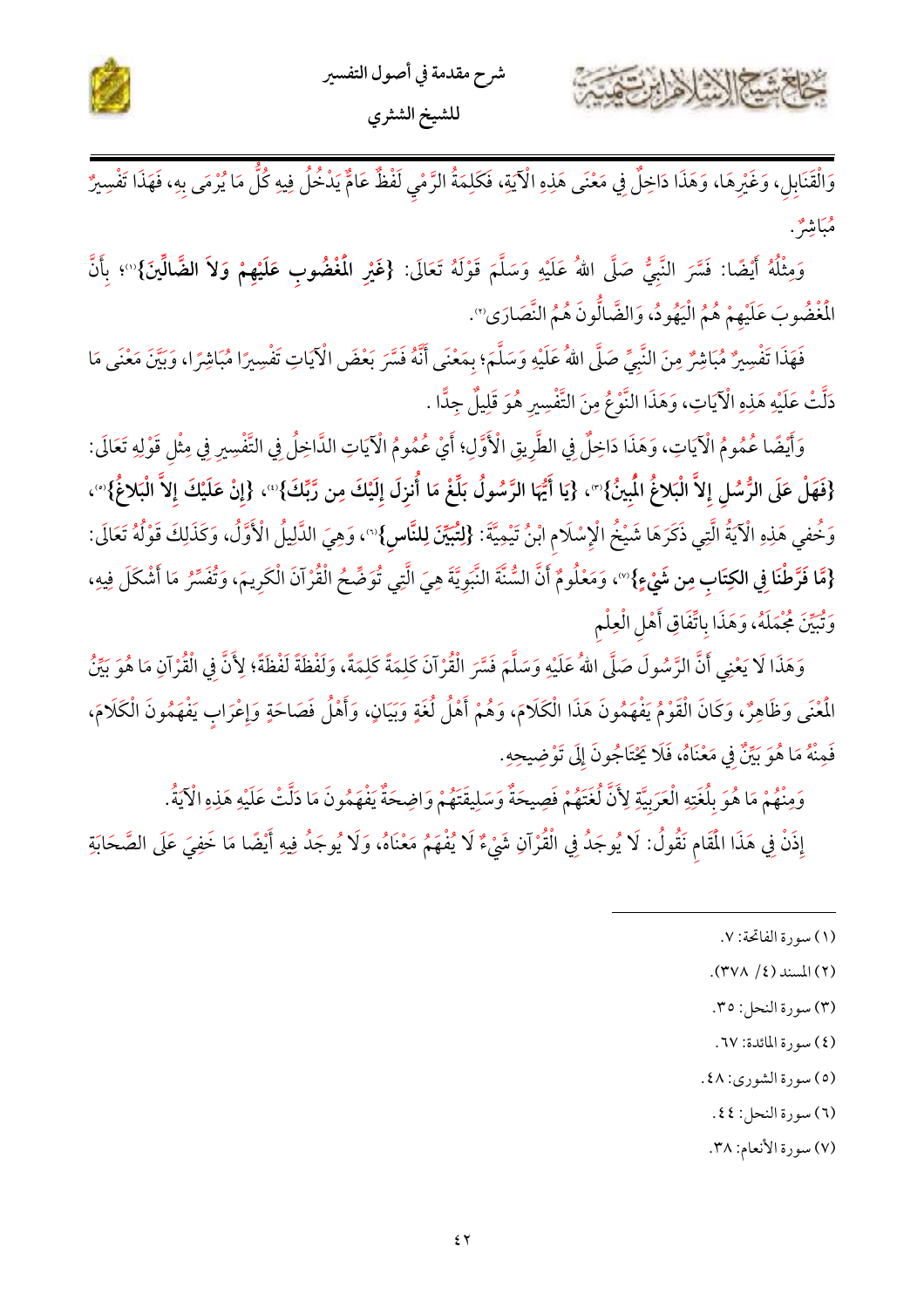



مَعْنَاهُ، وَعَلَى مَنْ بَعْدَهُمْ، وَلَا يُوجَدُ فِي الْقُرْآنِ أَيْضًا مَا أَخْفَاهُ النَّبِيُّ صَلَّى اللهُ عَلَيْهِ وَسَلَّمَ عَنْ أَصْحَابِهِ، أَوْ أَبْدَاهُ لِبَعْضِهِمْ، وَأَخْفَاهُ عَنْ بَعْضِهِمْ كَمَا يَدَّعِي ذَلِكَ، فَكُلُّ أُصُولِ الدِّينِ وَفُرُوعِهِ قَدْ بَيّنَهَا النَّبِيُّ صَلَّى اللهُ عَلَيْهِ وَسَلَّمَ لِأَصْحَابِهِ بَيَانًا شَافِيًا كَامِلًا، هَذَا هُوَ الطَّرِيقُ الْأَوَّلُ.

أَمَّا الطَّرِيقُ الثَّانِي لِعْرِفَةِ أَنَّ النَّبِيَّ صَلَّى اللهُ عَلَيْهِ وَسَلَّمَ بَيَّنَ لِأَصْحَابِهِ الْقُرْآنَ كُلَّهُ وَلَمْ يَتْرُكْ شَيْئًا أَشْكَلَ عَلَيْهِمْ فِيهِ فَنَقُولُ: إنَّ الطَّرِيقَ الثَّانِيَ: هُوَ بَيَانُ النَّبِيِّ صَلَّى اللهُ عَلَيْهِ وَسَلَّمَ لِأَصْحَابِهِ بالتَّطْبِيق الْعَمَلِيِّ المُأْخُوذِ مِنْ سُنَّتِهِ صَلَّى اللهُ عَلَيْهِ وَسَلَّمَ الْقَوْلِيَّةِ، وَالْفِعْلِيَّةِ، وَالتَّقْرِيرِيَّةِ، فَإِنَّ السُّنَّةَ شَارِحَةٌ لِلْقُرْآنِ، وَمُبَيِّنَةٌ لِمُجْمَلِهِ، وَمُوَضَّحَةٌ لَمِا أَشْكَلَ فِيهِ؛ كَتَعْلِيم الصَّلَاةِ فَإِنَّ النَّبِيَّ صَلَّى اللهُ عَلَيْهِ وَسَلَّمَ عَلَّمَهُمْ إِيَّاهَا، وَقَالَ: «صَلُّوا كَمَا رَأَيْتُمُونِي أُصَلِّي»''، وَبَيَّنَ لَهُمْ أَوْقَاتَ الصَّلَوَاتِ كَمَا جَاءَ فِي قَوْلِهِ تَعَالَى: {أَقِم الصَّلاَةَ لِلْلُوكِ الشَّمْسِ إِلَى غَسَقِ اللَّيْلِ وَقُرْآنَ الْفَجْرِ إِنَّ قُرْآنَ الْفَجْرِ كَانَ مَشْهُوداً}'"، وَكَفَوْلِهِ تَعَالَى: {سُبْحَانَ الله حِينَ تُمْسُونَ وَحِينَ تُصْبِحُونَ (١٧) وَلَهُ الْحُمْدُ في السَّمَوَاتِ وَالأَرْض وَعَشِيّاً وَحِينَ تُظْهِرُونَ}®، وَكَقَوْلِهِ: {فَاصْبِرْ عَلَى مَا يَقُولُونَ وَسَبِّحْ بِحَمْدِ رَبِّكَ قَبْلَ طُلُوعِ الشَّمْس وَقَبْلَ غُرُوبِهَا وَمِنْ آنَاءِ اللَّيْلِ فَسَبِّحْ وَأَطْرَافَ النَّهَارِ لَعَلَّكَ تَرْضَى}'"، فَهَذِهِ الْآيَاتُ الثَّلَاثُ جَاءَ فِيهَا تَحْدِيدُ أَوْقَاتِ الصَّلَاةِ، وَبَيَّنَهَا النَّبِيُّ صَلَّى اللهُ عَلَيْهِ وَسَلَّمَ بِالتَّطْبِيقِ الْعَمَلِيِّ.

إِذَنْ أَوْقَاتُ الصَّلَاةِ بَيِّنَهَا النَّبِيُّ صَلَّى اللهُ عَلَيْهِ وَسَلَّمَ، وَكَذَلِكَ الزَّكَاةَ بَيِّنَهَا النَّبِيُّ صَلَّى اللهُ عَلَيْهِ وَسَلَّمَ، وَبَيَّنَ الْأَنْصِبَةَ، وَالْمَّادِيرَ، وَكَذَلِكَ الْحَجَّ فَقَدْ بَيَّنَهُ النَّبِيُّ صَلَّى اللهُ عَلَيْهِ وَسَلَّمَ بفِعْلِهِ، وَقَالَ: «خُذُوا عَنِّي مَنَاسِكَكُمْ» ، قَالَهَا فِي حَجَّةِ الْوَدَاعِ مِنْ حَدِيثِ جَابِرٍ، فَأَخَذُوا عَنْهُ أَفْعَالَ الْحَجِّ، وَمَنَاسِكَ الْحَجّ وَاضِحَةً بَيِّنَةً، وَهَذَا تَفْسِيرُ لِلْآيَاتِ الَّتِي ذُكِرَتْ فِيهَا أَعْمَالُ الْحُجِّ فِي سُورَةِ الْبَقَرَةِ، وَآلِ عِمْرَانَ، وَالْحُجِّ.

وَكَذَلِكَ إقَامَةُ الْحُدُودِ الشَّرْعِيَّةِ حِينَهَا طَبَّقَ النَّبِيُّ صَلَّى اللهُ عَلَيْهِ وَسَلَّمَ الْحُدُودَ الشَّرْعِيَّةَ؛ حُدُودَ الزِّنَا، وَالسَّرقَةِ، وَشُرْبِ الْخَمْرِ، وَغَيْرِهَا، فَهَذَا كُلُّهُ فِي الْقُرْآنِ الْكَرِيمِ، وَقَدْ بَيَّنَهُ النَّبِيُّ صَلَّى اللهُ عَلَيْهِ وَسَلَّمَ، وَأَقَامَهُ عَلَى مَرْأَى،

- (٢) سورة الإسراء: ٧٨.
- (٣) سورة الروم: ١٧، ١٨.
	- (٤) سورة طه: ١٣٠.
- (٥) أخرجه مسلم في كتاب الحج، باب استحباب رمي جمرة العقبة يوم النحر راكبا (١٢٩٧).

<sup>(</sup>١) أخرجه البخاري في كتاب الأدب، باب رحمة الناس والبهائم (٢٠٠٨).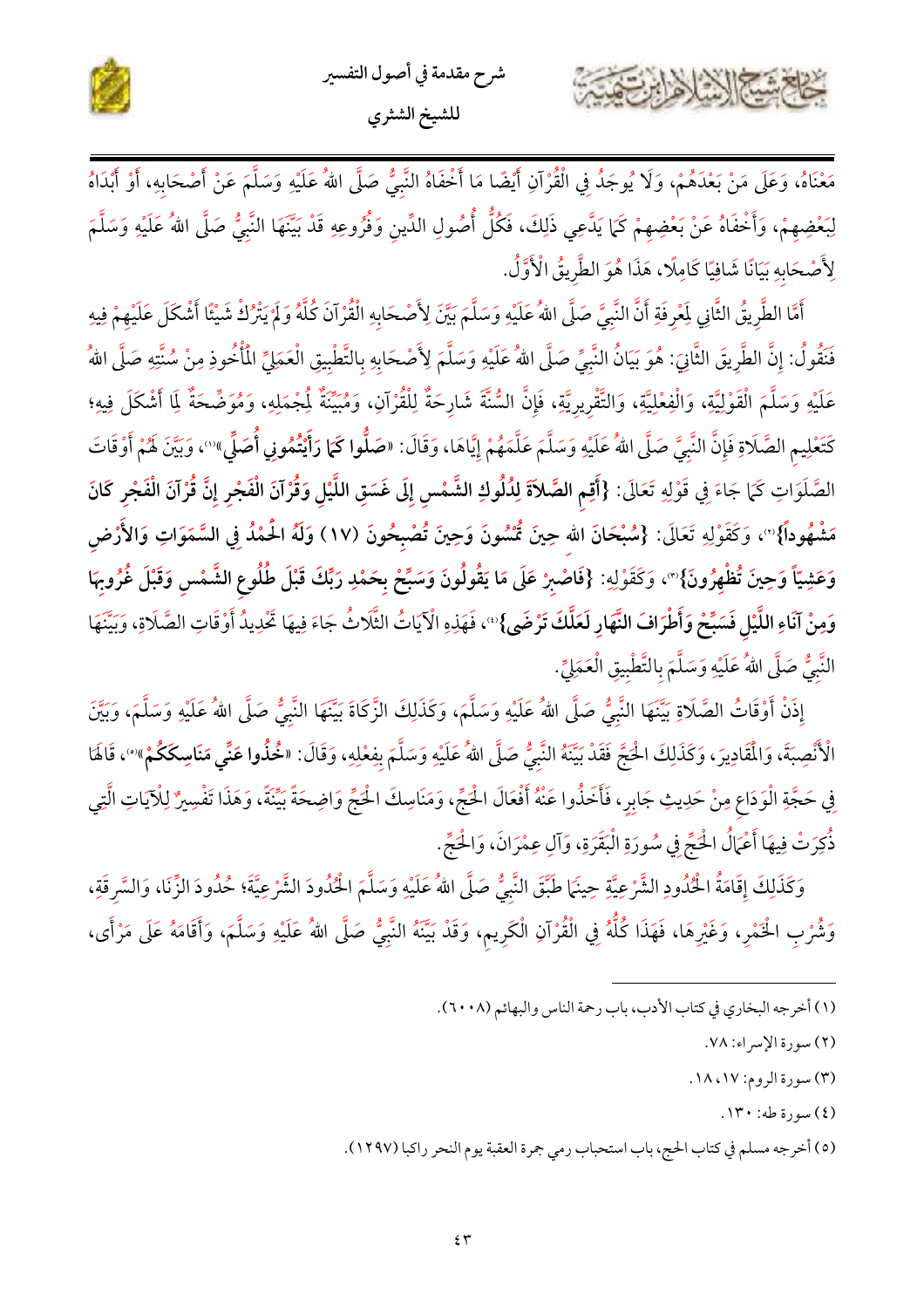





وَمَسْمَعٍ مِنَ الصَّحَابَةِ رِضْوَانُ الله تَعَالَى عَلَيْهِمْ، فَهَذَا هُوَ الْبَيَانُ الْعَمَلِيُّ التَّطْبِيقِيُّ، وَهَذَا النَّوْعُ مِنَ التَّفْسِيرِ هُوَ النَّوْعُ الْأَكْثَرُ، وَالْغَالِبُ فِي بَيَانِ النَّبِيِّ صَلَّى اللهُ عَلَيْهِ وَسَلَّمَ.

وَأَمَّا الَّذِينَ يَقْتَصِرُونَ عَلَى النَّوْعِ الْأَوَّلِ، وَيَقُولُونَ: إِنَّا لَا نَجِدُ تَفْسِيرًا لِآيَاتِ الْقُرْآنِ الْكَرِيم كَلِمَةً كَلِمَةً، وَلَفْظَةً لَفْظَةً، فَهَذَا مِنْ جَهْلِهِ، وَقَدْ فَاتَهُ خَيْرٌ كَثِيرٌ؛ لِأَنَّ السُّنَّةَ تُوَضِّحُ الْقُرْآنَ الْكَريمَ، وَقَدْ قَالَ النَّبِيُّ صَلَّى اللهُ عَلَيْهِ وَسَلَّمَ فِي الْحَدِيثِ الصَّحِيحِ: «أَلَا إِنِّي قَدْ أُوتِيتُ الْقُرْآنَ وَمِثْلَهُ مَعَهُ» وَقَالَ اللهُ تَعَالَى: {وَمَا آتَاكُمُ الرَّسُولُ فَخُذُوهُ وَمَا نَهَاكُمْ عَنْهُ فَانتَهُوا}"، وَقَالَ تَعَالَى: {وَمَا يَنطِقُ عَنِ الْهُوَى (٣) إِنْ هُوَ إِلاَّ وَحْيٌ يُوحَى}".

كَذَلِكَ يَدْخُلُ فِي هَذَا مَا يَتَعَلَّقُ بِالْمَعَامَلاتِ وَالْأَخْلَاقِ، وَالسُّلُوكِ فَإِنَّ هَذَا دَاخِلٌ فِي تَطْبِيقِهِ صَلَّى اللهُ عَلَيْهِ وَسَلَّمَ لِآيَاتِ الْقُرْآنِ الْكَرِيم، فَفِيهِ آيَاتٌ تَدُلُّ عَلَى الصِّدْقِ، وَالْعَفَافِ، وَالْوَفَاءِ، وَغَيْرِهَا، فَطَبَّقَهَا النَّبِيُّ صَلَّى اللهُ عَلَيْهِ وَسَلَّمَ، وَشَهِدَ لَهُ رَبُّهُ تَعَالَى، فَقَالَ:{وَإِنَّكَ لَعَلى خُلُقٍ عَظِيم}'"، وَلَمَّا جَاءَ هِشَامُ بْنُ الْحَكَم إِلَى عَائِشَةَ رَضِيَ اللهُ تَعَالَى عَنْهَا كَمَا فِي «صَحِيح مُسْلِم» يَسْأَلُهَا عَنْ خُلُقِ النَّبِيِّ صَلَّى اللهُ عَلَيْهِ وَسَلَّمَ فَقَالَتْ لَهُ: أَوْلَسْتَ تَقْرَأُ الْقُرْآنَ . قَالَ: بَلَى. قَالَتْ: كَانَ خُلُقُهُ الْقُرْآنَ". فَهَذَا تَطْبِيقٌ عَمَلِيٌّ طَبَّقَهُ النَّبِيُّ صَلَّى اللهُ عَلَيْهِ وَسَلَّمَ وَاقِعًا مُشَاهَدًا، وَمَحْسُوسًا، وَهَذَا دَاخِلٌ فِي التَّفْسِيرِ، وَالْبَيَانِ مِنَ النَّبِيِّ صَلَّى اللهُ عَلَيْهِ وَسَلَّمَ، وَأَيْضًا يُضَمُّ إِلَى هَذَا الطَّريقِ الثَّانِي سُؤَالَاتُ الصَّحَابَةِ رَضِيَ اللهُ عَنْهُمْ لِلنَّبِيِّ صَلَّى اللهُ عَلَيْهِ وَسَلَّمَ فِيهَا يُشْكِلُ عَلَيْهِمْ، فَيَسْأَلُونَهُ، ثُمَّ يُفَسِّرُ لَهُمْ صَلَّى اللهُ عَلَيْهِ وَسَلَّمَ مَا أَشْكَلَ عَلَيْهِمْ، فَقَدْ جَاءَ فِي «الصَّحِيحَيْنِ» مِنْ حَدِيثِ عَبْدِ الله بْن مَسْعُودٍ رَضِيَ اللهُ عَنْهُ لَمَا نَزَلَتِ الْآيَةُ الْكَرِيمَةُ: {الَّذِينَ آمَنُواْ وَلَمْ يَلْبِسُواْ إِيَمَانَهُم بِظُلْم}"، شَقَّ ذَلِكَ عَلَى الصَّحَابَةِ رِضْوَانُ الله تَعَالَى عَلَيْهِمْ، فَقَالُوا: أَيُّنَا لاَ يَظْلِمُ نَفْسَهُ، فَفَهِمَ الصَّحَابَةُ التَّفْسِيرَ، وَلَمْ يَفْهَمُوا الْمُغْنَى الْمُرَادَ، فَسَأَلُوا النَّبِيَّ صَلَّى اللهُ عَلَيْهِ وَسَلَّمَ. فَقَالَ صَلَّى اللهُ عَلَيْهِ

- (٤) سورة القلم: ٤.
- (٥) المسند (٦/ ٩١) وقال شعيب الأرنؤوط: حديث صحيح، ولم أعثر عليه بهذا اللفظ في صحيح مسلم.

(٦) سورة الأنعام: ٨٢.

 $(1)$ المسند (٤/ ١٣٠).

<sup>(</sup>٢) سورة الحشر : ٧.

<sup>(</sup>٣) سورة النجم: ٣، ٤.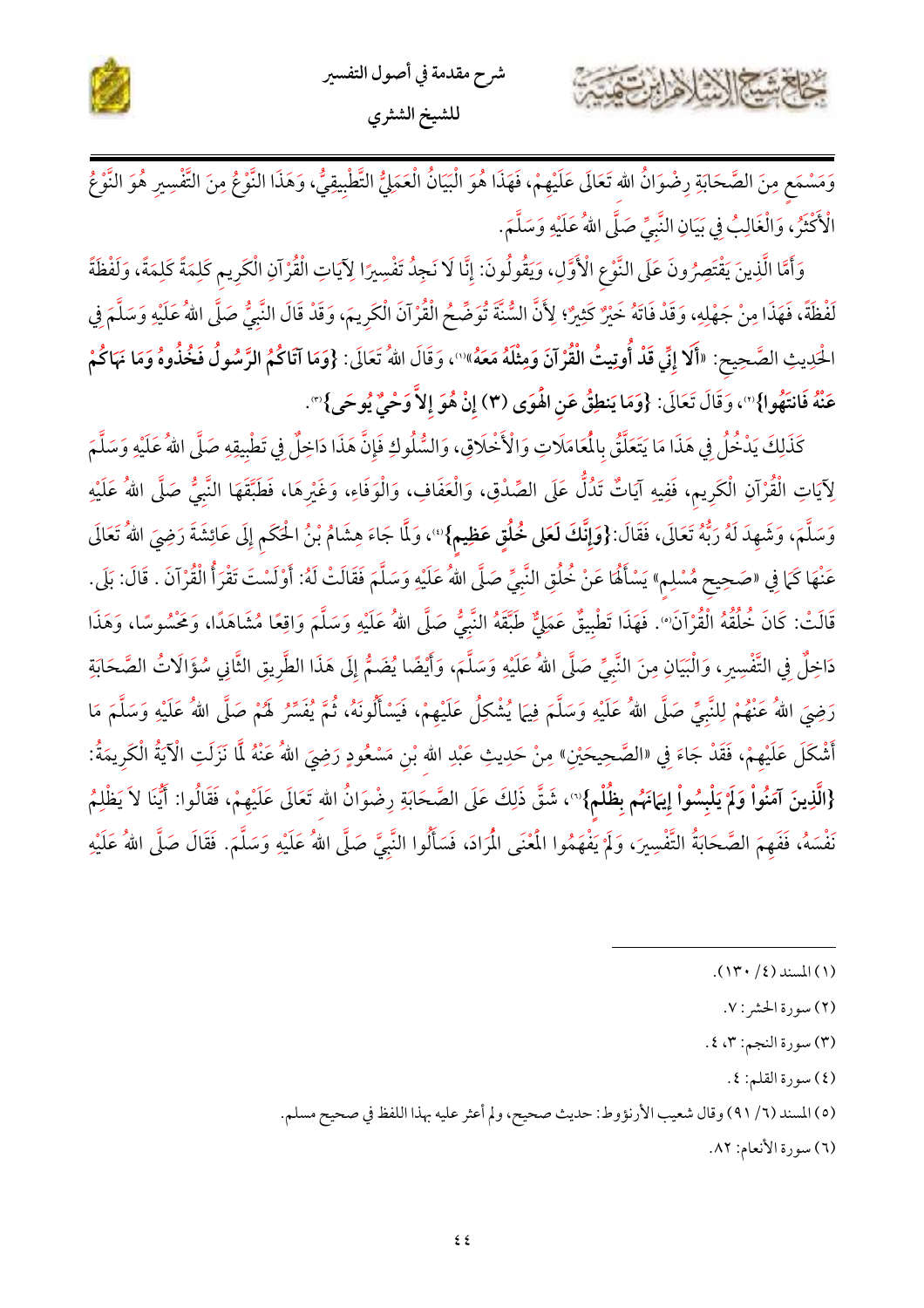

شرح مقدمة في أصول التفسير للشيخ الشثري

وَسَلَّمَ: «لَيْسَ كَمَا تَظُنُّونَ إِنَّمَا هُوَ كَمَا قَالَ لُقْمَانُ لِابْنِهِ {يَا بُنَيَّ لَا تُشْرِكْ بِالله إِنَّ الشَّرْكَ لَظُلْمٌ عَظِيمٌ}»(0) فَفَسَّرَ النَّبِيُّ صَلَّى اللهُ عَلَيْهِ وَسَلَّمَ الظُّلْمَ الْوَارِدَ فِي سُورَةِ الْأَنْعَامِ بِأَنَّهُ الشِّرْكُ الْوَارِدُ فِي سُورَةِ لُقْهَانَ، فَكَانَ الصَّحَابَةُ رِضْوَانُ الله تَعَالَى عَلَيْهِمْ يَسْأَلُونَ النَّبِيَّ صَلَّى اللهُ عَلَيْهِ وَسَلَّمَ فِيهَا يُشْكِلُ عَلَيْهِمْ، فَيُجِيبُهُمْ بِهَا يُزِيلُ ذَلِكَ الْإِشْكَالَ .

ثُمَّ يُضَافُ إِلَى هَذَا الطَّرِيقِ الثَّانِي الرَّدُّ فِي التَّنَازُعِ، فكَانَ الصَّحَابَةُ إِذَا تَنَازَعُوا فِي أَمْرِ يَرْجِعُونَ إِلَى النَّبِيِّ صَلَّى اللهُ عَلَيْهِ وَسَلَّمَ فِي حَيَاتِهِ، وَكَانَ النَّاسُ إِذَا تَنَازَعُوا بَعْدَ مَمَاتِهِ يَرْجِعُونَ إِلَى كِتَاب الله تَعَالَى، وَإِلَى سُنَّتِهِ صَلَّى اللهُ عَلَيْهِ وَسَلَّمَ، قَالَ اللهُ تَعَالَى: {فَإِن تَنَازَعْتُمْ فِي شَيْءٍ فَرُدُّوهُ إِلَى الله وَالزَّسُولِ إِن كُنتُمْ تُؤْمِنُونَ بِالله وَالْيَوْمِ الآخِرِ ذَلِكَ خَيْرٌ وَأَحْسَنُ تَأْوِيلاً}'"، يَقُولُ ابْنُ تَيْمِيَّةَ رَحِمَهُ اللهُ كَلامًا بَدِيعًا فِي هَذَا فِي الزَّدِّ عَلَى كَلام مَنْ قَالَ: إِنَّ النَّبِيَّ صَلَّى اللهُ عَلَيْهِ وَسَلَّمَ لَمْ يُفَسِّرِ الْقُرْآنَ الْكَرِيمَ يَقُولُ: وَأَوَّلُ التَّنَازُعِ فِي مَعَانِي الْقُرْآنِ الْكَرِيم.

يَعْنِي أَنَّ التَّنَازُعَ يَكُونُ فِي فَهْم مَعَانِي الْقُرْآنِ الْكَرِيم، فَإِنْ لَمْ يَكُنِ الرَّسُولُ صَلّ اللهُ عَلَيْهِ وَسَلَّمَ عَالِمًا بِمَعَانِيهِ امْتَنَعَ الرّْجُوعُ إِلَيْهِ.

كَذَلِكَ أَيْضًا يَكُونُ الرُّجُوعُ إِلَى النَّبِيِّ صَلَّى اللهُ عَلَيْهِ وَسَلَّمَ فِي حَيَاتِهِ، وَإِلَى سُنَّتِهِ بَعْدَ مَمَاتِهِ حَتَّى فِي فَهْم الْقُرْآنِ الْكَرِيم .

كَذَلِكَ اتَّفَقَ الصَّحَابَةُ رَضِيَ اللهُ تَعَالَى عَنْهُمْ، وَسَائِرُ أَئِمَّةِ الدِّينِ أَنَّ السُّنَّةَ النَّبَوِيَّةَ تُفَسِّرُ الْقُرْآنَ، وَتُبَيِّنُهُ، وَتَدُلُّ عَلَيْهِ، وَتُعَبِّرُ عَنْ مُجْمَلِهِ سَوَاءً كَانَ ذَلِكَ فِي الْأَمْرِ، أَو فِي الْخَبَرِ.

هَذَانِ طَرِيقَانِ يَتَبَيَّنُ مِنْهُمَا أَنَّ النَّبِيَّ صَلَّى اللهُ عَلَيْهِ وَسَلَّمَ بَيَّنَ لِأَصْحَابِهِ الْقُرْآنَ الْكَرِيمَ الْبَيَانَ الْكَافِيَ الشَّافِيَ الشَّامِلَ.

هَذَا وَاللهُ أَعْلَمُ .

 $|a| = \sqrt{2}$ 

(٢) سورة النساء: ٥٩.

<sup>(</sup>١) أخرجه البخاري في كتاب استتابة المرتدين والمعاندين وقتالهم، باب ما جاء في المتأولين (٦٩٣٧)، ومسلم في كتاب الإيهان، باب صدق الإيهان وإخلاصه (١٢٤).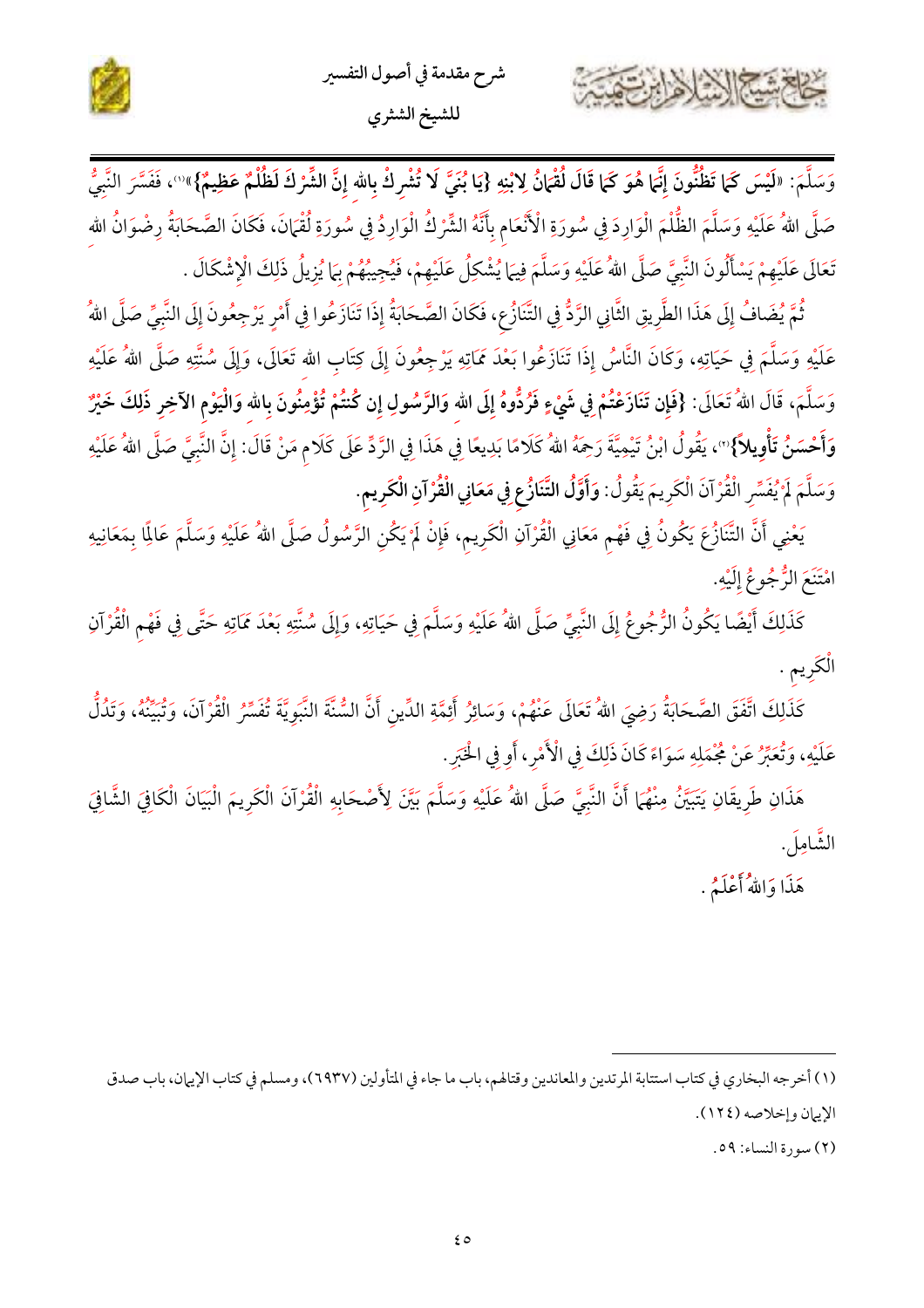





| فغب | الفهر |
|-----|-------|
|     |       |

|              | تَّرِيرُ الْقَوْلِ فِي مَسْأَلَةِ الْحُرُوفِ الْمُقَطَّعَةِ                                                           |
|--------------|-----------------------------------------------------------------------------------------------------------------------|
|              | وَجْهُ تَسْمِيَةِ القُرْآنِ بِالْكِتَابِ                                                                              |
| $\checkmark$ | فَصْلٌ فِي أنَّ النَّبِيّ صَلَّى اللهُ عَلَيْهِ وَسَلَّمَ بيِّنَ لأَصْحَابِهِ مَعَانِيَ القُرْآنِ                     |
|              | الْحُجَجُ الَّتِي تُوَضِّحُ أَنَّ النَّبِيَّ صَلَّى اللهُ عَلَيْهِ وَسَلَّمَ بِيِّنَ لأَصْحَابِهِ مَعَانِيَ القُرْآنِ |
| ۱۱           | «أَخْبَارُهَا أَنْ تَشْهَدَ عَلَى كُلِّ عَبْدٍ وَأَمَةٍ بِمَا عَمِلَ…»                                                |
| ۱۱           | «أَلَا إِنَّ الْقُوَّةَ الرَّمْيُ أَلَا إِنَّ الْقُوَّةَ الرَّمْيُ»                                                   |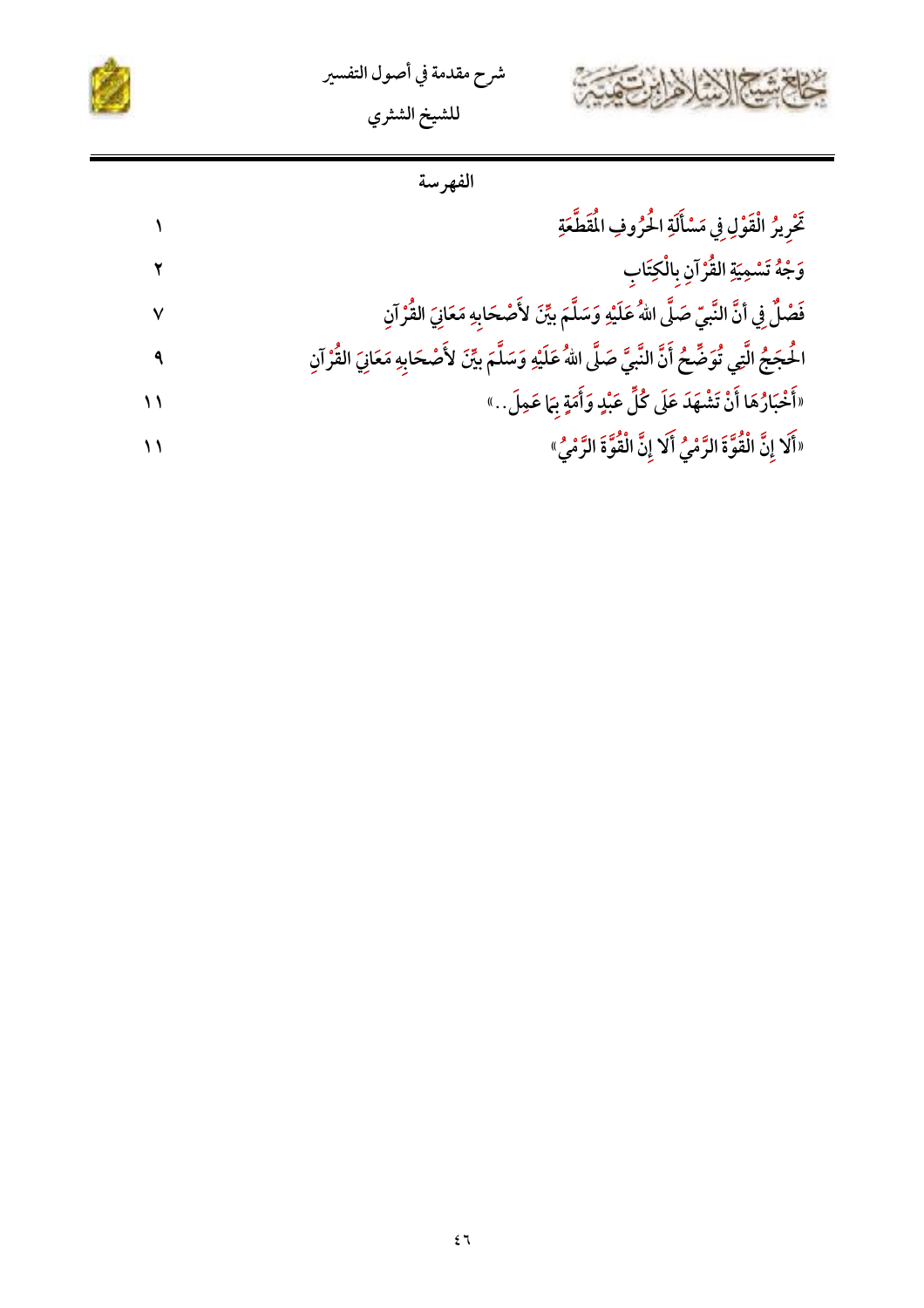



## بِسْم الله الرَّحْمَنِ الرَّحِيم

وَالصَّلَاةُ وَالسَّلَامُ عَلَى سَيِّدِنَا مُحَمَّدٍ وَعَلَى آلِهِ وَصَحْبِهِ، وَمَنْ تَبِعَهُمْ بِإِحْسَانٍ إِلَى يَوْمِ الدِّينِ. أمَّا رَوْ ٌ. .

فَقَدْ وَقَفْنَا فِي بِدَايَةِ الْفَصْلِ الْأَوَّلِ الَّذِي هُوَ بَيَانُ النَّبِيِّ صَلَّى اللهُ عَلَيْهِ وَسَلَّمَ الْقُرْآنَ الْكَـرِيمَ لِلـصَّحَابَةِ رِضْـوَانُ الله تَعَالَى عَلَيْهِمْ، وَقَدْ قَطَعَ بِذَلِكَ شَيْخُ الْإِسْلَامِ ابْنُ تَيْمِيَّةَ فِي قَوْلِهِ: يَجِبُ أَنْ يُعْلَمَ أَنَّ النَّبِيَّ صلى الله عليه وسلم بَـيَّنَ لأَصْحَابِهِ مَعَانِيَ القُرْآنِ، كَمَا بَيَّنَ هُمْ أَلْفَاظَهُ.

فَتَفْسِيرُ الْقُرْآنِ الْكَرِيم يَكُونُ بِاللَّفْظِ، وَبِالْمُغْنَى كَمَا تَقَلَّمَ الْكَلَامُ فِي ذَلِكَ.

ثُمَّ بَدَأَ الْمَوَلِّفُ الْآنَ يَسْتَشْهِدُ عَلَى مَا قَالَهُ فِي الْفَصْلِ بِهَذِهِ الشَّوَاهِدِ، أَوْ هَذِهِ الْأَدِلَّةِ وَالْحُجَج فَيَقُولُ: فَقَوْلُهُ تَعَالَى: {لِتُبَيِّنَ لِلنَّاسِ مَا نُزِّلَ إِلَيْهِمْ}''' يَتَنَاوَلُ هَذَا وَهَذَا.

أَيْ يَتَنَاوَلُ بَيَانَ التَّفْسِيرِ اللَّفْظِيِّ، وَبَيَانَ الْمُعْنَى الْمُرَادَ مِنَ الْآيَةِ، وَهَـذِهِ الْآيَـةُ: {لِمَبِيِّنَ}؛ الـلَّامُ فِيهَـا هِـيَ لَامُ التَّعْلِيلِ، وَلَيْسَتْ لَامَ الْأَمْرِ؛ لِأَنَّ الْفِعْلَ الَّذِي بَعْدَهَا مَوْصُولٌ، وَمِثْلُ هَذِهِ الْآيَةِ قَوْلُهُ تَعَالَى فِي سُورَةِ الْقِيَامَةِ: {ثُمَّ إِنَّ عَلَيْنَا بَيَانَهُ}'"، مِمَّا يَدُلُّ عَلَى أَنَّ النَّبِيَّ صَلَّى اللهُ عَلَيْهِ وَسَلَّمَ قَامَ بِالْبَيَانِ، وَالْبَلَاغِ لِلصَّحَابَةِ، وَيَدُلُّ عَلَى ذَلِكَ أَيْضًا قَوْلُـهُ تَعَالَى: {وَأَنزَلْنَا إِلَيْكَ الذِّكْرَ لِتُبَيِّنَ لِلنَّاسِ مَا نُزِّلَ إِلَيْهِمْ وَلَعَلَّهُمْ يَتَفَكَّرُونَ}'" وَقَوْلُهُ سُبْحَانَهُ: {وَنَزَّلْنَا عَلَيْكَ الْكِتَـابَ تِبْيَاناً لِّكُلِّ شَيْءٍ وَهُدىً وَرَحْمَةً وَبُشْرَى لِلْمُسْلِمِينَ}®.

فَهَذِهِ الْآيَاتُ فِيهَا دَلَالَةٌ وَاضِحَةٌ عَلَى أَنَّ النَّبِيَّ صَلَّى اللهُ عَلَيْهِ وَسَلَّمَ قَامَ بِالْبَيَانِ وَالتَّعْلِيمِ لِلصَّحَابَةِ رِضْـوَانُ الله تَعَالَى عَلَيْهِمْ.

مَا جَاءَ عَنِ الصَّحَابَةِ أَنَّهُمْ كَانُوا يَتَعَلَّمُونَ الْقُرْآنَ الْكَرِيمَ:

وَأَمَّا الثَّانِي: فَهُوَ مَا جَاءَ عَنِ الصَّحَابَةِ رِضْوَانُ الله عَلَيْهِمْ أَتَهُمْ كَانُوا يَتَعَلَّمُونَ الْقُرْآنَ الْكَرِيمَ؛ أَيْ يَتَعَلَّمُونَ مَـا فِيهِ مِنَ الْمَعَانِي، وَسَاقَ لِذَلِكَ هَذَا الدَّلِيلَ، وَقَالَ: وَقَدْ قَالَ أَبُو عَبْدِ الرَّحْمَنِ السُّلَمِيُّ: حَـدَّثَنَا الَّـذِينَ كَـانُوا يُقْرِئُونَنَـا

- (٢) سورة القيامة: ١٩.
- (٣) سورة النحل: ٤٤.
- (٤) سورة النحل: ٨٩.

<sup>(</sup>١) سورة النحل: ٤٤.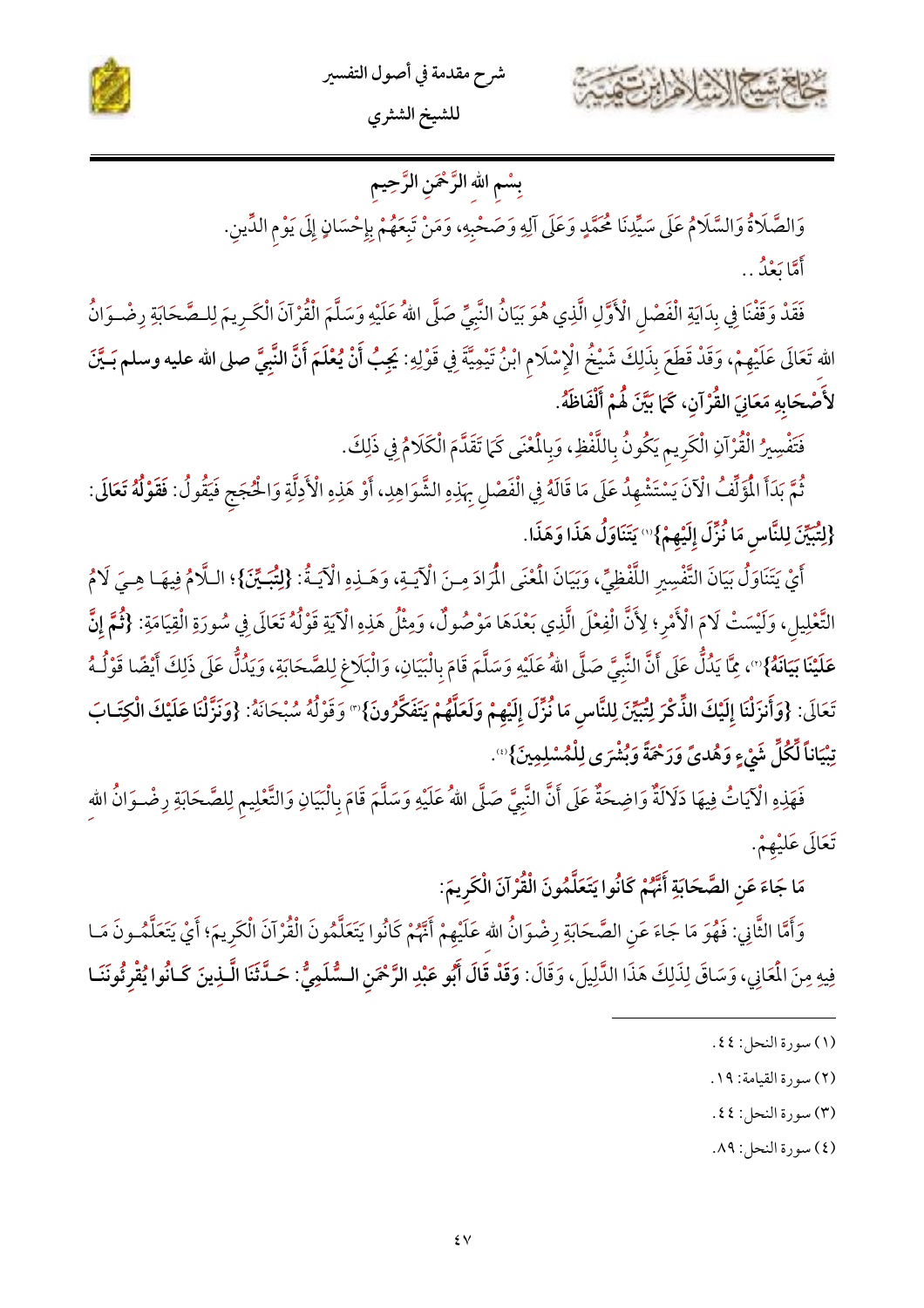شرح مقدمة في أصول التفسير للشيخ الشثري



القُرْآنَ، كَعُثْهَانَ بنِ عَفَّانَ، وَعَبْدَ الله بنِ مَسْعُودٍ، وَغَيْرِهِمَا: (أَنَّهُمْ كَانُوا إِذَا تَعَلَّمُوا مِنَ النَّبِيِّ صلى الله عليه وسلم عَشْرَ آيَاتٍ لَمْ يُجَاوِزُوهَا حَتَّى يَتَعَلَّمُوا مَا فِيهَا مِنَ العِلْمِ، وَالعَمَلِ؛ قَالُوا: فَتَعَلَّمْنَا القُرْآنَ وَالعِلْمَ وَالعَمَلَ جَمِيعًا).

فَكَانُوا رَضِيَ اللهُ عَنْهُمْ يَجْمَعُونَ بَيْنَ الْعِلْمِ وَالْعَمَلِ، وَلَا يُجَرِّدُونَ الْعِلْمَ عَنِ الْعَمَلِ، وَلَمْ يَحْرِصُوا عَلَى الْحِفْظِ قَبْلَ الْعَمَلِ؛ وَإِنَّهَا قَرَؤُوا الْقُرْآنَ، وَعَمِلُوا بِمَا فِيهِ قَالَ تَعَالَى: {الَّذِينَ آتَيْنَاهُمُ الْكِتَابَ يَتْلُونَهُ حَقَّ تِلاَوَتِهِ}'''؛ أَيْ يَعْمَلُونَ بِهِ حَقَّ الْعَمَلَ، وَمِثْلُ هَذِهِ الْآثَارِ مَرْوِيَّةٌ عَنْ عَلِيٍّ بْنِ أَبِي طَالِبٍ، وَعَبْدِ الله بْنِ مَسْعُودٍ فِي كُتُبِ السُّنَّةِ، مِنْ ذَلِكَ مَـا جَـاءَ فِي «الصَّحِيحَيْنِ» عَنْ عَبْدِ الله بْنِ مَسْعُودٍ'' رَضِيَ اللهُ تَعَالَى عَنْهُ أَنَّهُ قَالَ: وَالَّذِي لَا إِلَهَ غَيْرُهُ مَا نَزَلَتْ آيَةٌ فِي كِتَابِ الله إِلَّا وَأَنَا فِيمَنْ نَزَلَتْ، وَأَيْنَ نَزَلَتْ، وَلَوْ أَعْلَمُ مَكَانَ أَحَدٍ أَعْلَمُ بِكِتَابِ الله مِنِّي تَنَالُهُ الْمِطَايَا لِأَتَيْتُهُ".

وَجَاءَ عَنْ عَلِيٍّ رَضِيَ اللهُ عَنْهُ كَمَا عِنْدَ عَبْدِ الرَّزَّاقِ الصَّنْعَانِيِّ، وَعِنْدَ ابْنِ أَبِي حَـاتِمٍ فِي «الْجَـرْحِ وَالتَّعْـدِيلِ» أَنَّـهُ خَطَبَ، وَقَالَ: سَلُونِي فَوَالله لَا تَسْأَلُونِي عَنْ شَيْءٍ إِلَّا أَخَبْرَتْكُمْ بِهِ، وَسَلُونِي عَنْ كِتَابِ الله فَوَالله مَا مِنْ آيَةٍ نَزَلَتْ إِلَّا وَأَنَا أَعْلَمُ أَبِلَيْلِ نَزَلَتْ أَمْ بِنَهَارٍ، وَفِي سَهْلِ أَمْ فِي جَبَلِ".

وَهَذِهِ الْآثَارُ تَدُلُّ عَلَى حِرْصِ الصَّحَابَةِ رِضْوَانُ الله تَعَالَى عَلَيْهِمْ عَلَى تَفَهُّم مَعَانِي الْقُرْآنِ الْكَرِيم.

وَاسْتَدَلَّ بَعْضُ أَهْلِ الْعِلْمِ أَيْضًا بِهَذِهِ الْآثَارِ؛ أَنَّهُ يَجُوزُ لِلْإِنْسَانِ أَنْ يُظْهِرَ مَا لَدَيْهِ مِنَ الْخَيْرِ، وَيَفْتَخِـرَ بِـهِ وَيَعْتَـزَّ، وَقَدْ أَشَارَ لِذَلِكَ ابْنُ حَجَرٍ فِي «الْفَتْحِ» إِلَى أَثَرِ ابْنِ مَسْعُودٍ الْمُتَقَدِّمِ؛ وَلِهَذَا كَانُوا يَبْقُـونَ مُـدَّةً فِي حَفْـظِ الـسُّورَةِ لَـيْسَ عَجْزًا فِي حِفْظِهَا، أَوْ عَدَمَ قُدْرَةٍ عَلَى اسْتِيعَابِ هَذِهِ السُّورَةِ، فَلَا يَحْرِصُونَ عَلَى الْحِفْظِ بِقَدْرِ مَا يَحْرِصُونَ عَلَى الْعَمَـلِ بِهَذَا الْقُرْآنِ الْكَرِيمِ. يَقُولُ أَنَسٌ رَضِيَ اللهُ تَعَالَى عَنْهُ: (كَانَ الرَّجُلُ إِذَا قَرَأَ سُورَةَ الْبَقَرَةِ وَآلِ عِمْرَانَ جَـلَّ فِي أَعْيُنِنَـا)؛

حسم الشاهامة

(٢) هو: عبد الله بن مسعود بن غافل الهذلي، أبو عبد الرحمن: صحابي. من أكابرهم، فضلًا وعقلًا، وقربًا من رسول الله صلى الله عليه وسـلم، وهو من أهل مكة، ومن السابقين إلى الإسلام، وأول من جهر بقراءة القرآن بمكة. نظر إليه عمر يوما وقال: وعاء ملئ علـما. وولي بعـد وفـاة النبي صلى الله عليه وسلم بيت مال الكوفة. ثم قدم المدينة في خلافة عثمان، فتوفي فيها عن نحـو سـتين عامـا سـنة ٣٢هــ. (تهـذيب الكـمال:  $. (111)/17$ 

(٣) أخرج البخاري في كتاب فضائل القرآن، باب القراء من أصحاب النبي صلى الله عليه وسلم (٥٠٠٢)، ومسلم في كتاب فضائل الصحابة، باب من فضائل عبد الله بن مسعود وأمه رضي الله عنهما (٢٤٦٣). (٤) الجرح والتعديل (٦/ ١٩١)، ولم أعثر عليه عند عبد الرزاق.

<sup>(</sup>١) سورة البقرة: ١٢١.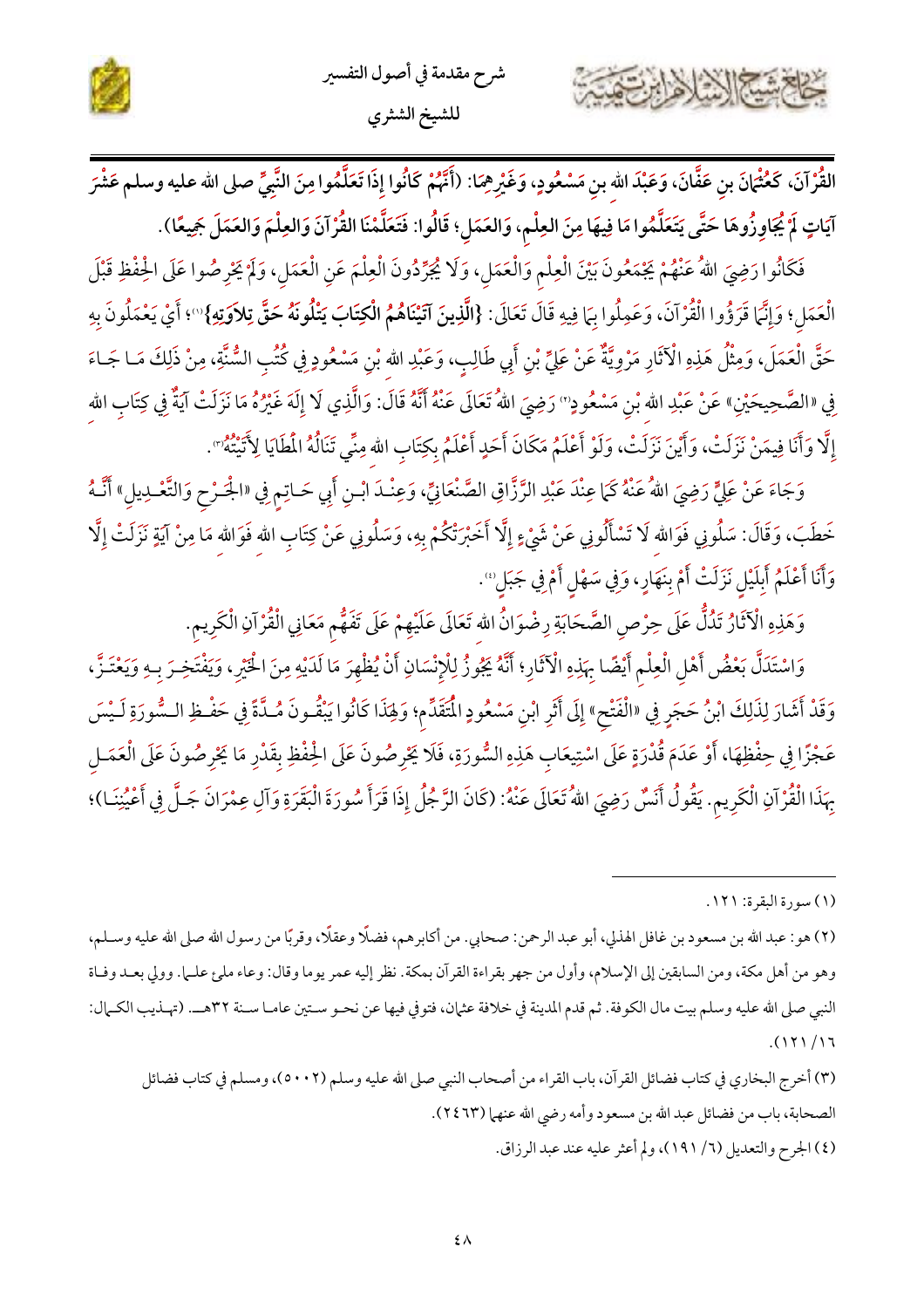

أَيْ عَظُمَ فِي أَعْيُنِنَا، وَهَذَا الْأَنْزُ أَخْرَجَهُ أَحْمَدُ وَالطَّحَاوِيُّ، وَهُوَ صَحِيحٌ، وَجَاءَ عِنْدَ أَحْمَدَ (كَانَ الرَّجُلُ إِذَا قَرَأَ الْبَقَـرَةَ وَآلَ عِمْرَانَ بَعُدَ فِينَا)''؛ أَيْ يُعَدُّ فِينَا عَظِيمًا؛ لِأَنَّ هَاتَيْنِ السُّورَتَيْنِ فِيهِمَا أَكْثَرُ مِنْ غَيْرِهِمَا مِنَ السُّوَرِ، وَذَكَـرَ أَثَـرَ ابْـنِ عُمَرَ أَنَّهُ أَقَامَ عَلَى حِفْظِ سُورَةِ الْبَقَرَةِ عِدَّةَ سِنِينَ، قِيلَ: إِنَّهُ بَقِيَ فِيهَا سِتَّ سِنِينَ، وَقِيلَ: ثَمَانِ، وَقِيلَ: عَـشْرَ، وَقِيلَ: اثْنَيْ عَشَرَ . عَلَى اخْتِلَافٍ فِي الرِّوَايَاتِ. هَذَا الْأَثْرُ قَدْ ذَكَرَهُ مَالِكٌ فِي «الْمُوطَّأِ»، وَالْبَيْهَقِيُّ فِي «الشُّعَبِ» »، وَإِسْـنَادُهُ و<sup>ە</sup> كىلگىر

فَمَنْ سَمِعَ هَذِهِ الْآثَارَ، وَوَقَفَ عَلَيْهَا عَلِمَ أَنَّ الصَّحَابَةَ رِضْوَانُ الله تَعَالَى عَلَيْهِمْ كَانُوا حَرِيـصِينَ كُـلَّ الحِـرْصِ عَلَى تَعَلُّم كِتَابِ الله وَتَفَهُّمِهِ، وَمَعْرِفَةِ مَعَانِيهِ، وَالْعَمَلِ بِهِ، وَهَذَا الَّذِي يَنْبَغِي عَـلَى الْمُسْلِم أَيْـضًا؛ أَنْ يَحْرِصَ عَـلَى الْعَمَلِ مَعَ الْعِلْمِ، وَلَا أَنْ يَسْتَجْمِعَ الْقُرْآنَ حِفْظًا، ثُمَّ لَا يَعْمَلُ بِهِ، وَقَـدْ يَكُـونُ عَلَيْـهِ حُجَّـةً، وَالْقُـرْآنُ كَـمَا جَـاءَ فِي الْحَدِيثِ الصَّحِيحِ: «وَالْقُرْآنُ حُجَّةٌ لَكَ أَوْ عَلَيْكَ» ».

الدَّلِيلُ الثَّالِثُ الْآيَاتُ الَّتِي ثَحُضُّ عَلَى التَّذَبُّرِ :

٢

ثُمَّ جَاءَ الِاسْتِشْهَادُ الثَّالِثُ لِلْآيَاتِ الَّتِي تَحُضُّ عَلَى التَّدَبُّرِ، وَتَفَهُّمِ الْقُـرْآنِ الْكَـرِيمِ، وَذَلِكَ أَنَّ اللهَ تَعَـالَى قَـالَ: {كِتَابٌ أَنزَلْنَاهُ إِلَيْكَ مُبَارَكٌ لِّيَدَّبَّرُوا آيَاتِهِ وَلِيَتَـذَكَّرَ أُوْلُـوا الأَلْبَـابِ}®، وَذَكَـرَ أَيْـضًا آيَـةَ النِّـسَاءِ: {أَفَـلا يَتَـدَبَّرُونَ الْقُرْآنَ} (0) وَمِثْلُهَا مَا جَاءَ فِي سُورَةِ الْقِتَالِ: {أَفَلا يَتَدَبَّرُونَ الْقُرْآنَ أَمْ عَـلَى قُلُـوبِ أَقْفَاهُما} (0) وَفِي سُـورَةِ الْمُؤْمِنُـونَ: {أَفَلَمْ يَدَّبَّرُوا الْقَوْلَ أَمْ جَاءهُم مَّا لَمْ يَأْتِ آبَاءهُمُ الأَوَّلِينَ} ```.

فَهَذِهِ الْآيَاتُ الثَّلَاثُ فِيهَا حَثٌّ عَلَى تَدَبُّرِ الْقُرْآنِ الْكَرِيمِ، وَقَوْلُهُ تَعَالَى: {لِّيَدَّبَّرُوا}؛ اللَّامُ هُنَـا لَامُ التَّعْلِيـلِ؛ أَيْ أَنْزَلْنَا هَذَا الْقُرْآنَ لِيَتَدَبَّرُوا آيَاتِهِ، وَلَيَعْلَمُوا مَعَانِيَهُ، وَأَصْلُ التَّدَبُّرِ هُوَ النَّظَرُ فِي أَدْبَارِ الْأُمُورِ وَعَوَاقِبِهَا، وَتَدَبَّرُ الْكَلَامِ

- (١) المسند (٣/ ١٢١)، وقال شعيب الأرنؤوط: إسناده صحيح على شرط الشيخين.
	- (٢) أخرجه البيهقي في شعب الإيهان (٢/ ٣٣١) (١٩٥٥).
	- (٣) أخرجه مسلم في كتاب الطهارة، باب فضل الوضوء (٢٢٣).
		- (٤) سورة ص: ٢٩.
		- (٥) سورة النساء: ٨٢.
		- (٦) سورة محمد: ٢٤.
		- (٧) سورة المؤمنون: ٦٨.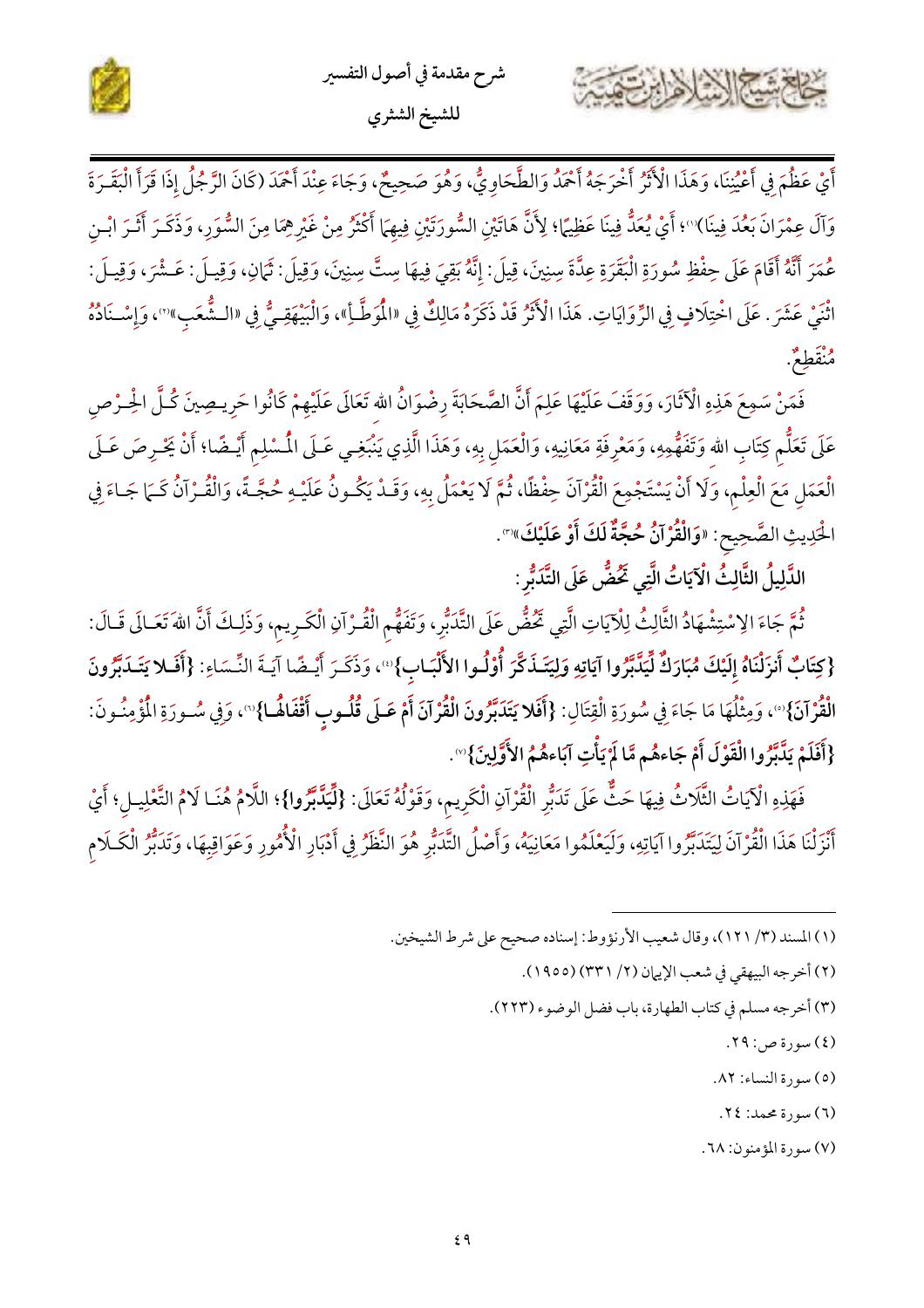



هُوَ التَّفَكُّرُ فِي غَايَاتِهِ الَّتِي يَرْمِي إِلَيْهَا، فَإِذَا قِيلَ: فُلَانٌ تَدَبَّرَ الْأَمْرَ؛ أَيْ تَأَمَّلَهُ، وَنَظَرَ فِي أَدْبَارِهِ، وَمَا يَؤُولُ إِلَيْهِ، وَنَظَرَ فِي عَاقِبَتِهِ، وَمُنْتَهَاهُ. وَتَدَبُّرُ الْقُرْآنِ الْكَرِيم يُظْهِرُ لَكَ الْعُلُومَ وْالْمَارِفَ؛ وَلِجَذَا يَقُـولُ أَهْـلُ الْعِلْـمِ: إِنَّ التَّـدَبُّرَ يُـورِثَ الْعِلْمَ، وَإِنَّ الِاتِّبَاعَ يُورِثَ الْعَمَلَ؛ لِأَنَّ اللهَ تَعَالَى قَالَ فِي هَـلِهِ الْآيَـاتِ: {لِّيَـلَّبَّرُوا}، {أَفَلَـمْ يَـلَّبَّرُوا}، وَقَـالَ فِي آيَـةٍ أُخْرَى: {اتَّبِعُواْ مَا أُنزِلَ إِلَيْكُم مِّن رَّبِّكُمْ}"، وَقَالَ أَيْضًا: }هَلَاا كِتَابٌ أَنزَلْنَاهُ مُبَارَكٌ فَاتَّبِعُوهُ}"، إِذَنْ فَالِاتِّبَاعُ يُورِثُ الْعَمَلَ، وَالتَّدَبُّرُ يُورِثُ الْعِلْمَ بِبَا فِي هَذَا الْقُرْآنِ الْكَرِيمِ، فَمَنْ تَدَبَّرَ آيَاتِ الْقُرْآنِ حَصَلَ عَلَى عُلُوم كَثِيرَةٍ حَتَّى إِنَّـهُ إِذَا قَرَأَ هَذِهِ الْآيَةَ، وَأَعَادَهَا مَرَّةً ثَانِيَةً خَرَجَ لَهُ مِنَ الْعِلْمِ وَالْمُدَى غَيْرُ الَّذِي تَبَيَّنَ لَهُ سَابِقًا، كَمَا قُلْنَا سَابِقًا: «لَا يَخْلَـقُ عَـلَى كَثْرَةِ الرَّدِّ وَلَا تَنْقَضِي عَجَائِبُهُ"، فَمَنْ أَكْثَرَ التَّدَبُّرَ لِهَذَا الْقُرْآنِ الْكَرِيم تَحَصَّلَ عَلَى عُلُوم كَثِيرَةٍ، أَعْنِي مَنْ تَدَبَّرَ، وَرَجَعَ إِلَى التَّفْسِيرِ، وَكَلَام أَهْلِ التَّفْسِيرِ فِي مَعْنَى الْآيَةِ؛ لِأَنَّ هَذَا التَّدَبُّرَ يَهْدِي إِلَى الْحَقِّ وَالْخَيْرِ وَالرَّشَادِ، ثُمَّ تَكُـونُ الْعَاقِبَـةُ الْفَوْزَ، وَالْفَلَاحَ، وَالصَّلَاحَ، وَالْإِصْلَاحَ .

مَعْنَى قَوْلِهِ: {مُبَارَكٌ}:

كالحشيج الشاهاين

قَالَ تَعَالَى: {كِتَابٌ أَنزَلْنَاهُ إِلَيْكَ مُبَارَكٌ لِّيَدَّبَّرُوا آيَاتِهِ وَلِيَتَذَكَّرَ أُوْلُوا الأَلْبَابِ}"، فَقَالَ هُنَا: {مُبَارَكٌ}؛ وَهُوَ صِفَةٌ لِلْقُرْآنِ، فَـ{مُبَارَكٌ} عَلَى وَصْفِ النَّكِرَةِ، {وَهَذَا كِتَابٌ أَنزَلْنَاهُ مُبَارَكٌ فَاتَّبِعُوهُ}"، وَقَالَ تَعَالَى: {مُبَارَكٌ مُّصَدِّقُ الَّـذِي بَيْنَ يَدَيْهِ} ( )، فـ{مُبَارَكٌ} نَكِرَةٌ أَيْضًا، فَلَمْ يَأْتِ وَصْفُ الْقُرْآنِ مَعْرِفَةً بِلَفْظِ: {مُبَارَكٌ}؛ وَإِنَّـمَا جَـاءَ نَكِـرَةً لَـتَعُمَّ هَـلِهِ الْبَرَكَةُ؛ لِأَنَّهَا بَرَكَةٌ عَظِيمَةٌ وَكَبِيرَةٌ؛ فَالْبَرَكَةُ أَوَّلًا تَكُونُ فِي الْأَجْرِ وَالثَّوَابِ الْمُتَرَتِّبِ عَلَى التِّلَاوَةِ كَمَا تَقَدَّمَ فِي آيَةِ سُـورَةِ فَاطِرٍ: {إِنَّ الَّذِينَ يَتْلُونَ كِتَابَ الله وَأَقَامُوا الصَّلاةَ وَأَنفَقُوا مِمَّا رَزَقْنَاهُمْ سِرّاً وَعَلانِيَةً يَرْجُونَ نِجَارَةً لَّن تَبُورَ}''، وَقَالَ صَلَّى اللهُ عَلَيْهِ وَسَلَّمَ: «مَنْ قَرَأَ حَرْفًا مِنْ كِتَابِ الله فَلَهُ بِهِ حَسَنَةٌ وَالْحُسَنَةُ بِعَشْرِ أَمْثَالِهَا لَا أَقُولُ الم حَرْفٌ وَلَكِنْ أَلِـفٌ

- (١) سورة الأعراف: ٣.
- (٢) سورة الأعراف: ١٥٥.
	- (٣) سورة ص: ٢٩.
	- (٤) سورة الأعراف: ١٥٥
		- (٥) سورة الأنعام: ٩٢.
			- (٦) سورة فاطر: ٢٩.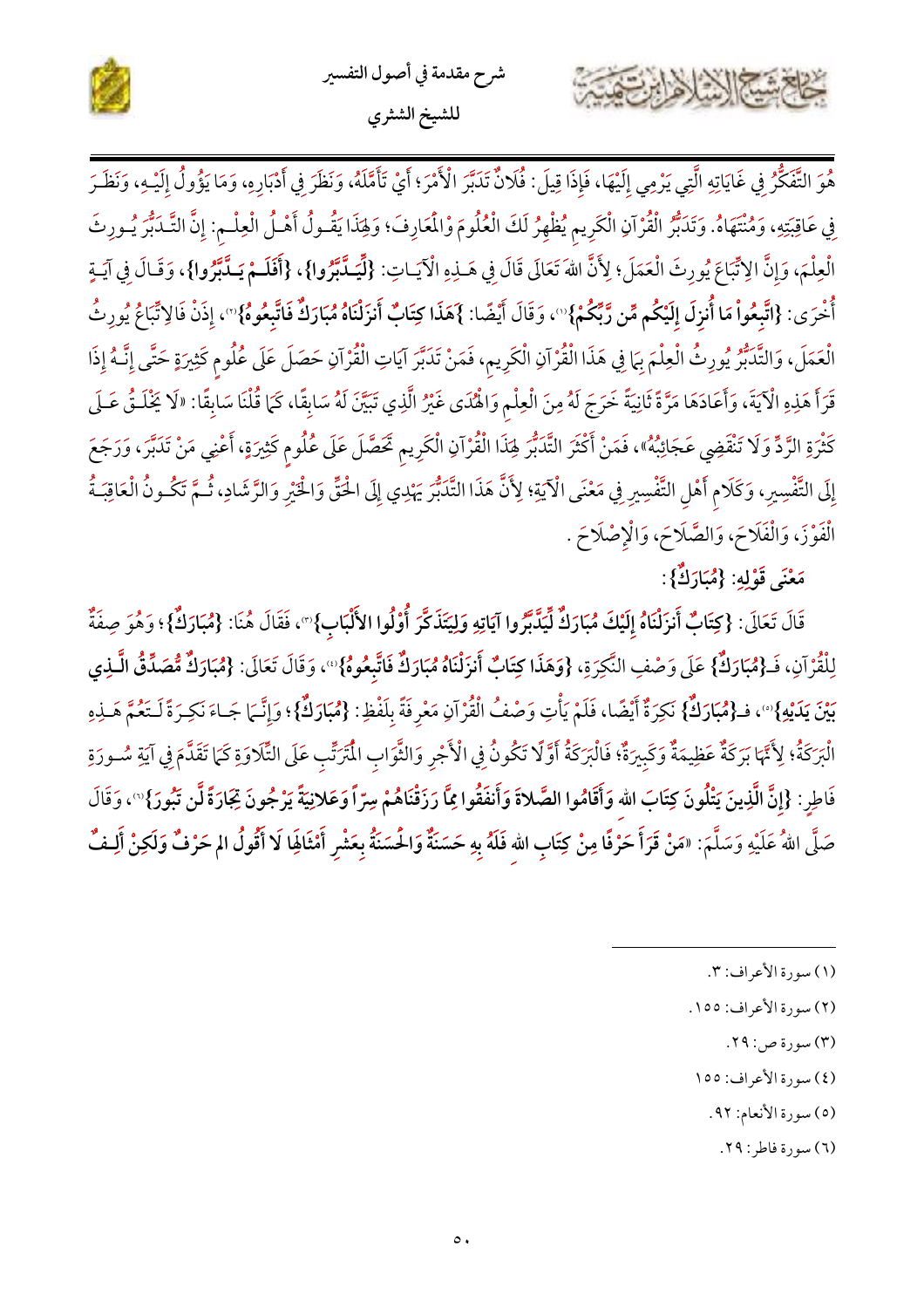





حَرْفٌ **وَلَامٌ حَرْفٌ وَمِيمٌ حَرْفٌ**»'')، فَهَذِهِ أُجُورٌ، وَهَذَا ثَوَابٌ عَظِيمٌ، وَهَذِهِ بَرَكَةٌ مِنْ بَرَكَاتِ الْقُرْآنِ الْكَرِيم.

وَمِنْ بَرَكَاتِهِ أَيْضًا: الْأَثَرُ الْمُرَتِّبُ عَلَى التِّلَاوَةِ؛ مِنَ انْشِرَاحِ الصَّدْرِ، وَطُمَأْنِينَةِ النَّفْسِ، وَزِيَـادَةِ الْإِيــَانِ يَقُـولُ تَعَالَى: {الَّذِينَ آمَنُواْ وَتَطْمَئِنُّ قُلُوبُهُم بِذِكْرِ الله أَلاَ بِذِكْرِ الله تَطْمَئِنُّ الْقُلُـوبُ}'"، {إِنَّـمَا الْمُؤْمِنُـونَ الَّـذِينَ إِذَا ذُكِـرَ اللهُ وَجِلَتْ قُلُوبُهُمْ وَإِذَا تُلِيَتْ عَلَيْهِمْ آيَاتُهُ زَادَتْهُمْ إِيهَاناً وَعَلَى رَبِّهِمْ يَتَوَكَّلُونَ}'"، {اللهُ نَزَّلَ أَحْسَنَ الْحُدِيثِ كِتَاباً مُّتَـشَابِهاً مَّتَانِيَ تَقْشَعِرُّ مِنْهُ جُلُودُ الَّذِينَ يَخْشَوْنَ رَبَّهُمْ ثُمَّ تَلِينُ جُلُودُهُمْ وَقُلُوبُهُمْ إِلَى ذِكْرِ الله}''، فَهَذِهِ آثَـارٌ مُتَرَبِّـةٌ عَـلَى هَــذِهِ التَّلَاوَةِ.

الْأَمْرُ الثَّالِثُ: مِنْ بَرَكَةِ هَذَا الْقُرْآنِ الْكَرِيم اجْتِهَاعُ كَلِمَةِ الْمُسْلِمِينَ، وَتَوَحُّدُ صُفُوفِهِمْ، فَإِنَّهُمْ إِذَا قَـرَؤُوا الْقُـرْآنَ الْكَرِيمَ وَتَدَبَّرُوهُ حَصَلَتْ لَهُمُ الْبَرَكَةُ بِهَذَا الْقُرْآنِ الْكَرِيمِ مِنَ الِإجْتِهَاعِ، وَائْتِلَافِ الْقُلُوبِ، وَبَرَكَـاتٌ كَثِـيرَةٌ هَـذِهِ أَبْرَزُهَا وَأَظْهَرُهَا، وَجَاءَ وَصْفُ {مُبَارَكٌ} بِالنَّكِرَةِ حَتَّى تَذْهَبَ النَّفْسُ أَيْ مَذْهَبًا مِنَ الْبَرَكَةِ؛ بَرَكَةٌ فِي الْعُمْرِ، وَالْمَالِ، وَالْأَهْلِ.

مَعْنَى قَوْلِهِ: {لِّيَدَّبَّرُوا آيَاتِهِ}:

قَالَ تَعَالَى: {لِّيَلَّبَّرُوا آيَاتِهِ}، وَ{آيَاتِهِ}؛ جَمْعُ آيَةٍ، وَهِيَ الْعَلَامَةُ فِي أَصْل اللُّغَةِ، وَهِيَ أَيْـضًا الْمُعْجِـزَةُ وَالْجَهَاعَـةُ، وَأَيْضًا الرِّسَالَةُ، وَأَشَارَ إِلَى ذَلِكَ ابْنُ جَرِيرٍ الطَّبَرِيُّ فِي «تَفْسِيرِهِ»، ثُمَّ قَرَأَ: {أَفَلَمْ يَـلَّبَّرُوا الْقَـوْلَ}، {أَفَلا يَتَـلَبَّرُونَ الْقُرْآنَ}؛ وَاهُمْزَةُ هُنَا لِلاسْتِنْكَارِ وَالتَّوْبِيخ، فَكَأَنَّكَ عِنْدَمَا تَتَأَمَّلُ فِي قَوْلِهِ تَعَالَى: {أفلا} فَإِنَّ اهُمْـزَةَ هَـلِدِهِ الَّتِـي هِـيَ لِلاسْتِنْكَارِ وَالتَّوْبِيخ بَيْنَهَا وَبَيْنَ الْفَاءِ كَلَامٌ مَخْذُوفٌ يَدُلُّ عَلَيْهِ السِّيَاقُ، كَمَا يَقُولُ أَهْلُ الْبَلَاغَةِ؛ لِأَنَّـهُ تَعَـالَى لَّمَا قَـالَ: {أَفَلَمْ يَدَّبَّرُوا الْقَوْلَ أَمْ جَاءهُم مَّا لَمْ يَأْتِ آبَاءهُمُ الأَوَّلِينَ}"، {أَفَلاَ يَتَدَبَّرُونَ الْقُرْآنَ}"، فَغَلَبَ عَلَيْهِمُ التَّكْذِيبُ، كَأَنَّ هُنَاكَ كَلَامًا مَحْذُوفًا وَأَصْلُهُ مُقَرَّرٌ فِي عِلْمِ الْبَلَاغَةِ.

- (٢) سورة الرعد: ٢٨.
- (٣) سورة الأنفال: ٢.
- (٤) سورة الزمر: ٢٣.

(٥) سورة المؤمنون: ٦٨.

(٦) سورة النساء: ٨٢.

<sup>(</sup>١) أخرجه الترمذي في كتاب فضائل القرآن، باب ما جاء فيمن قرأ حرفا من القرآن ما له من الأجر (٢٩١٠).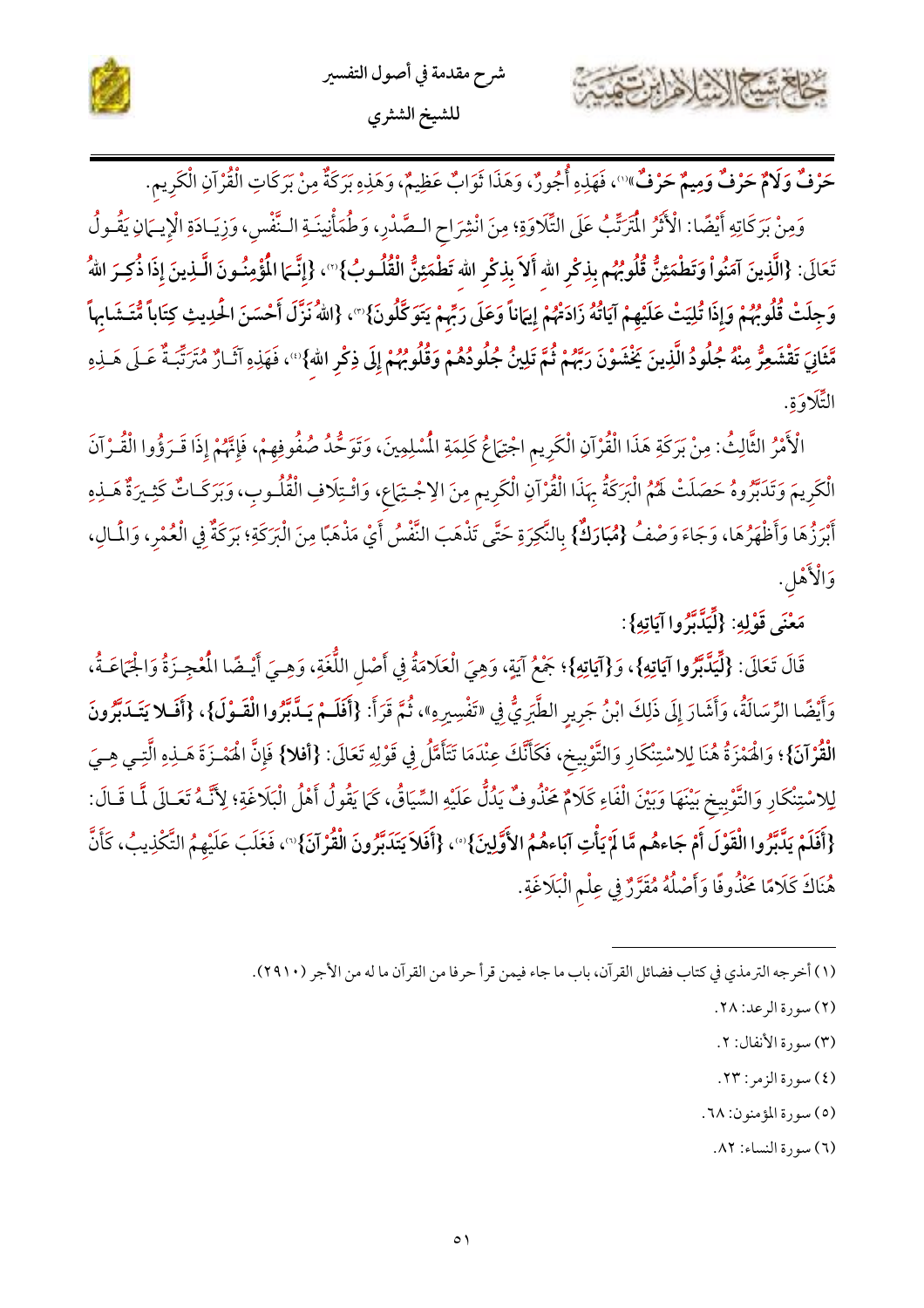



وَقَوْلُهُ تَعَالَى فِي سُورَةِ الْمُؤْمِنُونَ: {أَفَلَمْ يَلَّبَرُوا الْقَوْلَ}"، هَذِهِ الْآيَةُ جَاءَتْ رَدًّا عَلَى الْمُشْرِكِينَ الَّذِينَ نَزَلَ الْقُـرْآنُ بِلُغَتِهِمْ، وَبِهَا يَعْرِفُونَهُ، أَنْزَلَهُ عَلَيْهِمْ وَلَمْ يُنْزِلْهُ فِي وَقْتِ آبَائِهِمُ الَّذِينَ مَاتُوا؛ لِأَنَّ هَذَا مِنْ فَضْل الله تَعَالَى وَرَحْمَتِهِ عَلَيْهِمْ أَنْ أَنْزَلَ الْقُرْآنَ الْكَرِيمَ، وَهُمْ مُتَوَاجِدُونَ بَيْنَ ظَهْرَانَيِ النَّبِيِّ صَلَّى اللهُ عَلَيْهِ وَسَلَّمَ؛ لِأَنَّهُـمْ لَـوْ تَـدَبَّرُوهُ لَوَجَـدُوا فِيـهِ الْهِدَايَةَ لَهُمْ، وَالْعِصْمَةَ مِنَ الزَّيْغِ وَالضَّلَالِ.

قَالَ شَيْخُ الْإِسْلَامِ: وَتَدَبُّرُ الكَلَامِ بِدُونِ فَهْمِ مَعَانِيهِ لَا يُمْكِنُ!

كاحمشة الشاهاسة

فَالْإِنْسَانُ الَّذِي يَقْرَأُ الْقُرْآنَ الْكَرِيمَ، وَلَا يَتَدَبَّرُهُ يَأْخُذُ أَجْرَ التِّلَاوَةَ، لَكِنْ عَلَيْهِ أَنْ يَجْتَهِدَ فِي طَلَبِ مَعْنَى الْآيَـةِ حَتَّى يَأْتَمِرَ بِالْأَمْرِ، وَيَنْتَهِيَ عِنْدَ النَّهْيِ، وَيَعْمَلَ بِهَا فِيهِ مِنَ الْأَحْكَامِ، وَيَتَّبِعَ مَا فِيهِ مِنَ الْأَوَامِرِ.

إِذَنْ فَجَمْوُعِ هَذِهِ الْآيَاتِ الثَّلَاثِ الَّتِي تَدُلُّ عَلَى التَّدَبُّرِ، وَالتَّفَهُّمِ لِلْقُرْآنِ الْكَرِيمِ نَقُولُ:

– دَلَّتْ هَذِهِ الْآيَاتُ: عَلَى وُجُوبِ تَدَبُّرِهِ، وَتَعَلُّم مَعَانِيهِ، وَالْبَحْثِ عَـنْ فَوَائِـدِهِ وَعَجَائِبِهِ؛ لِأَنَّ اللهَ تَعَـالَى أَمَـرَ بِذَلِكَ فَقَالَ: {لِّيَدَّبَّرُوا آيَاتِهِ}.

لَكِنَّ هَذَا الْوَاجِبَ الَّذِي قُلْنَا هَلْ هُوَ وَاجِبٌ عَيْنِيٌّ، أَمْ وَاجِبٌ كِفَائِيٌّ؟

فَهُنَاكَ وَاجِبٌ عَيْنِيٌّ وَهُوَ مَا يَقُومُ بِهِ الْإِنْسَانُ فِي آدَاءِ الْفَرَائِضِ الَّتِي أَمَرَهُ اللهُ تَعَالَى بِهَا؛ أَيْ فِيهَا يُحَقَّـقُ لَـهُ الْقِيَـامَ بِالْعُبُودِيَّةِ لله تَعَالَى، فَإِنَّهُ يَجِبُ عَلَيْهِ أَنْ يَعْرِفَ مَا هِيَ الصَّلَاةُ، وَالْحَجُّ، وَالزَّكَـاةُ، وَبِـرُّ الْوَالِـدِيْنِ إِلَى آخِـرِ ذَلِـكَ، وَأَنْ يَعْرِفَ مَا هُوَ الْبَيْعُ الْحَلَالُ، وَمَا هُوَ الْبَيْعُ الْحَرَامُ فَيَتَدَبَّرُ هَذِهِ الْآيَاتِ.

وَهُنَاكَ وَاجِبٌ كِفَائِيٌّ وَهُوَ أَنْ يَعْرِفَ مَعَانِيَ الْقُرْآنِ الْكَرِيمِ، وَتَفْسِيرَ آيَاتِهِ، وَإِظْهَارَ مَعَانِيـهِ، وَيَتَوَسَّـعَ فِي لَفْظِـهِ، وَمَعْنَاهُ؛ لِأَنَّهُ إِذَا قُلْنَا إِنَّ الْوَاجِبَ الْعَيْنِيَّ عَلَى الْمُسْلِمِ فِيهَا يَقُومُ بِهِ دِينُهُ؛ لِأَنَّهُ مَالَا يَتِمُّ الْوَاجِبُ إِلَّا بِهِ فَهُوَ وَاجِبٌ.

ـ دَلَّتِ الْآيَاتُ كَذَلِكَ: عَلَى أَنَّ تَدَبُّرَ الْقُرْآنِ الْكَرِيمِ يَزِيدُ فِي الْعِلْمِ، وَيَدْعُو إِلَى كُلِّ خَيْرٍ، وَيَعْصِمَ مِنْ كُلِّ شَرٍّ قَالَ اللهُ تَعَالَى: {وَيَزِيدُ اللهُ الَّذِينَ اهْتَدَوْا هُدًى}".

- دَلَّتِ الْآيَاتُ: عَلَى أَنَّ تَرْتِيلَ الْقُرْآنِ أَفْضَلُ مِنَ الْحَدْرِ السَّرِيعِ، وَلَا يَصِحُّ التَّدَبُّرُ مَعَ الْحَدْرِ السَّرِيعِ، وَأَنَّ مَقَـامَ التَّرْتِيل هُوَ الَّذِي نَزَلَ بِهِ الْقُرْآنُ الْكَرِيمُ.

(١) سورة المؤمنون: ٦٨.

(٢) سورة مريم: ٧٦.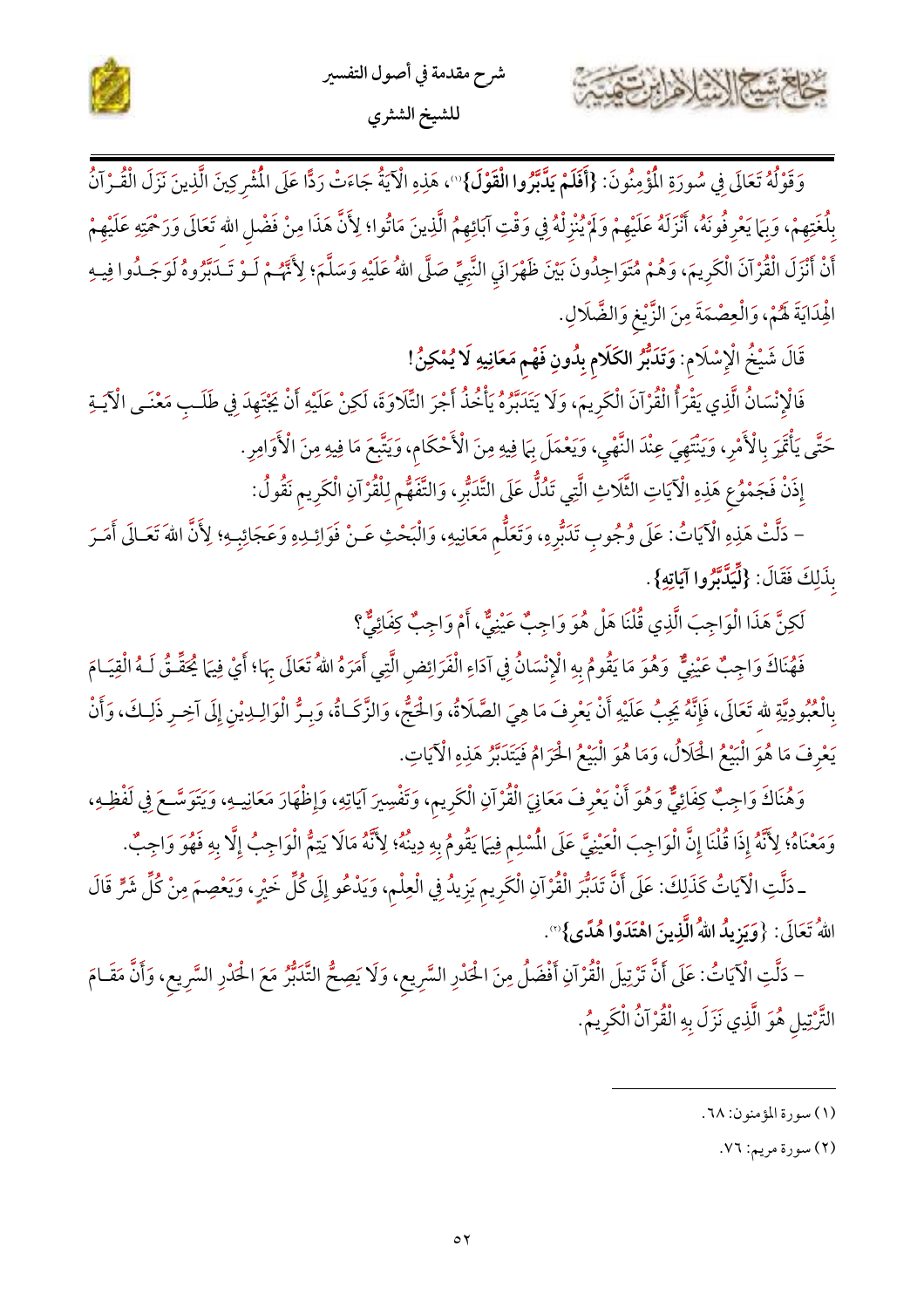

– دَلَّتِ الْآيَاتُ: عَلَى أَنَّ الْقُرْآنَ الْكَرِيمَ هُوَ كَلَامُ الله تَعَالَى؛ لِأَنَّ اللهَ تَعَالَى أَضَـافَهُ إِلَى نَفْسِهِ: {كِتَـابٌ أَنزَلْنَـاهُ}، وَالْقُرْآنُ الْكَرِيمُ كَلَامُ الله تَعَالَى، وَإِذَا أُضِيفَ الْكَلَامُ إِلَى أَحَدٍ لَزِمَ أَنْ يَكُونَ صِفَةً مِنْ صِـفَاتِهِ؛ لِأَنَّ الْكَـلَامَ مَعْنًـى لَا يَقُومُ إِلَّا بِغَيْرِهِ، فَلَمَّا سَمِعْنَا وَعَلِمْنَا أَنَّ الْقُرْآنَ الْكَرِيمَ أَنْزَلَهُ اللهُ، فَهُوَ كَلامُ الله تَعَالَى تَكَلَّمَ بِهِ فَدَلَّتْ هَذِهِ الْآيَةُ عَلَى أَنَّ الْقُرْآنَ الْكَرِيمَ هُوَ كَلَامُ الله تَعَالَى بِدَلِيلِ الْإِضَافَةِ.

ـ دَلَّتِ الْآيَاتُ: عَلَى إِثْبَاتِ عُلُوٍّ الله تَعَالَى لِقَوْلِهِ تَعَالَى: {أَنزَلْنَاهُ}؛ وَالْإِنْزَالُ لَا يَكُونُ إِلَّا مِنْ عُلُوٍّ.

ـ دَلَّتِ الْآيَاتُ أَيْضًا: عَلَى أَنَّ الْقُرْآنَ الْكَرِيمَ مُبَارَكٌ فِي تِلَاوَتِهِ، وَفِي الْعَمَلِ بِهِ.

Stan / Cal

ـ دَلَّتِ الْآيَاتُ أَيْضًا: عَلَى إِثْبَاتِ رِسَالَةِ النَّبِيِّ صَلَّى اللهُ عَلَيْهِ وَسَلَّمَ؛ لِأَنَّ اللهَ سُـبْحَانَهُ أَنْـزَلَ الْقُـرْآنَ عَلَيْـهِ قَـالَ تَعَالَى: {كِتَابٌ أَنزَلْنَاهُ إِلَيْكَ مُبَارَكٌ}؛ أَيْ إِلَيْكَ يَا مُحَمَّدُ، وَتَارَةً تَأْتِي: {إِلَيْكَ}، وَتَارَةً تَـأْتِي: {عَلَيْـكَ}، فَـإِذَا جَـاءَتْ: {إِلَيْكَ} فَإِنَّهَا تُفِيدُ انْتِهَاءَ الْغَايَةِ؛ أَيْ إِلَى النَّبِيِّ صَلَّى اللهُ عَلَيْـهِ وَسَلَّمَ لَا إِلَى غَـيْرِهِ، وَإِذَا جَـاءَتْ: {عَلَيْـكَ} تُفِيـدُ أَنَّ الْقُرْآنَ نَزَلَ مِنْ عُلُوٍّ، وَأَنَّهُ عَالٍ فِي مَكَانِهِ وَقَدْرِهِ عِنْدَ الله تَعَالَى.

ثُمَّ قَالَ اللهُ تَعَالَى: {إِنَّا أَنزَلْنَاهُ قُرْآناً عَرَبِيّاً لَّعَلَّكُمْ تَعْقِلُونَ}"، اسْتَدَلّ شَيْخُ الْإِسْلَام بِهَذِهِ الْآيَةِ عَلَى تَعَقُّلِ الْقُـرْآنِ الْكَرِيم؛ لِأَنَّ الْقُرْآنَ عَرَبِيٌّ، وَالَّذِي نَزَلَ عَلَيْهِمُ الْقُرْآنُ الْكَرِيمُ هُمْ عَرَبٌ يَعْرِفُونَ الْكَلَامَ بِالْعَرَبِيَّةِ قَبْلَ نُـزُولِ الْقُـرْآنِ الْكَرِيم، وَيَتَكَلَّمُونَ بِهَا كَلَامًا فَصِيحًا بَيِّنًا بَلِيغًا؛ لِذَلِكَ نَزَلَ الْقُرْآنُ الْكَرِيمُ بِلُغَتِهِمْ، وَقَالَ: {إِنَّا أَنزَلْنَاهُ قُرْآناً عَرَبِيّـاً}؛ وَصَفَ الْقُرْآنَ الْكَرِيمَ بِأَنَّهُ عَرَبِيٌّ مِنْ جِنْسَ مَا يَتَكَلَّمُونَ بِهِ، فَلَيْسَ بِكَـلَامِ أَعْجَمِـيٍّ، وَلَا بِكَـلَامِ ثَخَـالِفُ كَلَامَهُـمْ؛ لِذَلِكَ وَجَبَ عَلَيْهِمْ أَنْ يَتَعَقَّلُوا هَذَا الْكَلَامَ، وَأَنْ يَفْهَمُوهُ؛ لِأَنَّ الْعَقْلَ بِمَعْنَى الْفَهْم قَـالَ تَعَـالَى: {وَقَـدْ كَـانَ فَرِيـقٌ مِّنْهُمْ يَسْمَعُونَ كَلاَمَ الله ثُمَّ يُحَرِّفُونَهُ مِن بَعْدِ مَا عَقَلُوهُ}"؛ أَيْ مِـنْ بَعْـدِ مَـا فَهِمُـوهُ فَتَبَيَّنَ أَنَّ: {تَعْقِلُـونَ}؛ بمَعْنَـى تَفْهَمُونَ، وَلَا يَسُوغُ لِإِنْسَانٍ يَقْرَأُ كَلَامًا عَرَبِيًّا، وَيَقُولُ: لَا أَفْهَمُ مَعْنَاهُ، فَإِذَا كَـانَ لَا يَفْهَـمُ مَعْنَـاهُ يَرْجِـعُ إِلَى بَيَانِـهِ، وَشَرْحِهِ، وَتَوْضِيحِهِ؛ وَلِهَذَا كَانَ الْمُشْرِكُونَ يَعْرِفُونَ أَنَّ هَذَا الْقُرْآنَ الْكَرِيمَ هُوَ كَلَامٌ حَقٌّ وَصِدْقٌ، وَأَنَّهُ مِـنْ عِنْـلِا الله تَعَالَى، لَكِنَّهُمُ اسْتَكْبَرُوا، وَبَادَرُوا بِتكْذِيبِهِ وَرَدُّه، وَهَذَا مِنَ السَّفَهِ الْعَقْـلِيِّ؛ لِأَنَّـهُ إِذَا جَـاءَكَ أَحَـدٌ بِخَـبَرٍ فَـلَا تُكَذِّبُـهُ

<sup>(</sup>١) سورة يوسف: ٢.

<sup>(</sup>٢) سورة البقرة: ٧٥.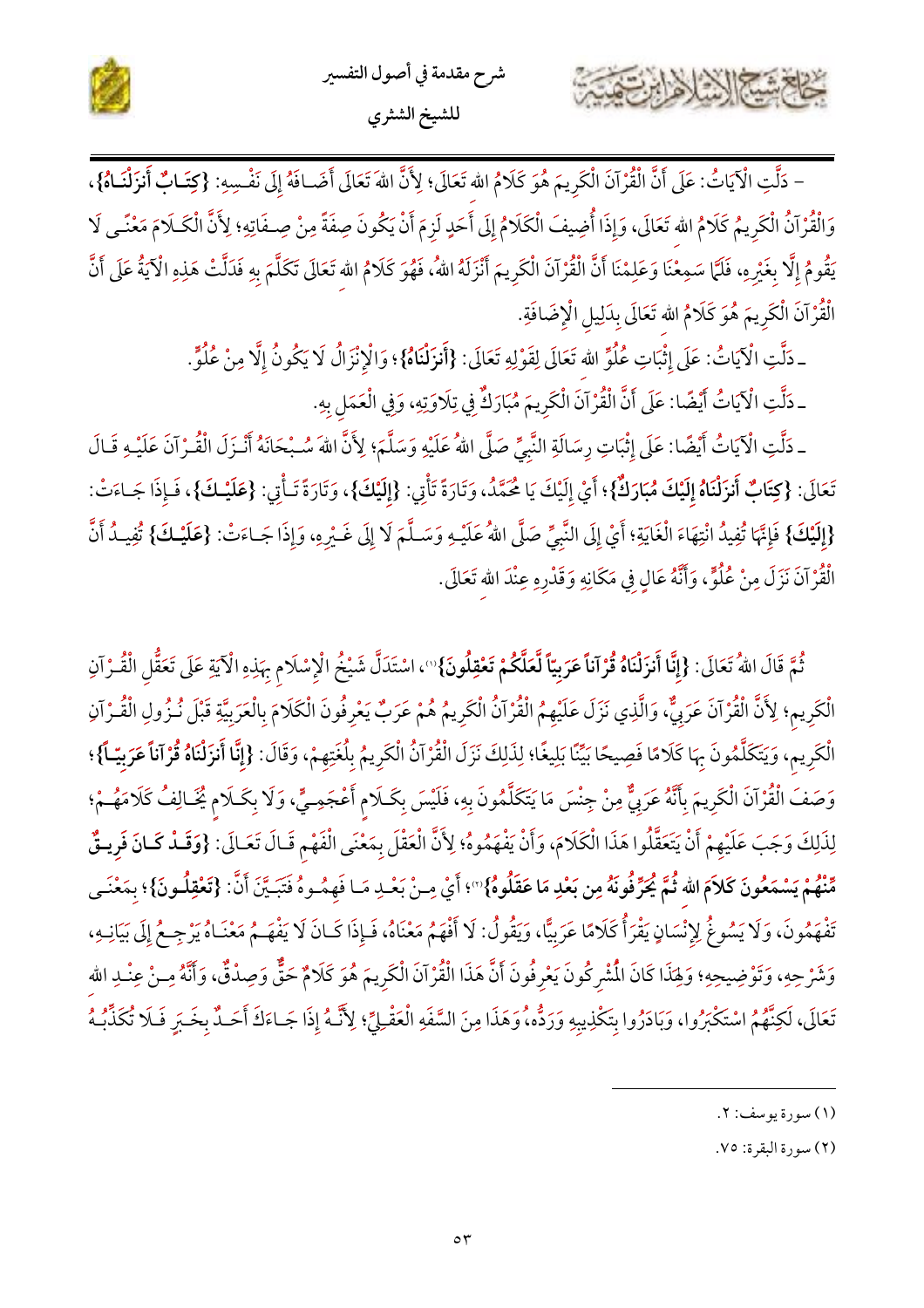



مُبَاشَرَةً؛ بَلْ يَجِبُ عَلَيْكَ أَنْ تَبْحَثَ هَلْ هَذَا صِدْقٌ أَمْ لَا؟ وَلِهَذَا جَاءَتْ ايَةُ سُورَةِ يُونُسَ تُؤَكِّدُ هَـذَا الْمُنْـي لَمَّا نَـزَلَ الْقُرْآنُ الْكَرِيمُ قَالَ اللهُ تَعَالَى: {أَمْ يَقُولُونَ افْتَرَاهُ}'''، قَالَ اللهُ تَعَالَى: {قُلْ فَأْتُواْ بِسُورَةٍ مِّثْلِهِ وَادْعُواْ مَن اسْتَطَعْتُم مِّـن دُونِ الله إِن كُنتُمْ صَادِقِينَ}، قَالَ اللهُ: {بَلْ كَذَّبُواْ بِمَا لَمْ يُحِيطُواْ بِعِلْمِهِ}؛ مُبَاشَرَةً كَذَّبُوا بِهِ فَمَا أَحَاطُوا بِـهِ، وَلَا سَـأَلُوا، وَلَا تَبَصَّرُوا، وَلَا تَدَبَّرُوا: {وَلَمَّا يَأْتِهِمْ تَأْوِيلُهُ كَذَلِكَ كَذَّبَ الَّذِينَ مِن قَبْلِهِمْ فَانظُرْ كَيْفَ كَانَ عَاقِبَةُ الظَّالِينَ}؛ فَرَدُّوا الْقُرْآنَ الْكَرِيمَ، وَلَمْ يَعْقِلُوهُ، فَكَلِمَةُ الْعَقْلِ إِذَا عَرَفْنَاهَا فَإِنَّهَا تَنْسَحِبُ عَلَى كُلِّ لَفْظَةٍ وَرَدَتْ فِي الْقُرْآنِ الْكَـرِيم تَأْخُـذُ هَذَا اللَّفْظَ كَذَلِكَ الْعَقْلُ، فَأَصْلُهُ مَأْخُوذٌ مِنَ اخْبْسِ، وَرَبْطِ الشَّيْءِ، وَإِحْكَامِهِ يُقَالُ: عَقَلْتُ الْبَعِيرَ عَقْلًا إِذَا قَيَّدْتَهُ بِهَا يَحْبِسُهُ، إِذَنْ فَلِهَاذَا سُمِّيَ عَقْلُ الْإِنْسَانِ عَقْلًا؟

لِأَنَّهُ يَمْنَعُهُ، وَيَحْبِسُهُ، وَيَحْجِزُهُ، وَيَعْصِمُهُ عَنِ الْوُقُوعِ فِي الْمُحْظُورِ، وَأَوْلَى النَّاسِ بِتَعَقُّلِ هَذَا الْقُرْآنِ الْكَـرِيمِ هُـمُ الصَّحَابَةُ رِضْوَانُ الله تَعَالَى عَلَيْهِمْ الَّذِينَ آتَاهُمُ اللهُ تَعَالَى عِلْمًا، وَفِقْهًا، وَإِيهَانًا.

وَقَالَ: وَعَقْلُ الْكَلَام مُتَضَمِّنٌ لِفَهْمِهِ؛ فَإِذَا عَقِلَ الْإِنْسَانُ الْكَلَامَ فَهِمَ مَعْنَاهُ.

ثُمَّ قَالَ أَيْضًا: وَمِنَ المَعْلُوم أَنَّ كُلَّ كَلَام فَالَمّْصُودُ مِنْهُ فَهْمُ مَعَانِيهِ دُونَ مُجَرَّدِ أَلْفَاظِهِ، فَالقُرْآنُ أَوْلَى بِذَلِكَ.

فَأَيٌّ كَلام يُلْقَى عَلَى الْإِنْسَانِ فَإِنَّهُ لَا بُدَّ أَنْ يَـصِلَ إِلَى مَقْـصُودِهِ، فَلَـوْ أَنَّ إِنْـسَانًا يُرَاجِـعُ كِتَـابَ نَحْـوٍ، أَوْ فِقْـهٍ فَالْمُفْصُودُ مِنْهُ أَنْه يَقْرَأْ؛ لِيَفْهَمَ حَتَّى إِذَا دَخَلَ قَاعَةَ الِاخْتِبَارِ اسْتَطَاعَ أَنْ يُجَاوِبَ، كَـذَلِكَ الْقُـرْآنُ الْكَـرِيمُ هُـوَ أَوْلَى بِالْفَهْمِ؛ وَلِهَذَا قَالَ اللهُ تَعَالَى عَنْ أَهْلِ الْكِتَابِ: {وَمِنْهُمْ أُمِّيُّونَ لاَ يَعْلَمُونَ الْكِتَابَ إِلاَّ أَمَـانِيَّ وَإِنْ هُـمْ إِلاَّ يَظُنُّونَ}"؛ فَهُمْ لَا يَعْلَمُونَ إِلَّا تِلَاوَتَهُ فَقَطْ أَمَّا مَا فِيهِ مِنَ الْأَوَامِرِ، وَالنَّوَاهِي لَا يَعْلَمُونَهُ، وَهَذَا مِنَ السَّفَهِ فِي الْعَقْلِ.

ثم قال: وَأَيْضًا فَالعَادَةُ مَّنْعُ أَنْ يَقْرَأَ قَوْمٌ كِتَابًا فِي فَنٍّ مِنَ العِلْمِ؛ كالطِّبُّ، وَالحِسَابِ، وَلَا يَسْتَشْرِحُوهُ، فَكَيْفَ بِكَلَام الله تَعَالَى الَّذِي هُوَ عِصْمَتُهُمْ، وَبِهِ نَجَاتُهُمْ وَسَعَادَتُهُمْ، وَقِيَامُ دِينِهِمْ وَدُنْيَاهُمْ؟

فَهَذَا دَلِيلٌ عَقْلِيٌّ، وَهَذَا أَيْضًا يُوجِبُ الِاعْتِنَاءَ وَالِاهْتِهَامَ بِالْقُرْآنِ الْكَرِيم، فَعَلَى كُلِّ المُسْلِمِينَ أَنْ يَهْتَمُّوا بِهِ، وَأَنْ يَتَفَهَّمُوا مَا فِيهِ مِنَ الْمَعَانِي وَالْأَيَاتِ وَالْأَحْكَامِ؛ لِأَنَّهُ لَيْسَ مِنَ الْعَقْلِ أَنْ يَأْتِيَ الْإِنْسَانُ بِكِتَابٍ مِنَ الْعُلُوم فَيَقْرَؤُهُ، ثُمَّ يَتْرُكُهُ دُونَ تَحْلِيلِ مَا فِيهِ، وَفَهْم مَعَانِيهِ فَلَنْ يَصِلُوا إِلَى الْغَايَةِ، وَأَوْلَى الْكُتْبِ بِالتَّعَقُّلِ وَالتَّدَبُّرِ هُوَ كِتَابُ الله جَلَّ وَعَلَا .

بخشيج الشاهر

(٢) سورة البقرة: ٧٨.

<sup>(</sup>١) سورة يونس: ٣٨.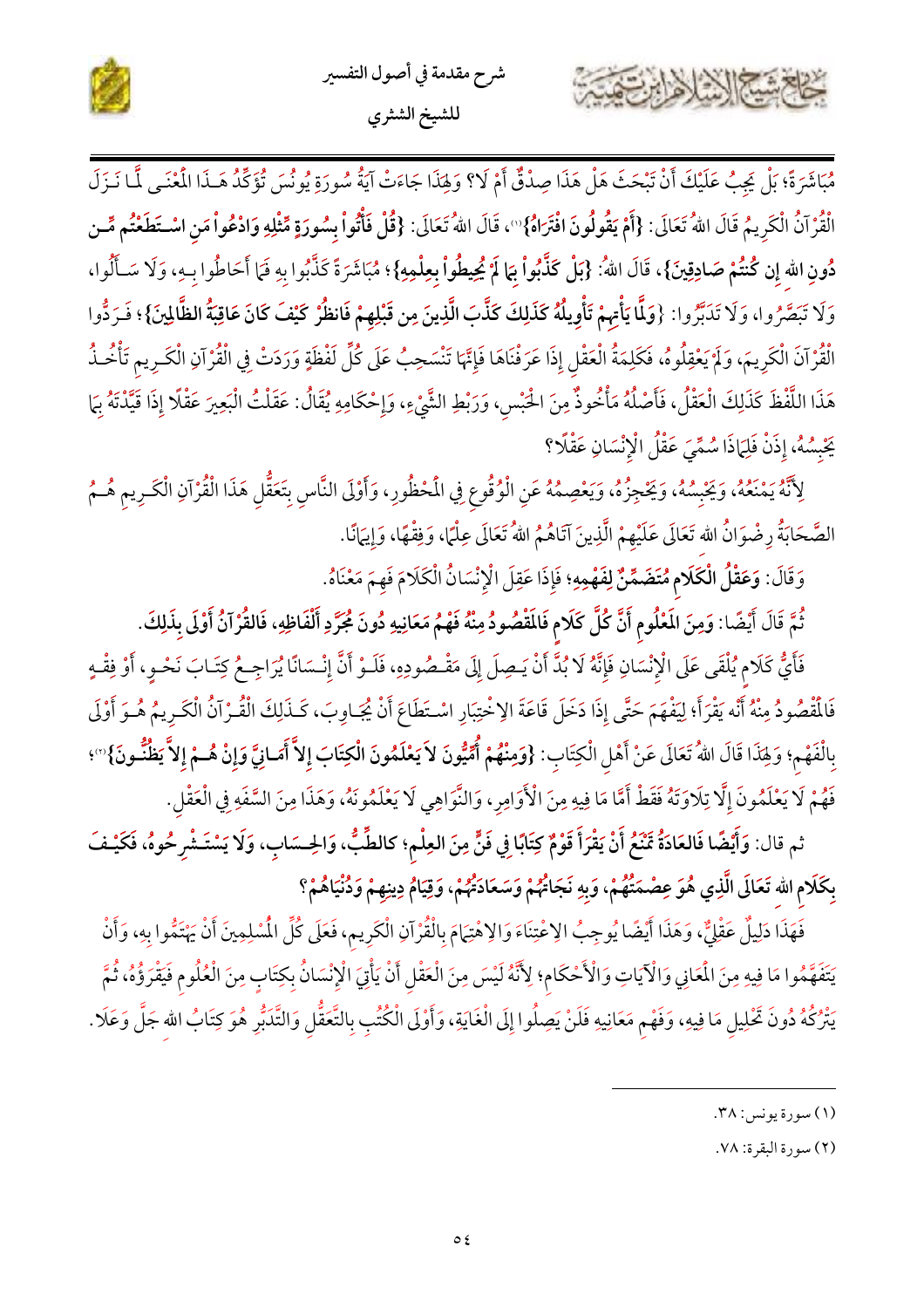



فَهَذَا هُوَ الدَّلِيلُ السَّادِسُ الَّذِي ذَكَرَهُ شَيْخُ الْإِسْلَامِ، وَمِنَ الْمُعْلُومِ أَيْضًا أَنَّ رَغْبَةَ النَّبِيِّ صَلَّى اللهُ عَلَيْهِ وَسَـلَّمَ فِي تَعْلِيم الصَّحَابَةِ مَعَانِيَ الْقُرْآنِ الْكَرِيم أَكْثَرُ مِنْ تَعْلِيمِهِمُ الْحُرُوفَ، فَكَانَ صَلَّى اللهُ عَلَيْهِ وَسَلَّمَ يَحْرِصُ عَلَى تَعْلِـيمِهِمْ، وَيَضْرِبُ لَهُمُ الْأَمْثِلَةَ، وَيُبَيِّنُ لَهُمُ الْأُجُورَ الْمَرَتَّبَةَ عَلَى هَـذَا الْحَـٰدِيثِ؛ لِأَنَّـهُ يَعْلَـمُ صَـلَّى اللهُ عَلَيْـهِ وَسَـلَّمَ أَنَّ مَعْرِفَةَ الْخُرُوفِ دُونَ مَعْرِفَةِ الْمَعَانِي لَا يَحْصُلُ بِهَا الْمُقْصُودُ.

\*إِذَنْ فَخُلَاصَةُ هَذِهِ الْحُجَّةِ: أَنَّ الرَّغْبَةَ فِي مَعْرِفَةِ مَعَانِي الْقُرْآنِ الْكَرِيمِ أَعْظَمُ مِنَ الرَّغْبَةِ فِي تَحْصِيلِ الْحُرُوفِ، أَوِ المُّسَابَقَةِ عَلَى الْحِفْظِ؛ وَلِهَذَا لَمْ يَكُنِ الصَّحَابَةُ رِضْوَانُ الله تَعَالَى عَلَيْهِمْ كُلُّهُـمْ حُفَّاظًـا لِلْقُـرْآنِ الْكَـرِيم؛ بَـلْ لَمْ يَحْفَـظِ الْقُرْآنَ الْكَرِيمَ مِنْهُمْ إِلَّا الْأَعْدَادُ الْمُدُودَةُ، وَكَانُوا يَحْرِصُونَ عَلَى الْعَمَل وَالِاتّباع أَكْثَرَ مِنَ الْحِفْظِ بِخِلَافِنَا نَحْـنُ فِي هَذِهِ الْأَيَّامِ؛ فَالْحُفَّاظُ الْيَوْمَ كَمثير كَمَا نُشَاهِدُهُ فِي الْمُسَابَقَاتِ وَغَيْرِهَا، لَكِنَّنَا نَشْكُوا مِنْ قِلَّةِ الْعَمَـلِ بِـالْقُرْآنِ الْكَـرِيمِ، وَقِلَّةِ الِاتِّبَاعِ وَالتَّدَبُّرِ، وَهَذَا مِمَّا يَسْتَدْعِي مِنْ أَصْحَابِ الْحَلَقَاتِ الْقُرْآنِيَّةِ أَنْ يَجْعَلُوا مِنَ التَّعْلِيم جُزْءًا لِتَـدَبُّرِ الـصِّغَارِ أَحْكَامَ الْقُرْآنِ الْكَرِيمِ حَتَّى يَجْمَعُوا بَيْنَ الْعِلْمِ وَالْعَمَلِ كَمَا كَانَ الصَّحَابَةُ رِضْوَانُ الله تَعَالَى عَلَيْهِمْ.

قِلَّةُ النِّزَاعِ بَيْنَ الصَّحَابَةِ فِي تَفْسِيرِ القُرْآنِ:

٢

السَّابِعَةُ: وَلِهَذَا كَانَ النِّزَاعُ بَيْنَ الصَّحَابَةِ فِي تَفْسِيرِ القُرْآنِ قَلِيلًا جِئًّا، وَهُـوَ وَإِنْ كَـانَ فِي التَّـابِعِينَ أَكْثَـرَ مِنْـهُ فِي الصَّحَابَةِ. فَهُوَ قَلِيلٌ بِالنِّسْبَةِ إِلَى مَنْ بَعْدَهُمْ...وَهَكَذَا إِلَى آخِرِ كَلَامِهِ.

فَهَذَا النِّزَاعُ بَيْنَ الصَّحَابَةِ صَارَ قَلِيلًا لِسَبَيِّنِ:

السَّبَبُ الْأَوَّلُ: أَنَّ الْقُرْآنَ الْكَرِيمَ نَزَلَ بِلُغَةِ الْعَـرَبِ، وَهُـمْ عَـرَبٌ يَفْهَمُـونَ الْعَرَبِيَّـةَ، وَيَفْهَمُـونَ أَكْثَـرَ الْمَحَانِي وَالذَّلَالَاتِ الَّتِي نَزَلَ الْقُرْآنُ بِهَا، فَلَا إِشْكَالَ فِي هَذَا.

السَّبَبُ الثَّانِي: أَنَّهُمْ بَعِيدُونَ عَنِ الْبِدَعِ، وَالْأَهْوَاءِ، وَالضَّلَالَاتِ.

فَلِهَذَيْنِ السَّبَيّْنِ قَلَّ اخْتِلَافُهُمْ؛ وَالْمُقْصُودُ بِاخْتِلَافِهِمُ الْمُدُوحُ مِنْهُ، وَلَيْسَ الْمُذْمُومُ.

أَمَّا التَّابِعُونَ فَقَدْ حَصَلَ عِنْدَهُمُ الِاخْتِلَافُ أَكْثَرَ مِنَ الصَّحَابَةِ قَالَ الْمُؤَلِّفُ رَحِمً اللهُ:

وَإِنْ كَانَ فِي التَّابِعِينَ أَكْثَرَ مِنْهُ فِي الصَّحَابَةِ. فَهُوَ قَلِيلٌ بِالنِّسْبَةِ إِلَى مَنْ بَعْدَهُمْ . . .وَهَكَذَا.

فَالصَّحَابَةُ كَانَ اخْتِلَافُهُمْ أَقَلَّ مِنَ التَّابِعِينَ، وَالتَّابِعُونَ أَقَلَّ مِنْ تَابِعِي التَّابِعِينَ، وَهَكَذَا، كُلَّمَا يَتَقَدَّمُ الزَّمَنُ يَكُونُ الِاخْتِلَافُ فِي التَّفْسِيرِ أَكْثَرَ؛ لِأَنَّهُ بَعْدَ عَـصْرِ الـصَّحَابَةِ كَثُـرَتِ الْفُتُوحَـاتِ، وَامْتَـزَجَ اللِّـسَانُ الْعَـرَبِيُّ بِـالْأَعْجَمِيِّ،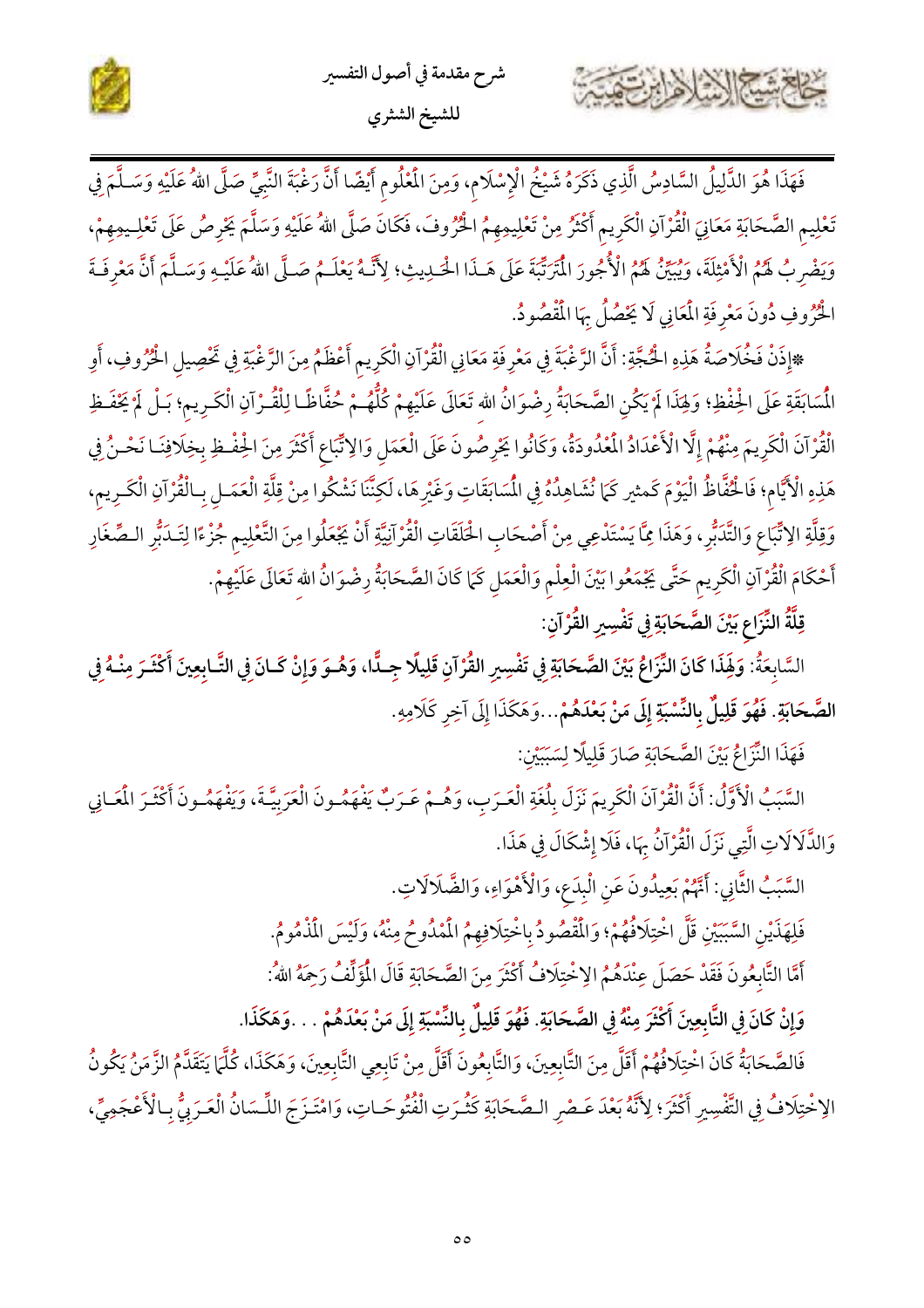

شرح مقدمة في أصول التفسير للشيخ الشثري



ثُمَّ أَضَافَ أَيْضًا إِلَى هَذَا السَّابِقِ فَقَالَ: وَمِنَ التَّابِعِينَ مَنْ تَلَقَّى جَمِيعَ التَّفْسِيرِ عَنِ الصَّحَابَةِ.

يَذْكُرُ هُنَا أَنَّ التَّابِعِينَ كَانُوا حَرِيصِينَ عَلَى التَّلَقِّي مِنَ الصَّحَابَةِ رِضْوَانُ الله تَعَالَى عَلَيْهِمْ، فَتَلَقَّوا عَنِ ابْنِ عَبَّاسٍ، وَابْنِ مَسْعُودٍ، وَأُبَيٍّ بْنِ كَعْبٍ، وَأَبِي ذَرٍّ، وَغَيْرِهِمْ.

وَمِنْ أَخَصٌّ هَؤُلَاءِ التَّابِعِينَ؛ مُجَاهِدُ بْنُ جَبْرِ الَّذِي تَلَقَّى التَّفْسِيرَ عَنِ ابْنِ عَبَّاسٍ، وَعَرَضَهُ عَلَيْهِ مَرَّاتٍ فِي بَعْـضِ الرِّوَايَاتِ يَقُولُ: عَرَضْتُ الْقُرْآنَ عَلَى ابْنِ عَبَّاسٍ ثَلَاثَ مَرَّاتٍ؛ أُوقِفُهُ عِنْدَ كُلِّ آيَةٍ أَسْأَلُهُ عَنْهَا، وَهَذَا أَيْضًا يَدُلُّ عَـلَى أَنَّ الصَّحَابَةَ رِضْوَانُ الله تَعَالَى عَلَيْهِمْ قَدْ تَلَقُّوا التَّفْسِيرَ عَنِ النَّبِيِّ صَلَّى اللهُ عَلَيْهِ وَسَلَّمَ؛ لِأَنَّ هَذِهِ مِـنَ الْحُجَـجِ الَّتِـي يَسْتَدِلُّ بِهَا ابْنُ تَيْمِيَّةَ عَلَى أَنَّ النَّبِيَّ صَلَّى اللهُ عَلَيْهِ وَسَلَّمَ قَدْ بَيَّنَ التَّفْسِيرَ لِلصَّحَابَةِ بَيَانًا كَامِلًا، وَسَاقَ الْآثَـارَ الْـوَارِدَةَ فِي ذَلِكَ ثُمَّ قَالَ: وَاللَّقْصُودُ أَنَّ التَّابِعِينَ تَلَقَّوُا التَّفْسِيرَ عَنْ الصَّحَابَةِ رِضْوَانُ الله عَلَيْهِمْ.

وَهَذَا يَدُلُّ عَلَى حِرْصِ التَّابِعِينَ عَلَى أَخْذِ التَّفْسِيرِ مِنَ الصَّحَابَةِ رِضْوَانُ الله تَعَالَى عَلَيْهِمْ.

فَوَائِدُ التَّفْسِيرِ بِالمَأْثُورِ:

N-VITT

وَنَخْلُصُ مِنْ هَذَا الْكَلَامِ بِعِدَّةِ أُمُورٍ:

أَنَّهُ يَنْبَغِي أَنْ نَهْتَمَّ بِالْآثَارِ الْوَارِدَةِ عَنِ الصَّحَابَةِ وَالتَّابِعِينَ فِي تَفْسِيرِ الْقُرْآنِ الْكَرِيمِ، وَالْكُتُبِ الَّتِـي تُعِينُكَ عَـلَى هَذَا: «تَفْسِيرُ ابْنِ جَرِيرٍ الطَّبَرِيِّ»، وَالتَّفَاسِيرُ الْمُسْنَدَةُ مِثْلُ:الْإِمَام أَحْمَدَ، وَالنَّسَائِيِّ، وَابْـنِ أَبِي حَـاتِم، وَعَبْـدِ الـرَّزَّاقِ الصَّنْعَانِيِّ، وَ«تَفْسِيرِ ابْنِ كَثِيرٍ»، وَجَمَعَ هَذِهِ التَّفَاسِيرَ وَغَيْرَهَا السُّيُوطِيُّ فِي كِتَابِهِ «الدُّرِّ المُنْثُورِ فِي التَّفْسِيرِ بِالْمَأْثُورِ»، جَمَعَ هَذِهِ الْآثَارَ الَّتِي رَوَاهَا الْأَئِمَّةُ كَمَا فِي «صَحِيح الْبُخَارِيٍّ»: كِتَابُ التَّفْسِيرِ، وَفِي «جَامِع التِّرْمِذِيِّ»: التَّفْسِيرُ، وَفِي كَثِيرٍ مِنْ كُتُبِ السُّنَّةِ فِيهَا تَفْسِيرٌ لِلْآيَاتِ الْمُرْوِيَّةِ بِالْآثَارِ، فَعِنْدَنَا كُتُبُ التَّفْسِيرِ عَلَى اخْتِلَافِ أَنْوَاعِهَـا، وَعِنْـدَنَا كُتُـبُ

<sup>(</sup>١) أخرجه البخاري في كتاب الشهادات، باب لا يشهد على شهادة جور إذا أشهد (٢٦٥٢)

<sup>(</sup>٢) مسند أبي يعلي (٦/ ٩٦) (٤٠٣٦)،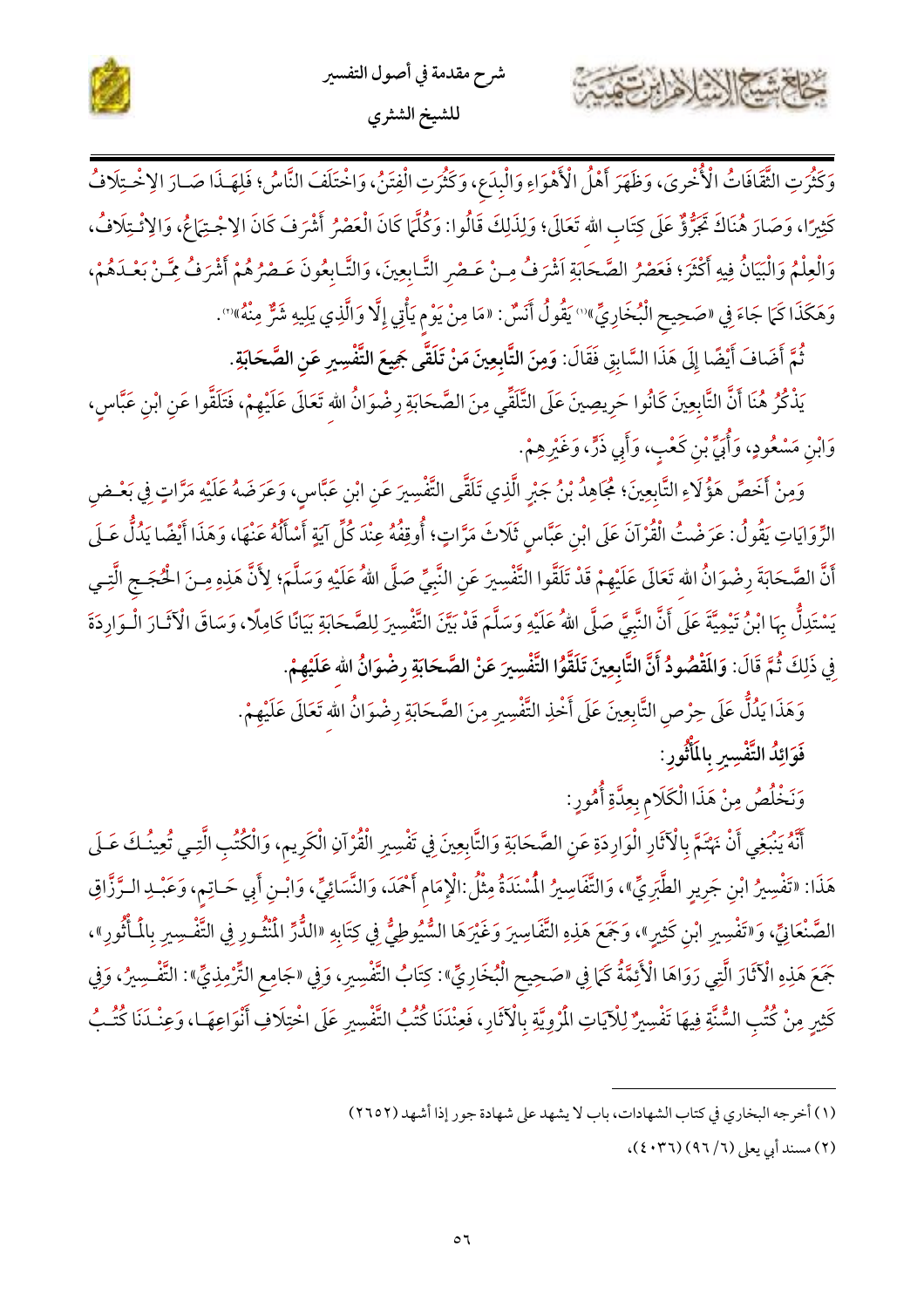

السُّنَّةِ فِيهَا آثَارٌ وَمَرْوِيَّاتٌ عَنِ الصَّحَابَةِ وَالتَّابِعِينَ، وَيَنْبَغِي لِطَالِبِ الْعِلْمِ أَنْ يُعْطِيَهَـا الِاهْـتِهَامَ، وَالْعِنَايَـةَ أَكْثَـرَ مِـنْ غَيْرِهَا، وَأَنْ يُقَدِّمَ تَفْسِيرَ الصَّحَابَةِ عَلَى غَيْرِهِمْ، وَأَنْ يُقَدِّمَ تَفْسِيرَ التَّابِعِينَ عَلَى غَيْرِهِمْ.

وَأَيْضًا الْأَمْرُ الثَّانِي مِمَّا تَقَدَّمَ هَذَا ـ يُعْطِينَا تَعْظِيمَ التَّفْسِيرِ بِالْمَأْثُورِ، وَالْحِرْصَ عَـلَى تَعَلُّمِـهِ، وَدِرَاسَـتِهِ حَتَّـى إِذَا قَرَأْتَ الْكَلِمَةَ الْوَاحِدَةَ عَنِ الصَّحَابَةِ وَالتَّابِعِينَ فِي تَفْسِيرِ الْمُعْنَى تَتَأَمَّلُ فِي هَذِهِ الْكَلِمَةِ؛ لِأَنَّ تَفَاسِيرَ الصَّحَابَةِ تَمَيَّـزَتْ و<br>بأمورٍ:

\* تَمَيَّزَتْ بَسَلَامَتِهَا مِنَ الْبِدَعِ وَالْأَهْوَاءِ.

\* كَذَلِكَ تَمَيَّزَتْ بِقِصَرِ الْكَلَامِ فِيهَا.

حشيج الشلاهابين

\* تَمَيَّزَتْ بِأَنَّهَا مُرْتَبِطَةٌ بِاللُّغَةِ الْعَرَبِيَّةِ ارْتِبَاطًا وَثِيقًا؛ فَتَجِدُ بَعْضَ الصَّحَابَةِ وَالتَّابِعِينَ يُفَسِّرُ الْآيَةَ بِكَلِمَـةٍ وَاحِـدَةٍ مِثْل تَفْسِيرِهِمْ (حَبْلَ الله): بِدِينِ الله، وَهُوَ الْقُرْآنُ أَيْضًا، وَحَبْلُ الله أَيْضًا هُوَ الْجَمَاعَةُ، فَتَأَمَّلْ فِي هَذِهِ الْكَلِمَةِ الْجَمَاعَةِ، وَالْقُرْآنِ، وَدِينِ اللهِ، وَهَكَذَا، وَخَاصَّةً إِذَا كَانَ التَّفْسِيرُ مَرْفُوعًا إِلَى النَّبِيِّ صَلَّى اللهُ عَلَيْهِ وَسَلَّمَ.

وَنَأْخُذُ مِنْ ذَلِكَ أَيْضًا أَنَّ تَفْسِيرَ الصَّحَابَةِ وَالتَّابِعِينَ مُقَدَّمٌ عَلَى غَيْرِهِ مِمَّنْ بَعْدَهُمْ؛ لِأَنَّهُمْ قَدْ تَلَقَّوْهُ عَنِ النَّبِيِّ صَلَّى اللهُ عَلَيْهِ وَسَلَّمَ، وَهُمْ أَحْسَنُ النَّاسِ فَهْمًا وَإِدْرَاكًا، وَأَعْلَمُهُمْ مَعْنًى بِهَا فِي هَذَا الْقُرْآنِ الْكَرِيم.

قَالَ هُنَا أَيْضًا: وَإِنْ كَانُوا قَدْ يَتَكَلَّمُونَ فِي بَعْضٍ ذَلِكَ بِالاسْتِبْاطِ وَالاسْتِدْلَالِ، كَمَا يَتَكَلَّمُـونَ فِي بَعْـضِ الـسُّنَنِ بِالاسْتِنْبَاط وَالاسْتِدْلَالِ.

وَهَذَا مَعْنًى بَيِّنٌّ؛ بِمَعْنَى أَنَّ التَّابِعِينَ رَحِمَهُمُ اللهُ قَدْ يَزِيدُونَ عَـلَى مَـا جَـاءَ عَـنِ الـصَّحَابَةِ فِي التَّفْـسِيرِ وَالْبَيَـانِ، وَالِاسْتِدْلَالِ، وَالِاسْتِنْبَاطِ؛ وَذَلِكَ لِأَنَّ هَذَا قَدْ يَكُونُ أَمْرًا ضَرُورِيًّا يَقْتَضِيهِ الْحَالُ بِمَعْنَـى أَنَّ فِي عَـصْرِ التَّـابِعِينَ قَـدْ جَدَّتْ أُمُّورٌ غَيْرُ الَّتِي كَانَتْ فِي عَصْرِ الصَّحَابَةِ، فَهَلْ يَسْكُنُونَ وَلَا يَكُونُ هَا حُكْمٌ، أَوْ لَيْسَ هَا مَعْنَى؟

وَهَكَذا مَنْ جَاءَ مِنْ بَعْدِ عَصْرِ التَّابِعِينَ قَدْ يَسْتَنْبِطُ أَشْيَاءَ لَمْ يَسْتَنْبِطْهَا الصَّحَابَةُ وَالتَّابِعُونَ، وَلَيْسَ فِيهَا نَصٌّ مِنْ كِتَابِ أَوْ مُنَّةٍ، فَلَابُدَّ مِنَ اجْتِهَادٍ؛ وَلِهَذَا قَـالَ اللهُ تَعَـالَى: {لَعَلِمَـهُ الَّـٰذِينَ يَـسْتَنبِطُونَهُ مِـنْهُمْ}"، فَـَمَا قَـالَ الـصَّحَابَةُ فَـ{لَعَلِمَهُ}؛ أَيْ أَهْلِ الْعِلْمِ كَمَا جَاءَ عَصْرُ التَّابِعِينَ، وَاسْتَجَلَّتْ فِيهِ أُمُورٌ لَمْ تَكُـنْ فِي عَـصْرِ الـصَّحَابَةِ، وَهُنَـا يَجْتَهِـدُ لِلْعِلْمِ، وَيَرْجِعُ إِلَى أُصُولِ الْأَدِلَّةِ.

<sup>(</sup>١) سورة النساء: ٨٣.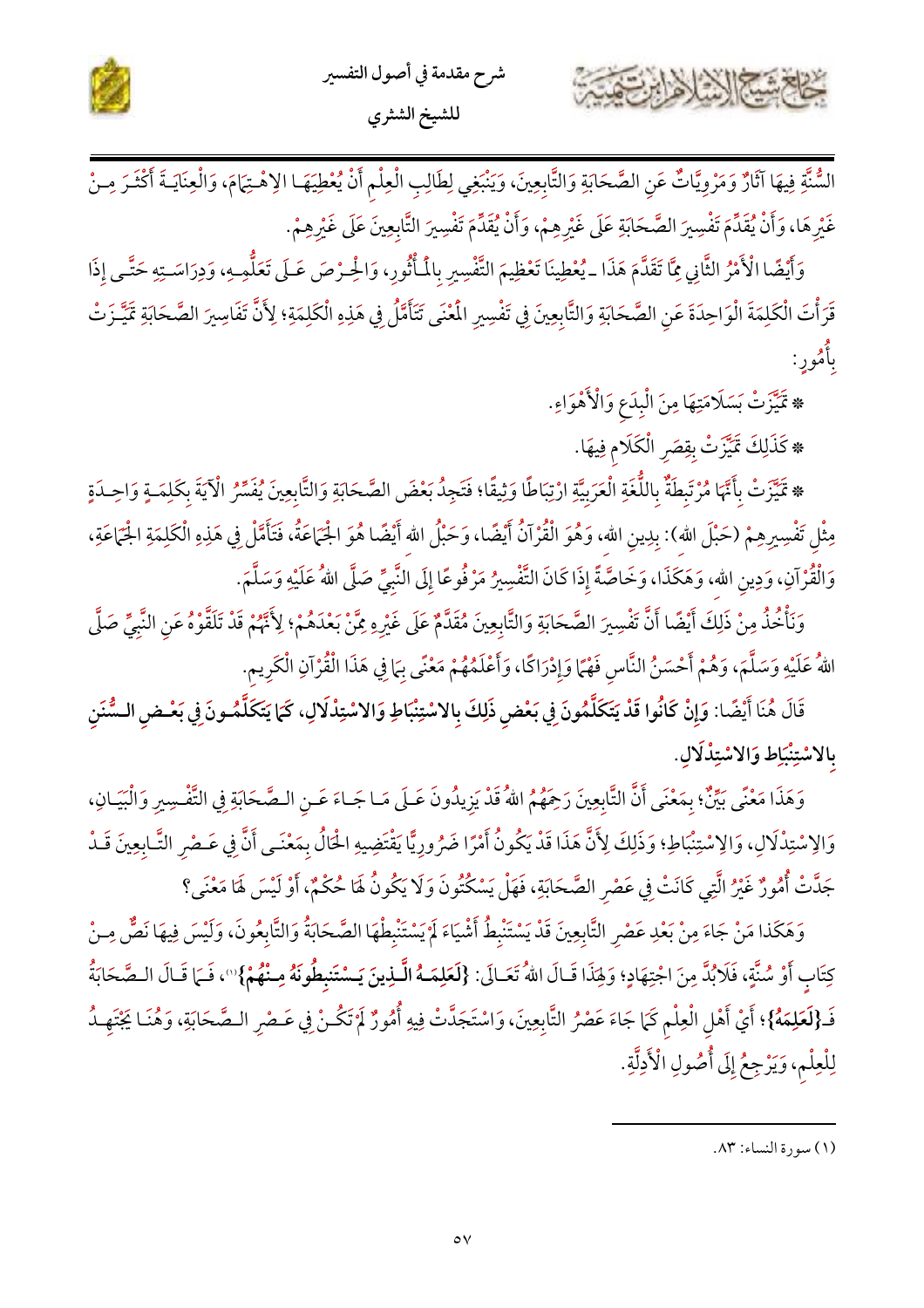



وَفِي عَصْرِنَا هَذَا حَدَثَتْ أُمُورٌ لَمْ تَكُنْ فِي عَهْدِ سَلَفِنَا، وَلَمْ يَعْرِفُوهَا مِنَ الْمُخْتَرَعَـاتِ، وَالْمُسْتَجَدَّاتِ، وَالْقَـضَايَا، وَالْأَحْكَامِ الْمُزَوَّرَةِ، فَلَابُدَّ لِلْإِنْسَانِ أَنْ يُمْعِنَ نَظَرَهُ فِي أَدِلَّةِ الشَّرْعِ، وَيَسْتَنْبِطَ الْحُكْمَ مِنْ هَذِهِ الْأَحْكَـامِ، وَلَا يُقَـالُ إِنَّ هَذَا حُكْمٌ لَمْ يَأْتِ بِهِ الصَّحَابَةُ، وَلَا التَّابِعُونَ فَلَوْ جَاءَ إِنْسَانٌ، وَقَالَ: مَا الدَّلِيلُ عَلَى حُرْمَةِ الدُّخَانِ مَعَ أَنَّـهُ لَمْ يُحَرِّمْـهُ الصَّحَابَةُ وَلَا التَّابِعُونَ، وَلَمْ يَظْهَرْ فِي عَصْرِهِمْ؟

لَكِنْ عِنْدَنَا عُمُومَاتٌ، وَأَدِلَّةٌ فَنَرْجِعُ إِلَى هَذِهِ الْعُمُومَاتِ، وَنَسْتَنْبِطُ مِنْهَا الْحُكْمَ، وَهَكَذَا الْمُخَدِّرَاتُ؛ أَيْ إِنَّهُمْ إِمَّا أَنْ يُلْحِقُوا هَذَا بِدَلِيلِ شَرْعِيٍّ، أَوْ بِقِيَاسٍ يَرَاهُ الْعُلَمَاءُ، وَهَذَا هُوَ مَعْنَى كَلامِ الشَّيْخِ بِقَوْلِهِ: قَــلْـ يَتَكَلَّمُــونَ فِي بَعْــضِ ذَلِكَ؛ أَيْ التَّابِعُونَ بِالاسْتِنْبَاطِ وَالاسْتِذْلَالِ

قَالَ الْمُؤَلِّفُ رَحِمَهُ اللهُ:

كالاشتعال الأراوين

## فَضَلَ

[فِي اخْتِلَافِ السَّلَفِ فِي التَّفْسِيرِ، وَأَنَّهُ اخْتِلَافُ تَنَوُّعٍ]

الخِلَافُ بَيْنَ السَّلَفِ فِي التَّفْسِيرِ قَلِيلٌ، وَخِلَافُهُمْ فِي الأَحْكَام أَكْثَرُ مِنْ خِلَافِهِمْ فِي التَّفْسِيرِ، وَغَالِبُ مَـا يَـصِحُّ عَنْهُمْ مِنَ الخِلَافِ يَرْجِعُ إِلَى اخْتِلَافِ تَنَوُّعِ لَا اخْتِلَافِ تَضَادٍّ؛ وَذَلِكَ صِنْفَانِ؛

هَذَا هُوَ الْفَصْلُ الثَّانِي فِي اخْتِلَافِ السَّلَفِ فِي التَّفْسِيرِ، وَالْمَؤَلِّفُ رَحِمَهُ اللهُ سَاقَ هُنَا اخْتِلَافَ السَّلَفِ فِي التَّفْسِيرِ، كَمَا تَقَدَّمَ أَنَّ النِّزَاعَ فِي التَّفْسِيرِ بَيْنَ الصَّحَابَةِ قَلِيلٌ، وَخِلَافُهُمْ فِي الْأَحْكَامِ أَكْثَرُ، وَأَغْلَبُ مَا يَصْدُرُ عَنْهُمْ مِنَ الْخِلَافِ اخْتِلَافُ تَنَوُّع؛ لِأَنَّ الِاخْتِلَافَ عَلَى نَوْعَيْنِ:

اخْتِلَافِ تَضَادًّ، وَاخْتِلَافِ تَنَوُّع

وَقَالَ: إِنَّ اخْتِلَافَ التَّنَوُّعِ صِنْفَانِ، وَاخْتِلَافَ التَّضَادِّ هُوَ الَّذِي لَا يُمْكِنُ الجُمْعُ بَيْنَهُمَا، فَإِذَا جَـاءَ قَـوْلَانِ فَـلَا يَصِحُّ الْجَمْعُ بَيْنَهُمَا؛ لِأَنَّ الضِّدَّيْنِ لَا يَجْتَمِعَانِ.

وَأَمَّا التَّنَوُّعُ فَيُمْكِنُ الْجَمْعُ بَيْنَ الْقَوْلَيْنِ الْمُخْتَلِفَيْنِ؛ لِأَنَّ كُلّ وَاحِدٍ ذَكَرَ نَوْعًا مِمَّا يَسْتَدِلُّ عَلَيْـهِ اللَّفْـظُ، فَخِـلَافُ التَّنَوُّعِ يُمْكِنُ الْجَمْعُ بَيْنَهُمَا، وَلَا مُنَافَاةَ بَيْنَ الْقَوْلَيْنِ؛ لِأَنَّهُ إِذَا جَاءَ فِي: {حَبْلِ الله}، وَقَالَ هُوَ بِمَعْنَى الْقُرْآنِ، أَوْ بِمَعْنَى الْإِسْلَامِ فَهُنَا يُمْكِنُ الْجَمْعُ بَيْنَهُمَا، وَهَذَا اخْتِلَافُ التَّنَوُّعِ الَّذِي يَقْصِدُهُ ابْنُ تَيْمِيَّةَ رَحِمَهُ اللهُ بِأَنَّ اخْتِلَافَ الصَّحَابَةِ فِي التَّفْسِيرِ اخْتِلَافُ تَنَوُّع؛ وَلِهَذَا مَنْ يَقْرَأُ فِي «تَفْسِيرِ الطَّبَرِيِّ»، أَوْ غَـيْرِهِ مِـنَ التَّفَاسِـيرِ يَجِـدُ الْخِـلَافَ (وَقَـدِ اخْتَلَـفَ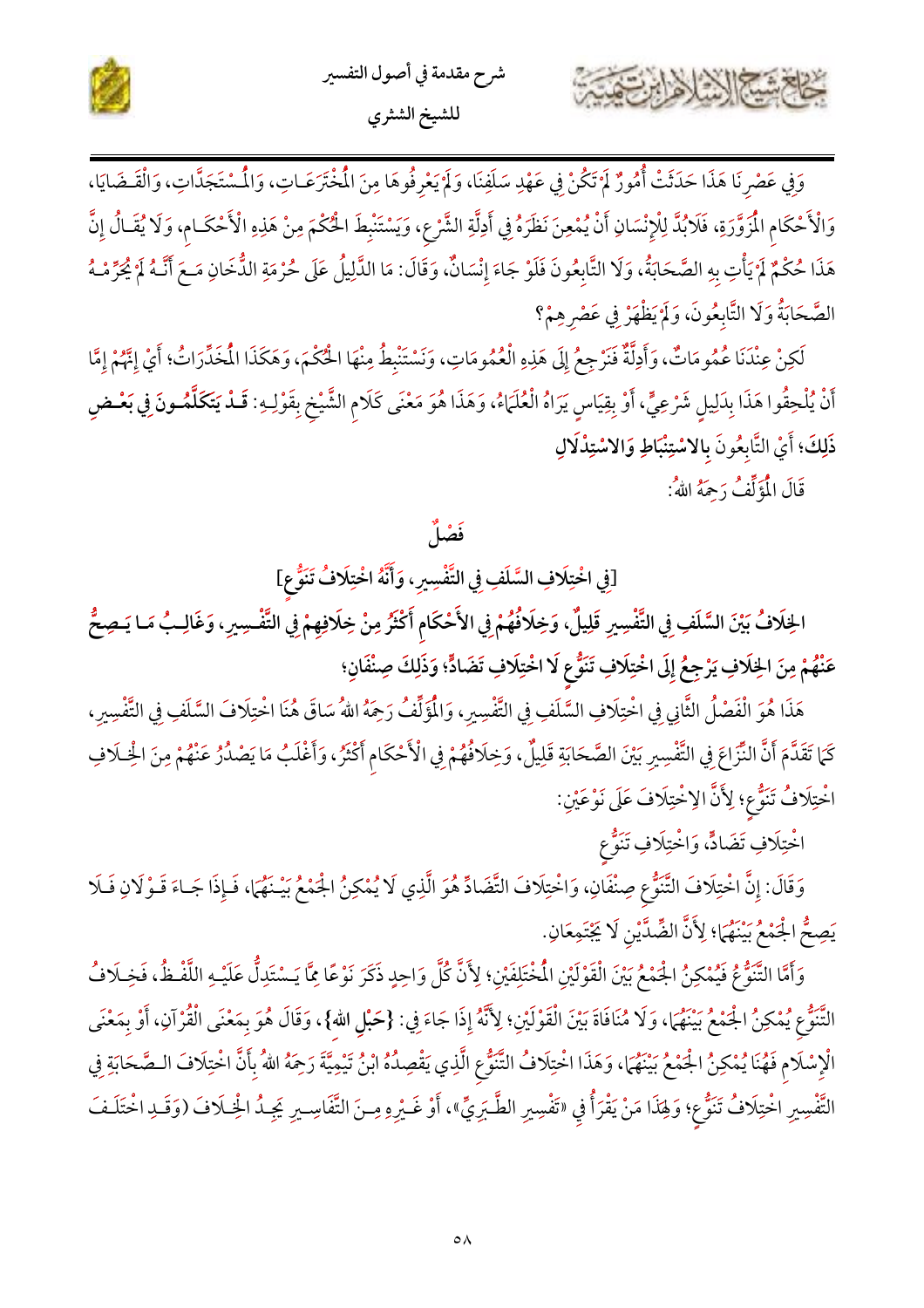



الْمُشِّرُونَ فِي هَذِهِ الْآيَةِ عَلَى خَمْسَةِ أَقْوَالٍ . . . ).

كَذَلِكَ أَيْضًا فِي بَعْضِ الْأَحْكَامِ الشَّرْعِيَّةِ، فَإِذَا جِئْنَا مَثَلًا إِلَى دُعَاءِ الِاسْتِفْتَاح فِي الصَّلَاةِ فَنَجِدُ فِيهِ أَلْفَاظًا مُخْتَلَفًـا فِيهَا، وَهَذَا اخْتِلَافُ تَنَوُّع أَيْضًا لَا تَضَادَّ، وَكَذَلِكَ فِي أَلْفَاظِ التَّشَهُّدِ، وَكَذَلِكَ فِي صَلَاةِ الخُوْفِ، وَتَكْبِيرَاتِ الْعِيدِ، وَالِاسْتِسْقَاءِ، وَكَذَلِكَ الِاخْتِلَافُ فِي الْقِرَاءَاتِ.

قَالَ شَيْخُ الْإِسْلَامِ رَحِمَهُ اللهُ: وَخِلَافُهُمْ فِي الأَحْكَامِ أَكْثَرُ مِنْ خِلَافِهِمْ فِي التَّفْسِيرِ.

وَذَلِكَ؛ لِأَنَّ الِاخْتِلَافَ فِي الْأَحْكَام مَبْنِيٌّ عَلَى الِاجْتِهَادِ، وَالنَّظَرِ، وَالِاسْتِدْلَالِ، وَالْقِيَاسِ، وَعَلَى الِاخْتِلَافِ فِي الْفَهْم، فَهَذَا عِنْدَهُ مِنَ الِاخْتِلَافِ فِي الْفَهْمِ مَا لَيْسَ عِنْدَ هَذَا، وَهَذَا يَجْتَهِدُ فِي الْحُكْمِ بِنَاءً عَـلَى أَدِلَّـةٍ، وَالِاخْـتِلَافُ فِي هَذَا كَثِيرٌ كَمَا اخْتَلَفَ الصَّحَابَةُ رِضْوَانُ الله تَعَالَى عَلَيْهِمْ فِي صَلَاةِ الْعَصْرِ فِي غَزْوَةِ بَنِي قُرَيْظَةَ؛ فَبَعْـضُهُمْ صَــلَّاهَا فِي أَوَّلِ الْوَقْتِ، وَبَعْضُهُمْ صَلَّاهَا فِي آخِرِهِ".

فَقَوْلُ شَيْخِ الْإِسْلَامِ هُنَا وَخِلَافُهُمْ فِي الأَحْكَامِ أَكْثَرُ؛ هَذَا مِنْ بَابِ التَّقْرِيبِ لِلْمَعْنَى، وَلَيْسَ دَاخِلًا فِي كَلَامِهِمْ في التَّفْسِيرِ.

قَالَ الْمُؤَلِّفُ رَحِمَهُ اللهُ: وذلك صنفان: أَحَدُهُمَا: أَنْ يُعَبِّرَ كُلُّ وَاحِدٍ مِنْهُمَا عَنْ الْمَرَادِ بِعِبَـارَةِ غَـيْرِ عِبَـارَةِ صَـاحِبِهِ؛ تَدُلُّ عَلَى مَعْنًى فِي الْمَسَمَّى غَيْرِ المَعْنَى الآخَرِ، مَعَ اتِّحَادِ الْمُسَمَّى، بِمَنْزِلَةِ الأَسْمَاءِ الْمُتَكَافِئَةِ الَّتِي بَـيْنَ الْمُرَادِفَـةِ وَالْمُبَايِنَـةِ، كَمَا قِيلَ فِي اسْمِ السَّيْفِ: الصَّارِمُ وَالْمُهَنَّدُ. وَذَلِكَ مِثْلُ أَسْـمَاءِ الله الْحُـسْنَى، وَأَسْـمَاءِ رَسُـولِهِ صـلى الله عليـه وسـلم، وَأَسْمَاءِ القُرْآنِ؛ فَإِنَّ أَسْمَاءَ الله كُلَّهَا تَدُلُّ عَلَى مُسَمًّى وَاحِدٍ.

فِي هَذَا الْمُقْطَعِ بَدَأَ شَيْخُ الْإِسْلَامِ يَذْكُرُ الْمُقْطَعَ الْأَوَّلَ مِنْ أَنْوَاعِ اخْتِلَافِ التَّنَوُّعِ فَيَقُولُ: أَنْ يُعَبِّرَ كُلُّ وَاحِدٍ مِـنْهُمَا عَنْ الْمَرَادِ بِعِبَارَةِ غَيْرِ عِبَارَةِ صَاحِبِهِ.

فَاخْتِلَافُ التَّنَـوُّعِ لَا يَكُـونُ أَحَـدَ الْقَـوْلَيْنِ فِي مَعْنَـى الْأَوَّلِ، لَكِـنَّ الْعِبَـارَتَيْنِ مُخْتَلِفَتَـانِ، فَـإِذَا قَـالَ اللهُ تَعَـالَى: {وَاعْتَصِمُواْ بِحَبْلِ الله جَمِيعاً وَلاَ تَفَرَّقُواْ}؛ فَحَبْلُ الله قِيلَ: الْقُرْآنُ، وَقِيلَ: الْإِسْلَامُ، وَقِيلَ: الْإِخْلَاصُ، وَقِيلَ: عَهْـدُ الله، وَقِيلَ: أَمْرُ الله وَطَاعَتُهُ فَهُنَا نَجِدُ أَنَّ كُلَّ وَاحِدٍ عَبَّرَ بِنَوْعٍ مِنْ أَنْوَاعِ التَّفْسِيرِ.

<sup>(</sup>١) أخرجه البخاري في كتاب المغازي، باب مرجع النبي صلى الله عليه وسلم من الأحزاب (٤١١٩) ومسلم في كتاب الجهاد والسير، باب المبادرة بالغزو وتقديم أهم الأمرين (١٧٧٠).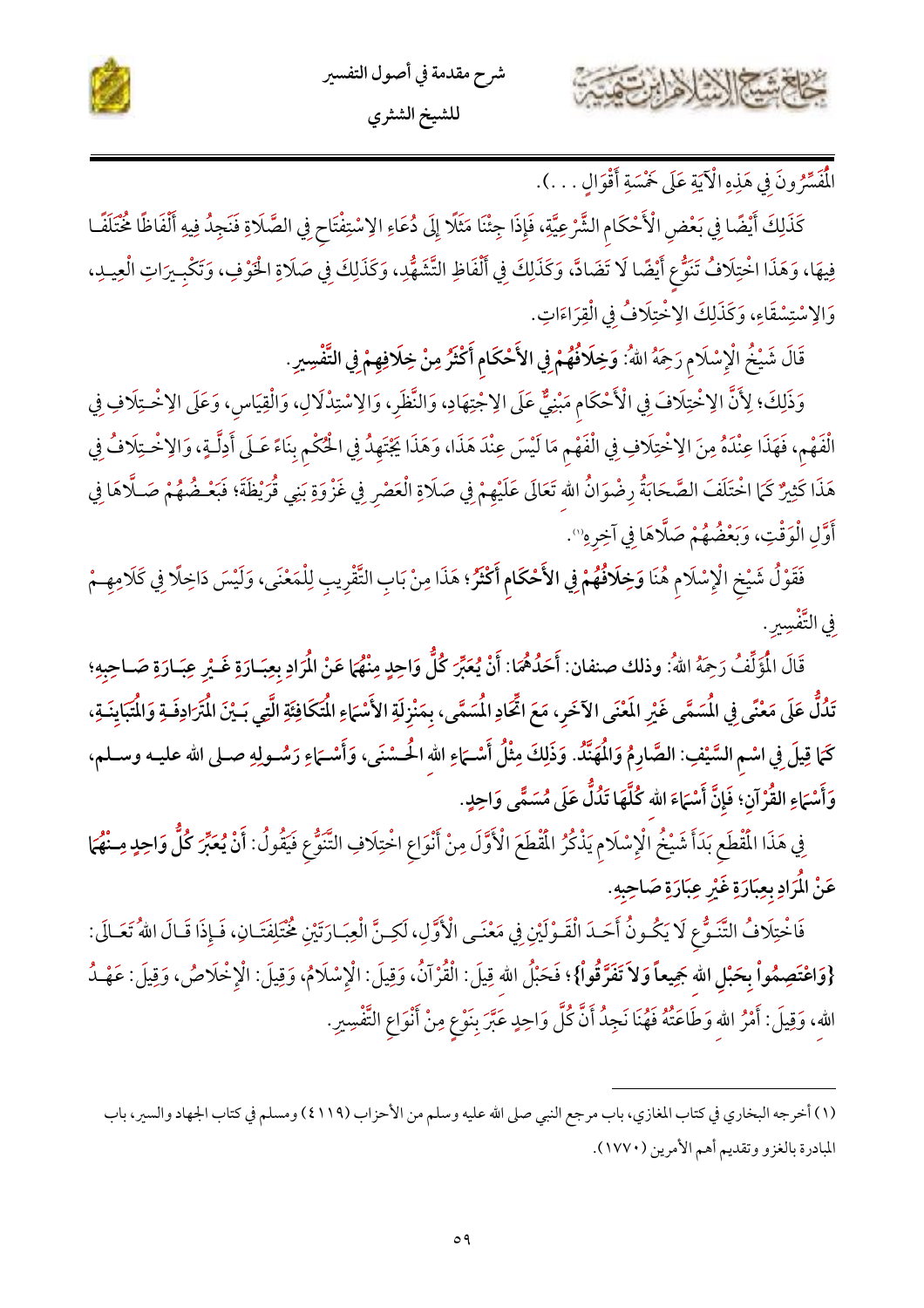



مِثَالٌ آخَرُ: قَوْلُهُ تَعَالَى: {اهْدِنَا الصِّرَاطَ الْمُسْتَقِيمَ}"؛ فَمِنْهُمْ مَنْ قَالَ: إِنَّ الصِّرَاطَ هُوَ السُّنَّةُ، وَمِنْهُمْ مَـنْ قَـالَ: الصِّرَاطَ هُوَ الْقُرْآنُ، وَمِنْهُمْ مَنْ قَالَ: الصِّرَاطُ هُوَ الْإِسْلَامُ، فَهَذِهِ الْأَقْوَالُ الثَّلَاثَةُ لَيْسَ بَيْنَهَا تَضَادٌّ؛ لِأَنَّهُ لَا يُمْكِنُ أَنْ يَكُونَ الْإِسْلَامُ بِلَا سُنَّةٍ، وَلَا يُمْكِنُ أَنْ يَكُونَ قُرْآنًا بِلَا سُنَّةٍ، بِلَا إِسْلَامٍ، فَكُلُّهَا بِمَعْنًى وَاحِدٍ لَكِنَّ كُلَّ وَاحِدٍ عَبَّرَ عَنِ الْمُنِّي بِمَا يَدْخُلُ فِي الْمُرَادِ.

وَمِثْلُ ذَلِكَ أَيْضًا قَوْلُهُ تَعَالَى: {فَلاَ رَفَثَ وَلاَ فُسُوقَ وَلاَ جِدَالَ فِي الْحُجِّ}"؟ قَالُوا: الْفُسُوقُ هُوَ بِمَعْنَى السِّبَابِ، وَبِمَعْنَى التَّنَابُزِ بِالْأَلْقَابِ، وَبِمَعْنَى الْمَاصِي، فَلَيْسَ هُنَاكَ اخْتِلَافٌ بَيْنَهَا، وَإِنْ كَانَتْ كَلِمَةُ الْمَاصِي تَشْمَلُ كُلَّ هَـذَا فَيَكُونُ هُنَا الِاخْتِيَارُ؛ فَكَلِمَةُ الْمَعَاصِي تَؤُولُ إِلَى مَعْنًى وَاحِدٍ، وَهُوَ الْمَرَادُ بِالْفُسُوقِ.

وَهُنَاكَ نَوْعٌ اَخَرُ سَيَأْتِي؛ وَهُوَ أَنْ يَكُونَ أَحَدُ الْقَوْلَيْنِ مُخْتَلِفَيْنِ؛ يَعْنِي: هَذَا الْقَوْلُ صَحِيحٌ، وَهَذَا صَحِيحٌ، وَهُـوَ سَيَأْتِي فِي النَّوْعِ الثَّانِي.

ثُمَّ قَالَ هُنَا: بِعِبَارَةِ غَيْرِ عِبَارَةِ صَاحِبِهِ، تَدُلُّ عَلَى مَعْنًى فِي الْمُسَمَّى.

٢

فَالِاتِّحَادُ فِي الْمُسَمَّى الْمُقَلِّم هُوَ كَلِمَةُ الْفُسُوقِ بِمَنْزِلَةِ الْأَسْمَاءِ الْمُتَكافِئَةِ الَّتِي بَيْنَ الْمُتَرَادِفَةِ وَالْمُتبَايِنَةِ كَمَا قِيلَ فِي اسْمِ السَّيْفِ: السَّيْفُ هُوَ الْمَهَنَّدُ، وَهُوَ الصَّارِمُ، وَالْقَاتِلُ، فَهَذَا كُلُّهُ مَعْنًى وَاحِدٌ.

قَالَ: وَذَلِكَ مِثْلُ أَسْمَاءِ الله الْحُسْنَى، وَأَسْمَاءِ رَسُولِهِ صلى الله عليه وسلم، وَأَسْمَاءِ القُرْآنِ.

فَأَسْهَاءُ الله تَعَالَى كَثِيرَةٌ، وَمُتَعَدِّدَةٌ كَمَا قَالَ صَلَّى اللهُ عَلَيْهِ وَسَلَّمَ: «إِنَّ للهِ تِسْعَةً وَتِسْعِينَ اسْمًا مَنْ أَحْصَاهَا دَخَلَ المتوت<sub>ق)</sub>ن

وَأَسْهَاءُ الْقُرْآنِ كَثِيرَةٌ وَمُتَعَدِّدَةٌ، وَأَسْهَاءُ الرَّسُولِ صَلَّى اللهُ عَلَيْهِ وَسَلَّمَ كَثِيرَةٌ وَمُتَعَدِّدَةٌ.

فَأَسْهَاءُ الله تَعَالَى كَثِيرَةٌ، لَكِنِ الْمُعْنَى وَاحِدٌ مِنْ حَيْثُ دَلَالَتِهَا عَلَى الذَّاتِ، لَكِنَّهَا مُتبَايِنَةٌ مِنْ حَيْثُ اخْتِصَاصِ كُلِّ اسْمٍ بِمَعْنًى؛ فَإِذَا جِئْنَا لِلرَّحْمَنِ، وَلِلْعَلِيمِ، وَلِلسَّمِيعِ، وَلِلْبَصِيرِ وَجَدْنَاهَا كُلَّهَا للهِ تَعَالَى، وَمُسَمَّاهَا وَاحِدًا؛ تَـدُلُّ عَـلَى اسْمِ الله تَعَالَى «الله» الَّذِي هُوَ جَامِعٌ لِصِفَاتِ الله جَلَّ وَعَلَا، لَكِنْ كُلٌّ مِنْهَا يَدُلُّ عَلَى مَعْنًى.

(٣) أخرجه البخاري في كتاب الشروط، باب ما يجوز من الاشتراط والثنيا في الإقرار والشروط التي يتعارفها الناس بينهم وإذا قال مائة إلا واحدة أو ثنتين (٢٧٣٦) ومسلم في كتاب الذكر والدعاء والتوبة والاستغفار، باب في أسماء الله تعالى وفضل من أحصاها (٢٦٧٧).

<sup>(</sup>١) سورة الفاتحة: ٦.

<sup>(</sup>٢) سورة البقرة: ١٩٧.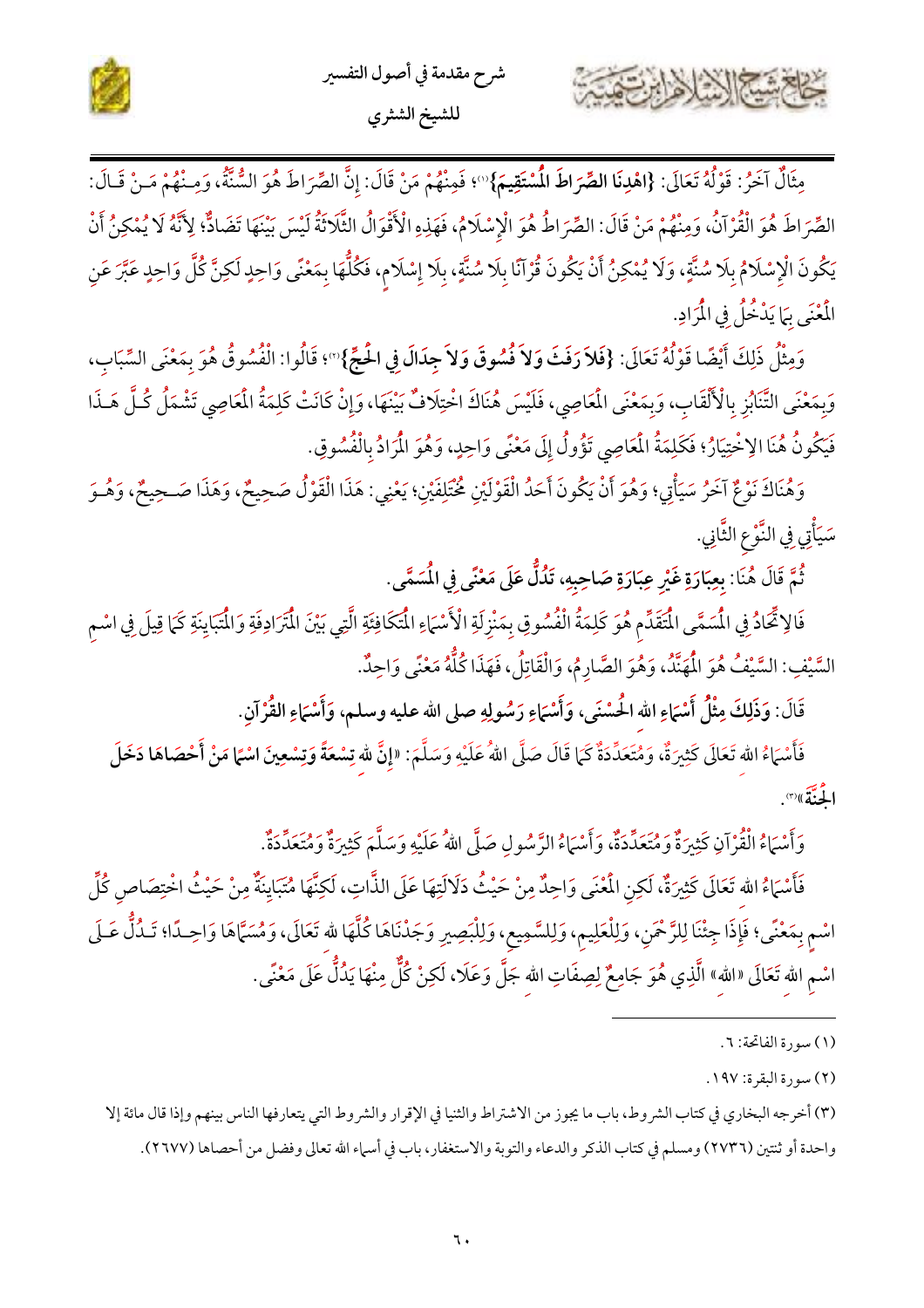



وَكَذَلِكَ أَسْهَاءُ الرَّسُولِ صَلَّى اللهُ عَلَيْهِ وَسَلَّمَ مُتَعَدِّدَةٌ بِاعْتِبَارِ دَلَالَتِهَا عَلَى الذَّاتِ فَهُوَ صَلَّى اللهُ عَلَيْهِ وَسَلَّمَ اسْمُهُ مُهَدِّ، وَاسْمُهُ أَحْمَدُ، وَاسْمُهُ الصَّادِقُ، وَالْمُصْطَفَى، وَغَيْرُ ذَلِكَ، لَكِنَّهَا مُتَرَادِفَةٌ بِاعْتِبَارِ مَـا دَلَّ عَلَيْهَـا كُـلُّ اسْـم مِـنْ بره <sup>م</sup>حمد .

وَهَكَذَا فِي أَسْهَاءِ الْقُرْآنِ الْكَرِيم فَقَدْ تَقَدَّمَ الْكَلَامُ بِأَنَّ أَصْرَحَ اسْهَانِ لِلْقُرْآنِ الْكَرِيم؛ هُمَا الْكِتَابُ، وَالْقُرْآنُ، وَمَـا بَعْدَهُ مِنَ الْأَسْهَاءِ مِنَ الْفُرْقَانِ، وَالْهُدَى، وَالْبَيَانِ، هِيَ أَوْصَافٌ لِهَذَيْنِ الإسْمَيْنِ.

فَصِفَاتُ الله تَعَالَى عَلَى أَنْوَاع:

حشيهم الشاهاين

وَهُنَا قَاعِدَةٌ فِي بَابِ الْعَقِيدَةِ فِي أَسْهَاءِ الله تَعَالَى لَيْسَ هَذَا مَكَانَهَا، لَكِنَّنَا نَعْرِضُهَا بِاخْتِصَارِ :

فَصِفَاتُ الله تَعَالَى عَلَى أَنْوَاعٍ مِنْ حَيْثُ إِثْبَاتِهَا وَنَفْيِهَا؛ فَهُنَاكَ صِفَاتٌ ثُبُوتِيَّةٌ لله جَلَّ وَعَلَا: ۚ وَهِـيَ مَـا أَثْبَتَهَـا اللهُ تَعَالَى لِنَفْسِهِ، وَأَثْبَتَهَا لَهُ رَسُولُهُ صَلَّى اللهُ عَلَيْهِ وَسَلَّمَ، وَهِيَ تَدُلُّ عَلَى الْكَـمَالِ، وَالْجَـرَالِ، وَالْجَـمَالِ كَـصِفَةِ النُّـزُولِ، وَالِإِسْتِوَاءِ، فَهَذِهِ صِفَاتٌ ثُبُوتِيَّةٌ مِنْ حَيْثُ إِثْبَاتِهَا وَنَفْيِهَا.

وَصِفَاتٌ سَلْبِيَّةٌ: وَهِيَ مَا نَفَاهُ اللهُ تَعَالَى عَنْ نَفْسِهِ، أَوْ نَفَاهُ عَنْهُ رَسُـولُهُ صَـلَّى اللهُ عَلَيْـهِ وَسَـلَّمَ قَـالَ تَعَـالَى: {لاَ تَأْخُذُهُ سِنَةٌ وَلاَ نَوْمٌ}'')، هَذِهِ صِفَةٌ سَلْبِيَّةٌ، وَجَاءَتْ بِلَفْظِ النَّفْيِ وَالنَّهْيِ قَالَ تَعَالَى: {لاَ تَأْخُذُهُ سِنةٌ وَلاَ نَـوْمٌ}، هَـذَا الْأَوَّلُ: مِنْ حِيْثُ إِثْبَاتِهَا وَنَفْيهَا.

الثَّانِي: مِنْ حَيْثُ تَعَلَّقِهَا بِذَاتِ الله تَعَالَى وَأَفْعَالِهِ، هُنَاكَ صِفَاتٌ ذَاتِيَّةٌ لله جَلَّ وَعَزَّ مُتَّصِفٌ بِهَا، وَلَا يَزَالُ مُتَّصِفٌ بِهَا؛ كَالْعِلْمِ، وَالْقُدْرَةِ، وَالسَّمْعِ، وَالْحَيَاةِ، وَغَيْرِهَا، هَـلِهِ الـصِّفَاتُ الذَّاتِيَّـةُ، وَالـصِّفَاتُ الْفِعْلِيَّـةُ؛ وَهِـيَ الـصِّفَاتُ الْمَعَلَّقَةُ بِمَشِيئَتِهِ جَلَّ جَلَالَهُ إِنْ شَاءَ فَعَلَهَـا، وَإِنْ لَمْ يَـشَأْ لَمْ يَفْعَلْهَـا؛ كَـصِفَةِ النُّـزُولِ، وَالْفَـرَح، وَالـضَّحِكِ، وَهَـذِهِ الصِّفَاتُ الْفِعْلِيَّةُ تُسَمَّى صِفَاتٍ اخْتِيَارِيَّةً فِي بَابِ الِاعْتِقَادِ.

> وَالصِّفَاتُ الْفِعْلِيَّةُ أَيْضًا ضَرْبَانِ: صِفَاتٌ لَازِمَةٌ: كَالِإِسْتِوَاءِ وَالنُّزُولِ وَالْإِتْيَانِ. وَصِفَاتٌ مُتَعَدِّيَةٌ: كَالْخَلْقِ وَالْإِعْطَاءِ، وَنَحْوِ ذَلِكَ. هَذَا هُوَ مَا يَتَعَلَّقُ بِصِفَاتِ الله تَعَالَى.

> > (١) سورة البقرة: ٢٥٥.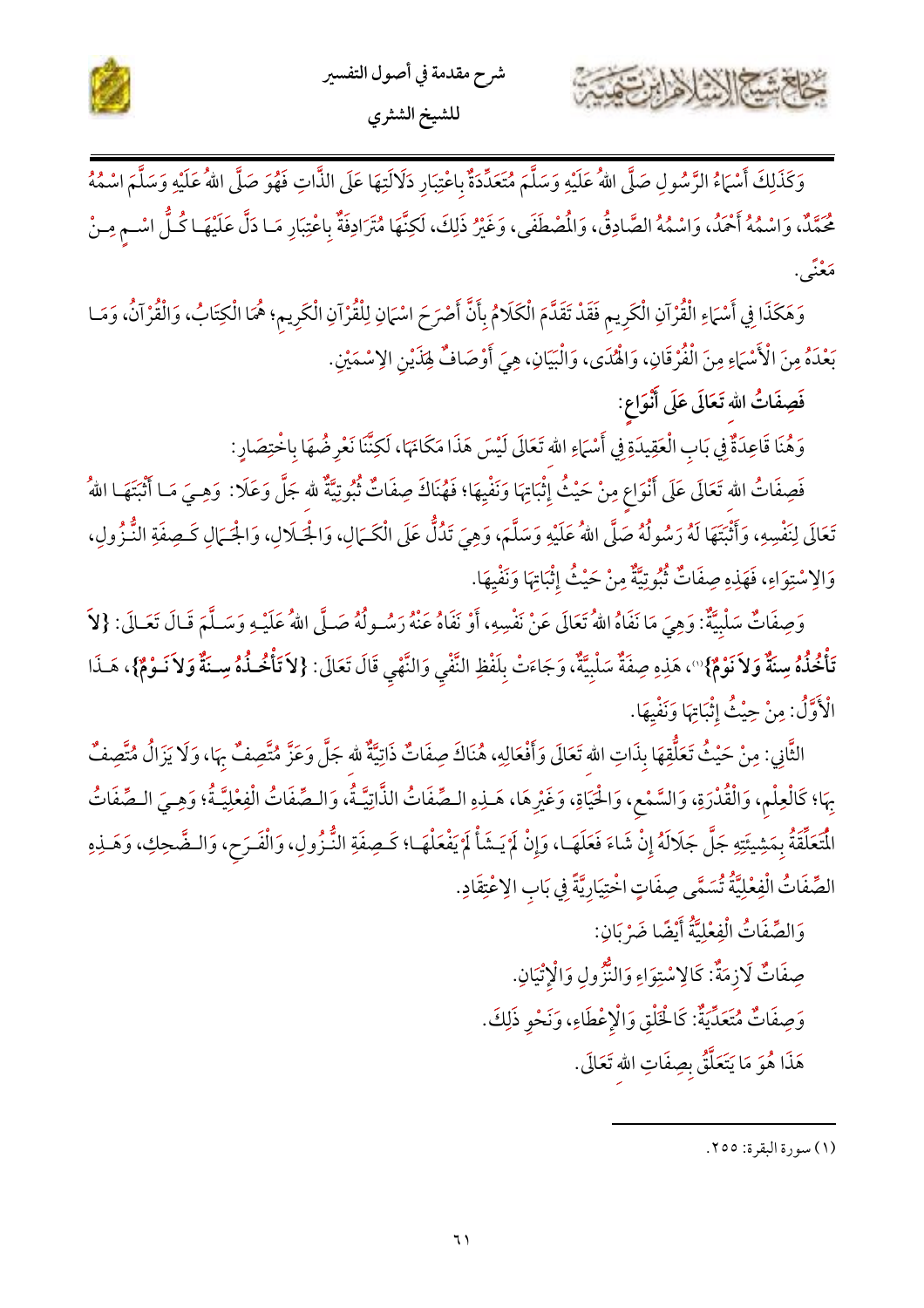



## الأثناية

السُّؤَالُ: مَا هُوَ الِإِخْتِلَافُ الْمُذْمُومُ وَالْمُدُوحُ فِي التَّفْسِيرِ؟

الْجُوَابُ: الِإخْتِلَافُ الْمُدُوحُ هُوَ الْمُنْضَبِطُ بِضَوَابِطِ الشَّرْعِ، وَالِإخْتِلَافُ الْمَذْمُومُ هُـوَ مَـا خَـالَفَ ذَلِكَ مِـنَ اخْتِلَافِ أَهْلِ الْأَهْوَاءِ وَالْبِدَعِ.

السُّؤَالُ: قَالَ تَعَالَى: {وَاتَّقُواْ اللهَ وَيُعَلِّمُكُمُ اللهُ}'' فَمَا الْحِكْمَةُ مِنْ تَكْرَارِ لَفْظِ الْجَلَالَةِ؟

الْجُوَابُ: لَفْظُ الجَلَالَةِ أَيْضًا أَنَّ التَّقْوَى لَا تَكُونُ إِلَّا لله فَيُمْتَثَلُ أَمْرُهُ، وَيُجْتَنَبُ نَهْيُهُ وَيُخْشَى، وَأَنَّ الْعِلْمَ لَا يَكُـونُ إِلَّا مِنَ الله تَعَالَى؛ فَاللهُ تَعَالَى هُوَ الَّذِي يُعَلِّمُ، قَالَ تَعَالَى: {وَاللهُ أَخْرَجَكُم مِّن بُطُونِ أُمَّهَاتِكُمْ لاَ تَعْلَمُونَ شَيْئاً وَجَعَـلَ لَكُمُ الْسَّمْعَ وَالأَبْصَارَ وَالأَفْئِدَةَ لَعَلَّكُمْ تَشْكُرُونَ}"، وَلَوْ قَالَ: وَاتَّقُوا وَاعْلَمُوا اللهَ، لَا يَسْتَقِيمُ السِّيَاقُ.

هَذَا وَاللَّهُ أَعْلَمُ.

<sup>(</sup>١) سورة البقرة: ٢٨٢.

<sup>(</sup>٢) سورة النحل: ٧٨.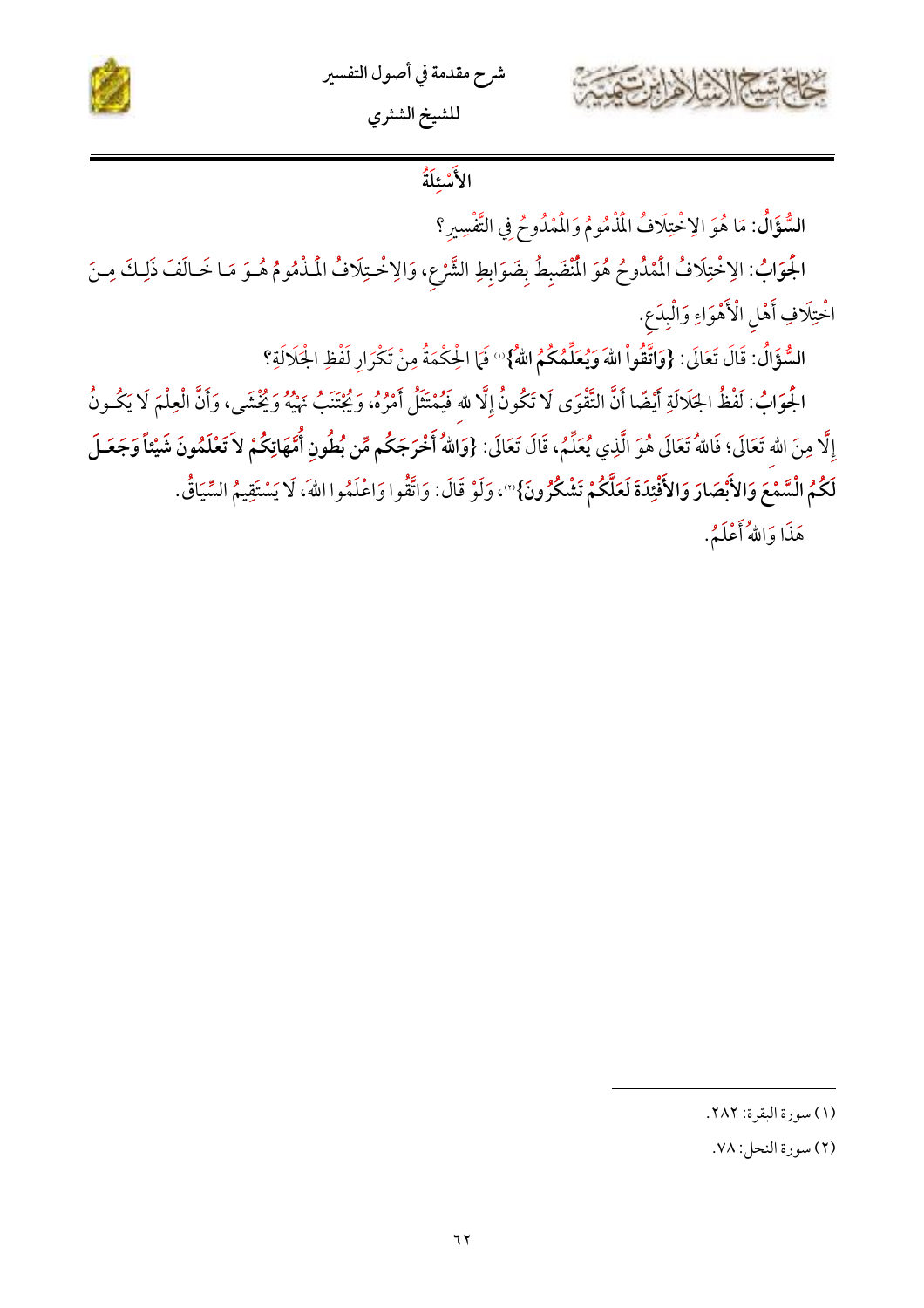





|                  | الفهرسة                                                                            |
|------------------|------------------------------------------------------------------------------------|
|                  | تفسير قوله: {لِتُبَيِّنَ لِلنَّاسِ مَا نُزَّلَ إِلَيْهِمْ}                         |
|                  | مَا جَاءَ عَنِ الصَّحَابَةِ أَنَّهُمْ كَانُوا يَتَعَلَّمُونَ الْقُرْآنَ الْكَرِيمَ |
|                  | الدَّلِيلُ الثَّالِثُ الْآيَاتُ الَّتِي تَحُضُّ عَلَى التَّدَبُّرِ                 |
| ٤                | «مَنْ قَرَأَ حَرْفًا مِنْ كِتَابِ الله فَلَهُ بِهِ حَسَنَةٌ وَالْحُسَنَةُ . »      |
|                  | مَعْنَى قَوْلِهِ: {مُبَارَكٌ}                                                      |
| ٥                | مَعْنَى قَوْلِهِ: {لِّيَدَّبَّرُوا آيَاتِهِ}                                       |
| ٩                | قِلَّةُ النَّزَاعِ بَيْنَ الصَّحَابَةِ فِي تَفْسِيرِ القُرْآنِ                     |
| $\mathbf{\cdot}$ | فَوَائِدُ التَّفْسِيرِ بِالمَأْثُورِ                                               |
| ۱۲               | فَصْلٌ فِي اخْتِلَافِ السَّلَفِ فِي التَّفْسِيرِ ، وَأَنَّهُ اخْتِلَافُ تَنَوُّع   |
| ١٤               | فَصِفَاتُ الله تَعَالَى عَلَى أَنْوَاع                                             |
| ه ۱              | الأشئلة                                                                            |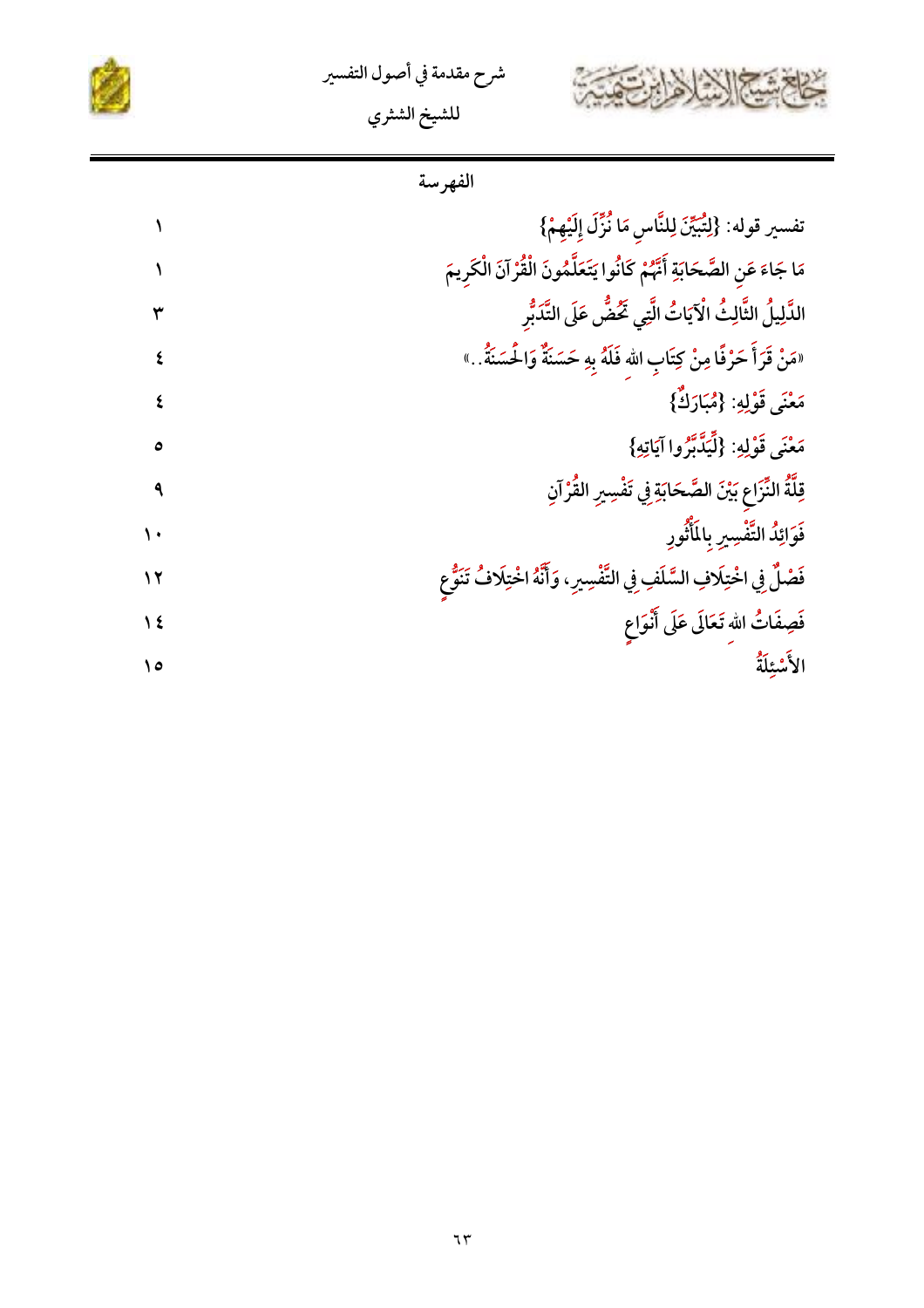



## بِسْم الله الرَّحْمَنِ الرَّحِيم

الْحَمْدُ للهِ رَبِّ الْعَالَمِينَ، وَالصَّلَاةُ وَالسَّلَامُ عَلَى سَيِّدِنَا مُحَمَّدٍ وَعَلَى آلِهِ وَأَصْحَابِهِ، وَمَنْ تَـبِعَهُمْ بِإِحْسَانٍ إِلَى يَـوْمِ الدِّينِ أَمَّا بَعْدُ ..

قَالَ الْمُؤَلِّفُ رَجَمُهُ اللهُ تَعَالَى: فَلَيْسَ دُعَاؤُهُ بِاسْمٍ مِنْ أَسْبَائِهِ الْحُسْنَى مُضَادًّا لِدُعَائِهِ بِاسْمِ آخَرَ؛ بَلْ الأَمْرُ كَــَمَا قَـالَ تَعَالَى: {قُلِ ادْعُواْ اللهَ أَوْ ادْعُواْ الرَّحْمَنَ أَيًّا مَا تَدْعُواْ فَلَهُ الأَسْهَاءُ الحُسْنَى}'''، وَكُلُّ اسْمٍ مِنْ أَسْهَائِهِ يَـدُلُّ عَـلَى الـذَّاتِ الْمُسَّ]ةِ وَعَلَى الصِّفَةِ الَّتِي تَضَمَّنَهَا الاسْمُ؛ كَـ الْعَلِيمِ: يَدُلُّ عَلَى الذَّاتِ وَالْعِلْمِ، وَالْقَدِيرِ : يَدُلُّ عَلَى الـذَّاتِ وَالقُـدْرَةِ، وَالزَّحِيم: يَدُلُّ عَلَى الذَّاتِ وَالزَّحْمَةِ.

دْعَاؤُهُ بِاسْمِ مِنْ أَسْمَائِهِ الْحُسْنَى مِنَ اخْتِلَافِ التَّنَوُّعِ:

هُنَا يَتَكَلَّمُ عَلَى الصِّنْفِ الْأَوَّلِ مِنَ اخْتِلَافِ التَّنَوُّعِ، وَأَنَّ الدُّعَاءَ اسْمٌ مِنْ أَسْهَاءِ الله جَلَّ وَعَـلَا، وَهُـوَ دَاخِـلٌ فِي التَّنَوُّعِ مُسْتَدِلًّا عَلَى ذَلِكَ بِقَوْلِهِ تَعَالَى: {قُلِ ادْعُواْ اللَّهَ أَوِ ادْعُواْ الرَّحْمَنَ أَيّاً مَّا تَـدْعُواْ فَلَـهُ الأَسْــَاءُ الْحَـسْنَى}، {وَللهّ الأَسْمَاءُ الْحُسْنَى فَادْعُوهُ بِهَا}'"؛ لِأَنَّ كُلَّ اسْمٍ مِنْ أَسْهَائِهِ يَدُلُّ عَلَى ذَاتِ الِاسْمِ، وَكُلُّهَا تَرْجِعُ إِلَى اسْمِ الله الَّذِي يَجْمَعُ جَمِيعَ الصِّفَاتِ، وَهُنَا اسْتِطْرَادٌ مِنْ شَيْخِ الْإِسْلَامِ ابْنِ تَيْمِيَّةَ كَمَا سَيَأْتِي أَيْضًا بَعْدَ هَذَا مِنْ بَابِ التَّوْضِـيحِ وَالْبَيَـانِ مِمَّـا مِعِ ۚ لَكَ ذَاتَ الِإِسْم، وَيُبَيِّنُ الصِّفَةَ الَّتِي تَدُلُّ عَلَى هَذِهِ الذَّاتِ.

قَالَ الْمُؤَلِّفُ رَجَهُ اللهُ: وَمَنْ أَنْكَرَ دِلَالَةَ أَسْمَائِهِ عَلَى صِفَاتِهِ مِمَّنْ يَدَّعِي الظَّاهِرَ، فَقَوْلُهُ مِنْ جِنْسِ قَوْلِ غُلَاةِ البَاطِنِيَّةِ الْقَرَامِطَةِ الَّذِينَ يَقُولُونَ: ( لَا يُقَالُ: هُوَ حَيٌّ وَلَا لَيْسَ بِحَيٍّ)؛ بَلْ يَنْفُونَ عَنْهُ النَّقِيضَيْنِ؛ فَإِنَّ أُولَئِكَ القَرَامِطَةَ البَاطِنِيَّةَ لَا يُنْكِرُونَ اسْمًا هُوَ عَلَمٌ مَخْضٌ كَالْمَضْمَرَاتِ؛ وَإِنَّمَا يُنْكِرُونَ مَا فِي أَسْمَائِهِ الْحُسْنَى مِنْ صِفَاتِ الإِثْبَاتِ، فَمَـنْ وَافَقَهُـمْ عَلَى مَقْصُودِهِمْ كَانَ مَعَ دَعْوَاهُ الغُلُوَّ فِي الظَّاهِرِ مُوَافِقًا لِغُلَاةِ البَاطِنِيَّةِ فِي ذَلِكَ، وَلَيْسَ هَذَا مَوْضِعَ بَسْطِ ذَلِكَ.

هَذَا أَيْضًا أَفْتَى بِهِ شَيْخُ الْإِسْلَامِ اسْتِطْرَادًا؛ وَلِأَنَّهُ غَيْرُ دَاخِلٍ فِي التَّفْسِيرِ لَكِنْ مِنْ عَادَةِ شَيْخِ الْإِسْلَامِ ابْنِ تَيْمِيَّـةَ الِاسْتِطْرَادُ فِي بَيَانِ الِاسْتِدْلَالِ وَالِاسْتِشْكَالِ عَلَى بَعْضِ الْقَضَايَا وَالْمَسَائِلِ الْعِلْمِيَّةِ؛ وَلِهَذَا فَإِنَّهُ ضَمَّنَ هَذِهِ «الْمُقَدَّمَـةَ» كَثِيرًا مِنَ المُسَائِلِ الَّتِي لَيْسَ لَهَا عَلَاقَةٌ مُبَاشِرَةٌ بِأُصُولِ وَقَوَاعِدِ التَّفْسِيرِ مِنَ الرِّجَالِ، وَالرُّوَاةِ وَبَعْضِ الْفِرَقِ، وَالْحُكْمِ

(٢) سورة الأعراف: ١٨٠.

<sup>(</sup>١) سورة الإسراء: ١١٠.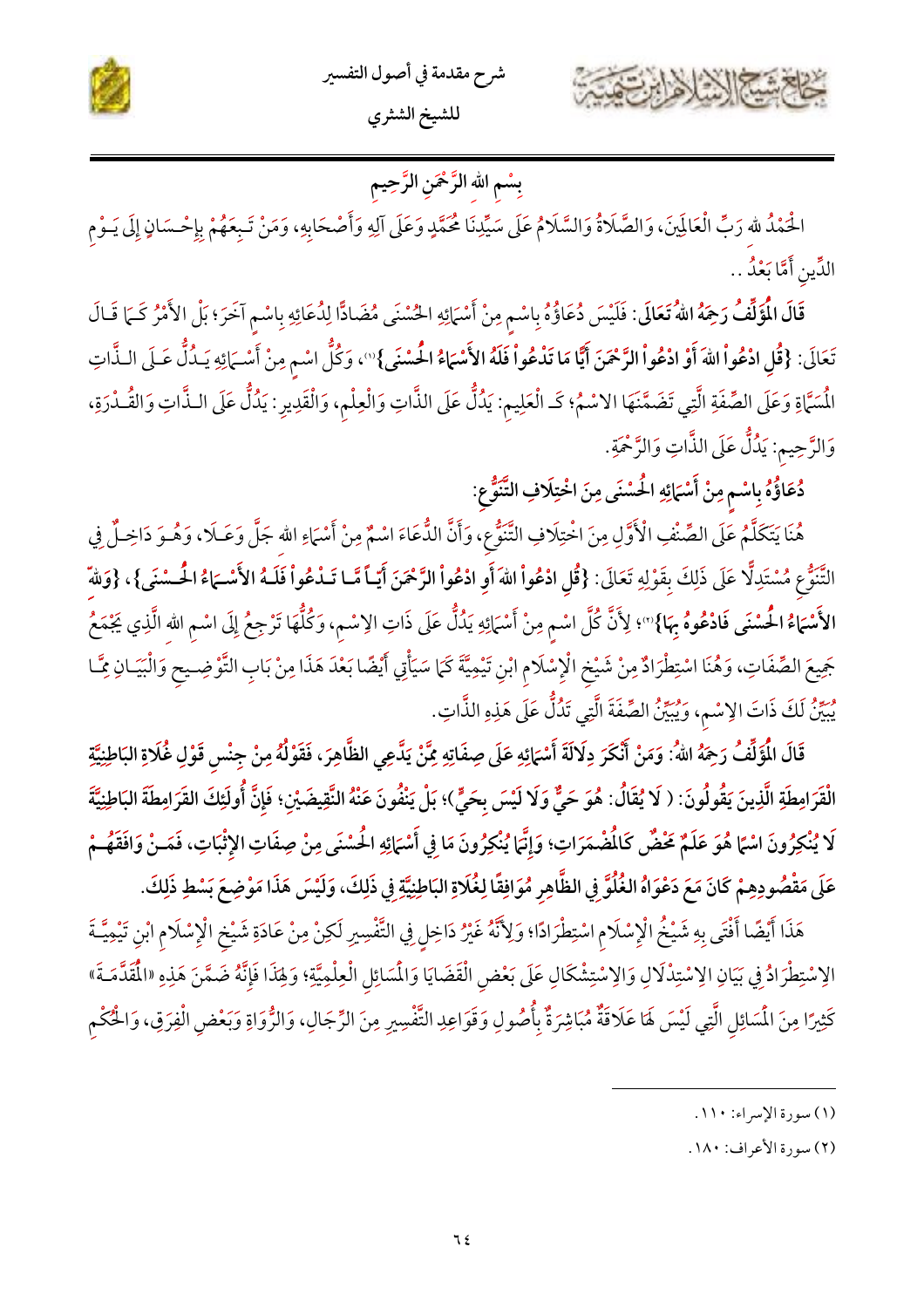



عَلَيْهِمْ، وَكَأَنَّ شَيْخَ الْإِسْلَامِ هُنَا يُشِيرُ إِلَى مَنْهَجِ السَّلَفِ الصَّالِحِ فِي بَابِ الْأَسْهَاءِ وَالصِّفَاتِ؛ أَمَّهُمْ لَا يَخُوضُونَ فِيهَـا كَمَا خَاضَ أَهْلُ الْكَلَام وَالْبِدَعِ فَهُمْ يَقُولُونَ: إِنَّ كَلَامَ الله تَعَالَى مَعْنًى ظَاهِرٌ يَجِبُ اعْتِقَادُهُ، وَلَا يَصِحُّ نَفْيُ الِاسْمِ وَلَا الصِّفَةِ، وَلَا نَفْيُ مَا دَلَّ عَلَيْهِ مِنْ مَعْنًى كَمَا ذَهَبَ إِلَى ذَلِكَ الْمُعْتَزِلَةُ، وَالْبَاطِنِيَّةُ، وَغُلَاةُ الْبَاطِنِيَّةِ، وَالْجَهْمِيَّةِ.

أَسْمَاءُ الله تَعَالَى أَعْلَامٌ، وَأَوْصَافٌ:

كالمشتر الشاهاس

وَأَسْهَاءُ الله تَعَالَى عَلَى الصَّحِيحِ أَنَّهَا أَعْلَامٌ، وَأَوْصَافٌ؛ فَأَعْلَامٌ بِاعْتِبَارِ دَلَالَتِهَا عَلَى الـذَّاتِ، وَأَوْصَـافٌ بِاعْتِبَـارِ دَلَالَتِهَا عَلَى الْمُنْي، فَكُلُّ اسْمٍ مِنْ أَسْهَائِهِ جَلَّ وَعَلَا يَخْتَلِفُ عَنِ الْمُنْي الَّذِي تُجْمِلُهُ الصِّفَةُ الْأُخْرَى، فَكُلُّ صِفَةٍ مِـنْ صِفَاتِ الله تَعَالَى هَا مَعْنًى خَاصٌّ، وَإِنْ كَانَتْ تَدُلُّ عَلَى مَعْنًى وَهُوَ اللهُ.

وَشَيْخُ الْإِسْلَامِ إِنَّهَا أَتَى بِهَذَا السِّيَاقِ مِنْ بَابِ التَّمْثِيلِ وَالتَّقْرِيرِ، وَالرَّدِّ عَلَى بَعْضِ الطَّوَائِفِ الَّـذِينَ يُحَرِّفُونَ، أَوْ يُعَطِّلُونَ، أَوْ يُشَبِّهُونَ فِيهَا يَتَعَلَّقُ فِي بَابِ الْأَسْهَاءِ وَالصِّفَاتِ، فَإِنَّ هَذَا النَّوْعَ مِنْ أَنْوَاعِ التَّوْحِيدِ قَـدْ ضَـلَّ فِيـهِ أَقْـوَامٌ وَجَمَاعَاتٌ فِي مَعْنَى أَسْهَاءِ الله تَعَالَى وَصِفَاتِهِ؛ سَوَاءً كَانُوا مِنْ أَهْلِ التَّأْوِيلِ؛ الَّذِينَ يَصْرِفُونَ الْأَسْــمَاءَ وَالـصِّفَاتِ عَــمَّا دَلَّتْ عَلَيْهِ مِنَ الْمَعَانِي، أَوْ كَانُوا أَهْلَ تَعْطِيلِ؛ الَّذِينَ يَنْفُونَ الِاسْمَ وَالصِّفَةَ، وَيَنْفُونَ كَـذَلِكَ الْمُعْنَى كَـمَا مَثَّـلَ شَـيْخُ الْإِسْلَام هُنَا وَلَكِنَّ هَذَا الْكَلَامَ لَيْسَ لَهُ صِلَةٌ وَلَا تَعَلُّقُ بِالتَّفْسِيرِ؛ وَإِنَّهَا كَعَادَةِ شَيْخِ الْإِسْلَامِ أَنَّهُ يَسْتَطْرِدُ فِي الْمَسَائِلِ. قَالَ شَيْخُ الْإِسْلَام:

وَإِنَّهَا الَمَّصُودُ: أَنَّ كُلَّ اسْمٍ مِنْ أَسْمَائِهِ يَدُلُّ عَلَى ذَاتِهِ وَعَلَى مَا فِي الاسْمِ مِنْ صِفَاتِهِ، وَيَدُلُّ أَيْضًا عَلَى الصِّفَةِ الَّتِـي في الاسْم الآخَرِ بِطَرِيقِ اللَّزُومِ.

وَكَذِلِكَ أَسْمَاءُ النَّبِيِّ صَلَّى اللهُ عَلَيْهِ وَسَلَّمَ، مِثْلُ: مُحَمَّدٍ، وَأَحْمَدَ، وَالمَاضِرِ، وَالعَاقِبِ.

وَكَذَلِكَ أَسْمَاءُ القُرْآنِ؛ مِثْلُ: القُرْآنِ، وَالفُرْقَانِ، وَالْهُدَى، وَالشِّفَاءِ، وَالبَيَانِ، وَالكِتَابِ، وَأَمْثَالِ ذَلِكَ.

هُنَا ذَكَرَ كَمَا تَقَلَّمَ أَسْمَاءَ الله جَلَّ وَعَلَا، وَأَسْمَاءَ النَّبِيِّ صَلَّى اللهُ عَلَيْهِ وَسَلَّمَ، وَأَسْمَاءَ الْقُرْآنِ الْكَرِيمِ، وَإِنْ تَعَلَّادَتْ هَذِهِ الْأَسْهَاءُ فَكُلُّهَا تَعُودُ عَلَى ذَاتٍ وَاحِدَةٍ، فَالِاسْمُ يَدُلُّ عَلَى الصِّفَةِ الَّتِي تَضَمَنَّهَا ذَلِكَ الِاسْمُ، وَيَـدُلُّ أَيْـضًا عَـلَى الصِّفَةِ الْأُخْرَى، كَمَا قَالَ بِطَرِيقِ اللُّزُومِ: وَبِالِْثَالِ يَتَّضِحُ الْمَقَالُ. فَإِذَا قِيلَ صِفَةُ الْخَلْقِ، أَوْ اسْمُ الْخَالِقِ فَإِنَّ هَذَا الِاسْمَ صِفَةٌ لله جَلَّ وَعَلَا وُصِفَ بِهَا الْخَالِقُ، كَمَا قَالَ اللهُ تَعَالَى: {اللهُ خَا**لِقُ كُلِّ شَيْءٍ}**"؛ فَهُوَ يَدُلُّ عَلَى الذَّاتِ، وَيَـدُلُّ عَـلَى

<sup>(</sup>١) سورة الرعد: ١٦.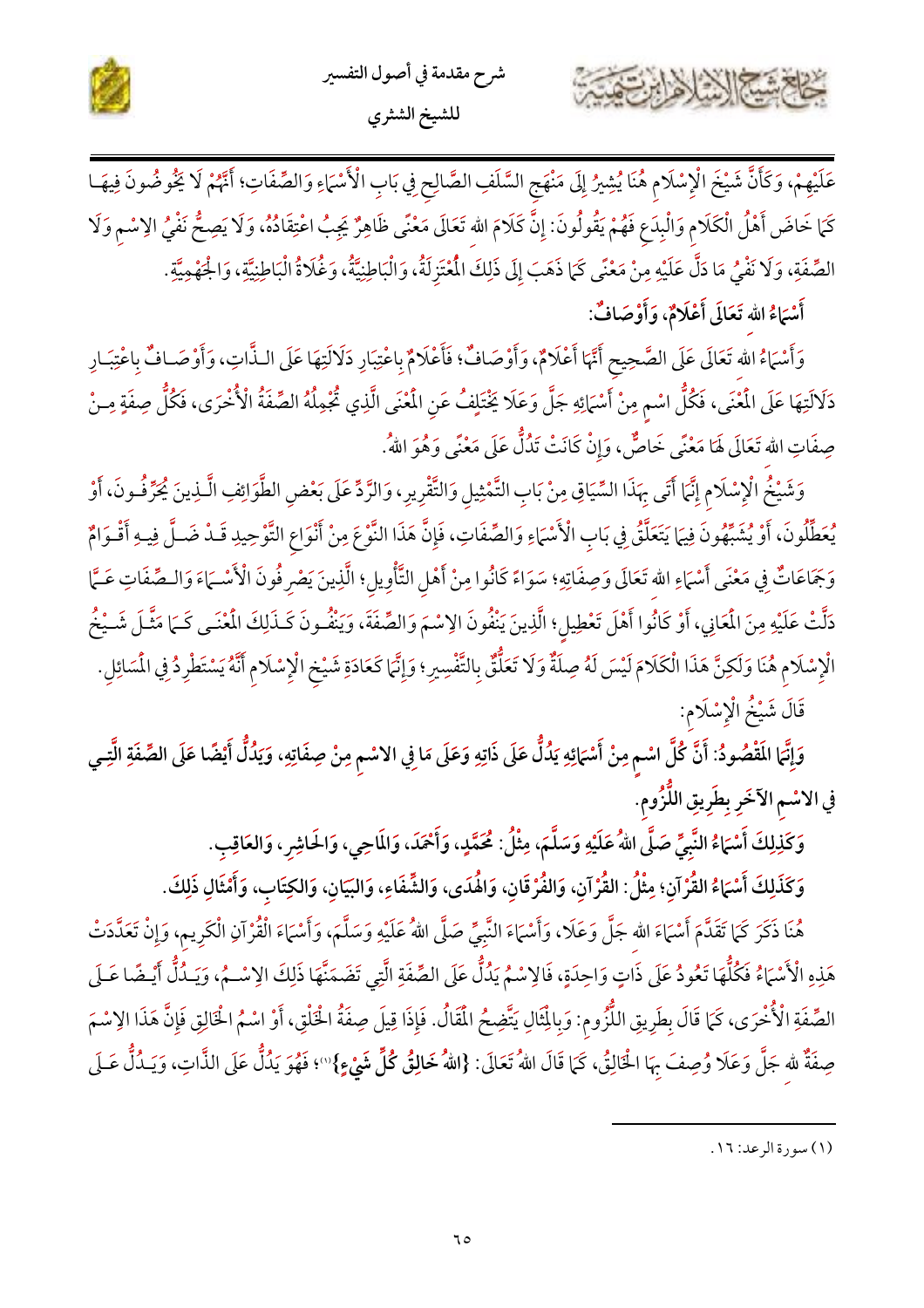

صِفَةِ الْحَلْقِ لله جَلَّ وَعَلَا، وَيَدُلُّ بِطَرِيقِ اللُّزُومِ عَلَى صِفَاتٍ أُخْرَى، فَإِذَا جِئْتَ لِقَوْلِ الله تَعَـالَى: {هُـمَوَ الَّــٰذِي خَمَلَـقَ لَكُم مَّا فِي الأَرْضِ جَمِيعاً ثُمَّ اسْتَوَى إِلَى السَّمَاءِ فَسَوَّاهُنَّ سَبْعَ سَمَاوَاتٍ وَهُوَ بِكُـلِّ شَيْءٍ عَلِـيمٌ}''؛ دَلَّ بِـصِفَةِ اللُّـزُوم عَلَى صِفَةِ الْعِلْمِ أَيْضًا؛ لِأَنَّ الَّذِي يَخْلُقُ يَكُونُ عَالِمًا، وَيَكُونُ أَيْضًا قَادِرًا، وَجَاءَ فِي آيَةٍ أُخْرَى بَيَانٌ لِذَلِكَ كَــَمَا قَـالَ اللهُ تَعَالَى: {اللهُ الَّذِي خَلَقَ سَبْعَ سَمَاوَاتٍ وَمِنَ الأَرْضِ مِثْلَهُنَّ يَتَنَزَّلُ الأَمْرُ بَيْنَهُنَّ لِتَعْلَمُوا أَنَّ اللهَ عَلَى كُلِّ شَيْءٍ قَـلِايرٌ وَأَنَّ اللهَ قَدْ أَحَاطَ بِكُلِّ شَيْءٍ عِلْماً}"، فَانْظُرْ كَيْفَ بَدَأَتِ الْآيَةُ: {اللهُ الَّذِي خَلَقَ}، وَبِطَرِيقِ اللَّزُوم فَإِنَّ هَـذَا الِاسْـمَ يَـدُلُّ عَلَى صِفَاتٍ أُخْرَى؛ لِأَنَّ الْخَالِقَ قَادِرٌ وَعَالِمٌ.

وَكَذَلِكَ تَفْسِيرُ الصَّحَابَةِ رِضْوَانُ الله تَعَالَى عَلَيْهِمْ، وَأَنَّ مَا يُنْقَلُ عَنْهُمْ فِي التَّفْسِيرِ يَعُـودُ إِلَى هَــذَا المُعْنَـى، فَكُـلُّ وَاحِدٍ مِنْهُمْ يُعَبِّرُ عَنِ التَّفْسِيرِ بِمَعْنًى وَاحِدٍ، وَالْأَخَرُ يُعَبِّرُ عَنْهُ بِمَعْنًى آخَرَ عُخَّلِفٍ فِي اللَّفْظِ عَـنِ الْمُغْنَى الْأَخَرِ، وَلَكِنَّهُمَا مُتَّحِدَانِ فِي الْمُسَمَّى أَوْ فِي الْمُقْصُودِ، وَلَيْسَ بَيْنَهُمَا تَضَادٌّ.

قَالَ الْمُؤَلِّفُ رَجَهُ اللهُ:

حشي الشاهايت

فَإِنْ كَانَ مَقْصُودُ السَّائِلِ تَعْيينَ الْمُسَمَّى، عَبَّرْنَا عَنْهُ بِأَيِّ اسْمِ كَانَ إِذَا عُرِفَ مُسَمًّى هَـذَا الاسْـمِ. وَقَـدْ يَكُـونُ الاسْمُ عَلَمًا، وَقَدْ يَكُونُ صِفَةً؛ كَمَنْ يَسْأَلُ عَنْ قَوْلِهِ: {وَمَنْ أَعْرَضَ عَنْ ذِكْرِي}'" مَا ذِكْرُهُ؟ فَيُقَالُ لَـهُ: هُـوَ القُـرْآنُ، مَثَلًا، أَوْ: مَا أَنْزَلَهُ مِنَ الكُتُبِ؛ فَإِنَّ الذِّكْرَ مَصْدَرٌ، وَالَصْدَرُ تَارَةً يُضَافُ إِلَى الفَاعِلِ. وَتَارَةً إِلَى الفَعْولِ. فَإِذَا قِيلَ: ذِكْرُ الله، بِالمَعْنَى الثَّانِي، كَانَ مَا يُذْكَرُ بِهِ؛ مِثْلُ قَوْلِ العَبْدِ: سُبْحَانَ الله، وَالْحُمْـدُ لله، وَلَا إِلَـهَ إِلَّا اللهُ، وَاللهُ أَكْـبَرُ. وَإِذَا قِيـلَ بِالَمْنَى الأَوَّلِ، كَانَ مَا يَذْكُرُهُ هُوَ، وَهُوَ كَلَامُهُ. وَهَذَا هُوَ الْمَرَادُ فِي قَوْلِهِ: {وَمَنْ أَعْرَضَ عَنْ ذِكْرِي}؛ لأَنَّـهُ قَـالَ قَبْـلَ ذَلِكَ: {فَإِمَّا يَأْتِيَنَّكُم مِّنِّي هُدًى فَمَنِ اتَّبَعَ هُدَايَ فَلا يَضِلُّ وَلا يَشْقَى}'' وَهُدَاهُ: هُوَ مَا أَنْزَلَهُ مِنَ الـذِّكْرِ، وَقَـالَ بَعْـدَ ذَلِكَ: {قَالَ رَبِّ لَمْ حَشَرْتَنِي أَعْمَى وَقَدْ كُنتُ بَصِيرًا (١٢٥) قَالَ كَذَلِكَ أَتَتْكَ آيَاتُنَا فَنَسِيتَهَا} ۚ.

وَالَمَّصُودُ: أَنْ يُعْرَفَ أَنَّ الذِّكْرَ هُوَ كَلَامُهُ الْمُزَّلُ، أَوْ هُوَ ذِكْرُ العَبْدِ لَهُ؛ فَسَوَاءٌ قِيلَ: ذِكْرِي: كِتَابِي، أَوْ كَلَامِي، أَوْ

- (٢) سورة الطلاق: ١٢.
- (٣) سورة طه: ١٢٤.
- (٤) سورة طه: ١٢٣.
- (٥) سورة طه: ١٢٥، ١٢٦.

<sup>(</sup>١) سورة البقرة: ٢٩.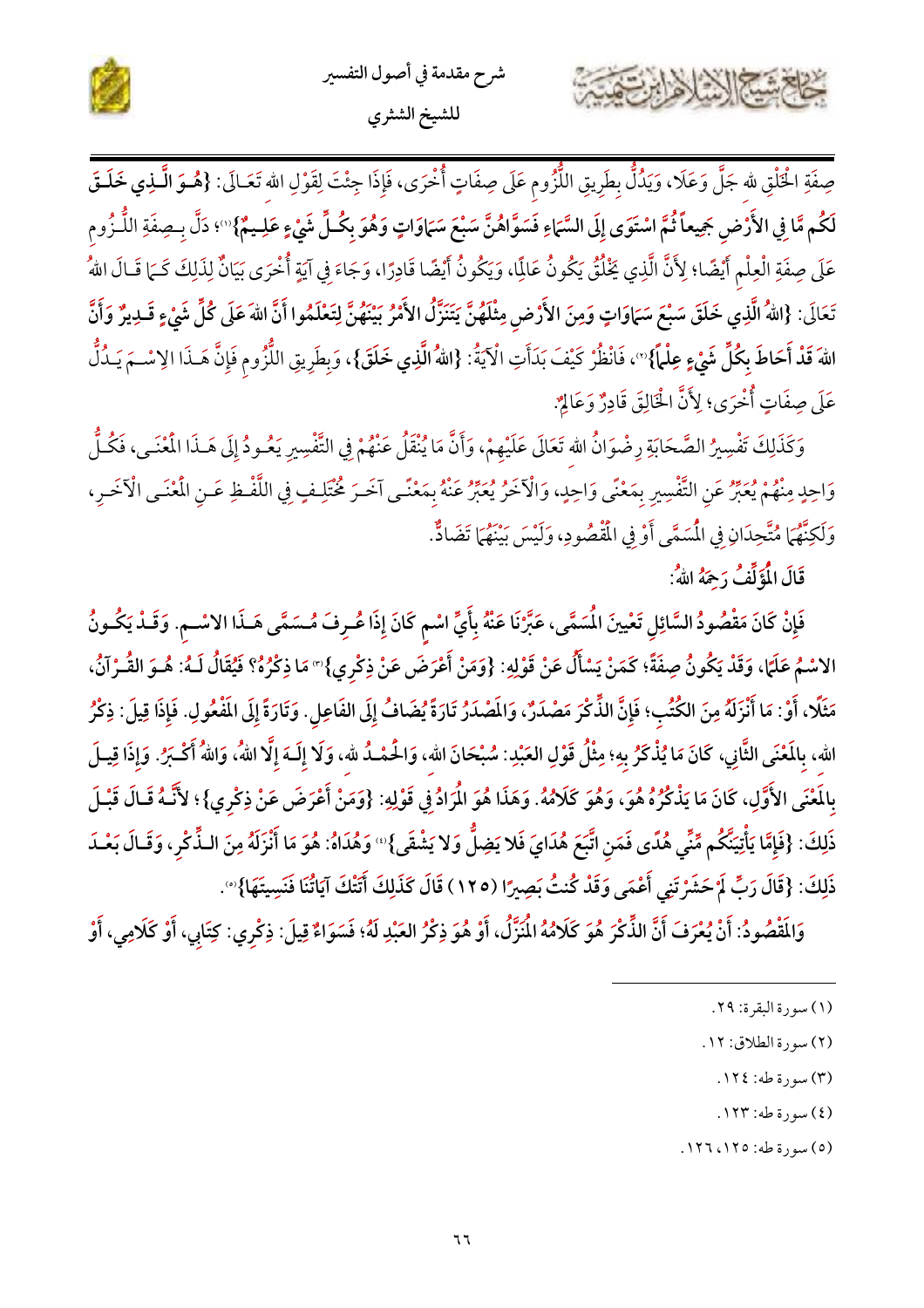



هُدَايَ، أَوْ نَحْوُ ذَلِكَ؛ فَإِنَّ الْمُسَمَّى وَاحِدٌ.

حشيح الأثياها

التَّفْسِيرَ يَخْتَلِفُ باخْتِلَافِ مَقْصُودِ السَّائِل:

يَذْكُرُ هُنَا شَيْخُ الْإِسْلَام رَحِمَهُ اللهُ تَعَالَى أَمْثِلَةً تُوَضِّحُ الْمُغْنَى، وَتُزِيلُ الْإِشْكَالَ، فَيَـذْكُرُ هُنَـا أَنَّ التَّفْسِيرَ يَخْتَلِـفُ بِاخْتِلَافِ مَقْصُودِ السَّائِلِ، وَمَقْصُودُ السَّائِلِ لَا يَخْرُجُ عَنِ احْتِهَالَيْنِ؛ إِمَّا أَنْ يَسْأَلَ عَنِ الإسْمِ، أَوْ يَسْأَلُ عَنِ الصِّفَةِ.

وَهُنَا قَالَ: فَإِنْ كَانَ مَقْصُودُ السَّائِلِ تَعْيِينَ الْمُسَمَّى سَأَلَ عَنِ الِاسْمِ، قَالَ: عَبَّرْنَا عَنْهُ بِأَيِّ اسْـم، كَـانَ إِذَا عُـرِفَ هَذَا الْمُسَمَّى، وَلَوْ عَبَّرْنَا لَهُ بِلَفْظٍ وَاحِدٍ فَإِنَّهُ دَاخِلٌ فِي هَذَا الْمُسَمَّى، وَقَدْ يَكُونُ الِإِسْمُ عَلَمًا، وَقَدْ يَكُونُ صِـفَةً، وَجَـاءَ ِفِي الْآيَةِ الَّتِي سَبَقَ الِاسْتِشْهَادُ بِمَا: {وَمَنْ أَعْرَضَ عَن ذِكْرِي}"، فَيَأْتِي السَّائِلُ وَيُرِيدُ أَنْ يَسْأَلَ عَـنِ اسْـم الـذِّكْرِ، أَوْ يَسْاَلُ عَنْ صِفَةِ الذِّكْرِ، فَهُنَا بَيَّنَ السَّائِلُ الَّذِي يَسْأَلُ عَنِ الِاسْمِ مَا هُوَ الذَّكَرُ فَجَاءَ وَبَيَّنَهُ هُنَا، وَكَمَا تَقَدَّمَ أَنَّ الذِّكْرَ هُوَ الْقُرْآنُ، أَوْ هُوَ اهْْدَى، أَوْ هُوَ الْكَلَامُ الَّذِي يَتَكَلَّمُ بِهِ الْإِنْسَانُ، وَقَالَ: فَالْمُمْدَرُ تَارَةً يُضَافُ إِلَى اسْمِ الْفَاعِـلِ، وَتَـارَةً يُضَافُ إِلَى اسْمِ الْمُفْولِ، فَإِذَا كَانَ مِنْ إِضَافَةِ الِاسْمِ إِلَى الْفَاعِلِ فِي قَوْلِهِ: {وَمَنْ أَعْرَضَ عَن فِكْرِي}؛ فَـالْمُنَى مَـنْ أَعْرَضَ عَنْ ذِكْرِي الَّذِي ذَكَرَهُ اللهُ، وَهُوَ كَلَامُهُ جَلَّ ذِكْرُهُ؛ أَيْ أَعْرَضَ عَنِ الْقُرْآنِ هَذَا إِذَا كَانَ مِنْ إِضَافَةِ الإسْمِ إِلَى الْفَاعِلِ كَمَا قَالَ، وَتَارَةً يُضَافُ إِلَى الْفَاعِلِ؛ أَيْ أَعْرَضَ عَنْ كَلَامِي، أَوْ أَعْرَضَ عَنْ قُرْآنِي، أَوْ كِتَـابِي، وَتَـارَةً يُـضَافُ الِإِسْمُ إِلَى الْمُفْعُولِ، فَيَصِيرُ الْمُنْي، وَمَـنْ أَعْـرَضَ أَنْ يُـذْكَ اللهُ؛ أَيْ ذِكْـرُهُ إِيَّـاهُ، وَالـذِّكْرُ هُنَـا يَكُـونُ مَـعَ التَّـسْبِيح وَالِإِسْتِغْفَارِ، وَتَعْظِيم الرَّبِّ جَلَّ وَعَلَا، فَهُوَ دَاخِلٌ فِي الْآيَةِ، وَدَاخِلٌ فِيهَا أَيْـضًا الْهُـدَى؛ وَهُـوَ الْهِدَايَـةُ وَالْإِرْشَـادُ، فَاللَّفْظُ هُنَا مُحْتَمِلٌ ثَلَاثَةَ أُمُورٍ؛ أَيْ أَنَّ كَلِمَةَ {ذِكْرِي}، {وَمَنْ أَعْرَضَ عَن ذِكْرِي}، فَسَوَاءٌ قَالَ {ذِكْرِي}: كِتَـابِي أَوْ ذِكْرِهِ إِيَّايَ بِالتَّسْبِيحِ وَالتَّهْلِيلِ، أَوْ هُدَايَ كَانَ المُسَمَّى وَاحِدًا، فَإِذَا أَخَذَ وَاحِدًا مِنْ هَذِهِ الْمَحَانِي الثَّلَاثِ فَقَدْ فُهِمَ الْمَرَادُ حِينَئِذٍ، فَهَذَا هُوَ الْمُغْنَى الَّذِي يُشِيرُ إِلَيْهِ شَيْخُ الْإِسْلَامِ ابْنُ تَيْمِيَّةَ.

قَالَ الْمُؤَلِّفُ رَحِمَهُ اللهُ تَعَالَى:

وَإِنْ كَانَ مَقْصُودُ السَّائِلِ مَعْرِفَةَ مَا فِي الاسْمِ مِنَ الصِّفَةِ الْمُخْتَصَّةِ بِهِ، فَلَا بُدَّ مِنْ قَدْرِ زَائِدٍ عَـلَى تَعْيـينِ الْمَسَمَّى؛ مِثْلُ أَنْ يَسْأَلَ عَنِ: {الْقُدُّوسُ السَّلامُ الْمُؤْمِنُ} `` وَقَدْ عَلِمَ أَنَّهُ اللهُ، لَكِنْ مُرَادُهُ: مَا مَعْنَى كَوْنِهِ قُدُّوسًا سَلَامًا، مُؤْمِنًا؟

(٢) سورة الحشر : ٢٣.

<sup>(</sup>١) سورة طه: ١٢٤.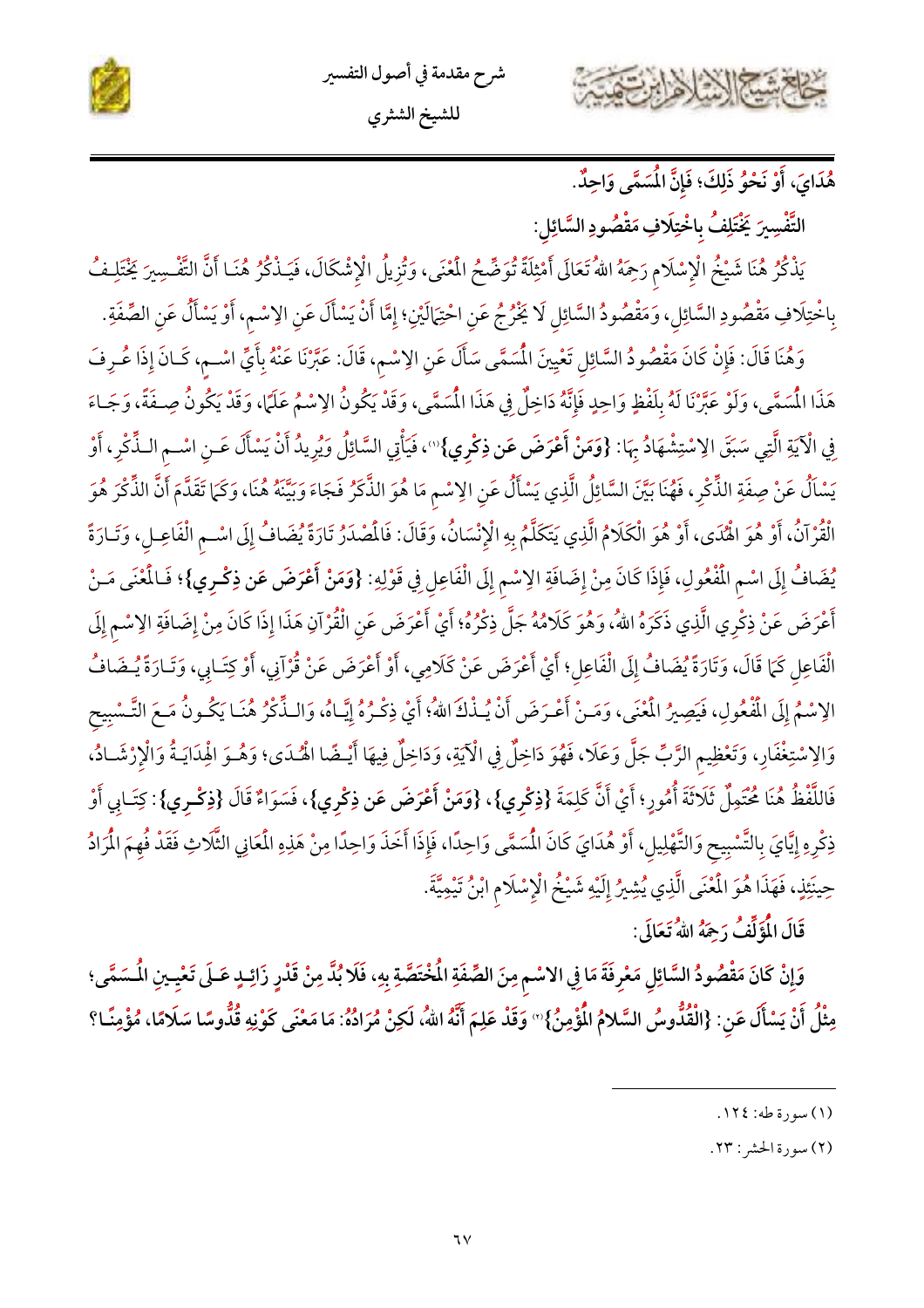





وَنَحْوَ ذَلِكَ.

إِذَا عُرِفَ هَذا، فَالسَّلَفُ كَثِيرًا مَا يُعَبِّرُونَ عَنْ الْمَسَمَّى بِعِبَارَةٍ تَدُلُّ عَلَى عَيْنِهِ، وَإِنْ كَانَ فِيهَا مِنَ الصِّفَةِ مَا لَـيْسَ فِي الاسْم الآخِرِ؛ كَمَنْ يَقُولُ: أَحْمَدُ هُوَ: الحَاشِرُ، وَالمَاحِي، وَالعَاقِبُ. وَالقُدُّوسُ: هُوَ الغَفُورُ الرَّحِيمُ، أَيْ أَنَّ المُسَمَّى وَاحِدٌ، لَا أَنَّ هَذِهِ الصِّفَةَ هِيَ هَذِهِ!

هَذَا هُوَ سُؤَالُ السَّائِل عَنِ الصِّفَةِ، وَمَا تَقَلَّمَ هُوَ سُؤَالُهُ عَنِ الِاسْمِ، وَمَا هُوَ الْمُنَى فِيهِ فَـإِذَا قَـالَ الـسَّائِلُ: مَـنِ الْقُدُّوسُ؟ فَيُقَالُ: اللهُ. وَمَنِ السَّلَامُ؟ فَيُقَالُ: اللهُ. وَمَنِ الْمُؤْمِنُ؟ فَيُقَالُ: اللهُ. كَمَا جَـاءَ فِي الْآيَـةِ فَهَـٰذِهِ أَمْثِلَـةٌ يَـضْرِجُهَا شَيْخُ الْإِسْلَامِ يُبَيِّنُ فِيهَا سُؤَالَ السَّائِلِ عَنِ الصِّفَةِ الَّتِي لِلاسْمِ بَعْدَ أَنْ عَرَفَ الِاسْمَ، فَيَقُـولُ: مَـا مَعْنَـى الْقُـدُّوسِ؟ فَيُقَالُ: هُوَ الطَّاهِرُ الْمُتَّوَّ مِنْ كُلِّ عَيْبٍ.

وَلَوْ قَالَ: مَنْ هُوَ الْقُدُّوسُ؟ قِيلَ: هُوَ اللهُ.

وَمَا مَعْنَى السَّلَام؟ قِيلَ: هُوَ السَّالِمُ مِنَ الْأَفَاتِ الَّتِي تَلْحَقُّ الْبَشَرَ مِنَ النَّوْم، وَالْمُوتِ، وَالْعَجْزِ، وَالْكَسَلِ.

وَلَوْ قَالَ: مَا الْمُؤْمِنُ؟ قِيلَ: هُوَ الْمُصَدِّقُ لِرُسُلِهِ وَأَنْبِيَائِهِ بِمَا جَاءُوا بِهِ مِنَ الْبَيِّنَاتِ فَبَيّنّا لَهُ هُنَا مَعْنَى هَـلِهِ الـصِّفَةِ؛ لِأَنَّ صِفَةَ الْقُدُّوسِ تَأْخُذُ مَعْنًى غَيْرَ صِفَةِ السَّلَامِ، لَكِنْ كُلُّهَا أَسْهَاءٌ تَدُلُّ عَلَى ذَاتٍ وَاحِدَةٍ، فَهُوَ هُنَا يَسْأَلُ عَنِ الصِّفَةِ فَيَقُولُ: وَإِنْ كَانَ مَقْصُودُ السَّائِلِ مَعْرِفَةَ مَا فِي الاسْمِ مِنَ الصِّفَةِ الْمُخْتَصَّةِ فَبَيَّنَّا لَهُ أَنَّ كُلّ هَذِهِ الْأَسْهَاءِ تَعُـودُ إِلَى ذَاتٍ وَاحِدَةٍ، لَكِنْ لِكُلِّ اسْمٍ مِنَ الصِّفَةِ مَا لَيْسَ لِلْأَخَرِ.

وَمِثْلُ أَحْمَدَ هُوَ: الْحَاشِرُ، وَالْمَاحِي، وَالْعَاقِبُ، فَهَذِهِ أَسْهَاءٌ وَاحِدَةٌ مِنْ جِهَةِ تَسْمِيَةِ النَّبِيِّ صَـلَّى اللهُ عَلَيْـهِ وَسَـلَّمَ بِهَـا، لَكِنْ لِكُلٍّ وَاحِدٍ مِنْهَا مَعْنًى يَدُلُّ عَلَيْهَا؛ فَلِكَلِمَةِ أَحْمَدَ مَعْنًى يَخْتَلِفُ عَنِ الْعَاقِبِ، وَعَـنِ الْمَاحِي، وَالْحَـاشِرِ، فَأَحْمَدُ المُوْصُوفُ بِالْمَحَامِدِ، وَلَا يُقَالُ فِي الْحَاشِرِ كَذَلِكَ؛ بَلْ يُقَالُ فِي الْحَاشِرِ الَّذِي يَحْشُرُ النَّاسَ، وَفِي الْعَاقِبِ الَّذِي جَماءَ عَقِبَ الْأَنْبِيَاءِ عَلَيْهِمُ السَّلَامُ.

ثُمَّ قَالَ: وَمَعْلُومٌ أَنَّ هَذَا لَيْسَ اخْتِلَافَ تَضَادٌّ؛ أَيِ الَّذِي لَا يُمْكِنُ الْجَمْعُ بَيْنَهُمَا كَمَا يَظُنُّهُ بَعْـضُ النَّـاسِ، وَلَكِنَّـهُ اخْتِلَافْ نَنَوُّع، وَيَرْجِعُ إِلَى مَعْنًى وَاحِدٍ، فَتَعَدُّدُ الصِّفَاتِ مَآلَٰهَا إِلَى ذَاتٍ وَاحِدَةٍ، وَإِلَى اسْمِ وَاحِدٍ تَعَدَّدَتْ فِي شَخْصِ النَّبِيِّ صَلَّى اللهُ عَلَيْهِ وَسَلَّمَ، وَكَذَلِكَ أَسْمَاءُ الله تَعَالَى؛ وَلِذَلِكَ أَمَرَ اللهُ تَعَالَى عِبَادَهُ أَنْ يَدْعُوهُ بِـأَيِّ اسْـمٍ مِـنْ أَسْـمَائِهِ؛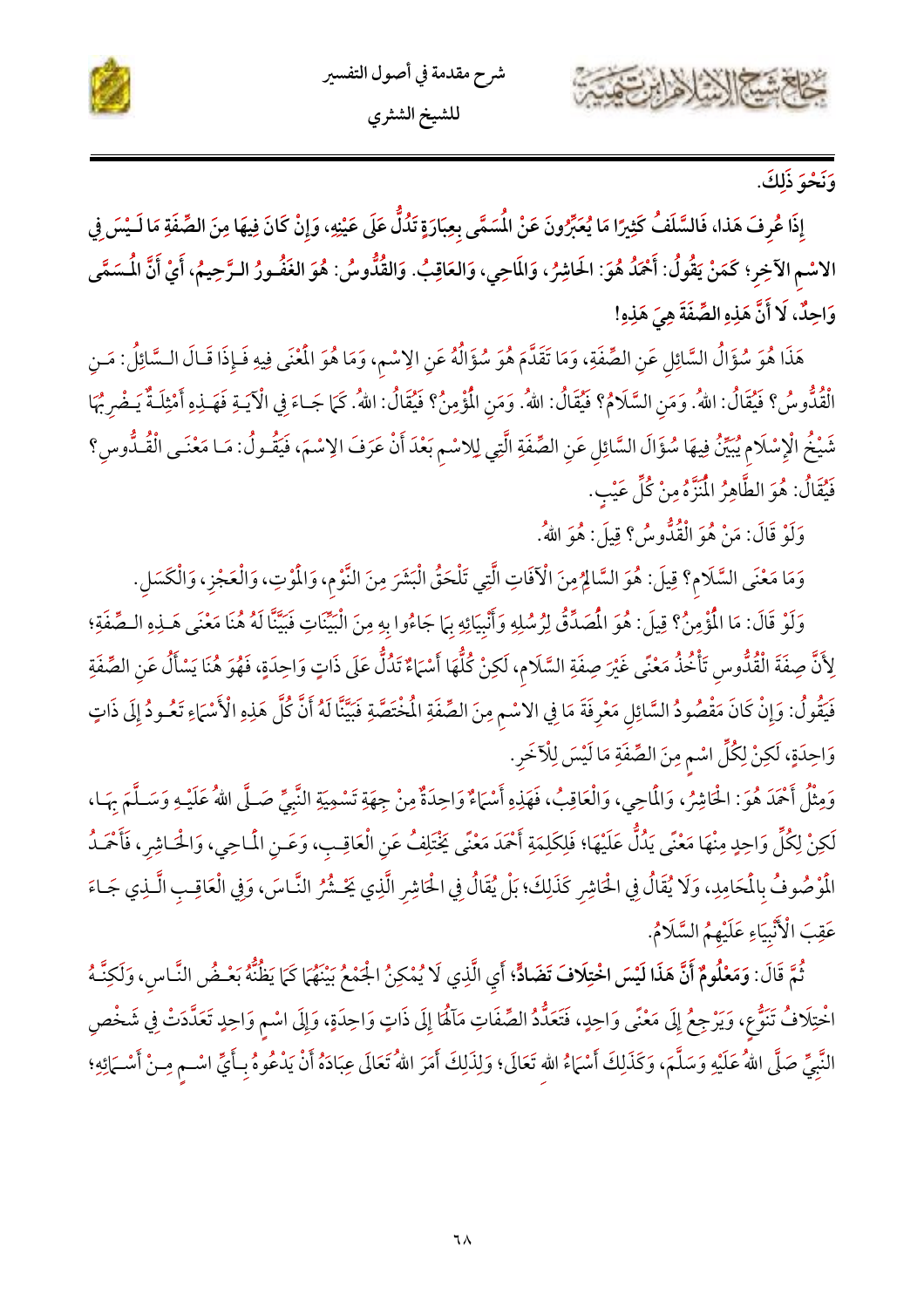



لِأَنَّهُ مُشْتَمِلٌ عَلَى مَعْنًى فِي الِاسْم، وَمَعْنًى فِي الصِّفَةِ: {وَللّه الأَسْمَاءُ الْحُسْنَى فَادْعُوهُ بِهَا}''، {قُلِ ادْعُـواْ اللهَ أَوِ ادْعُـواْ ا**لرَّحْمَنَ أَيّاً مَّا تَدْعُواْ فَلَهُ الأَسْمَاءُ الْحُسْنَى}**"، فَلَا حَرَجَ إِذَا دَعَوْتَ يَا غَفَّارُ، يَا رَحِيمُ، يَا عَزِيزُ، لَكِـنْ لِكُـلِّ دُعَـاءٍ مَـا يُنَاسِبُهُ مِنْ هَذِهِ الصِّفَاتِ.

قَالَ الْمُؤَلِّفُ رَحِمَهُ اللهُ: وَمَعْلُومٌ أَنَّ هَذَا لَيْسَ اخْتِلَافَ تَـضَأِّد كَـَ) يَظُنُّـهُ بَعْـضُ النَّـاسِ؛ مِثَـالُ ذَلِـكَ: تَفْـسِيرُهُمْ لِلصِّرَاطِ الْمُسْتَقِيم، فَقَالَ بَعْضُهُمْ: هُوَ: القُرْآنُ، أَي اتِّبَاعُهُ؛ لِقَوْلِ النَّبِيِّ صَلَّى اللهُ عَلَيْهِ وَسَلَّمَ، -فِي حَدِيثِ عَـلِيٍّ الَّـذِي رَوَاهُ التِّرْمِذِيُّ، ورَوَاهُ أَبُو نُعَيْمٍ مِنْ طُرُقٍ مُتَعَدِّدَةٍ- هُوَ حَبْلُ الله المَتِينُ، وَالذِّكْرُ الحَكِـيمُ، وَهُـوَ الـصِّرَاطُ الْمُسْتَقِيمُ"، وَقَالَ بَعْضُهُمْ: هُوَ الإِسْلَامُ؛ لِقَوْلِهِ صَلَّى اللهُ عَلَيْهِ وَسَلَّمَ – فِي حَدِيثِ النَّوَّاسِ بْـنِ سَـمْعَانَ – الَّـذِي رَوَاهُ التِّرْمِـذِيُّ وَغَيْرُهُ-: ضَرَبَ اللهُ مَثَلًا: صِرَاطًا مُسْتَقِيًا، وَعَلَى جَنْبَتَـي الـصِّرَاطِ سُـورَانِ، وَفِي الـسُّوَريْنِ أَبْـوَابٌ مُفَتَّحَـةٌ، وَعَـلَى الأَبْوَابِ سُتُورٌ مُرْخَاةٌ، وَدَاعِ يَدْعُو مِنْ فَوْقِ الصِّرَاطِ، وَدَاعِ يَدْعُو عَلَى رَأْسِ الصِّرَاطِ. قَالَ: فَالصِّرَاطُ الْمُسْتَقِيمُ هُـوَ الإِسْلَامُ، وَالسُّورَانِ حُدُودُ الله، وَالأَبْوَابُ الْمُقَتَّحَةُ مَحَارِمُ الله، وَالذَّاعِي عَلَى رَأْسِ الصِّرَاطِ: كِتَابُ الله، وَالذَّاعِي فَوْقَ الصِّرَاطِ: وَاعِظُ الله فِي قَلْبِ كُلِّ مُؤْمِنٍ ۚ.

فَهَذَانِ القَوْلَانِ مُتَّفِقَانِ؛ لأَنَّ دِينَ الإِسْلَامِ هُوَ اتِّبَاعُ القُرْآنِ، وَلَكِنْ كُـلٌّ مِـنْهُمَا نَبَّـهَ عَـلَى وَصْـفٍ غَـيْرِ الوَصْـفِ الآخَرِ، كَمَا أَنَّ لَفْظَ: صِرَاطٌ يُشْعِرُ بِوَصْفٍ ثَالِثٍ. وَكَذَلِكَ قَوْلُ مَنْ قَالَ: هُوَ: السُّنَّةُ وَالجَمَاعَةُ، وَقَوْلُ مَنْ قَـالَ: هُـوَ: طَرِيقُ العُبُودِيَّةِ، وَقَوْلُ مَنْ قَالَ: هُوَ: طَاعَةُ الله وَرَسُولِهِ صَلَّى اللهُ عَلَيْهِ وَسَلَّمَ، وَأَمْثَالُ ذَلِكَ.

فَهَؤُلَاءِ كُلُّهُمْ أَشَارُوا إِلَى ذَاتٍ وَاحِدَةٍ، لَكِنْ وَصَفَهَا كُلٌّ مِنْهُمْ بِصِفَةٍ مِنْ صِفَاتِهَا.

هَذَا مِثَالٌ آخَرُ سَاقَهُ شَيْخُ الْإِسْلَام ابْنُ تَيْمِيَّةَ، وَجَاءَ بِالْأَحَادِيثِ مِنَ السُّنَّةِ مِمَّا يُبَيِّنُ أَنَّهُ تَعَـدُّدُ الْمُنْـي لِأَلْفَـاظِ الْقُرْآنِ الْكَرِيمِ فِي التَّفْسِيرِ الَّذِي يَرْجِعُ إِلَى تَفْسِيرِ التَّنَوُّعِ، فَقَدْ تَجِدُ أَنَّ الصِّرَاطَ بِمَعْنَى السُّنَّةِ، وَالْقُـرْآنِ، وَالْإِسْـلَامِ، وَبِمَعْنَى طَاعَةِ الله تَعَالَى، وَطَاعَةِ رَسُولِهِ، وَدَلَّلَ عَلَى ذَلِكَ بِمَا جَاءَ فِي السُّنَّةِ إِذَنْ فَمَنْ فَسَّرَ الصِّرَاطَ بِأَنَّهُ الْإِسْلَامُ فَهَذَا

A NA

(٤) أخرجه أحمد في مسنده (٤/ ١٨٢)، والترمذي في كتاب الأمثال– باب ما جاء في مثل الله لعباده (٢٨٥٩).

<sup>(</sup>١) سورة الأعراف: ١٨٠.

<sup>(</sup>٢) سورة الإسراء: ١١٠.

<sup>(</sup>٣) أخرجه الترمذي في كتاب فضائل القرآن باب ما جاء في فضل القرآن (٢٩٠٦) والدارمي في كتاب فضائل القـرآن، بـاب فـضل مـن قـرأ القرآن (٣٣٣١).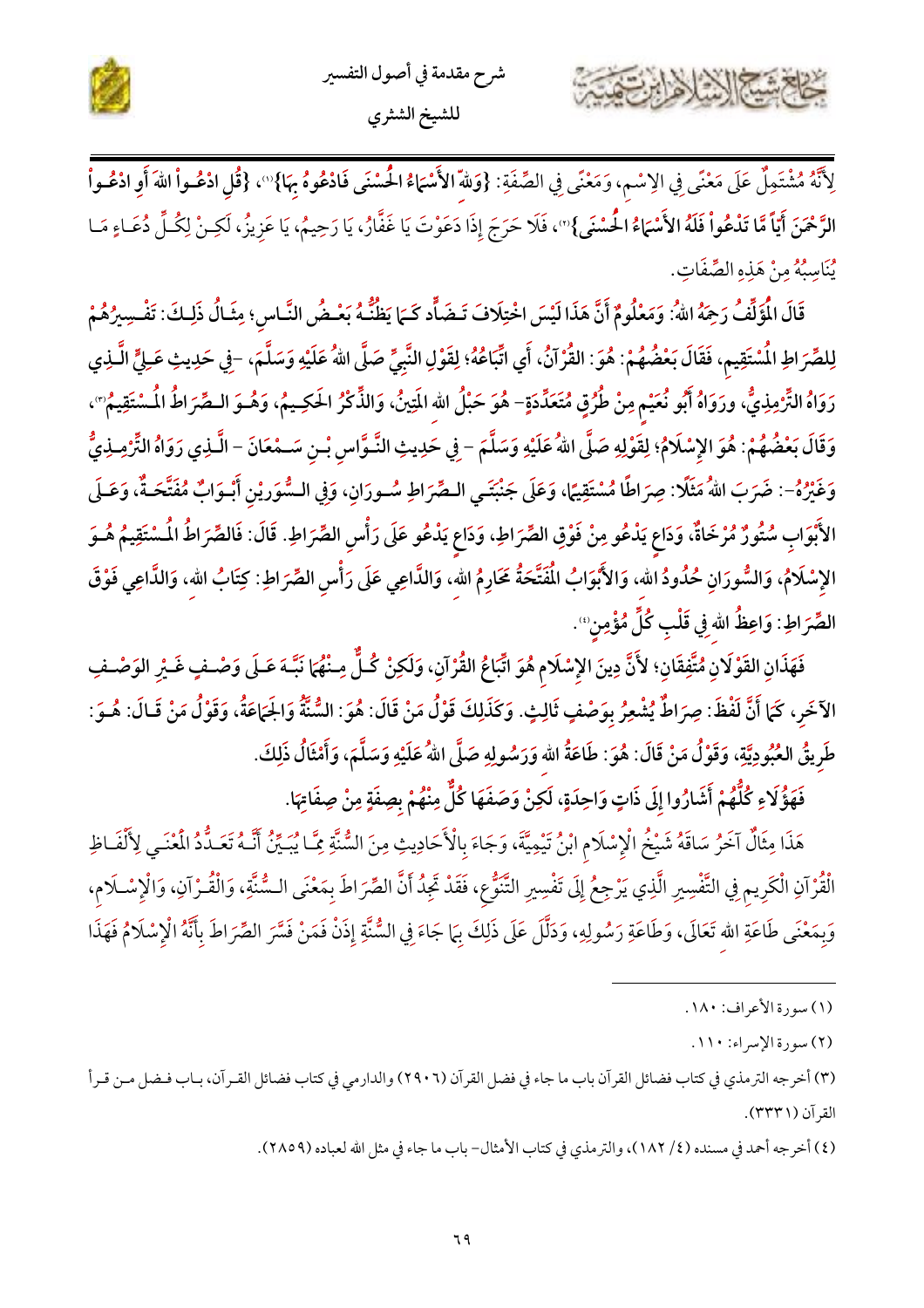



صَحِيحٌ، وَقَدْ جَاءَ فِي السُّنَّةِ، وَجَاءَ عَنِ الصَّحَابَةِ وَالتَّابِعِينَ، وَمَنْ فَسَّرَ الصِّرَاطَ فِي الحُدِيثِ الثَّانِي بِالْمُنَى الَّذِي ذُكِرَ فَإِنَّهُ صَحِيحٌ أَيْضًا، وَلَا مُنَافَاةَ بَيْنَ الْقَوْلَيْنِ؛ لِأَنَّهُمَا يَؤُولَانِ إِلَى مَعْنًى وَاحِدٍ، وَقَدْ تَعَدَّدَتْ أَقْوَالُ أَهْلِ التَّفْسِيرِ فِي مَعْنَى الصِّرَاطِ، وَلَا مُنَافَاةَ بَيْنَ أَقْوَالِهِمْ، وَتَجِدُ هَذَا كَثِيرًا فِي كُتُبِ التَّفْسِيرِ بِالْمُأْثُورِ، ويَسُوقُ ابْنُ جَرِيرِ الطَّبَرِيُّ آثَارًا مُتَعَـدِّدَةً عَنِ الصَّحَابَةِ وَالتَّابِعِينَ، يَسُوقُهَا بِإِسْنَادٍ قَدْ تَصِلُ إِلَى عَشْرِ صَفَحَاتٍ، إِلَى خَمْسِ صَفَحَاتٍ، وَهِيَ تَـؤُولُ كُلُّهَـا إِلَى مَعْنًى مُتَّفِقٍ، فَكُلٌّ مِنْهُمْ عَبَّرَ بِمَعْنًى مُخْتَلِفٍ فِي لَفْظِهِ عَنِ الْمُعْنَى الَّذِي عَبَّرَ بِهِ غَيْرُهُ لَكِنَّهُ يُؤَوَّلُ إِلَيْهِ، وَهَذَا يُعْطِينَا فَائِدَةً وَاضِحَةً؛ وَهِيَ أَنَّ هَذَا الْمُفِسَّرَ اسْتَنْبَطَ مِنْ هَذِهِ الْآيَةِ أَنَّ الْمُقْصُودَ مِنْ هَذِهِ الْآيَةِ أَنَّ الصِّرَاطَ هُوَ الْإِسْلَامُ هَذَا مَعْنًـى، وَاسْتَنْبَطَ آخَرُ أَنَ الْمُقْصُودَ هُوَ السُّنَّةُ، وَاسْتَنْبَطَ آخَرُ أَنَّ الْمُقْصُودَ هُوَ السُّنَّةُ، فَكُلُّ هَذِهِ الْمَانِي الثَّلَاثَةِ تَـؤُولُ إِلَى مَعْنًـى وَاحِدٍ لَا يَخْتَلِفُ فِي ذَاتِهِ، وَلَا يَكُونُ بَيْنَهُمَا تَفَاوُتٌ، وَهَذَا مِنْ بَابِ الْإِيضَاحِ وَالتَّفْسِيرِ الَّذِي سَاقَهُ شَيْخُ الْإِسْلَامِ، وَلَا وَجْهَ هُنَا لِعَرْضِ الْأَحَادِيثِ وَشَرْحِهَا، وَبَيَانِهَا؛ لِأَنَّ الْمَقَامَ لَيْسَ شَرْحَ أَحَادِيثَ.

قَالَ الْمُؤَلِّفُ رَحِمَهُ اللهُ:

SE EX

الصِّنْفُ الثَّانِي: أَنْ يَذْكَرَ كُلٌّ مِنْهُمْ مِنَ الاسْمِ العَامِّ بَعْضَ أَنْوَاعِهِ، عَلَى سَبِيلِ التَّمْثِيلِ وَتَنْبِيهِ الْمُسْتَمِعِ عَلَى النَّـوْعِ، لَا عَلَى سَبِيلِ الحَدِّ الْمطَابِقِ للمَحْدُودِ فِي عُمُومِهِ وَخُصُوصِهِ. مِثْلُ سَائِلٍ أَعْجَمِيٍّ سَأَلَ عَنْ مُسَمَّى لَفْـظِ الْحُبْـزِ فَـأُرِيَ رَغِيفًا، وَقِيلَ لَهُ: هَذَا؛ فَالإِشَارَةُ إِلَى نَوْعِ هَذَا، لَا إِلَى هَذَا الرَّغِيفِ وَحْدَهُ.

هَذَا هُوَ الصِّنْفُ الثَّانِي مِنَ اخْتِلَافِ التَّنَوُّعِ الَّذِي تَقَدَّمَ، وَخُلَاصَةُ قَوْلِهِ أَنَّهُ لَا يَكُونُ أَحَـدُ الْقَـوْلَيْنِ مُخْتَلِفًـا عَـنِ الْآخَرِ، فَهُنَاكَ قَوْلَانِ، وَلَا يكون أحد القولين مختلفا عن الآخر، وَلَـيْسَ بَيْـنَهُمَا مُنَافَاةٌ؛ فَـالْأَوَّلُ صَـحِيمٌ، وَالثَّـانِي صَحِيحٌ مَعَ اخْتِلَافِ الْمُنْي وَهُوَ لَيْسَ كَالْأَوَّلِ؛ فَالْأَوَّلُ يَؤُولُ إِلَى مَعْنًى وَاحِدٍ، فَيَأْتِي بَعْضُ السَّلَفِ وَيُفَسِّرُهُ بِقَـوْلٍ، وَالثَّانِي يُفَسِّرُهُ بِقَوْلٍ، وَهَذَا صَحِيحٌ، وَلَا مُنَافَاةَ بَيْنَهُمَا، لَكِنَّ الْمُغْنَى فِي هَذَا مُخْتَلِفٌ فِي الْأَوَّلِ، وَالْمُنَى فِي الثَّانِي مُخْتَلِفٌ لَيْسَ كَالْأَوَّلِ؛ وَلِهَذَا مَثَّلَ هُنَا مِثْلُ سَائِلٍ أَعْجَمِيٍّ سَأَلَ عَنْ لَفْظِ الْخُبْزِ فَلَوْ قِيلَ لَهُ، وَهُوَ لَا يَعْرِفُ الْخُبْزَ: الْخُبْزُ صِـفَتُهُ أَوَّلًا كَذَا أَنَّهُ يَنْبُتُ فِي الْأَرْضِ، وَيَخْرُجُ بَذْرًا، ثُمَّ يُطْحَنُ، وَيُدَقُّ، ثُمَّ يُخْبَزُ، فَقَدْ لَا يَفْهَمُ هَذَا الْمُنْي، لَكِنَّهُ لَوْ قِيـلَ لَـهُ: هَذَا هُوَ الرَّغِيفُ؛ الْإِشَارَةُ إِلَى هَذَا وَلَيْسَ إِلَى الرَّغِيفِ؛ لِأَنَّ أَصْلَ الرَّغِيفِ مَرَّ بِمَرَاحِلَ وَأَطْوَارِ حَتَّى يَكُونَ رَغِيفًـا، ثُمَّ قَدِمَ لِلطَّعَامِ فَلَا يَعْنِي أَنَّ الْإِشَارَةَ إِلَى: مَا الرَّغِيفُ؟ بَلْ هَذَا هُوَ الرَّغِيفُ.

وَمِثْلُ ذَلِكَ أَيْضًا لَوْ جَاءَ إِنْسَانٌ لَا يَعْرِفُ الْبَعِيرَ، وَهُوَ لَيْسَ مَوْجُودًا، وَقِيلَ لَهُ: الْبَعِيرُ أَوْصَافُهُ كَذَا وَكَذَا، وَأَنَّـهُ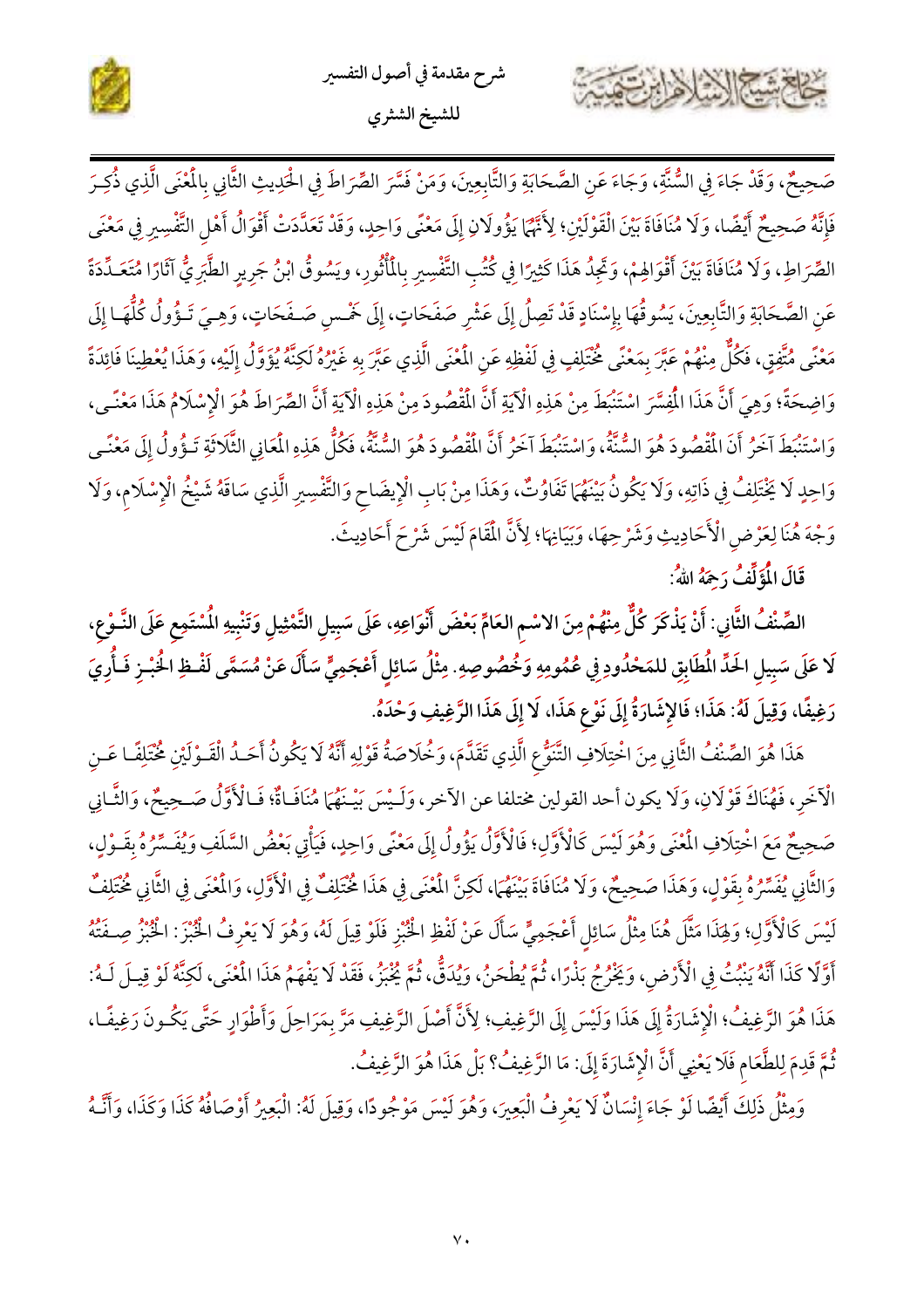



كَبِيرُ فِي الْخِلْقَةِ، وَلَهُ سِنَامٌ، وَلَهُ رَأْسٌ كَبِيرَةٌ، وَأَخَذَ يُعَدِّدُكَهُ الْأَوْصَافَ فَلَوْ ذَهَبَ يَبْحَثُ عَنْ هَذِهِ الْأَوْصَـافِ، وَقِيـلَ لَهُ: هَذَا هُوَ الْبَعِيرُ الَّذِي بِهَذِهِ الْأَوْصَافِ قَدْ يَدْخُلُهُ الشَّكُّ، لَكِنَّهُ لَوْ قِيلَ لَهُ فِي الْبِدَايَةِ: هَذَا هُوَ الْبَعِيرُ مَـا احْتَـاجَ إِلَى هَذِهِ الْأَوْصَافِ، وَهَذَا مَا يُسَمَّى كَمَا قَالَ شَيْخُ الْإِسْلَام عَلَى سَبِيلِ التَّمْثِيلِ تَنْبِيهُ المُسْتَمِع؛ لِأَنَّ التَّفْسِيرَ إِمَّـا أَنْ يَكُـونَ تَفْسِيرًا بِالْخَالِ، أَوْ تَفْسِيرًا بِالْحَدِّ، وَالتَّفْسِيرُ بِالْحَدِّ عِنْدَ الْأُصُولِيِّينَ يَقُولُونَ: هُوَ الْجَامِعُ الْمَانِعُ الَّـٰذِي يَجْمَـعُ الْمُحْـدُودَ، وَيَمْنَعُ غَيْرَهُ مِنَ الدُّخُولِ فِيهِ. لَكِنَّ الْعُلَمَاءَ أَحْيَانًا يَتْرُكُونَ التَّأْلِيفَ بِالْحَدِّ؛ لِأَنَّـهُ قَـدْ يُـشْكِلُ، وَلَا يَـصِلُ الْمُقْصُودُ إِلَى السَّامِعِ، وَحِينَئِذٍ يُفَسِّرُونَ بِالْثَالِ لِيَتَّضِحَ لَهُمُ الْمَقَالُ، وَيَكُونُ أَقْرَبَ إِلَى السَّامِعِ، فَلَوْ سَأَلَكَ عَامِّيٌّ، وَقَالَ مَا الصَّلَاةُ؟ تَقُولُ لَهُ: الصَّلَوَاتُ الْخَمْسُ الَّتِي نُصَلِّيهَا. فَيَفْهَمُ مِنْ ذَلِكَ مُبَاشَرَةً، لَكِنْ لَوْ قُلْتَ: الصَّلَاةُ فِي أَصْلِ اللُّغَـةِ كَـذَا، وَفِي الشَّرْعِ أَقْوَالٌ وَأَفْعَالٌ مُفْتَتَحَةٌ بِالتَّكْبِيرِ، وَمُخْتَتَمَةً بِالتَّسْلِيمِ، وَالتَّطْوِيلُ فِي هَذَا التَّعْرِيفِ قَد لَا يَفْهَمُ مَعْنَاهُ، فَهَذَا يُسَمَّى التَّعْرِيفُ بِالْثَالِ، وَمِثْلُهُ الزَّكَاةُ، وَمِثْلُهُ الْحَجّْ.

وَلِهَذَا فَإِنَّ أَدِلَّةَ الشَّرْعِ عَامَّةٌ أَكْثَرُهَا فِي الْكِتَابِ وَالسُّنَّةِ، وَفِي أَقْوَالِ السَّلَفِ أَكْثَرُهُمْ يُفَسِّرُونَ بِالْثَالِ، فَالنَّبِيُّ صَلَّى اللهُ عَلَيْهِ وَسَلَّمَ يَقُولُ فِي الصَّوْم: «صُومُوا لِرُؤْيَتِهِ وَأَفْطِرُوا لِرُؤْيَتِهِ»''؛ فَعَلَّقَ الصَّوْمَ بِالرُّؤْيَةِ، فَلَمْ يُعَلِّقُهُ بِالْحِسَابِ، أَوْ بِشَيْءٍ آخَرَ؛ لِأَنَّ هَذَا الْكَلَامَ مَفْهُومٌ لَدَى الْجَمِيعِ. فَمَثَلًا: الْحِسَابُ لَا يَعْرِفُهُ جَمِيعُ النَّـاسِ، وَلَكِـنْ قَـدْ يَـأْتِي عَـامِّيٌّ، وَيُبَلِّعُ النَّاسَ أَنَّهُ رَأَى الْهِلَالَ، فَيَصُومُ النَّاسُ؛ لِأَنَّ أَدِلَّةَ الشَّرْعِ مَبْنِيَّةٌ عَلَى الْيُسْرِ وَالسُّهُولَةِ، وَلَـيْسَ فِيهَـا شِـدَّةٌ؛ لِأَنَّ الشَّرْعَ لَا يُخَاطِبُ فِئَةً مِنَ النَّاسِ؛ بَلْ يُخَاطِبُ سَائِرَ النَّاسِ.

وَشَيْخُ الْإِسْلَامِ هُنَا يَذْكُرُ هَذَا الْثِاَلَ؛ لِيُقَرِّبَ الْمُنَى فِي هَذَا النَّوْعِ الَّذِي هُوَ الصِّنْفُ الثَّانِي مِـنْ أَنْـوَاعِ اخْـتِلَافِ التَّفْسِيرِ بِالتَّنَوُّعِ.

قَالَ الْمُؤَلِّفُ رَجِمًهُ اللهُ تَعَالَى: مِثَالُ ذَلِكَ: مَا نُقِلَ فِي قَوْلِهِ: {ثُمَّ أَوْرَثْنَا الْكِتَابَ الَّذِينَ اصْطَفَيْنَا مِـنْ عِبَادِنَـا فَمِـنْهُمْ ظَالِمٌ لِّنَفْسِهِ وَمِنْهُم مُّقْتَصِدٌ وَمِنْهُمْ سَابِقٌ بِالْخَيْرَاتِ}" فَمَعْلُومٌ أَنَّ الظَّالِمَ لِنَفْسِهِ يَتَنَاوَلُ الْمَضِيعَ لِلوَاجِبَـاتِ، وَالْمُنْتَهِـكَ لِلحُرُمَاتِ. وَالْمُقْتَصِدُ يَتَنَاوَلُ فَاعِلَ الوَاجِبَاتِ، وَتَارِكَ الْمَحَرَّمَاتِ. وَالسَّابِقُ يَدْخُلُ فِيهِ مَنْ سَبَقَ فَتَقَرَّبَ بِالحَسَنَاتِ

كاحشة الشاهامين

<sup>(</sup>١) أخرجه البخاري في كتاب الصوم، باب قول النبي صلى الله عليه وسـلم: «إذا رأيـتم الهـلال فـصوموا وإذا رأيتمـوه فـأفطروا» (١٩٠٩) ومسلم في كتاب الصيام، باب وجوب صوم رمضان لرؤية الهلال والفطر لرؤية الهلال وأنه إذا غم في أوله أو آخره أكملت عدة الشهر ثلاثين يوما (١٠٨٠).

<sup>(</sup>٢) سورة فاطر: ٣٢.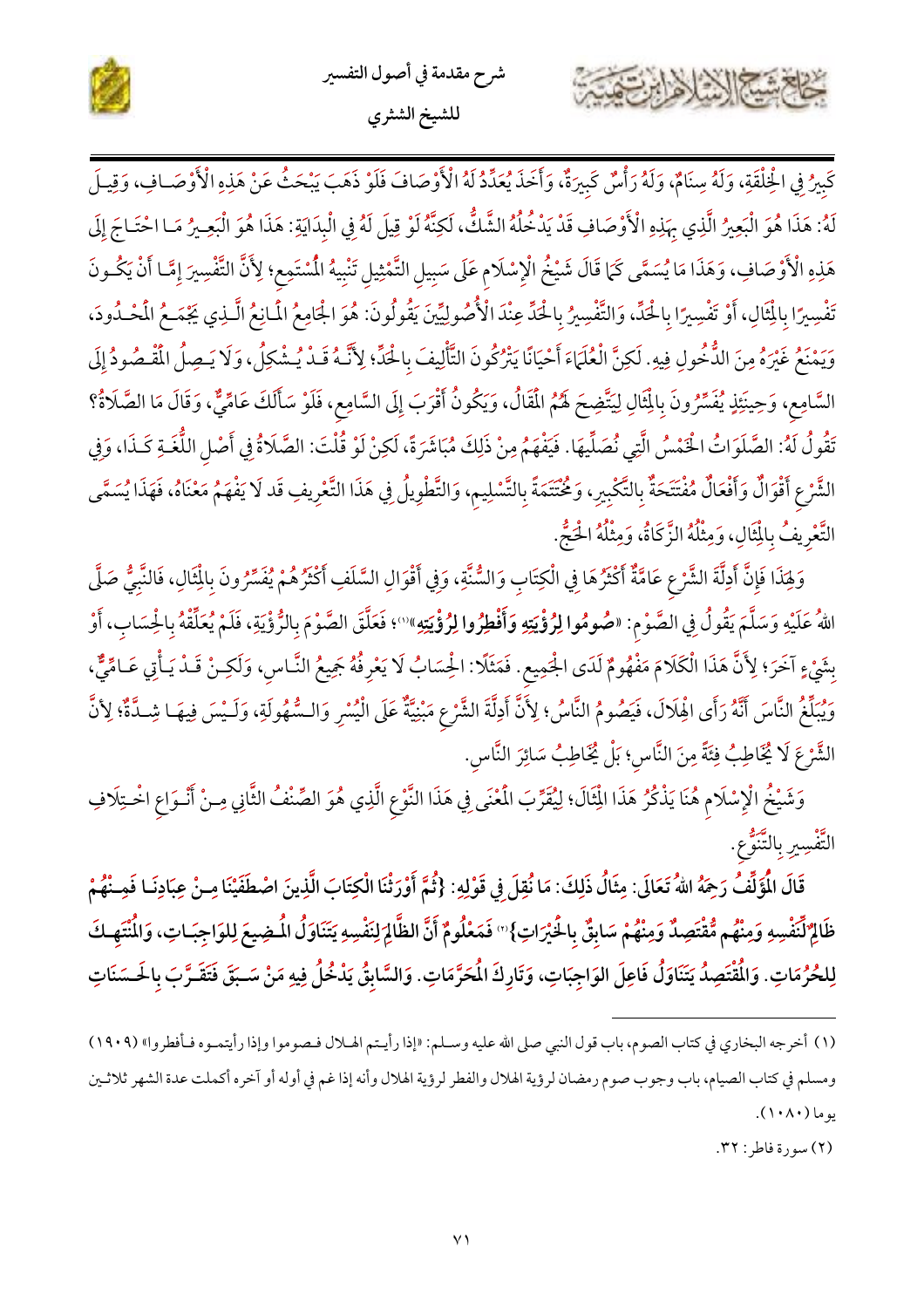



مَعَ الوَاجِبَاتِ. فَالْمُقْتَصِدُونَ هُمْ أَصْحَابُ اليَمِينِ، {وَالسَّابِقُونَ السَّابِقُونَ (١٠) أُوْلَئِكَ الْمُتَرَّبُونَ}"

ثُمَّ إِنَّ كُلًّا مِنْهُمْ يَذْكُرُ هَذَا فِي نَوْعٍ مِنْ أَنْوَاعِ الطَّاعَاتِ؛ كَقَوْلِ القَائِـلِ: الـسَّابِقُ: الَّـذِي يُـصَلِّي فِي أَوَّلِ الوَقْـتِ، وَالْمُقْتَصِدُ: الَّذِي يُصَلِّي فِي أَثْنَائِهِ، وَالظَّالِمُ لِنَفْسِهِ: الَّذِي يُـؤَخِّرُ العَـصْرَ إِلَى الاصْـفِرَارِ. أَوْ يَقُـولُ: السَّابِقُ وَالْمُقْـَصِدُ وَالظَّالِمُ قَدْ ذَكَرَهُمْ فِي آخِرِ سُورَةِ البَقَرَةِ؛ فَإِنَّهُ ذَكَرَ الْمُحْسِنَ بِالصَّدَقَةِ، وَالظَّالِمَ بِأَكْلِ الرِّبَا، وَالعَادِلَ بِالبَيْعِ. وَالنَّاسُ، فِي الأَمْوَالِ، إِمَّا مُحْسِنٌ، وَإِمَّا عَادِلٌ، وَإِمَّا ظَالِمٌ؟ فَالسَّابِقُ: الْمُحْسِنُ بِأَدَاءِ الْمُسْتَحَبَّاتِ مَعَ الوَاجِبَاتِ، وَالظَّالِمُ: آكِلُ الرِّبَا، ْأَو مَانِعُ الزَّكَاةِ، وَالْمُقْتَصِدُ: الَّذِي يُؤَدِّي الزَّكَاةَ الَفْرُوضَةَ وَلَا يَأْكُلُ الرِّبَا. وَأَمْثَالَ هَذِهِ الأَقَاوِيلِ.

فَكُلٌّ قَوْلٍ: فِيهِ ذِكْرُ نَوْعِ دَاخِلٌ فِي الآيَةِ، [وَإِنَّهَا] ذُكِرَ لِتَعْرِيفِ الْمُسْتَمِعِ بِتَنَاوُلِ الآيَةِ لَهُ، وَتَنْبِيهِهِ عَلَى نَظِـيرِهِ؛ فَإِنَّ التَّعْرِيفَ بِالِثَالِ قَدْ يُسَهِّلُ أَكْثَرَ مِنَ التَّعْرِيفِ بِالحَدِّ الْمطَابِقِ. وَالعَقْلُ السَّلِيمُ يَتَفَطَّنُ لِلنَّوْعِ كَمَا يَتَفَطَّنُ إِذَا أُشِيرَ لَـهُ إِلَى رَغِيفٍ فَقِيلَ لَهُ: هَذَا هُوَ الْخُبْزُ.

أَيْضًا سَاقَ مِثَالًا يُوَضِّحُ هَذَا النَّوْعَ مِنْ أَنْوَاعِ اخْتِلَافِ التَّنَوُّعِ، خُلَاصَتُهُ أَنَّهُ يَقُولُ: إِنَّ التَّعْرِيفَ بِالِْثَالِ قَدْ يَسْهُلُ أَكْثَرَ مِنَ التَّعْرِيفِ بِالْحَدِّ الْمُطَابِقِ، هَذِهِ الْآيَةُ الَّتِي سَاقَهَا هِيَ تَقْرِيبٌ لِلْمَعْنَى وَالتَّعْرِيفِ بِالِْثَالِ، فَإِنَّ السَّلَفَ رَحِمَهُمُ اللهُ تَعَالَى حِينَهَا يُفَسِّرُونَ مِثْلَ هَذِهِ الْآيَةِ فَإِنَّهُمْ يُفَسِّرُونَهَا بِنَوْعِ مِمَّا دَلَّتْ عَلَيْهِ فَإِذَا قَالَ مَثَلًا السَّابِقُ هُوَ الَّـٰذِي يُـصَلِّي فِي أَوَّلِ الْوَقْتِ؛ هَذَا تَفْسِيرٌ بِالْثَالِ، وَقَالَ الْمُقْتَصِدُ الَّذِي يُصَلِّّ فِي أَتْنَائِهِ، وَالظَّالِمُ هُوَ الَّذِي يُؤَخِّرُ الصَّلَاةَ عَنْ وَقْتِهَا؛ فَهَذَا نَوْعٌ مِنْ أَنْوَاعِ الطَّاعَاتِ، وَلَوْ جَاءَ أَيْضًا فِي الزَّكَاةِ فِي نَفْسِ الزَّكَاةِ، وَقَالَ أَيْضًا إِنَّ الظَّالِمَ هُوَ الَّذِي لَا يُزَكِّي، وَالْمُقْتَصِدُ هُوَ الَّذِي يُؤَدِّي الزَّكَاةَ الْوَاجِبَةَ، وَالسَّابِقُ بِالْخَيْرَاتِ هُوَ الَّذِي يُؤَدِّي الزَّكَاةَ الْوَاجِبَةَ، وَيَضُمُّ إِلَيْهَا الصَّدَقَاتِ. هَـذَا لَيْسَ حَدًّا، لَا يُمْكِنُ أَنْ يُضَافَ إِلَيْهِ؛ وَإِنَّهَا هُوَ تَفْسِيرٌ بِالِْثَالِ، وَالْعُلَهَاءُ يُفَسِّرُونَ مِثْلَ هَـذِهِ الْآيَـةِ بِالتَّفْسِيرِ بِالِْثَـالِ، وَسَاقَ هَذِهِ الْآيَةَ لِيُبَيِّنَ لَكَ أَنَّ هَذَا هُوَ السَّائِعُ وَالْمَبَعُ عِنْدَ الصَّحَابَةِ وَالتَّابِعِينَ فِي التَّفْسِيرِ، وَهُوَ قَرِيبٌ مِمَّا سَبَقَ فِي الْآيَةِ الَّتِي فِي سُورَةِ فَاطِرٍ عِنْدَمَا سَاقَ أَوَاخِرَ الْآيَاتِ الَّتِي فِي سُورَةِ الْبَقَرَةِ لَمَا ذَكَرَ الْمُحْسِنَ بِالـصَّدَقَةِ، وَالظَّـالِمَ بِأَكْـلِ الرِّبَا، وَالْعَابِدَ بِالْبَيْعِ، وَهُوَ تَأْكِيدٌ لِلْمِثَالِ السَّابِقِ، وَهَذَا مِنْ عَادَةِ شَيْخِ الْإِسْلَام ابْنِ تَيْمِيَّةَ أَنَّهُ إِذَا أَرَادَ أَنْ يُقَرِّرَ مَسْأَلَةً مِنَ الْمَسَائِلِ فَإِنَّهُ يَسُوقُ لَهَا كَثِيرًا مِنَ الْأَدِلَّةِ؛ سَوَاءً كَانَتْ شَرْعِيَّةً، أَوْ عَقْلِيَّةً، أَوْ مَبْنِيَّةً عَـلَى النَّظَـرِ مِـنْ بَـابِ تَوْضِـيح الْمَقَامِ.

(١) سورة الواقعة: ١١، ١١.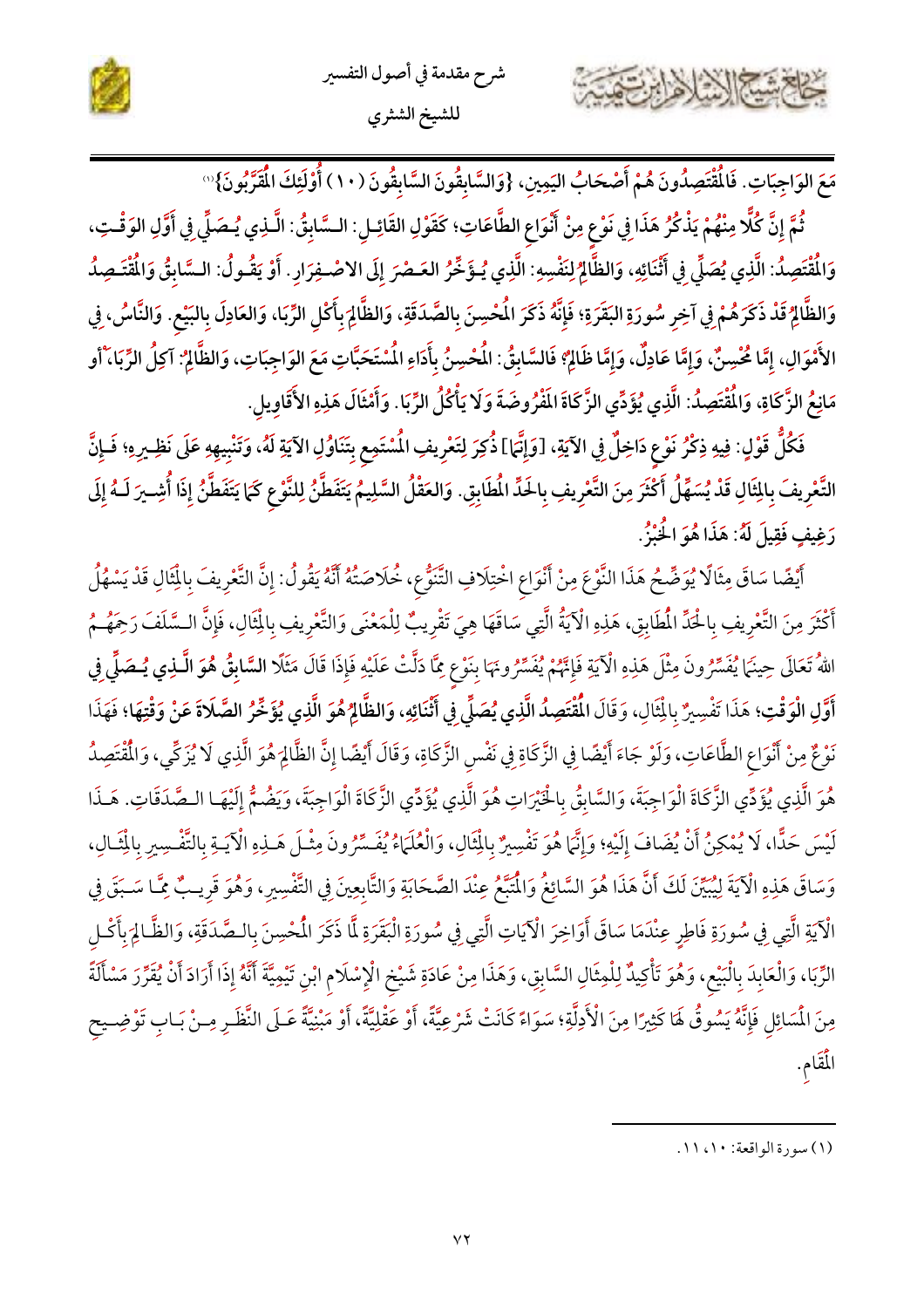

قَالَ الْمُؤَلِّفُ رَجَهُ اللهُ تَعَالَى: وَقَدْ يَجِيءُ كَثِيرًا مِنْ هَذَا البَابِ قَوْلُهُمْ: هَذِهِ الآيَـةُ نَزَلَـتْ فِي كَـذَا؛ لَا سِـيًّا إِنْ كَـانَ المَّذْكُورُ شَخْصًا، كَأَسْبَابِ النُّزُولِ المَّذْكُورَةِ فِي التَّفْسِيرِ؛ كَقَوْهِمْ: إِنَّ آيَةَ الظِّهَارِ نَزَلَتْ فِي امْرَأَةِ أَوْس بـن الـصَّامِتِ، وَإِنَّ آيَةَ اللِّعَانِ نَزَلَتْ فِي عُوَيْمِرِ الْعَجْلَانِيِّ، أَوْ هِلَالِ بنِ أُمَيَّةَ. وَإِنَّ آيَةَ الكَلَالَةِ نَزَلَتْ فِي جَابِرِ بْنِ عَبْـدِ الله . وَإِنَّ قَوْلَـهُ: {وَأَنِ احْكُم بَيْنَهُم بِمَآ أَنزَلَ اللهُ}'' نَزَلَتْ فِي: بَنِي قُرَيْظَةَ وَالنَّضِيرِ. وَإِنَّ قَوْلَهُ: {وَمَن يُوَلِّحٍمْ يَوْمَئِـذٍ دُبُـرَهُ}''' نَزَلَـتْ فِي بَدْرٍ. وَإِنَّ قَوْلُهُ: {شَهَادَةُ بَيْنِكُمْ إِذَا حَضَرَ أَحَدَكُمُ الْمُوْتُ}'" نَزَلَتْ فِي قَضِيَّةِ تَمِيمِ الدَّارِيِّ، وَعَدِيٍّ بْنِ بَدَّاءٍ. وَقَـوْلِ أَبِي أَيُّوبَ: (إِنَّ قَوْلَهُ: {وَلاَ تُلْقُواْ بِأَيْدِيكُمْ إِلَى التَّهْلُكَةِ}" نَزَلَتْ فِينَا مَعْشَرَ الأَنْصَارِ . . . الحَدِيثُ)".

وَنَظَائِرُ هَذَا كَثِيرٌ مِمَّا يَذْكُرُونَ أَنَّـهُ نَـزَلَ فِي قَـوْمٍ مِـنَ الْمُشْرِكِينَ بِمَكَّـةَ، أَوْ فِي قَـوْمٍ مِـنْ أَهْـل الكِتَـابِ؛ الْيَهُـودِ وَالنَّصَارَى، أَوْ فِي قَوْمٍ مِنَ الْمُؤْمِنِينَ.

فَالَّذِينَ قَالُوا لَمْ يَقْصِدُوا أَنَّ حُكْمَ الآيَةِ مُخْتَصٌّ بِأُولَئِكَ الأَعْيَانِ دُونَ غَيْرِهِمْ؛ فَإِنَّ هَذَا لَا يَقُولُهُ مُسْلِمٌ، وَلَا عَاقِـلٌ إِلَى الإطْلَاقِ.

أَسْبَابُ النُّزُولِ:

13 23 13 14

انْتَقَلَ الْأَنَ الْمُؤَلِّفُ إِلَى سِيَاقِ أَمْرِ جَدِيدٍ؛ وَهُوَ التَّنْبِيهَاتُ عَلَى أَسْبَابِ النُّزُولِ، فَهُوَ يُنَبِّهُ عَلَى الْآيَاتِ الَّتِي وَرَدَ لَهَـا سَبَبُ نُزُولِ، وَالَّتِي قَدْ تَخف عَلَى كَثِيرٍ مِمَّنْ يَقْرَأُ التَّفْسِيرَ؛ وَسَبَبُ النُّزُولِ هُوَ نَوْعٌ مِنْ أَنْـوَاعِ عُلُـومِ الْقُـرْآنِ الْكَـرِيمِ، وَمَعْنَاهُ هُوَ الْحَادِثَةُ الَّتِي تَفَعُ فِي زَمَنِ النَّبِيِّ ـ صَلَّى اللهُ عَلَيْهِ وَسَلَّمَ ـ أَوِ السُّؤَالُ الَّذِي يُسْأَلُ عَنْهُ، فَيَنْزِلُ الْقُرْآنُ الْكَرِيمُ حِينَئِذٍ مُتَحَدِّثًا عَنْهَا، وَمُجِيبًا عَلَى السُّؤَالِ مِثْلُ: صَدْرِ سُورَةِ الْمَجَادِلَةِ؛ فَهَذِهِ حَادِثَةٌ وَقَعَتْ فِي قِصَّةِ خَوْلَةَ، فَنَزَلَ الْقُرْآنُ الْكَرِيمُ، فَهَذِهِ قِصَّةٌ.

(٤) سورة البقرة: ٩٥.

<sup>(</sup>١) سورة المائدة: ٤٩.

<sup>(</sup>٢) سورة الأنفال: ١٦.

<sup>(</sup>٣) سورة المائدة: ١٠٦.

<sup>(</sup>٥) أخرجه أبو داود في كتاب الجهاد، باب في قوله عز وجل: {ولا تلقوا بأيديكم إلى التهلكة} (٢٥١٢) والترمذي في كتاب تفسير القرآن عن رسول الله صلى الله عليه وسلم، باب ومن سورة البقرة (٢٩٧٢).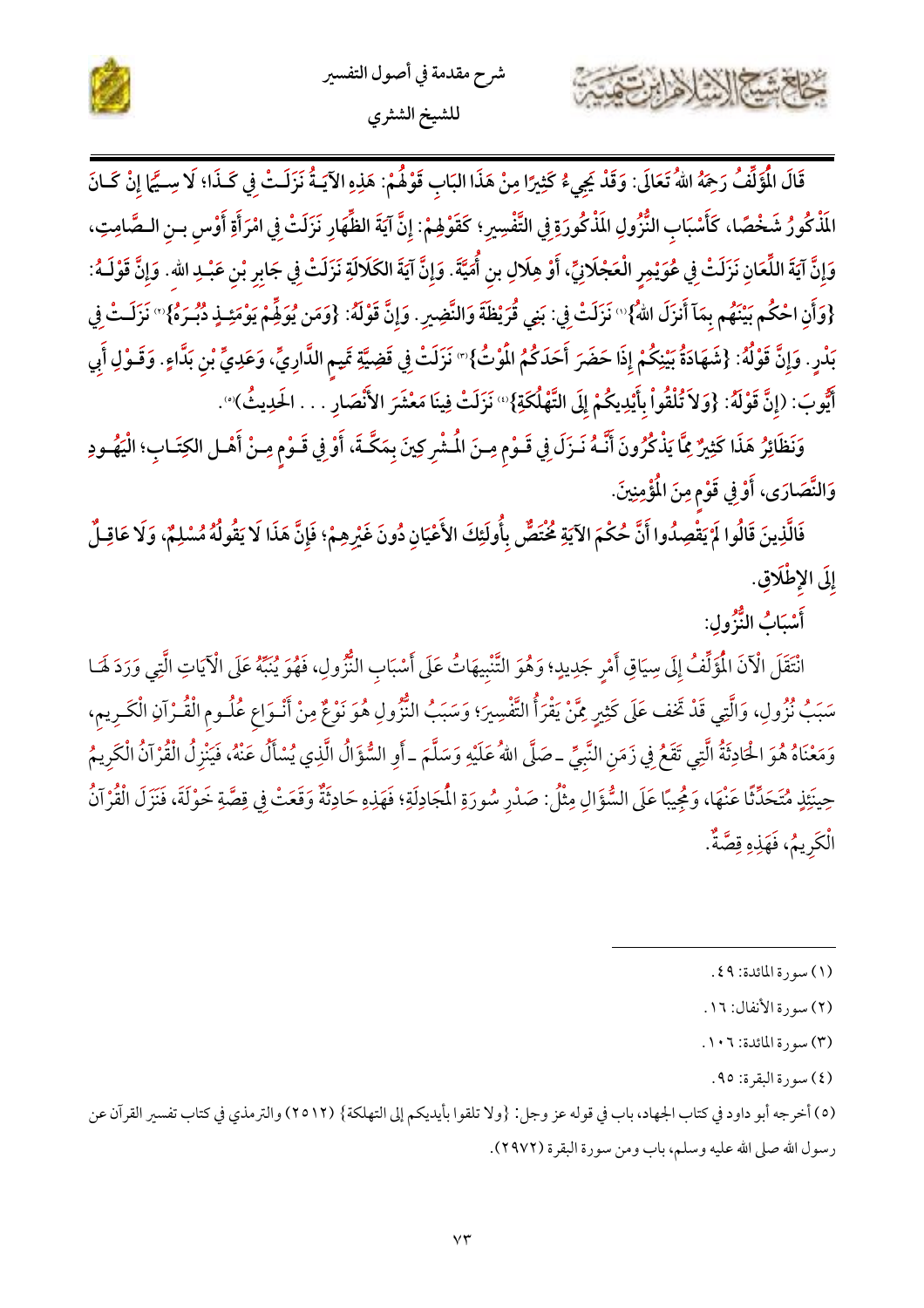



للشيخ الشثرى

أَمَّا السُّؤَالُ مِثْلُ: قَوْلِهِ تَعَالَى: {وَيَسْأَلُونَكَ عَنِ الرُّوحِ قُلِ الرُّوحُ مِنْ أَمْرِ رَبِّي}'''؛ فَهَذَا جَاءَ جَوَابًا. إِذَنْ فَهَذَا يَكُونُ إِمَّا لِحَادِثَةٍ، أَوْ لِسُؤَالٍ مِنْ قُرَيْشٍ، أَوْ أَهْلِ الْكِتَابِ، فَيَنْزِلُ الْوَحْيُ.

وَبِاخْتِصَارِ يُمْكِنُ الْقَوْلُ بِأَنَّ سَبَبَ النُّزُولِ: هُوَ مَا نَزَلَ بِصَدَدِهِ قُرْآنٌ؛ سَوَاءً كَانَ حَدَثًا، أَوْ سُؤَالًا.

وَقَدْ ذَكَرَ أَهْلُ التَّحْقِيقِ أَنَّ تَعْبِيرَ السَّلَفِ عَنْ سَبَبِ النُّـزُولِ يَتَفَـاوَتُ، وَيَخْتَلِـفُ؛ فَتَـارَةً هَـذَا يَـسُوقُ الْحَـدَثَ، وَيَقُولُ: فَأَنْزَلَ اللهُ كَذَا. أَوْ يَبْتَدِئُ، وَيَقُولُ: نَزَلَتْ هَذِهِ الْآيَةُ فِي كَذَا. أَوْ يَقُولُ الْحَدَثَ، ثُمَّ يَقُولُ: نَزَلَتِ الْآيَةُ فِي كَذَا.

وَنَخْلُصُ مِنْ هَذَا إِلَى أَنَّ لِسَبَبِ النُّرُولِ صِيغَتَيْنِ:

كالحشيخ الشاهايرت

صِيغَةٍ صَرِيحَةٍ وَاضِحَةٍ فِي التَّعْبِيرِ عَنْ سَبَبِ النُّزُولِ؛ وَهِيَ أَنْ يَقُولَ الرَّاوِي سَبَبَ نُـزُولِ الْآيَـةِ كَـذَا وَكَـذَا، أَوْ يُصَرِّحَ بِالْفَاءِ السَّبَبِيَّةِ عَقِبَ صِيَاغِ الْقِصَّةِ، يَقُولُ: فَأَنْزَلَ اللهُ كَذَا، فَهَذِهِ صِيغَةٌ صَرِيحَةٌ وَوَاضِحَةٌ.

وَالثَّانِيَةُ صِيغَةٌ غَيْرُ صَرِيحَةٍ، وَلَكِنَّهَا مُخْتَمِلَةٌ لِسَبَبِ النُّزُولِ؛ كَأَنْ يَقُـولَ الـرَّاوِي: نَزَلَـتْ هَــنِوِ الْآيَـةُ فِي كَــذَا، أَوْ يَقُولُ: أَحْسِبُ أَنَّ هَذِهِ الْآيَةَ نَزَلَتْ فِي كَذَا، أَوْ يَقُولُ: لَا أَحْسِبُ أَنَّ هَذِهِ الْآيَةَ نَزَلَتْ إِلَّا فِي كَذَا. قَالُوا: هَذَا لَا يَقْطَعُ بِأَنْ يَكُونَ سَبَبَ نُزُولِ الْآيَةِ، لَكِنْ يُفِيدُ الِإِحْتِمَالَ؛ لِأَنَّهُ قَدْ يَكُونُ مِنْ بَيَانِ مَعْنَى الْآيَةِ، أَوْ أَنَّ هَذَا الْمُنْي الَّذِي ذَكَـرَهُ الرَّاوِي دَاخِلٌ فِي مَعْنَى الْآيَةِ. يُؤَكِّدُ شَيْخُ الْإِسْلَامِ ابْنُ تَيْمِيَّةَ عَلَى أَنَّهُ سَيَأْتِي صَـحَابِيٌّ، وَيَقُـولُ: هَـذِهِ الْآيَـةُ ـ مَـثَلًا ـ نَزَلَتْ فِي بَنِي قُرَيْظَةَ، وَيَأْتِي رَاوِ، وَيَقُولُ: نَزَلَتْ فِي غَيْرِهِمْ، فَلَا يَكُونُ هَذَا تَضَادًّا وَلَا اخْتِلَافًا؛ لِأَنَّهُ يُمْكِنُ أَنْ تَكُـونَ الْآيَةُ نَزَلَتْ مَرَّتَيْنِ، وَهَذَا مُقَرَّرٌ فِي قَوَاعِدِ مَا جَاءَ فِي أَسْبَابِ النُّزُولِ، أَوْ تَكُونَ الْآيَةُ لَهَا سَـبَبَانِ فَنَزَلَـتْ لِمَا قَالَـهُ هَـذَا الصَّحَابِيُّ ـ فِئَذَا السَّبَبِ، وَنَزَلَتْ لِمَا قَالَهُ هَذَا الصَّحَابِيُّ ـ فِئَذَا السَّبَبِ، فَلَا تكُونُ هُنَاكَ مُنَافَاةٌ.

وَأَيْضًا يُقَرِّرُ شَيْخُ الْإِسْلَام ابْنُ تَيْمِيَّةَ رَحِمُهُ اللهُ تَعَالَى فِي آخِرِ الْكَلَام فَيَقُولُ: فَالَّذِينَ قَـالُوا لَمْ يَقْصِدُوا أَنَّ حُكْـمَ الْآيَةِ مُخْتَصٌّ بِأُولَئِكَ الْأَعْيَانِ دُونَ غَيْرِهِمْ.

وَذَلِكَ؛ لِأَنَّ الْعِبْرَةَ كَمَا هُوَ مُتَقَرِّرٌ بِعُمُومِ اللَّفْظِ لَا بِخُصُوصِ السَّبَبِ لَكِنْ مَنْ نَزَلَتْ فِيهِ الْآيَـةُ أَوَّلًا هُـوَ الْمُخِـيُّ بِذَلِكَ يَدْخُلُ فِيهَا دُخُولًا أَوَّلِيًّا، ثُمَّ يُؤْخَذُ غَيْرُهُ بِالْقِيَاسِ عَلَيْهِ فَأَوْسُ بْنُ الصَّامِتِ عِنْدَمَا ظَاهَرَ مِـنْ زَوْجَتِـهِ خَوْلَـةَ، فَلَا يُقَالُ: إنَّ هَذَا الْحُكْمَ خَاصٌّ بِهِ، وَلَا يَدْخُلُ فِيهِ غَيْرُهُ.

يَقُولُ شَيْخُ الْإِسْلَام: لَا يَقُولُ مُسْلِمٌ بِهَذَا وَلَا يَقُولُهُ عَاقِلٌ عَلَى الْإِطْلَاقِ.

<sup>(</sup>١) سورة الإسراء: ٨٥.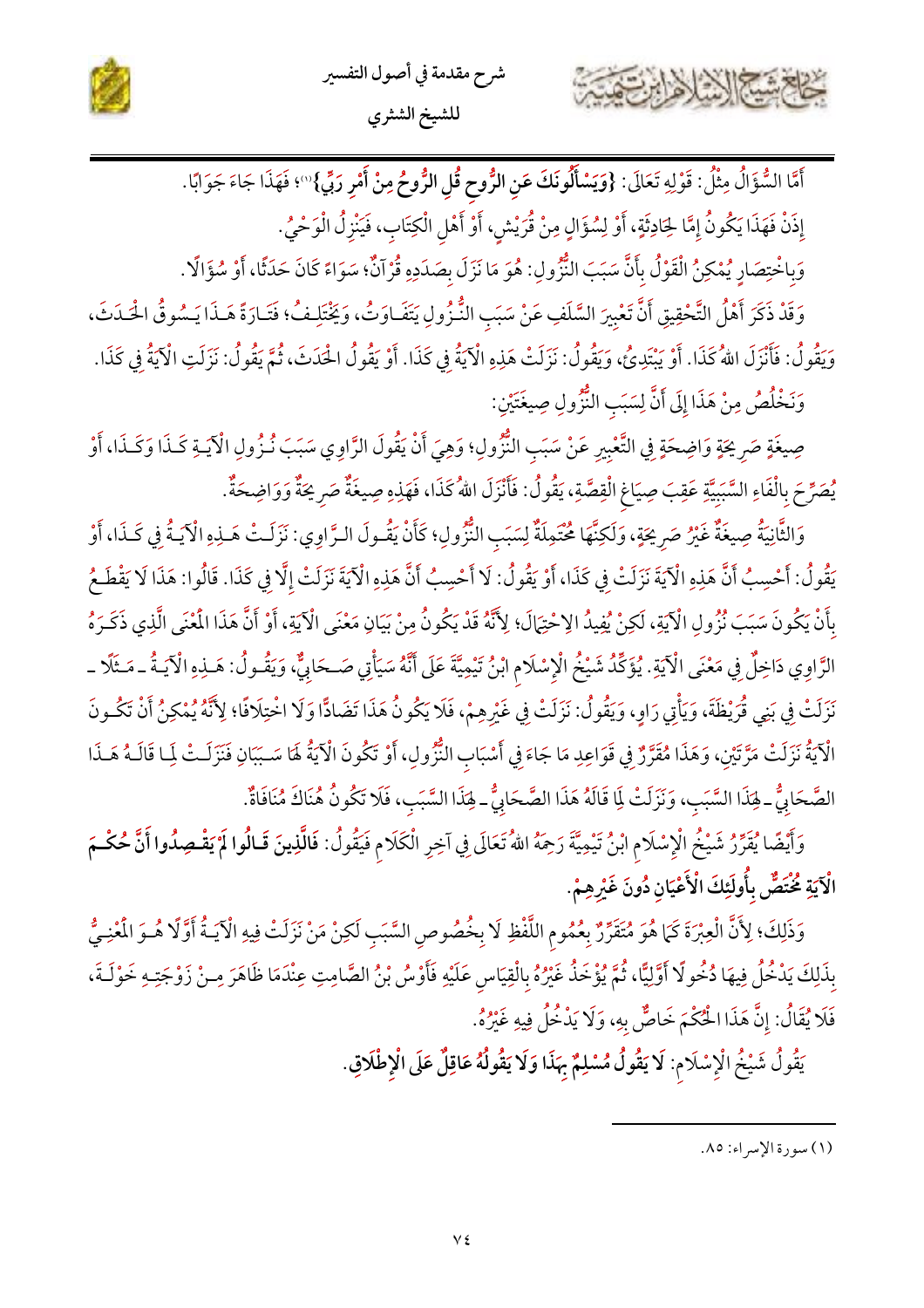



لِأَنَّ الشَّرْعَ جَاءَ عَامًّا، وَلَيْسَ خَاصًّا فَيَدْخُلُ أَوَّلَ مَا يَدْخُلُ فِيهِ مَا يُقْصَدُ بِهِ مَنْ نَزَلَتْ بِشَأْنِهِ هَذِهِ الْآيَةُ.

وَكَذَلِكَ أَيْضًا فِي قِصَّةِ الْقَتْلِ الْخَطَأِ ـ قِصَّةِ عَيَّاشٍ بْنِ الرَّبِيعَةَ: {و وَمَا كَانَ لُمِؤْمِنٍ أَن يَقْتُلَ مُؤْمِنـاً إِلاَّ خَطَأً}'')، فَهِيَ أَيْضًا لَهُ وَلِغَيْرِهِ، تُؤْخَذُ عَلَى وَجْهِ الْعُمُوم.

قَالَ الْمُؤَلِّفُ رَجَهُ اللهُ تَعَالَى: وَنَظَائِرُ هَذَا كَثِيرٌ مِمَّا يَذْكُرُونَ أَنَّهُ نَزَلَ فِي قَوْمٍ مِنَ الْمُشْرِكِينَ بِمَكَّةَ، أَوْ فِي قَوْمٍ مِنْ أَهْل الكِتَاب؛ الْيَهُودِ وَالنَّصَارَى، أَوْ فِي قَوْمٍ مِنَ الْمُؤْمِنِينَ.

فَقَدْ يَأْتِي رَاوٍ، وَيَقُولُ: هَذِهِ الْآيَةُ نَزَلَتْ فِي قَوْمٍ فِي مَكَّةَ، أَوْ نَزَلَتْ فِي الْيَهُودِ، أَوْ نَزَلَتْ فِي قَوْمٍ مِنَ الْمُسْلِمِينَ، فَلَا يُقَالُ إِنَّهُ اخْتِلَافُ تَضَادٍّ وَلَا يُمْكِنُ الْجُمْعُ بَيْنَهُمَا.

وَمَعْرِفَةُ أَسْبَابِ النُّزُولِ مِنْ أَهَمِّ الْعُلُومِ الْمَتَعَلَّقَةِ بِالْقُرْآنِ الْكَرِيمِ؛ وَلِهَـذَا فَـشَيْخُ الْإِسْـلَامِ هُنَـا سَـوْفَ يَـسُوقُ اسْتِطْرَادَاتٍ كَثِيرَةً حَوْلَ كُلِّ هَذَا الْمُنْي الْمَعَلِّقِ بِأَسْبَابِ النُّزُولِ، فَكَأَنَّهُ فِي الْبِدَايَةِ بَدَأَ يُمَثِّلُ بِبَعْضِ الْأَلْفَاظِ، ثُمَّ انْتَقَلَ إِلَى بَعْضِ الْآيَاتِ، ثُمَّ انْتَقَلَ إِلَى مَجْمُوعِ الْآيَاتِ فِي سَبَبِ النُّزُولِ إِنَّهُ يَتَدَرَّجُ فِي هَذَا، وَيَنْقُلُ لِلْقَـارِئِ قَوَاعِـدَ وَاضِـحَةً وَبِيِّنَةً فِي فَهْمِ الْآيَاتِ الْقُرْآنِيَّةِ.

هَذَا وَاللهُ أَعْلَمُ.

<sup>(</sup>١) سورة النساء: ٩٢.